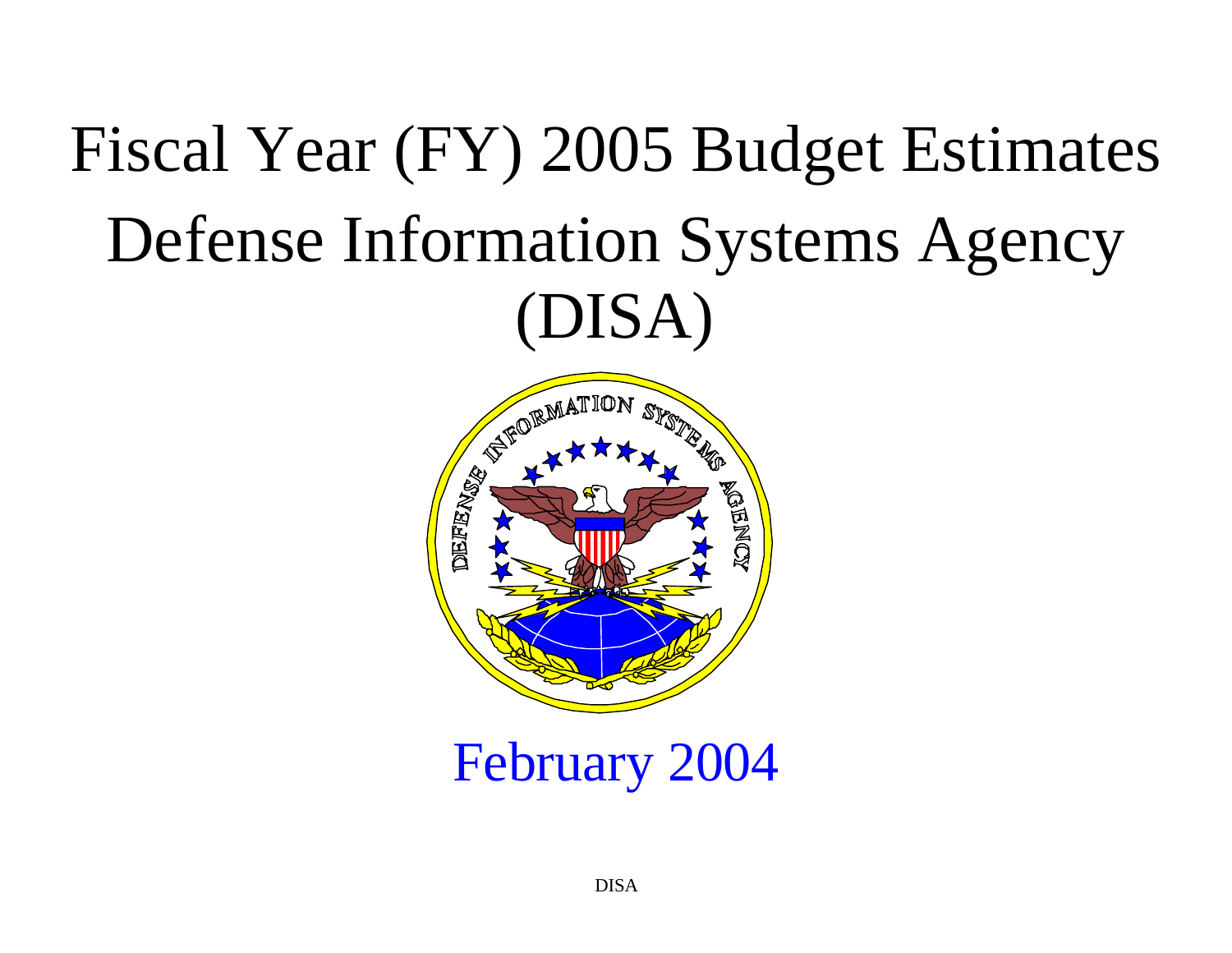## **Appropriation Highlights DEFENSE INFORMATION SYSTEMS AGENCY Fiscal Year (FY) 2005 Budget Estimates Operation and Maintenance, Defense-Wide**

#### **Appropriation Summary:**

|           |        |           | (Dollars in Thousands)                             |        |         |           |          |
|-----------|--------|-----------|----------------------------------------------------|--------|---------|-----------|----------|
| FY 2003   | Price  | Program   | FY 2004*                                           | Price  | Program | FY 2005   | FY 2006  |
| Actual    | Change | Change    | Estimate                                           | Change | Change  | Estimate  | Estimate |
| 1,008,726 | 17,023 | (30, 120) | 995,635                                            | 14,868 | 80,055  | 1,090,558 | 963,935  |
|           |        |           | * FY 2004 excludes Supplemental funding of 228,844 |        |         |           |          |

**Budget Activity 4: Administration and Service-Wide Activities**

#### **Description of Operations Financed:**

The Defense Information Systems Agency (DISA) is a Combat Support Agency responsible for planning, engineering, acquiring, fielding, and supporting global command and control and communications.

DISA's operations and maintenance, Defense-Wide (O&M, D-W) appropriation finances civilian salaries, operating costs and technical contractor support, including Combating Terrorism and special operations efforts, for the following eight business activities:

- White House and National Command
- Information Systems Security Program
- Information Superiority Command and Control
- Combatant Commanders Support and Operations
- Joint Test, Spectrum Management and Engineering
- Combat Support/Electronic Commerce
- DOD Information Services and
- Agency Management

#### **Narrative Explanation of Changes:**

FY 2004 to FY 2005: An increase of \$116.8 million will fund Information Assurance support for Net Centric Enterprise Services, Technical Implementation Guides, Cross Domain System Security applications, Sensor Grid Engineering, SATCOM/Wireless Security, telecommunication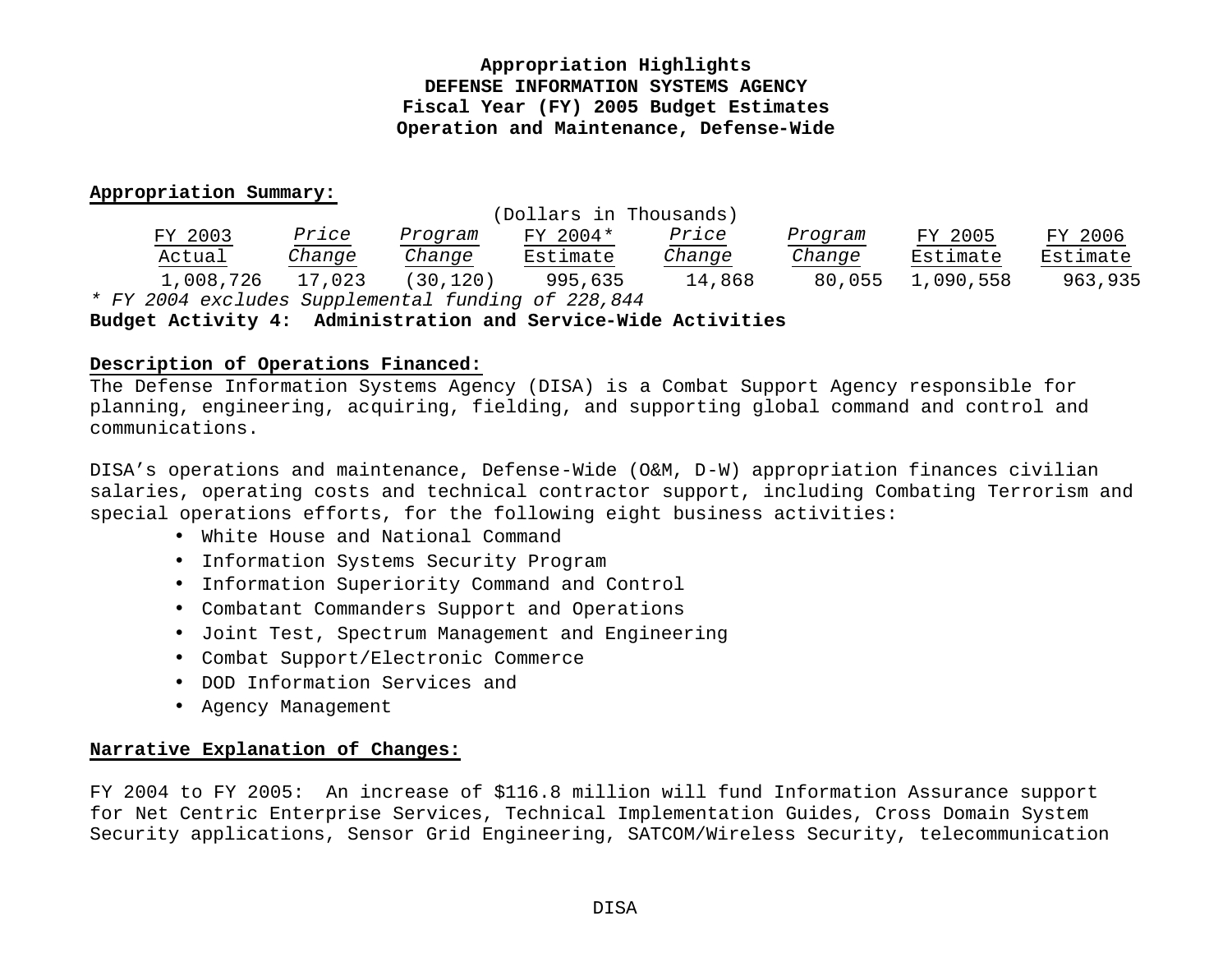## **Appropriation Highlights DEFENSE INFORMATION SYSTEMS AGENCY Fiscal Year (FY) 2005 Budget Estimates Operation and Maintenance, Defense-Wide**

#### **Narrative Explanation of Changes: (continued)**

services and Deployed Joint Task Force. In addition, this increase incorporates the realignment of Information Assurance and eBusiness RDT&E and procurement funds to O&M to reflect changes in mission and investment threshold (no net change in the programs' total program funding). The decreases of \$53.5 million in this budget request are primarily attributable to the following: EMSS – Enhanced Mobile Satellite System being converted to a reimbursable program; reduction of operating costs for sustainment of Common Operating Environment capabilities with migration to NCES. Personnel compensation grows by \$5.4 million, reflecting the 1.5% cost of living adjustment.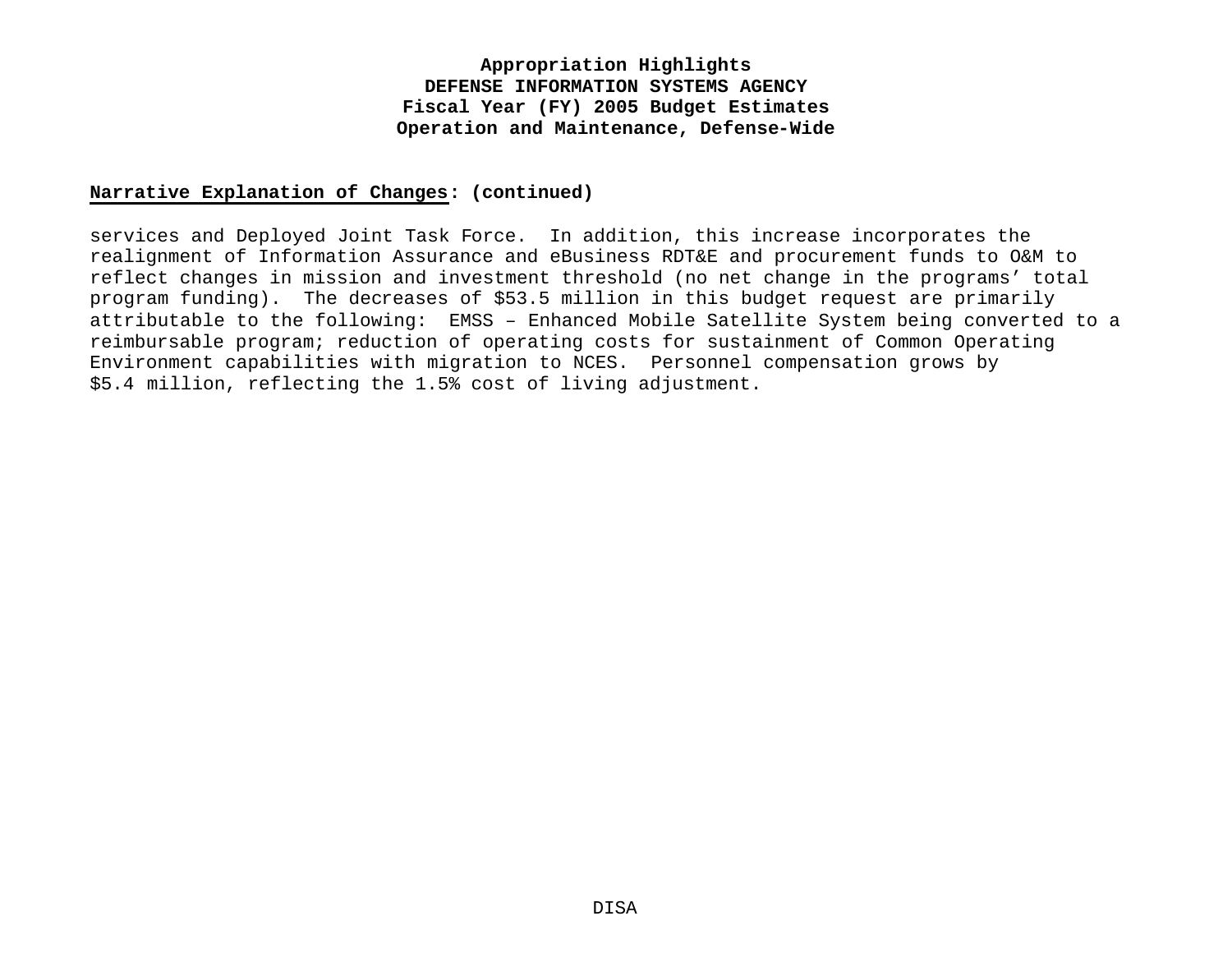# **DEFENSE INFORMATION SYSTEMS AGENCY Operation and Maintenance, Defense-Wide Fiscal Year (FY) 2005 Budget Estimates SUMMARY OF INCREASES AND DECREASES**

 **(\$ in Thousands)**

BA 4

|                  | FY 2004 President's Budget Request                    | <u>1,129,877</u> |
|------------------|-------------------------------------------------------|------------------|
| 1.               | Congressional Adjustments                             | $-134, 241$      |
|                  | Distributed<br>a)                                     | $-94,105$        |
|                  | Undistributed<br>b)                                   |                  |
|                  | Adjustments to Meet Congressional Intent<br>$\circ$ ) |                  |
|                  | d)<br>General Provisions                              | $-39,498$        |
|                  | Congressional Earmarks<br>e)                          | $-638$           |
|                  | FY 2004 Appropriated Amount                           | 995,636          |
| 2.               | Emergency Supplemental                                | 228,844          |
|                  | FY 2004 Baseline Funding                              | 1,224,480        |
| $\overline{3}$ . | Fact-of-Life Changes                                  |                  |
|                  | Revised FY 2004 Estimate                              | 1,224,480        |
| 4.               | Reprogrammings (requiring 1415 Actions)               |                  |
| 5.               | Less: Emergency Supplemental Funding                  | $-228,844$       |
|                  | Normalized Current Estimate for FY 2004               | 995,636          |
| 6.               | Price Change                                          | 14,868           |
| 7.               | Functional Transfers                                  | $-2,500$         |
|                  | Transfers In<br>a)                                    |                  |
|                  | Transfers Out<br>b)                                   | $-2,500$         |
| 8.               | Other Transfers (Non-Functional Transfers)            | 19,908           |
|                  | Transfers In<br>a)                                    | 19,908           |
|                  | Transfers Out<br>b)                                   |                  |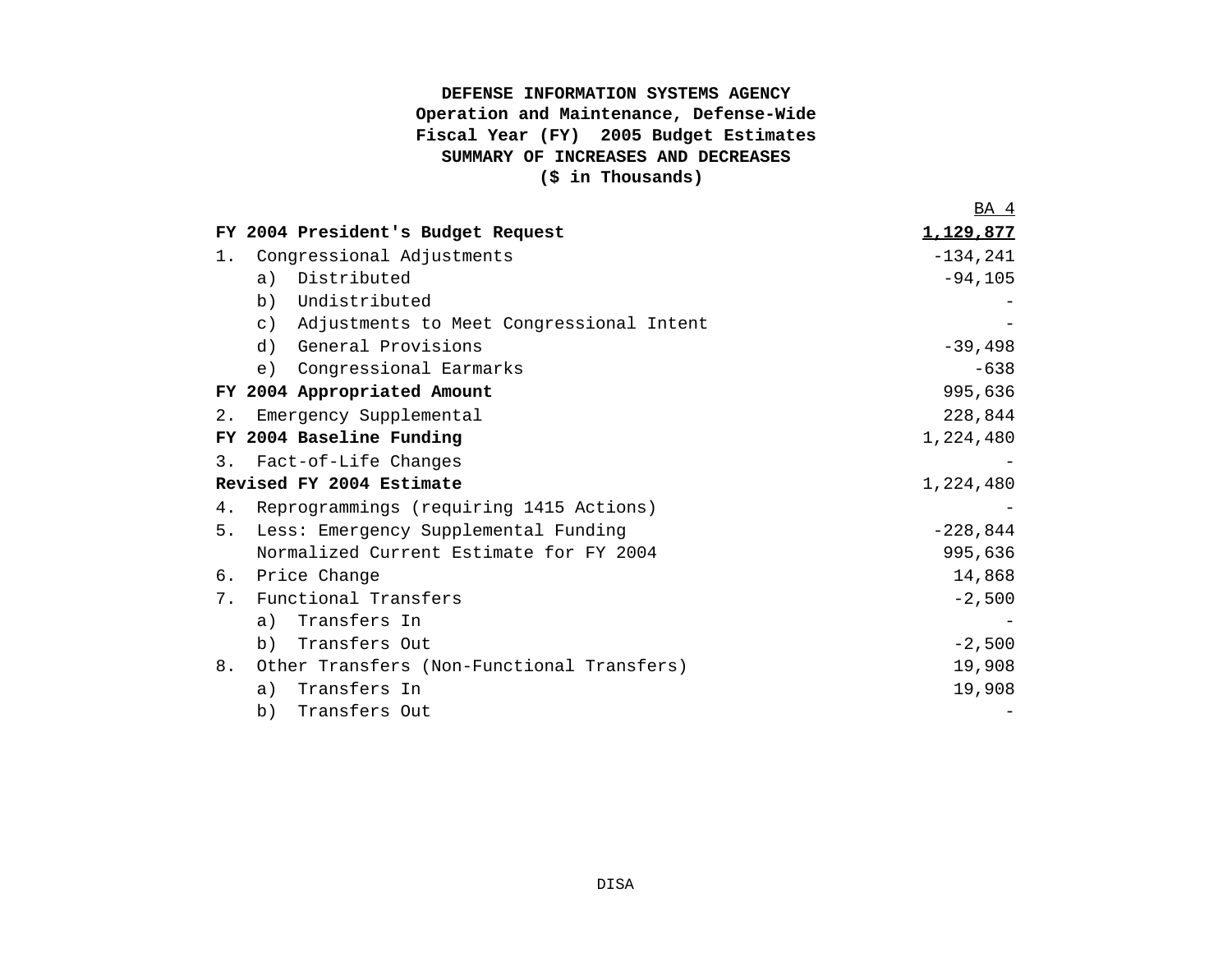#### **DEFENSE INFORMATION SYSTEMS AGENCY**

# **Operation and Maintenance, Defense-Wide Fiscal Year (FY) 2005 Budget Estimates SUMMARY OF INCREASES AND DECREASES**

 **(\$ in Thousands)**

| 9.  | Program Increases | 116,226                                      |           |
|-----|-------------------|----------------------------------------------|-----------|
|     |                   | a) Annulization of New FY 2004 Program       | 116,226   |
|     | b)                | One-Time FY 2005 Costs                       |           |
|     |                   | c) Program Growth in FY 2005                 | 116,226   |
| 10. |                   | Program Decreases:                           | $-53,580$ |
|     |                   | a) One-Time FY 2005 Costs                    |           |
|     |                   | b) Annulization of FY 2003 Program Decreases |           |
|     | $\circ$ )         | Program Decreases in FY 2005                 | $-53,580$ |
|     |                   | FY 2005 Budget Request                       | 1,090,558 |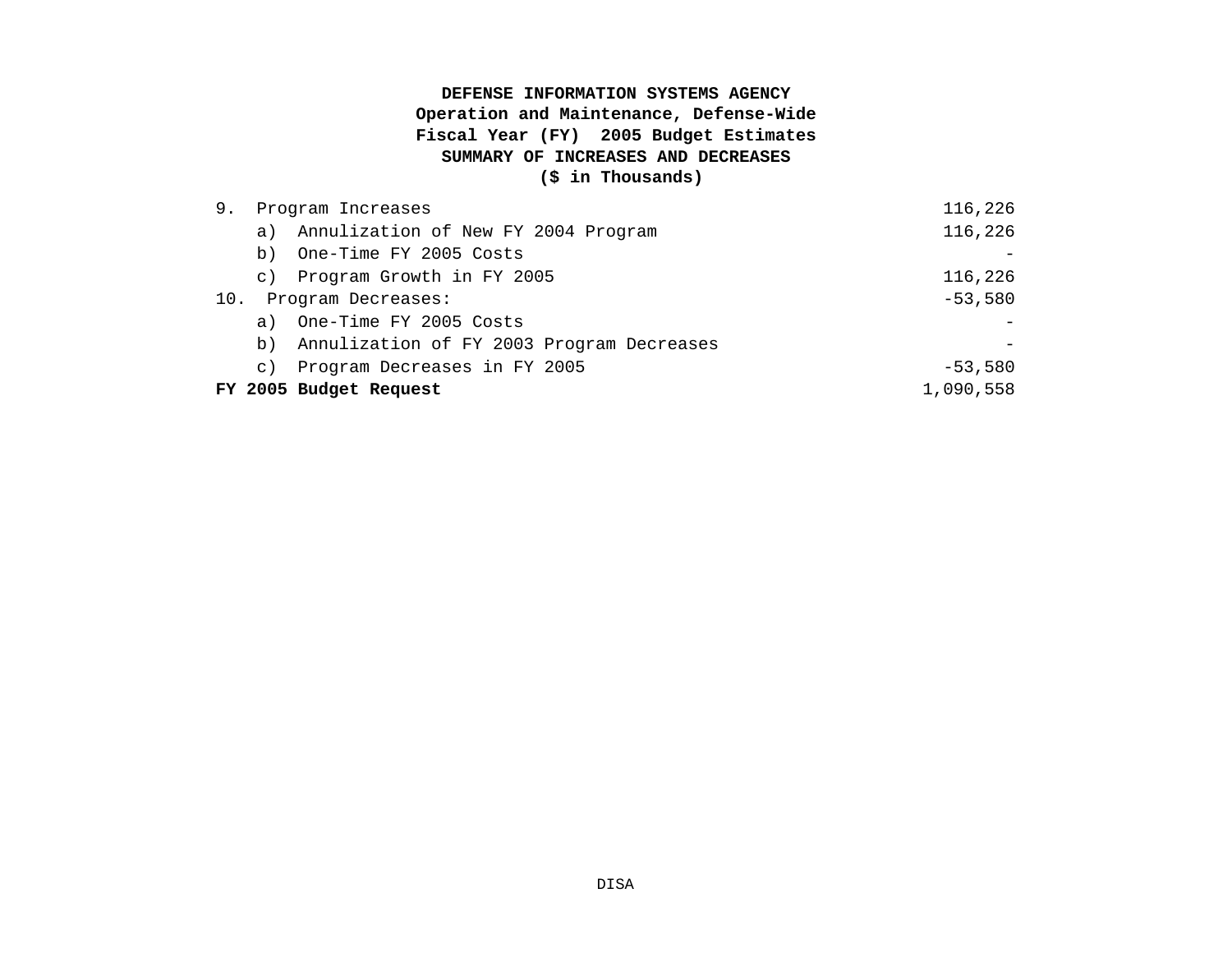|       |                                           |             | Foreign National |             |       |
|-------|-------------------------------------------|-------------|------------------|-------------|-------|
|       |                                           | US          | Direct           | Indirect    |       |
|       | Operation and Maintenance (O&M)           | Direct Hire | <u>Hire</u>      | <u>Hire</u> | Total |
| $1$ . | FY 2003 FTES (Actuals)                    | 2528        | 0                | 5           | 2533  |
|       | DHS (NCS) FTEs executed prior to transfer | $-34$       | 0                | $\Omega$    | $-34$ |
|       | DISA NCS FTEs not used by DISA            | 57          | 0                | $\Omega$    | 57    |
|       | Over-execution of Direct Funded FTEs      | $-84$       | 0                | $\Omega$    | $-84$ |
|       | FY 04 transfer from DISA's R&D Account    |             | 0                | $\Omega$    |       |
|       | FY 04 increase in Reimbursable FTEs       | 8           | 0                | $\Omega$    | 8     |
| 2.    | FY 2004 FTES                              | 2476        | 0                | 5           | 2481  |
| 3.    | FY 2005 FTES                              | 2476        | 0                | 5           | 2481  |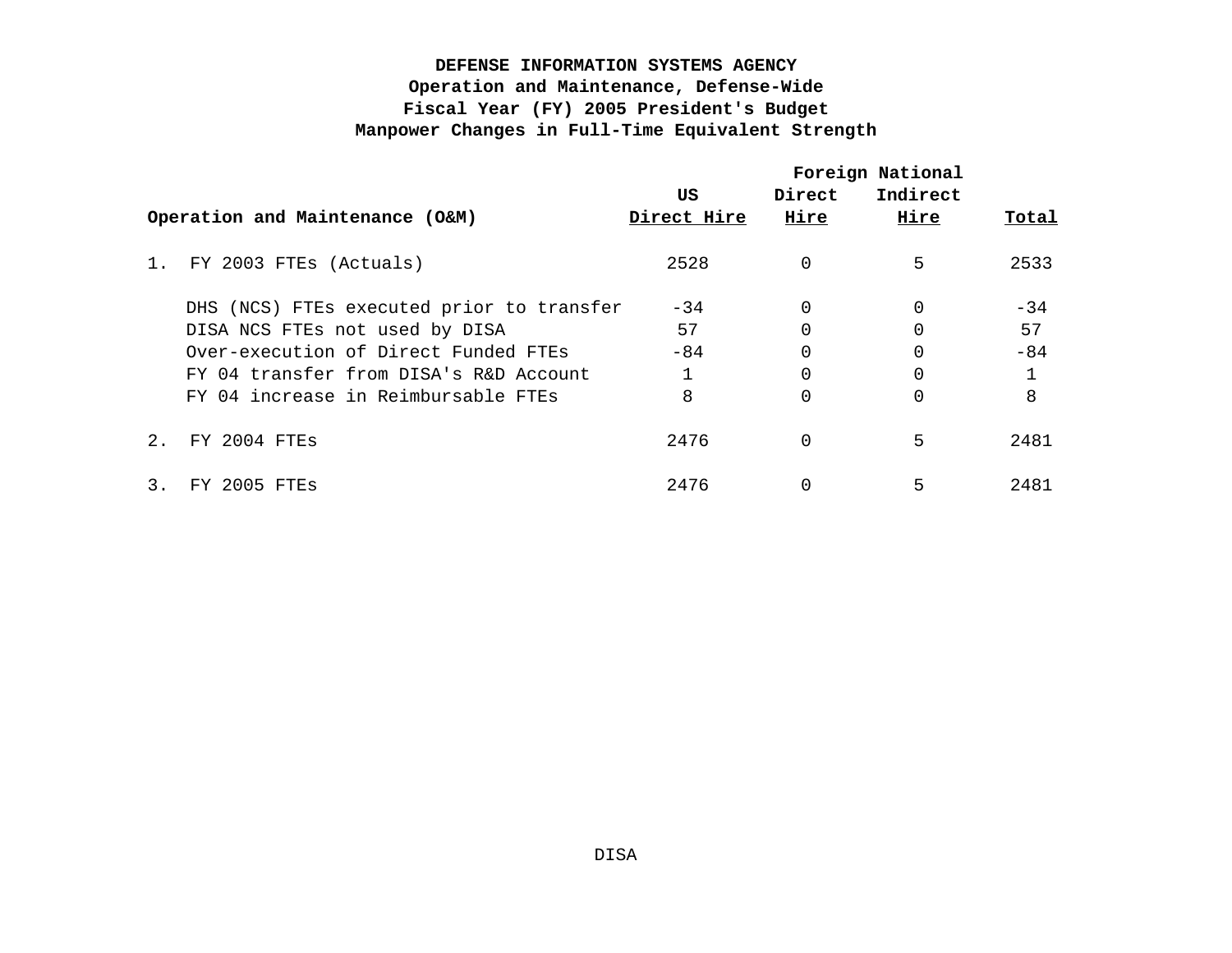|       |                                                          | US    | Direct      | Foreign National<br>Indirect |       |
|-------|----------------------------------------------------------|-------|-------------|------------------------------|-------|
|       | Research, Development, Test and Evaluation (RDirect Hire |       | <u>Hire</u> | <u>Hire</u>                  | Total |
| $1$ . | FY 2003 FTES (Actuals)                                   | 507   | 0           | 0                            | 507   |
|       | Over-execution of FTEs                                   | $-13$ | $\Omega$    | $\Omega$                     | $-13$ |
|       | Transfer to DISA's O&M Account                           | $-1$  |             |                              | $-1$  |
|       | Increase of Reimbursable FTEs                            | 17    | $\Omega$    | $\Omega$                     | 17    |
| $2$ . | FY 2004 FTES                                             | 510   | $\Omega$    | $\Omega$                     | 510   |
|       | $2005$ FTES<br>FY.                                       | 510   | 0           |                              | 510   |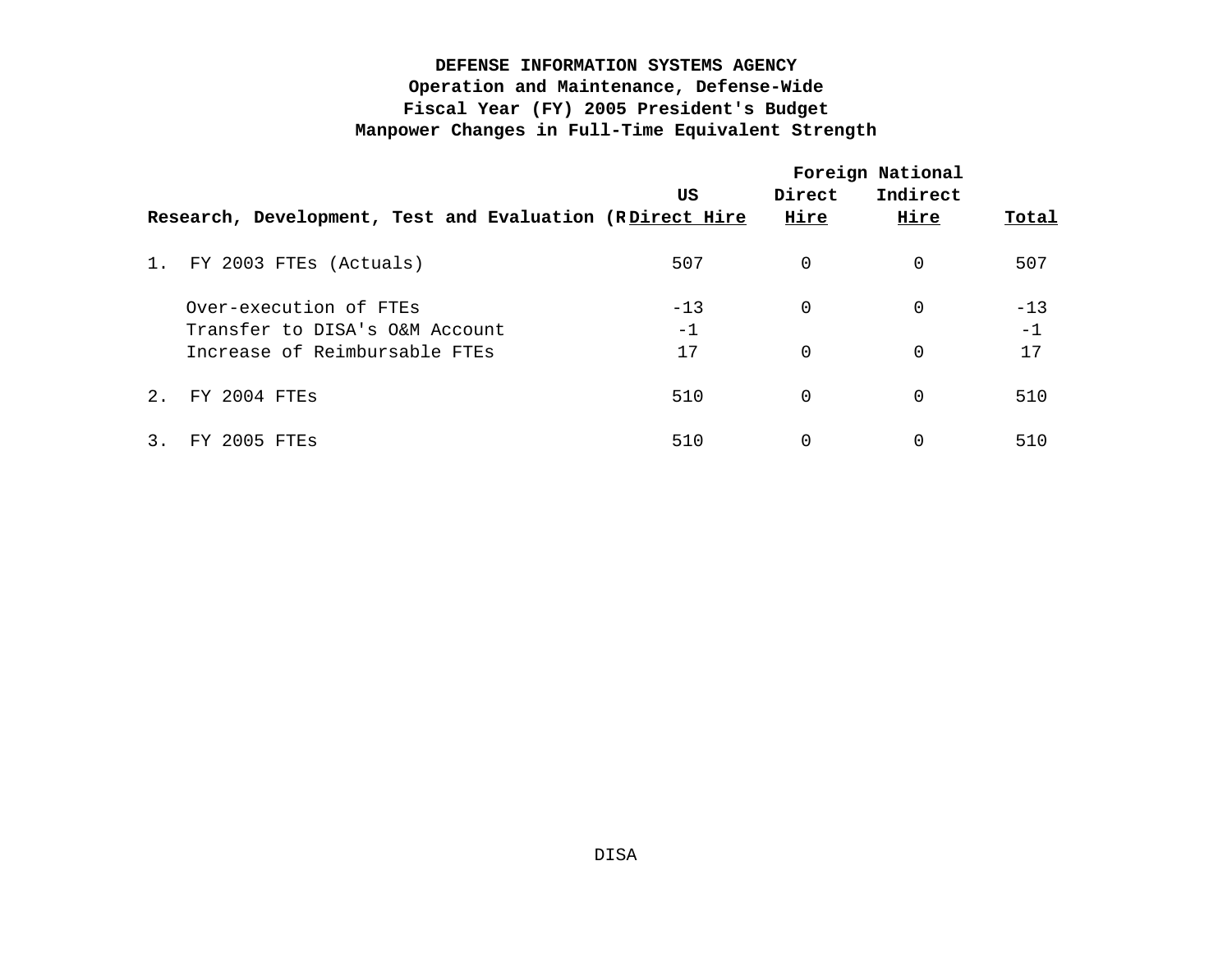|       | Defense Working Capital Fund (DWCF) | US<br>Direct Hire | Direct<br><u>Hire</u> | Foreign National<br>Indirect<br><u>Hire</u> | Total  |  |
|-------|-------------------------------------|-------------------|-----------------------|---------------------------------------------|--------|--|
| $1$ . | FY 2003 FTES (Actuals)              | 2763              | 0                     | 24                                          | 2787   |  |
|       | Computing Services Transformation   | $-180$            | 0                     | $-14$                                       | $-194$ |  |
| 2.    | FY 2004 FTES                        | 2583              | 0                     | 10                                          | 2593   |  |
|       | Computing Services Transformation   | $-258$            | 0                     | $\Omega$                                    | $-258$ |  |
| 3.    | FY 2005 FTES                        | 2325              | 0                     | 10                                          | 2335   |  |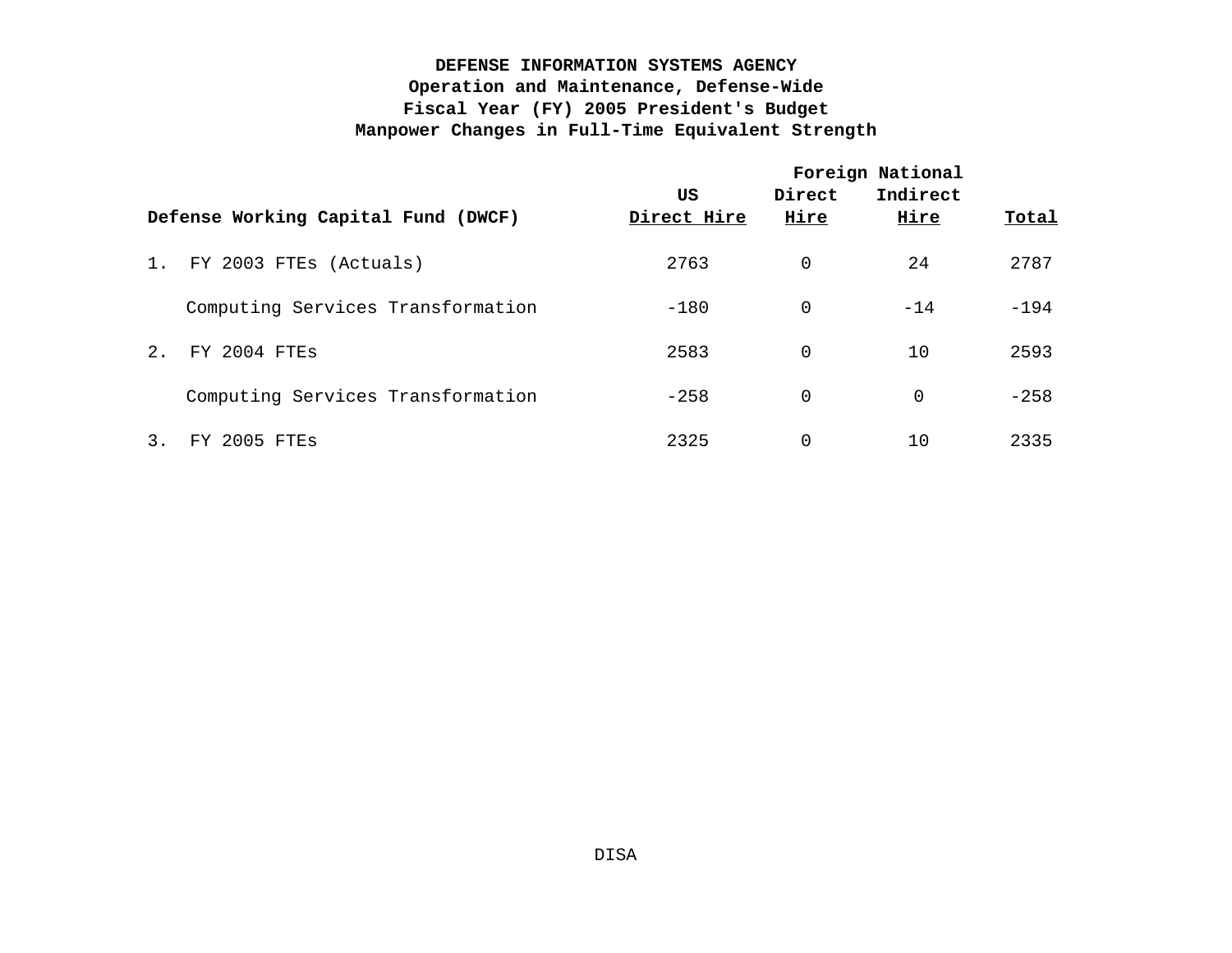|                    | Foreign National |                     |             |       |  |  |
|--------------------|------------------|---------------------|-------------|-------|--|--|
|                    | US               | Direct              | Indirect    |       |  |  |
| FY 2003<br>Summary | Direct Hire      | Hire                | Hire        | Total |  |  |
| O&M Total          | 2528             | $\mathsf{O}\xspace$ | 5           | 2533  |  |  |
| Direct             | 2496             | $\mathsf{O}\xspace$ | $\Omega$    | 2496  |  |  |
| Reimbursable       | 32               | $\mathsf{O}\xspace$ | 5           | 37    |  |  |
| RDT&E Total        | 507              | $\mathsf{O}\xspace$ | $\Omega$    | 507   |  |  |
| Direct             | 480              | $\mathbf 0$         | $\Omega$    | 480   |  |  |
| Reimbursable       | 27               | $\mathsf{O}\xspace$ | $\mathbf 0$ | 27    |  |  |
| DWCF Total         | 2763             | $\mathsf{O}\xspace$ | 24          | 2787  |  |  |
| Direct             | 0                | $\mathsf{O}\xspace$ | $\Omega$    | 0     |  |  |
| Reimbursable       | 2763             | $\mathsf{O}\xspace$ | 24          | 2787  |  |  |
| Total DISA         | 5798             | $\mathsf{O}\xspace$ | 29          | 5827  |  |  |
| Direct             | 2976             | $\mathbf 0$         | $\Omega$    | 2976  |  |  |
| Reimbursable       | 2822             | $\mathsf{O}\xspace$ | 29          | 2851  |  |  |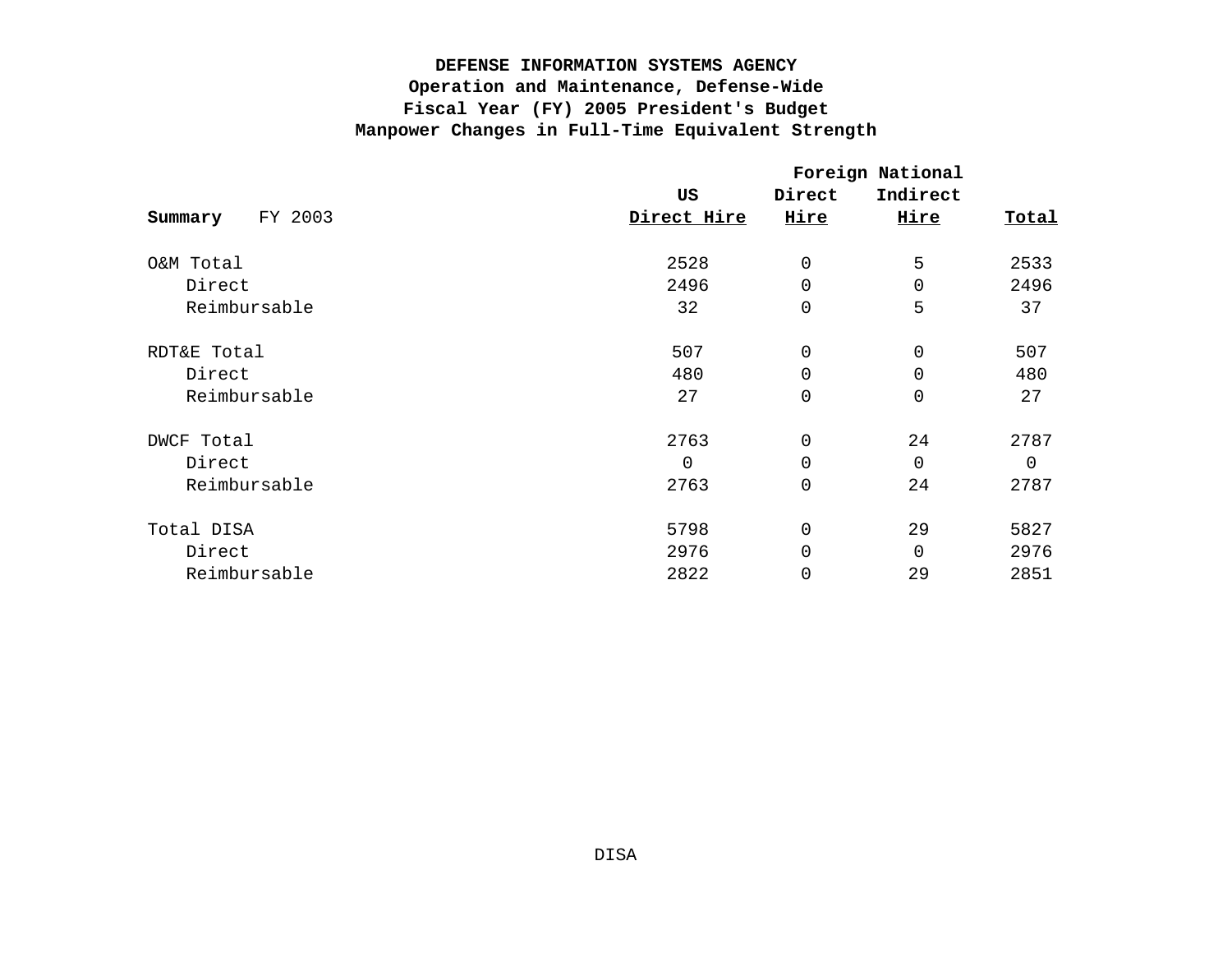|                    | Foreign National |                     |                |       |  |  |
|--------------------|------------------|---------------------|----------------|-------|--|--|
|                    | US               | Direct              | Indirect       |       |  |  |
| FY 2004<br>Summary | Direct Hire      | Hire                | Hire           | Total |  |  |
| O&M Total          | 2476             | $\mathsf{O}\xspace$ | 5              | 2481  |  |  |
| Direct             | 2426             | $\mathsf 0$         | $\Omega$       | 2426  |  |  |
| Reimbursable       | 50               | $\mathsf{O}\xspace$ | 5              | 55    |  |  |
| RDT&E Total        | 510              | $\mathsf{O}\xspace$ | $\Omega$       | 510   |  |  |
| Direct             | 462              | $\mathbf 0$         | $\Omega$       | 462   |  |  |
| Reimbursable       | 48               | $\mathsf{O}\xspace$ | $\mathbf 0$    | 48    |  |  |
| DWCF Total         | 2583             | $\mathbf 0$         | 10             | 2593  |  |  |
| Direct             | 0                | $\mathsf{O}\xspace$ | $\overline{0}$ | 0     |  |  |
| Reimbursable       | 2583             | $\mathsf{O}\xspace$ | 10             | 2593  |  |  |
| Total DISA         | 5569             | $\mathbf 0$         | 15             | 5584  |  |  |
| Direct             | 2888             | 0                   | $\Omega$       | 2888  |  |  |
| Reimbursable       | 2681             | $\mathbf 0$         | 15             | 2696  |  |  |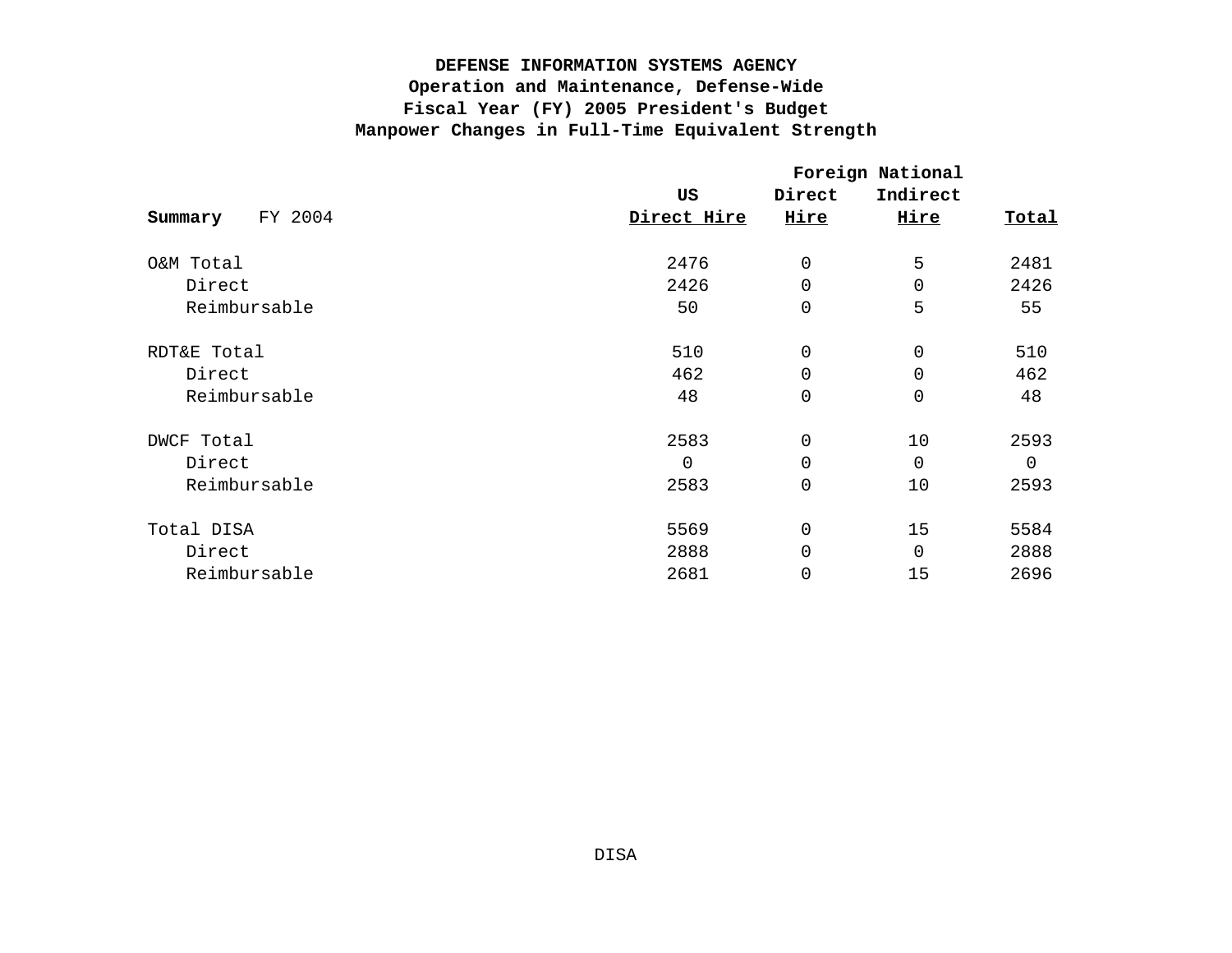|              | Foreign National    |                     |                  |       |  |
|--------------|---------------------|---------------------|------------------|-------|--|
| FY 2005      | US                  | Direct<br>Hire      | Indirect<br>Hire |       |  |
| Summary      | Direct Hire         |                     |                  | Total |  |
| O&M Total    | 2476                | $\mathsf 0$         | 5                | 2481  |  |
| Direct       | 2426                | 0                   | $\Omega$         | 2426  |  |
| Reimbursable | 50                  | $\mathbf 0$         | 5                | 55    |  |
| RDT&E Total  | 510                 | $\mathbf 0$         | $\mathbf 0$      | 510   |  |
| Direct       | 462                 | $\mathbf 0$         | $\Omega$         | 462   |  |
| Reimbursable | 48                  | $\mathsf{O}\xspace$ | 0                | 48    |  |
| DWCF Total   | 2325                | $\mathsf 0$         | 10               | 2335  |  |
| Direct       | $\mathsf{O}\xspace$ | 0                   | $\overline{0}$   | 0     |  |
| Reimbursable | 2325                | $\mathsf 0$         | 10               | 2335  |  |
| Total DISA   | 5311                | 0                   | 15               | 5326  |  |
| Direct       | 2888                | 0                   | $\Omega$         | 2888  |  |
| Reimbursable | 2423                | $\mathsf 0$         | 15               | 2438  |  |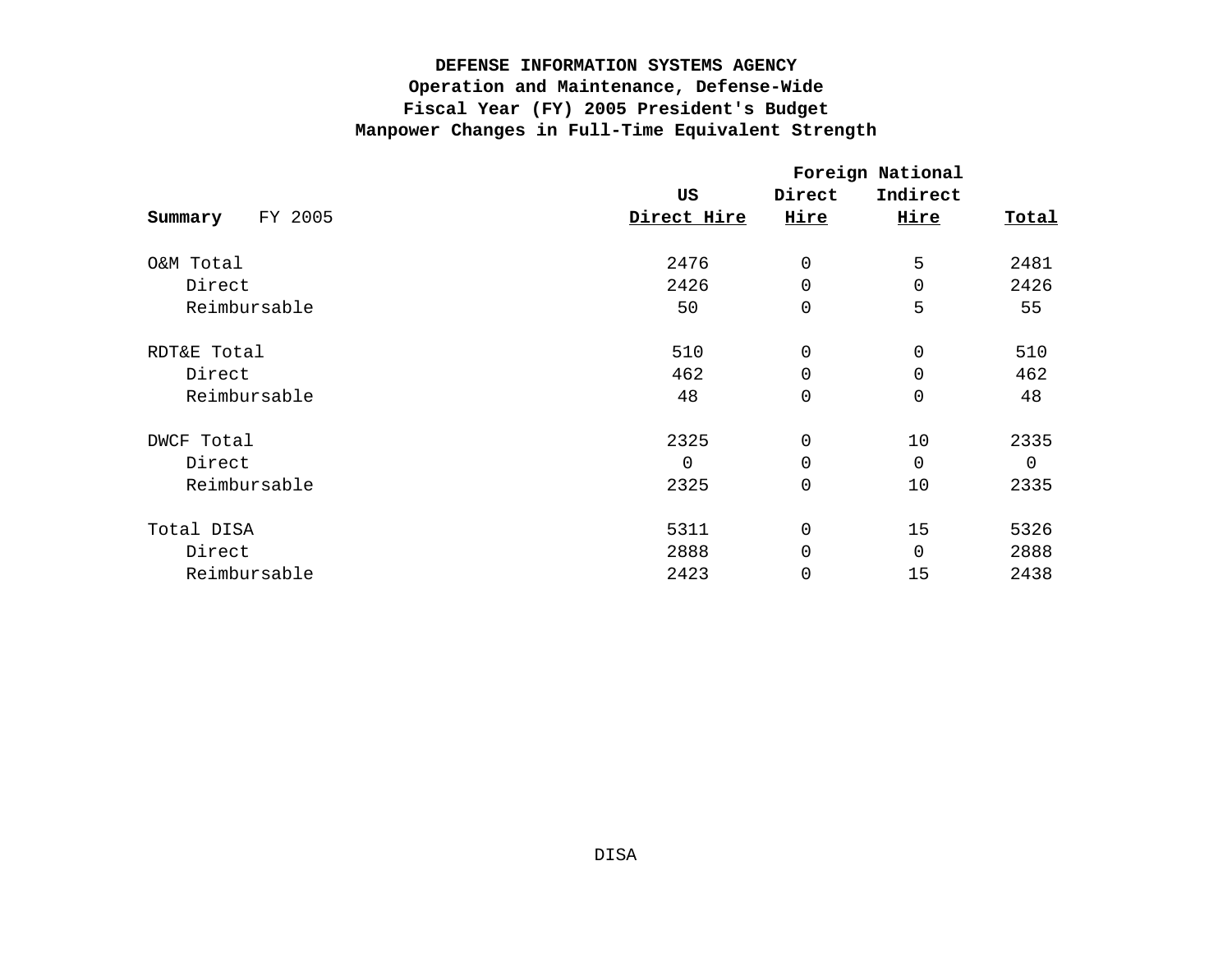|                                                   |          |             |             | Change     |
|---------------------------------------------------|----------|-------------|-------------|------------|
|                                                   | FY 2003  | FY 2004     | FY 2005     | FY 04/FY05 |
| Active Military End Strength (E/S) (Total)        | 1635     | 1771        | 1771        | $\Omega$   |
| Officer                                           | 341      | 460         | 460         | 0          |
| Enlisted                                          | 1294     | 1311        | 1311        | 0          |
| Reserve Drill Strength (E/S)<br>(Total)           | $\Omega$ | $\Omega$    | $\Omega$    | $\Omega$   |
| Officer                                           |          |             |             | 0          |
| Enlisted                                          |          |             |             | 0          |
| Reservists on Full Time Active Duty (E/S)<br>(Tc) | $\Omega$ | $\mathbf 0$ | $\mathbf 0$ | $\Omega$   |
| Officer                                           |          |             |             | 0          |
| Enlisted                                          |          |             |             | $\Omega$   |
| Civilian End Strength (Total)                     | 2512     | 2561        | 2561        | 0          |
| U.S. Direct Hire                                  | 2507     | 2556        | 2556        | 0          |
| Foreign National Direct Hire                      | $\Omega$ | $\Omega$    | 0           | 0          |
| Total Direct Hire                                 | 2507     | 2556        | 2556        | 0          |
| Foreign National Indirect Hire                    | 5        | 5           | 5           | 0          |
| (Military Technician Included Above (Memo)        | $\Omega$ | $\Omega$    | $\Omega$    | 0          |
| (Reimbursable Civilians Included Above (Memo)     | 34       | 55          | 55          | 0          |
| Additional Military Technicians Assigned to I     | $\Omega$ | $\Omega$    | $\Omega$    | 0          |
| Active Military Average Strength (A/S) (Total     | 1635     | 1771        | 1771        | $\Omega$   |
| Officer                                           | 341      | 460         | 460         | 0          |
| Enlisted                                          | 1294     | 1311        | 1311        | $\Omega$   |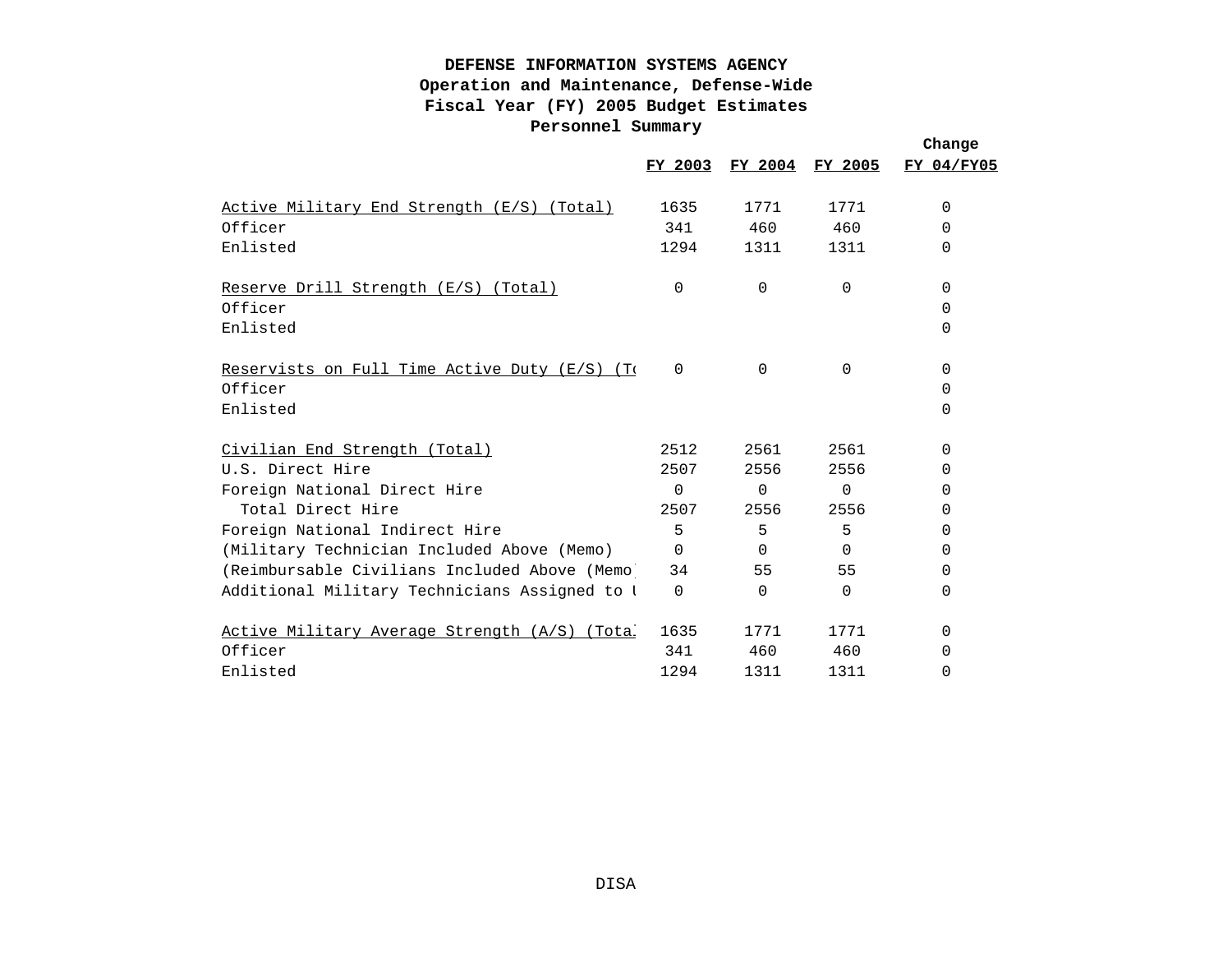|                                                 |          |          |          | Change     |
|-------------------------------------------------|----------|----------|----------|------------|
|                                                 | FY 2003  | FY 2004  | FY 2005  | FY 04/FY05 |
|                                                 |          |          |          |            |
| Reserve Drill Strength (A/S) (Total)            | $\Omega$ | $\Omega$ | $\Omega$ | $\Omega$   |
| Officer                                         |          |          |          | 0          |
| Enlisted                                        |          |          |          | 0          |
| Reservists on Full Time Active Duty $(A/S)$ (To | 0        | 0        | 0        | 0          |
| Officer                                         |          |          |          | 0          |
| Enlisted                                        |          |          |          | 0          |
| Civilian FTEs (Total)                           | 2533     | 2481     | 2481     | 0          |
| U.S. Direct Hire                                | 2528     | 2476     | 2476     | 0          |
| Foreign National Direct Hire                    | $\Omega$ | $\Omega$ | $\Omega$ | 0          |
| Total Direct Hire                               | 2528     | 2476     | 2476     | 0          |
| Foreign National Indirect Hire                  | 5        | 5        | 5        | 0          |
| (Military Technician Included Above (Memo)      | $\Omega$ | $\Omega$ | $\Omega$ | 0          |
| (Reimbursable Civilians Included Above (Memo)   | 32       | 50       | 50       | 0          |
| Outyear Summary:                                |          |          |          |            |
| Military Endstrength                            | 1635     | 1771     | 1771     | $\Omega$   |
| Reserve Drill End Strength                      | $\Omega$ | $\Omega$ | 0        | 0          |
| Reservists on Full Time Active Duty (E/S)       | $\Omega$ | $\Omega$ | $\Omega$ | 0          |
| Civilian FTEs                                   | 2533     | 2481     | 2481     | 0          |
| (Military Technician Included Above (Memo)      | $\Omega$ | $\Omega$ | $\Omega$ | 0          |
| (Reimbursable Civilians Included Above (Memo)   | 32       | 50       | 50       | 0          |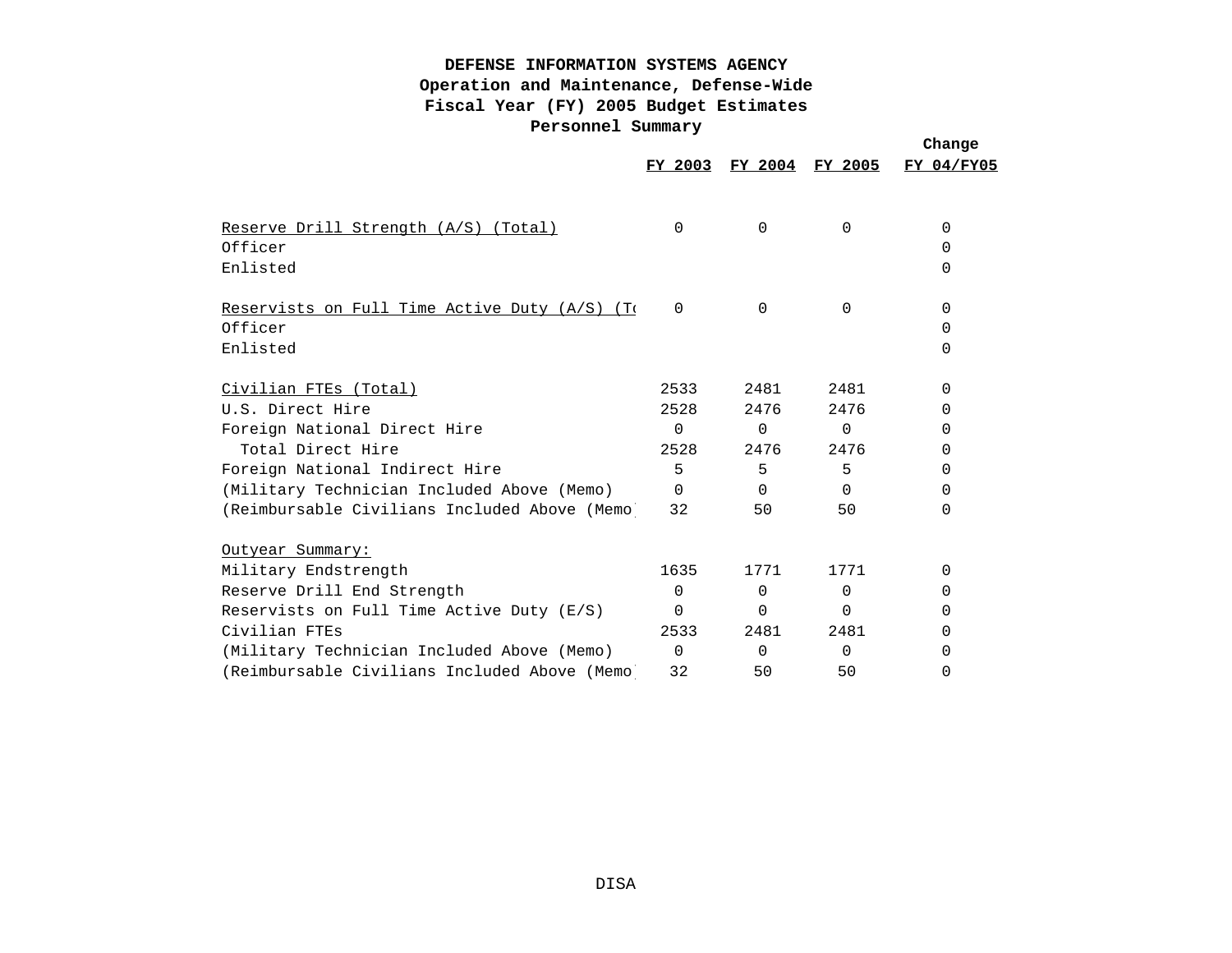|            |                                                    | Change FY2003/FY2004 |            |                |           |               |  |
|------------|----------------------------------------------------|----------------------|------------|----------------|-----------|---------------|--|
|            |                                                    | <b>FY2003</b>        | Price      | Price          | Program   | <b>FY2004</b> |  |
| Thousands) | VII. PRICE AND PROGRAM CHANGES (\$ in              | Actual               | Percent    | Growth         | Growth    | Estimate      |  |
|            | Executive, General and Special                     |                      |            |                |           |               |  |
| 101        | Schedules                                          | 243,083              | 3.300%     | 8,022          | 8,512     | 259,617       |  |
| 103        | Wage Board                                         | 288                  | 3.472%     | $10 \,$        | 485       | 783           |  |
| 106        | Benefits to Former Employees                       | 1,967                | $0.000$ %  | $\Omega$       | $-1,967$  | $\Omega$      |  |
|            | Voluntary Separation Incentive                     |                      |            |                |           |               |  |
| 107        | Payments                                           | $\mathbf 0$          |            | $\overline{0}$ | 100       | 100           |  |
| 111        | Disability Compensation                            | 1,607                | $0.000$ %  | 0              | 311       | 1,918         |  |
| 199        | Total Civilian Personnel<br>Compensation           | 246,945              |            | 8,032          | 7,441     | 262,418       |  |
| 308        | Travel of Persons                                  | 23,609               | 1.300%     | 307            | 5,361     | 29,277        |  |
| 399        | Total Travel                                       | 23,609               | 1.300%     | 307            | 5,361     | 29,277        |  |
|            | Communications Services (DWCF)                     |                      |            |                |           |               |  |
| 671        | Tier <sub>2</sub>                                  | 101,278              | $0.000$ %  | $\overline{0}$ | $-38,868$ | 62,410        |  |
| 672        | Pentagon Reservation Maintenance<br>Revolving Fund | 4,200                | $-14.595%$ | $-613$         | 5,376     | 8,963         |  |
|            |                                                    |                      |            |                |           |               |  |
| 673        | Defense Finance and Accounting<br>Services (DFAS)  | 8,401                | 14.201%    | 1,193          | $-1,683$  | 7,911         |  |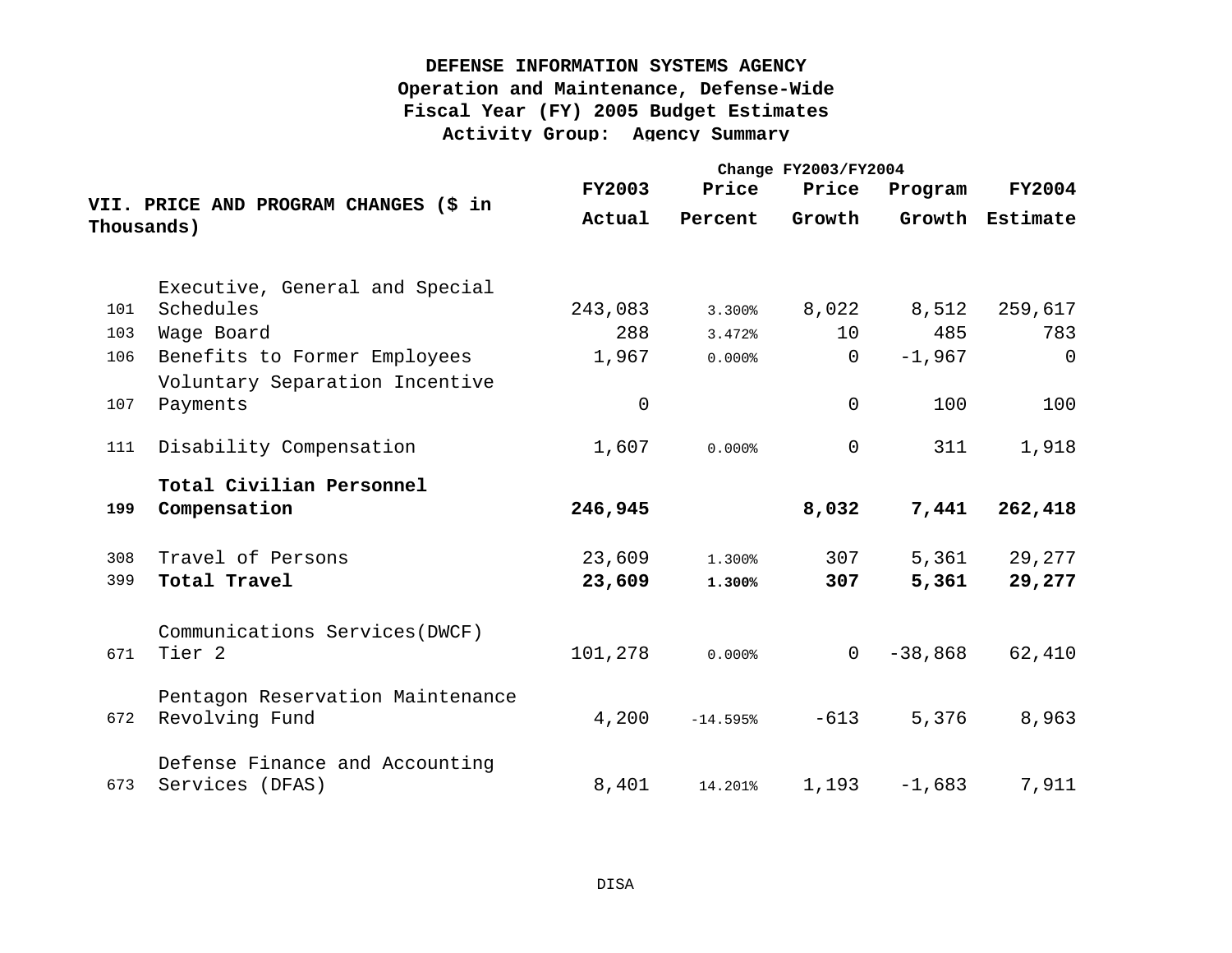|     |                                       | Change FY2003/FY2004 |           |                |           |                 |  |
|-----|---------------------------------------|----------------------|-----------|----------------|-----------|-----------------|--|
|     | VII. PRICE AND PROGRAM CHANGES (\$ in | <b>FY2003</b>        | Price     | Price          | Program   | <b>FY2004</b>   |  |
|     | Thousands)                            | Actual               | Percent   | Growth         |           | Growth Estimate |  |
|     | Communcations Services (DWCF)         |                      |           |                |           |                 |  |
| 677 | Tier 1                                | 4,588                | $0.000$ % | $\Omega$       | 140,970   | 145,558         |  |
| 679 | Cost Reimbursable Purchases           | 1,502                | $0.000$ % | $\overline{0}$ | $-1,502$  | $\Omega$        |  |
| 699 | Total Purchases                       | 119,969              |           | 580            | 104,293   | 224,842         |  |
| 771 | Commercial Transportation             | 1,776                | 1.295%    | 23             | 1,122     | 2,921           |  |
| 799 | Total Transportation                  | 1,776                | 1.295%    | 23             | 1122      | 2921            |  |
|     | Rental Payments to GSA Leases         |                      |           |                |           |                 |  |
| 912 | (SLUC)                                | 17,436               | 1.698%    | 296            | 624       | 18,356          |  |
| 913 | Purchased Utilities (non-DWCF)        | 2,479                | 1.291%    | 32             | 28        | 2,539           |  |
|     | Purchased Communications (non-        |                      |           |                |           |                 |  |
| 914 | DWCF)                                 | 41,035               | 1.299%    | 533            | $-21,371$ | 20,197          |  |
| 915 | Rents (non-GSA)                       | 200                  | 1.500%    | $\overline{3}$ | 619       | 822             |  |
| 917 | Postal Services (USPS)                | 237                  | $0.000$ % | $\Omega$       | 227       | 464             |  |
| 920 | Supplies & Materials (non-DWCF)       | 7,463                | 1.300%    | 97             | 508       | 8,068           |  |
| 921 | Printing & Reproduction               | 270                  | 1.481%    | 4              | 176       | 450             |  |
|     | Equipment Operation & Maintenance     |                      |           |                |           |                 |  |
| 922 | by Contract                           | 359,543              | 1.300%    | 4,674          | $-46,662$ | 317,555         |  |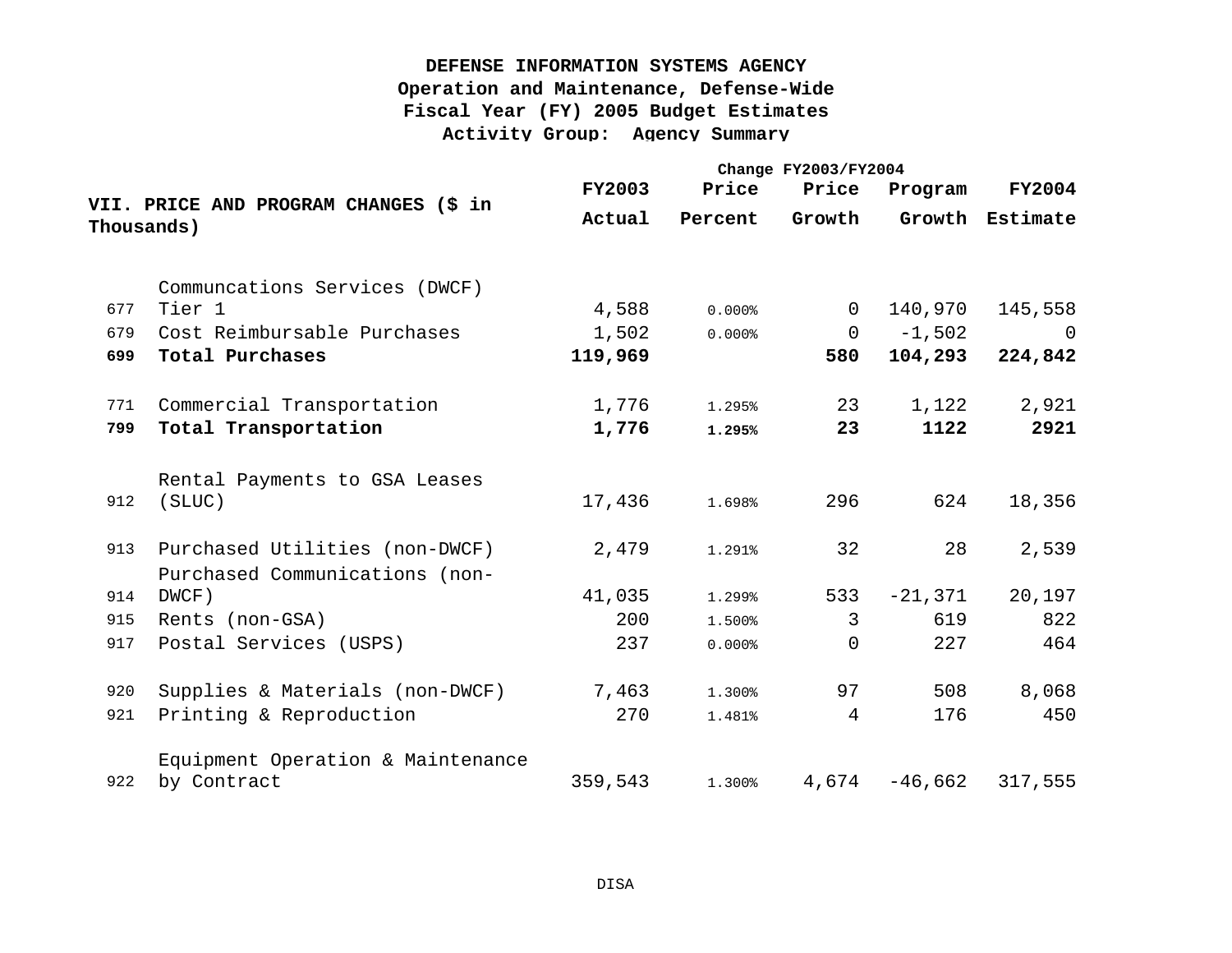| Change FY2003/FY2004 |                                       |                |             |                |            |                 |  |  |
|----------------------|---------------------------------------|----------------|-------------|----------------|------------|-----------------|--|--|
|                      |                                       | <b>FY2003</b>  | Price       | Price          | Program    | <b>FY2004</b>   |  |  |
| Thousands )          | VII. PRICE AND PROGRAM CHANGES (\$ in | Actual         | Percent     | Growth         |            | Growth Estimate |  |  |
|                      |                                       |                |             |                |            |                 |  |  |
|                      | Facility Operation & Maintenance      |                |             |                |            |                 |  |  |
| 923                  | by Contract                           | 11,912         | 1.301%      | 155            | $-1,250$   | 10,817          |  |  |
|                      |                                       |                |             |                |            |                 |  |  |
| 925                  | Equipment Purchases (non-DWCF)        | 46,043         | 1.301%      | 599            | $-20,672$  | 25,970          |  |  |
| 931                  | Contract Consultants                  | 2,870          | 1.289%      | 37             | $-1,357$   | 1,550           |  |  |
|                      | Management and Professional           |                |             |                |            |                 |  |  |
| 932                  | Support Services                      | 306            | 1.307%      | 4              | $-131$     | 179             |  |  |
|                      |                                       |                |             |                |            |                 |  |  |
| 933                  | Studies, Analyses and Evaluations     | $\overline{0}$ |             | $\overline{0}$ | $\Omega$   | $\overline{0}$  |  |  |
|                      | Engineering and Technical             |                |             |                |            |                 |  |  |
| 934                  | Services                              | 18,854         | 1.299%      | 245            | $-12,789$  | 6,310           |  |  |
| 937                  | Locally Purchased Fuel (non-DWCF)     | 9              | 11.111%     | $\mathbf{1}$   | $-10$      | $\overline{0}$  |  |  |
|                      | Other Intra-governmental              |                |             |                |            |                 |  |  |
| 987                  | Purchases                             | 21,813         | 1.302%      | 284            | $-11,003$  | 11,094          |  |  |
| 989                  | Other Contracts                       | 85,634         | 1.300%      | 1,113          | -34,981    | 51,766          |  |  |
|                      |                                       |                |             |                |            |                 |  |  |
| 998                  | Other Costs                           | 329            | 1.216%      | 4              | $-293$     | 40              |  |  |
| 999                  | Total Other Purchases                 | 616,433        | $\mathbf 0$ | 8,081          | $-148,337$ | 476,177         |  |  |
| 9999                 | Total Activity Group                  | 1,008,732      |             | 17,023         | $-30,120$  | 995,635         |  |  |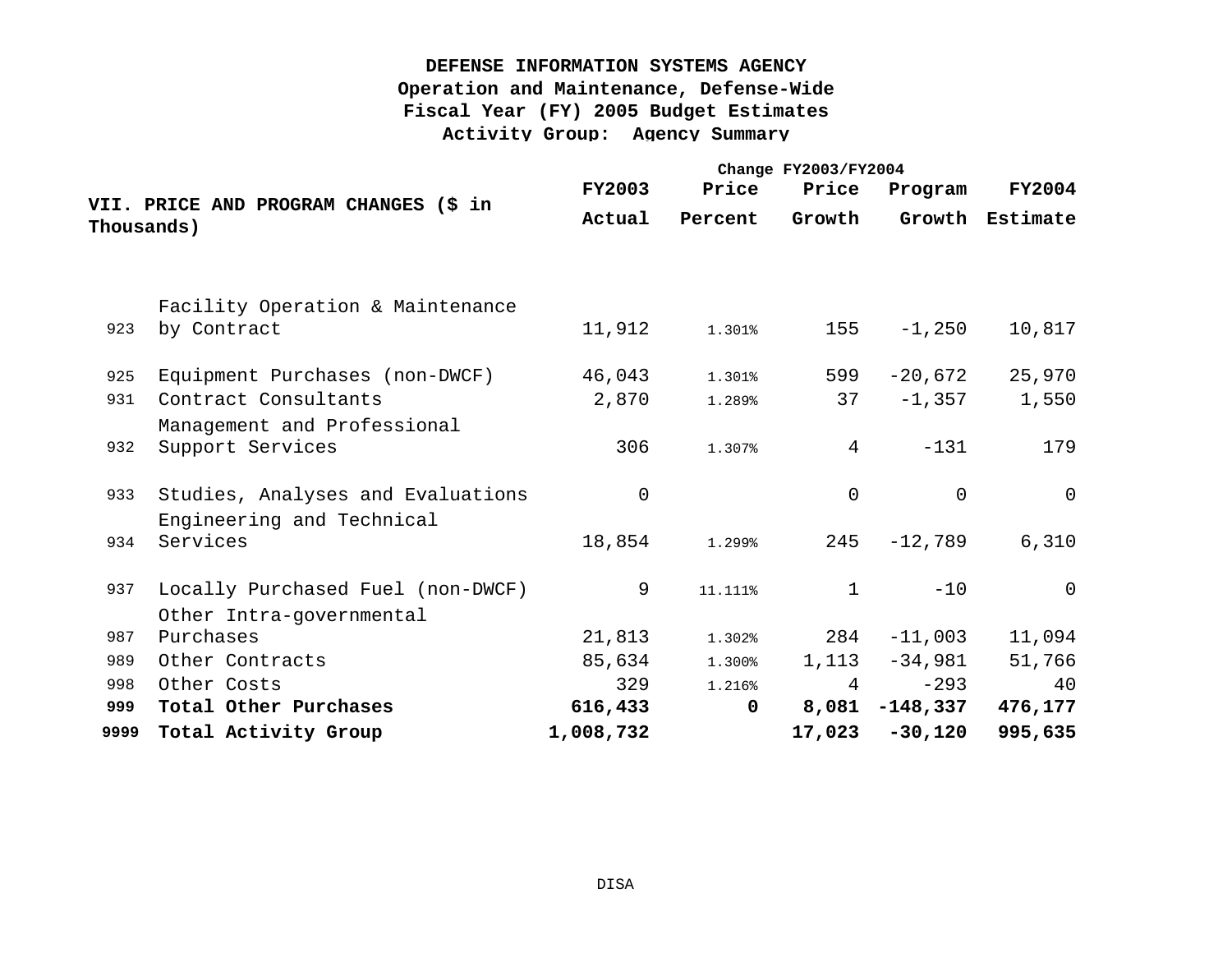|     |                                                     | Change FY2004/FY2005 |           |                |                |                 |  |  |
|-----|-----------------------------------------------------|----------------------|-----------|----------------|----------------|-----------------|--|--|
|     |                                                     | <b>FY2004</b>        | Price     | Price          | Program        | <b>FY2005</b>   |  |  |
|     | VII. PRICE AND PROGRAM CHANGES (\$ in<br>Thousands) | Estimate Percent     |           | Growth         | Growth         | <b>Estimate</b> |  |  |
|     | Executive, General and Special                      |                      |           |                |                |                 |  |  |
| 101 | Schedules                                           | 259,617              | 2.100%    | 5,452          | 2,655          | 267,724         |  |  |
| 103 | Wage Board                                          | 783                  | 2.043%    | 16             | 19             | 818             |  |  |
| 106 | Benefits to Former Employees                        | $\Omega$             |           | $\Omega$       | $\Omega$       | $\Omega$        |  |  |
| 107 | Voluntary Separation Incentive<br>Payments          | 100                  | $0.000$ % | 0              | $\overline{0}$ | 100             |  |  |
|     |                                                     |                      |           |                |                |                 |  |  |
| 111 | Disability Compensation                             | 1,918                | $0.000$ % | $\mathbf 0$    | 114            | 2,032           |  |  |
|     | Total Civilian Personnel                            |                      |           |                |                |                 |  |  |
| 199 | Compensation                                        | 262,418              |           | 5,468          | 2,788          | 270,674         |  |  |
| 308 | Travel of Persons                                   | 29,277               | 1.301%    | 381            | $-513$         | 29,145          |  |  |
| 399 | Total Travel                                        | 29,277               | 1.301%    | 381            | $-513$         | 29,145          |  |  |
|     | Communications Services (DWCF)                      |                      |           |                |                |                 |  |  |
| 671 | Tier <sub>2</sub>                                   | 62,410               | $0.000$ % | $\overline{0}$ | $-42,807$      | 19,603          |  |  |
|     | Pentagon Reservation Maintenance                    |                      |           |                |                |                 |  |  |
| 672 | Revolving Fund                                      | 8,963                | 27.000%   | 2,420          | $-4,832$       | 6,551           |  |  |
|     | Defense Finance and Accounting                      |                      |           |                |                |                 |  |  |
| 673 | Services (DFAS)                                     | 7,911                | 4.298%    | 340            | 803            | 9,054           |  |  |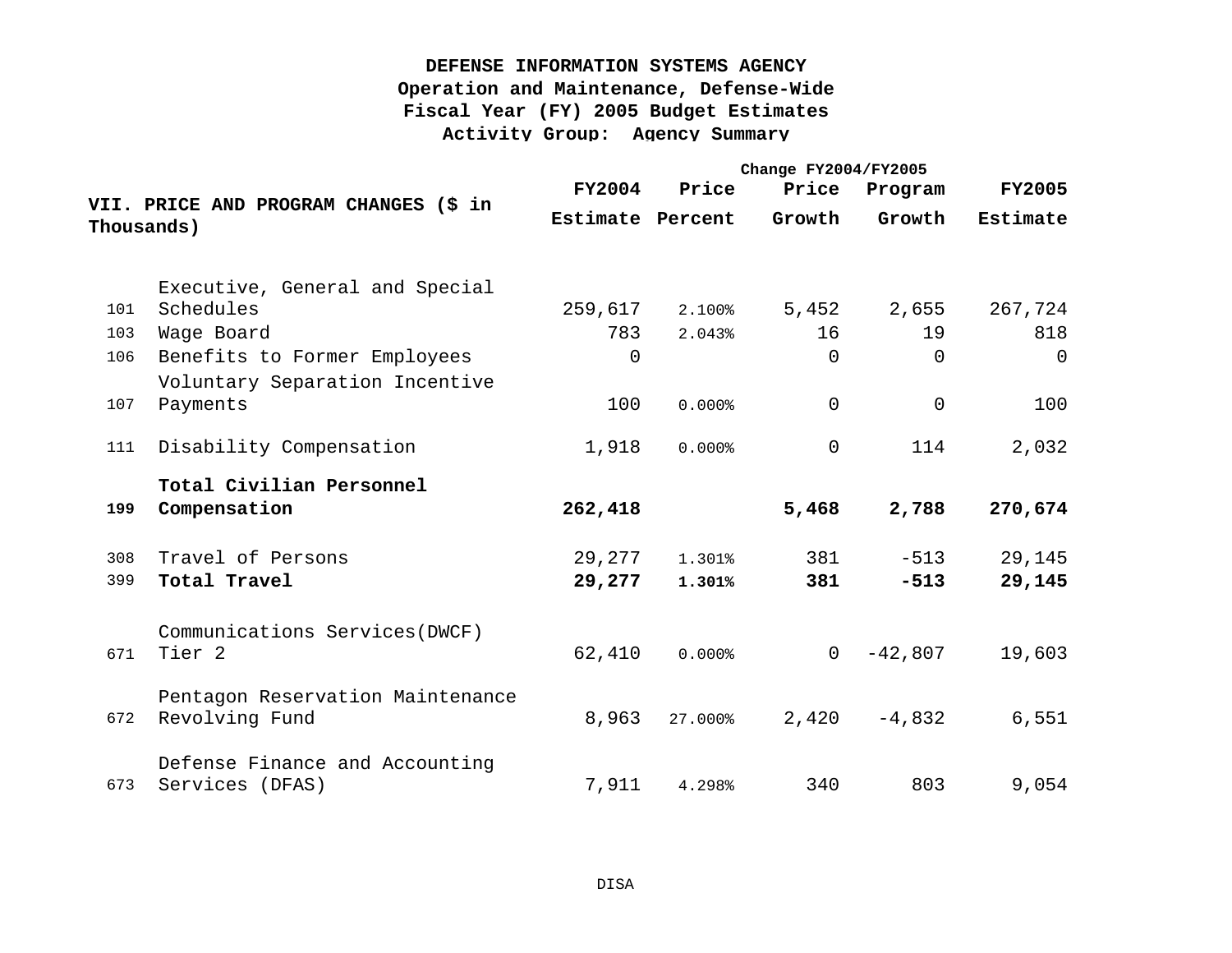|            |                                       | Change FY2004/FY2005 |                  |                |                |                |  |
|------------|---------------------------------------|----------------------|------------------|----------------|----------------|----------------|--|
|            |                                       | <b>FY2004</b>        | Price            | Price          | Program        | <b>FY2005</b>  |  |
| Thousands) | VII. PRICE AND PROGRAM CHANGES (\$ in |                      | Estimate Percent | Growth         | Growth         | Estimate       |  |
|            | Communcations Services (DWCF)         |                      |                  |                |                |                |  |
| 677        | Tier 1                                | 145,558              | $0.000$ %        | $\overline{0}$ | 9,368          | 154,926        |  |
| 679        | Cost Reimbursable Purchases           | $\Omega$             |                  | $\overline{0}$ | $\overline{0}$ | $\overline{0}$ |  |
| 699        | Total Purchases                       | 224,842              |                  | 2,760          | $-37,468$      | 190,134        |  |
| 771        | Commercial Transportation             | 2,921                | 1.301%           | 38             | $-370$         | 2,589          |  |
| 799        | Total Transportation                  | 2,921                | 1.301%           | 38             | $-370$         | 2589           |  |
|            | Rental Payments to GSA Leases         |                      |                  |                |                |                |  |
| 912        | (SLUC)                                | 18,356               | 1.498%           | 275            | 748            | 19,379         |  |
| 913        | Purchased Utilities (non-DWCF)        | 2,539                | 1.300%           | 33             | 364            | 2,936          |  |
|            | Purchased Communications (non-        |                      |                  |                |                |                |  |
| 914        | DWCF)                                 | 20,197               | 1.302%           | 263            | 39,716         | 60,176         |  |
| 915        | Rents (non-GSA)                       | 822                  | 1.338%           | 11             | 16             | 849            |  |
| 917        | Postal Services (USPS)                | 464                  | $0.000$ %        | $\Omega$       | 7              | 471            |  |
| 920        | Supplies & Materials (non-DWCF)       | 8,068                | 1.301%           | 105            | 512            | 8,685          |  |
| 921        | Printing & Reproduction               | 450                  | 1.333%           | 6              | 2              | 458            |  |
|            | Equipment Operation & Maintenance     |                      |                  |                |                |                |  |
| 922        | by Contract                           | 317,555              | 1.300%           | 4,128          | 39,095         | 360,778        |  |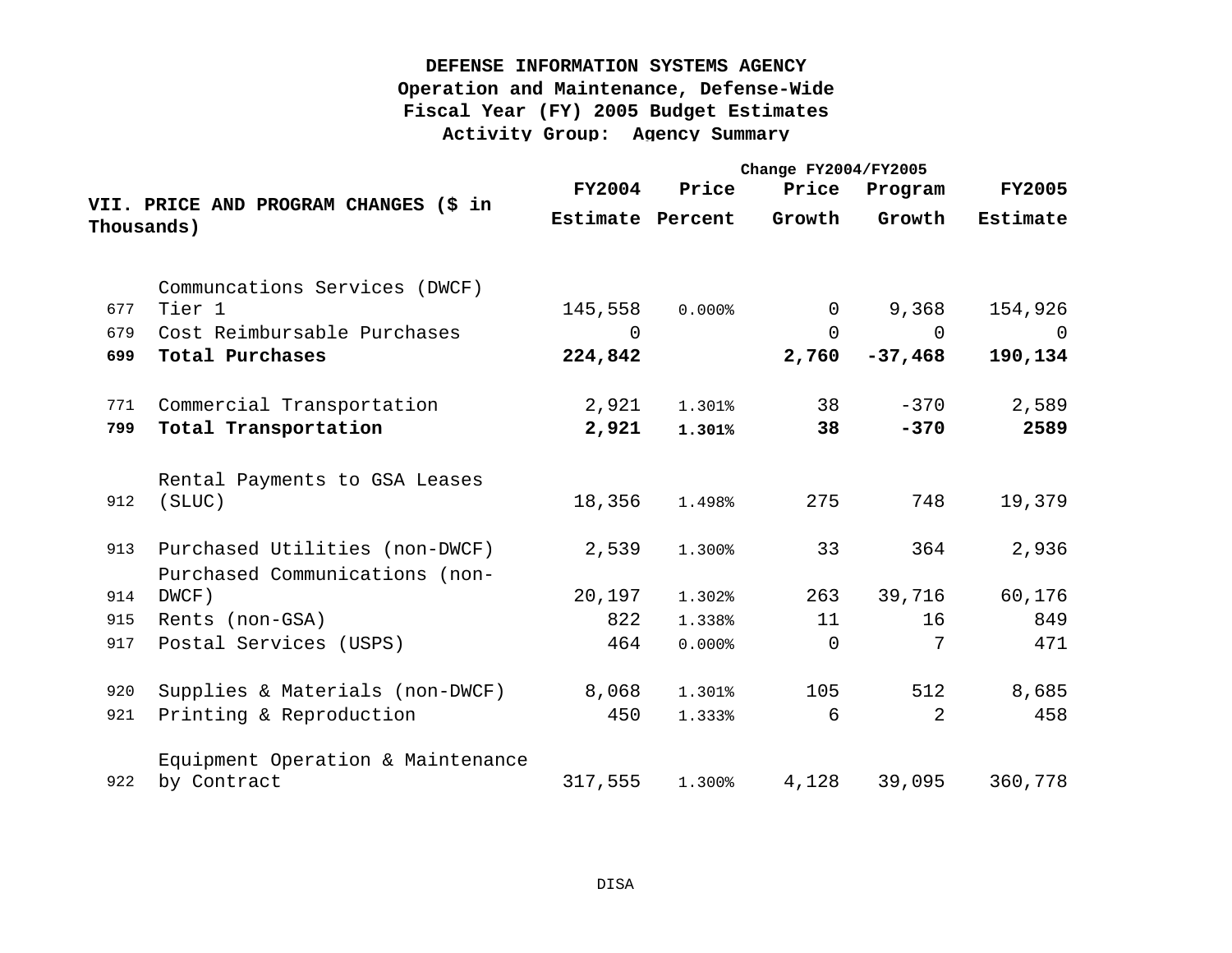|            |                                                                | Change FY2004/FY2005 |        |                |                |                 |  |
|------------|----------------------------------------------------------------|----------------------|--------|----------------|----------------|-----------------|--|
|            |                                                                | <b>FY2004</b>        | Price  | Price          | Program        | <b>FY2005</b>   |  |
| Thousands) | VII. PRICE AND PROGRAM CHANGES (\$ in                          | Estimate Percent     |        | Growth         | Growth         | <b>Estimate</b> |  |
|            | Facility Operation & Maintenance                               |                      |        |                |                |                 |  |
| 923        | by Contract                                                    | 10,817               | 1.304% | 141            | 977            | 11,935          |  |
| 925        | Equipment Purchases (non-DWCF)                                 | 25,970               | 1.302% | 338            | 11,275         | 37,583          |  |
| 931        | Contract Consultants                                           | 1,550                | 1.290% | 20             | $-76$          | 1,494           |  |
|            | Management and Professional                                    |                      |        |                |                |                 |  |
| 932        | Support Services                                               | 179                  | 1.117% | 2              | $-3$           | 178             |  |
| 933        | Studies, Analyses and Evaluations<br>Engineering and Technical | $\mathbf 0$          |        | $\mathbf 0$    | 0              | $\overline{0}$  |  |
| 934        | Services                                                       | 6,310                | 1.300% | 82             | 1,039          | 7,431           |  |
| 937        | Locally Purchased Fuel (non-DWCF)                              | $\mathbf 0$          |        | $\overline{0}$ | $\overline{0}$ | $\overline{0}$  |  |
| 987        | Other Intra-governmental<br>Purchases                          | 11,094               | 1.298% | 144            | 627            | 11,865          |  |
| 989        | Other Contracts                                                | 51,766               | 1.300% | 673            | 21,318         | 73,757          |  |
| 998        | Other Costs                                                    | 40                   | 2.500% | $\mathbf{1}$   | $\Omega$       | 41              |  |
| 999        | Total Other Purchases                                          | 476,177              | 0      | 6,222          | 115,617        | 598,016         |  |
| 9999       | Total Activity Group                                           | 995,635              |        | 14,868         | 80,055         | 1,090,558       |  |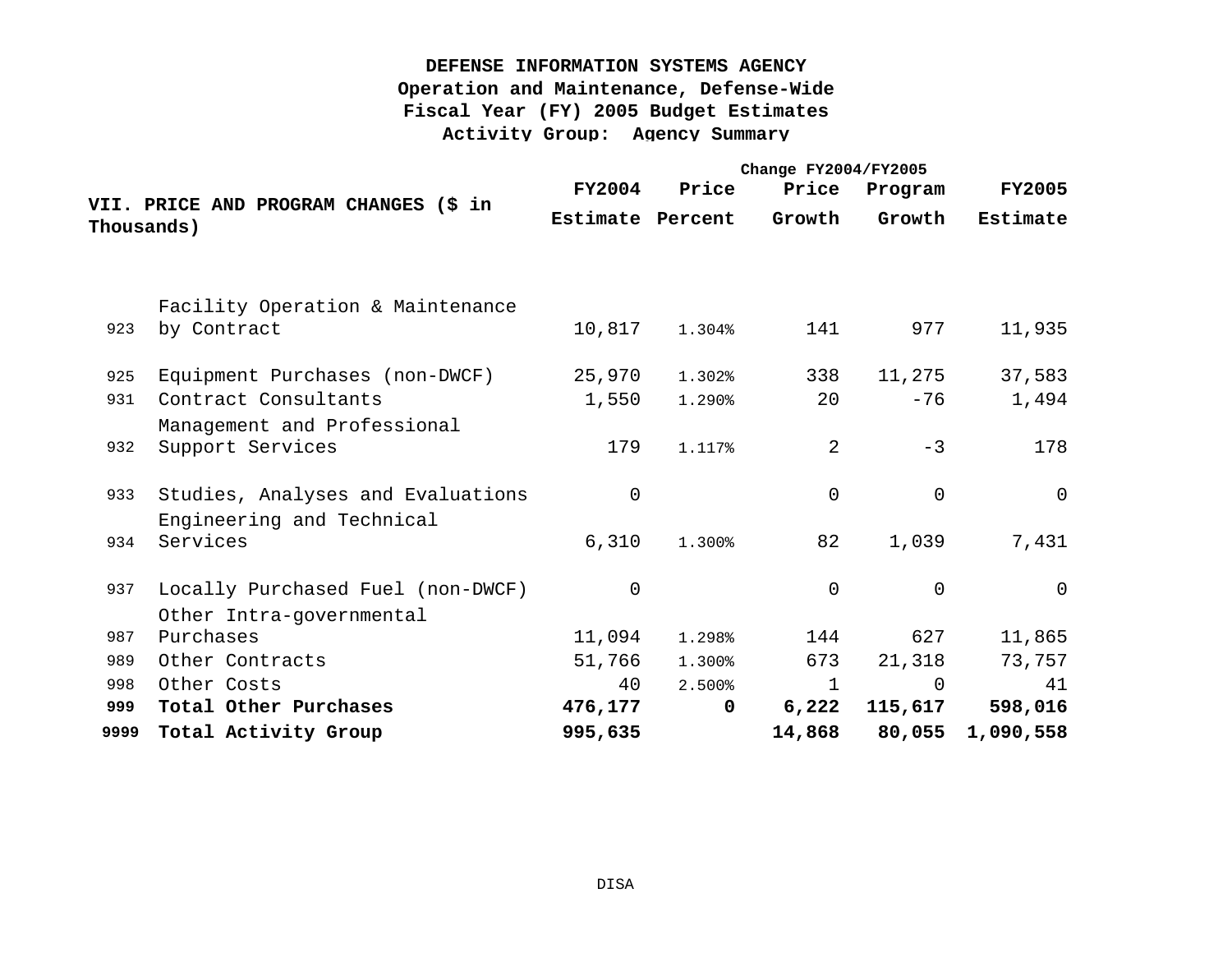(Dollars in Thousands)

| Appropriation Summary:                                                                                | FY 2003 |               | Price Program FY 2004 Price Program FY 2005               |  |          |
|-------------------------------------------------------------------------------------------------------|---------|---------------|-----------------------------------------------------------|--|----------|
| Operation and Maintenance, Defense-Wide                                                               | Actual* | Change Change | Estimate* Change Change                                   |  | Estimate |
|                                                                                                       |         |               | 1,008,726 17,023 (30,120) 995,635 14,868 80,055 1,090,558 |  |          |
| *FY 2003 INCLUDES supplemental funds (\$187,805) and FY 2004 EXCLUDES supplemental funds (\$228,844). |         |               |                                                           |  |          |

#### **Summary Description of Operations Financed:**

The Defense Information Systems Agency (DISA) is a Combat Support Agency responsible for planning, engineering, acquiring, fielding, and supporting global command and control and communications.

DISA's operations and maintenance, Defense-Wide (O&M, D-W) appropriation finances civilian salaries, operating costs and technical contractor support, including Combating Terrorism and special operations efforts, for the following eight business activities:

- White House and National Command
- Information Systems Security Program
- Information Superiority Command and Control
- Combatant Commanders Support and Operations
- Joint Test, Spectrum Management and Engineering
- Combat Support/Electronic Commerce
- DOD Information Services and
- Agency Management

The FY 2003 Actual dollar amount includes expenditures from the DERF Transfer Fund and Supplemental funding for Global War on Terrorism (GWOT)/Operation Iraqi Freedom (OIF).

#### **The FY 2004 Emergency Supplemental Appropriation Act (P.L. 108-106) finances the following:**

• **National Security Council Data Replication** - \$1.3 million: Replication of National Security Council files of critical decision-making information.

• **Regional Network Operations Security Centers (RNOSC) Augmentees** - \$2.2 million:

Increased operations in the Central Area of Responsibility (AOR) requires additional staffing in the DISA-CENTCOM, DISA-CONUS RNOSC and Central Area RNOSC to ensure critical communications support functions are sustained.

• **Commercial SATCOM** - \$48.0 million: Leased SATCOM assets provide direct, critical communications links for CENTCOM, SOCOM and warfighters operating in the Central Area AOR.

• **Network Services Telecommunications Hardware/Software/Services** - \$106.7 million: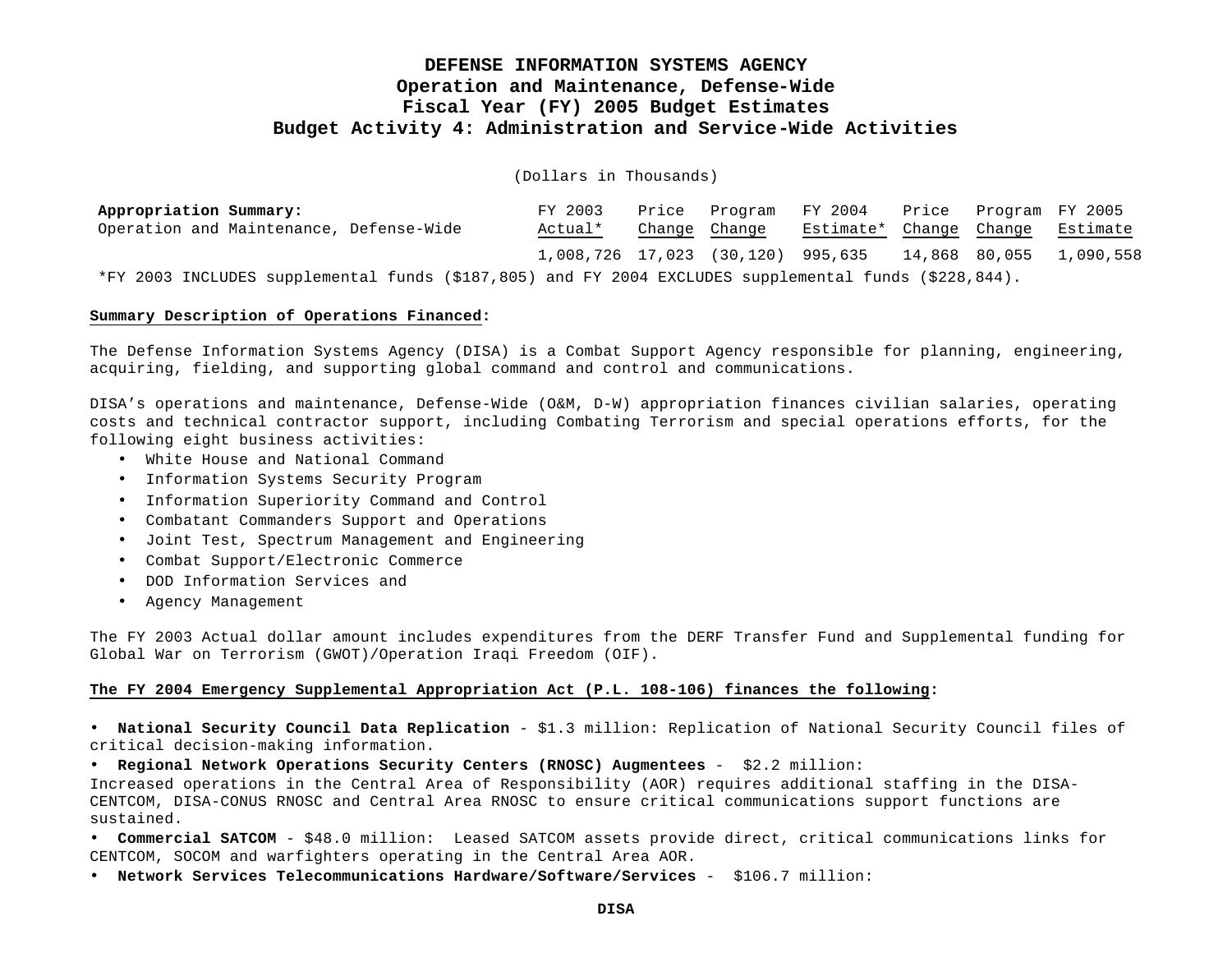Reimbursement of the Communications Defense Working Capital Fund (DWCF) for increased telecommunications capabilities supporting Enduring Freedom and Iraqi Freedom.

• **Content Staging/Information Dissemination Management (CS/IDM) Hardware/Software** -

\$2.8 million: Hardware, software, software licenses, installation, integration, training, and onsite technical support for CS/IDM deployment and sustainment in the USCENTCOM AOR.

• **Defense Collaboration Tool Suite (DCTS) on-site technical support** - \$2.9 million:

Support DCTS in the AOR including on-site technical support, software maintenance and on-call technical experts; provide quick reaction fielding for Coalition Provisional Authority in support of inter-agency senior leader collaboration requirements; sustain DCTS Phase 1 capability already fielded; field and sustain DCTS Phase II at RNOSC SWA and GNOSC sites (total of 50 clients); field and sustain DCTS Phase III, which adds capability in theater and supporting activities; and provide on-site operational support deployed to OCONUS.

• **Global Command and Control System (GCCS)** - \$10.8 million: Support to USCENTCOM's Operations by accelerating the fielding of selected intellegience applications.

• **Information Assurance Vulnerability Management (IAVM) Insider Threat** - \$10.0 million:

Software licenses to detect vulnerable computers on the SIPRNET and NIPRNET and to implement automated patching software on SIPRNET and NIPRNET at all DoD locations. The shared risk environment of these networks makes it necessary to secure all DoD networks in order to protect those supporting OIF and the GWOT.

• **Public Key Infrastructure (PKI)**- \$5.0 million: Increase the usability of the PKI through an automatic key recovery capability, and through new mainstream technology to provide a user oriented means for near real-time certificate revocation status.

• **Coalition Network Security** - \$8.0 million: Information assurance devices for the GRIFFIN coalition network to sustain and expand support of OIF.

• **Global Net IA Ops** - \$11.5 million: Intrusion Detection Coalition Networks; operations and maintenance support for 64 signature-based IDSs and 35 platforms for anomaly based IDSs in the Coalition Wide Area Network environment. Policy Monitoring on SIPRNET; analytical support for the DOD Computer Emergency Response Team to monitor and respond to Computer Network Defense events identified by the Network Intrusion Detection system pertaining to SIPRNET Guard activity. This includes real-time policy monitoring on a port to port and IP to IP basis, and monitoring of the SIPRNET Guards. IA Certification and Accreditation Support; on-site SIPRNET compliance visits and general certification and accreditation services for the CENTCOM AOR, to include pay and travel costs incurred by teams traveling to various CENTCOM locations. IA Expanded DISN Support; analysts at the Global Network Operations Security Center (GNOSC) and engineers in GES to coincide with expansion of sensors on the DISN in the CENTCOM AOR. Engineers provide support for configuring/optimizing the circuits, trunks, links, and nodes that comprise the DISN. GNOSC support is needed for increased oversight responsibility and to provide a direct interface with the RNOSC.

• **Iraq Communications Backbone-Phase IV Requirements** - \$19.4 million: Ensure that distribution of DISN services in Iraq are sized to provide the required quality of service for voice, data, video-teleconferencing, and network management to respond to CJTF-7 and Coalition Provisional Authority requirements. The DCTS, Content Staging, and GCCS/I3 tasks included in Phase IV are key enablers for collaboration between US and Coalition Forces and rapid distribution of critical intelligence information.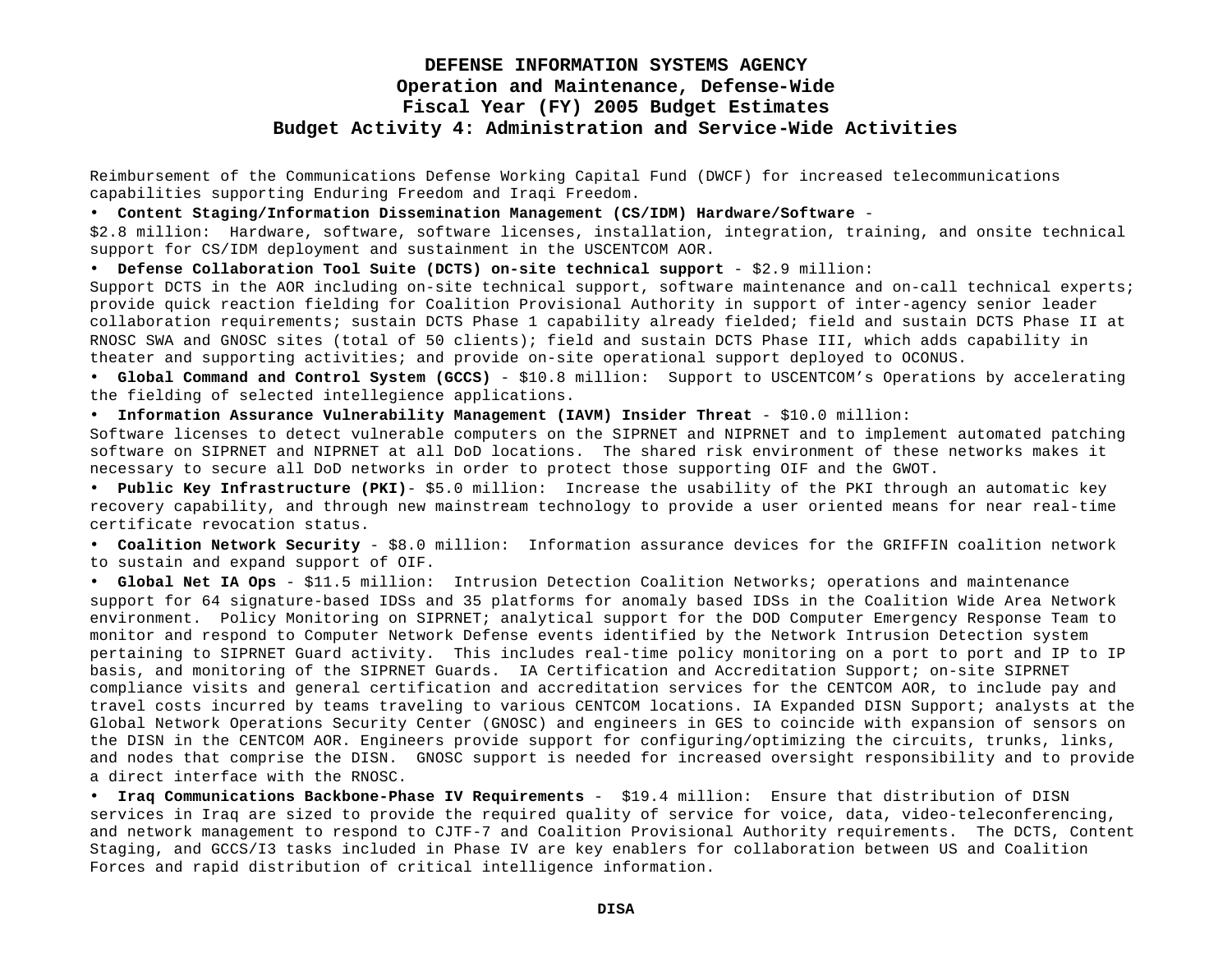#### **APPROPRIATION HIGHLIGHTS**

Lessons learned from Operation Iraqi Freedom**<sup>1</sup>** state that while Command and Control systems provided "unprecedented situational awareness," they also stress that communications bandwidth requires "continuing focus." These lessons form the basis of DISA's future improvement efforts when coupled with the DOD Chief Information Officer's vision for expanding the Global Information Grid (GIG) and transforming the DOD information environment from broadcast and point-to-point communications to a Net-Centric environment for improved situational awareness, improved information sharing and collaboration, and improved joint interoperability. DISA has the responsibility to implement this expansion and transformation, and requires the appropriate resources and support to carry out this responsibility.

Increases in this budget activity are aligned with these transformational objectives and can be attributed to the constant demand for more standardized secure applications and capabilities. This O&M budget also reflects the migration of efforts from the acquisition and development stages to the operations and sustainment stages. In addition, the budget incorporates the realignment of Information Assurance and eBusiness RDT&E and procurement funds to O&M to reflect changes in mission and investment threshold (no net change in the programs' total program funding).

The decreases in this budget request are primarily attributable to the following: EMSS – Enhanced Mobile Satellite System has been converted to a reimbursable program; reduction of operating costs for sustainment of Common Operating Environment capabilities with migration to NCES.

#### **I. Narrative Description:**

i

DOD must have joint and interoperable communications that can function effectively before, through and after a crisis, and across the entire spectrum of possible force requirements. These communications must also meet the need for DOD to work closely and effectively with coalition partners from any other nation. Moreover, DOD must have joint command and control systems, with related joint concepts of operations and training, that push the necessary improved force integration downward into the tactical arena (concepts like the joint deployable command and control node to support standing Joint Task Forces) and laterally to both coalition partners and other government organizations. Above all, to meet DOD's foremost responsibility of homeland defense, these communications and command and control systems must tie seamlessly and effectively with other United States Government systems (federal, state, and local) at several security levels. To achieve these goals, DISA

 $1$  "Summary of Lessons Learned" Prepared Testimony by Secretary of Defense Donald H. Rumsfeld and General Tommy R Franks to the Senate Armed Services Committee, July 9, 2003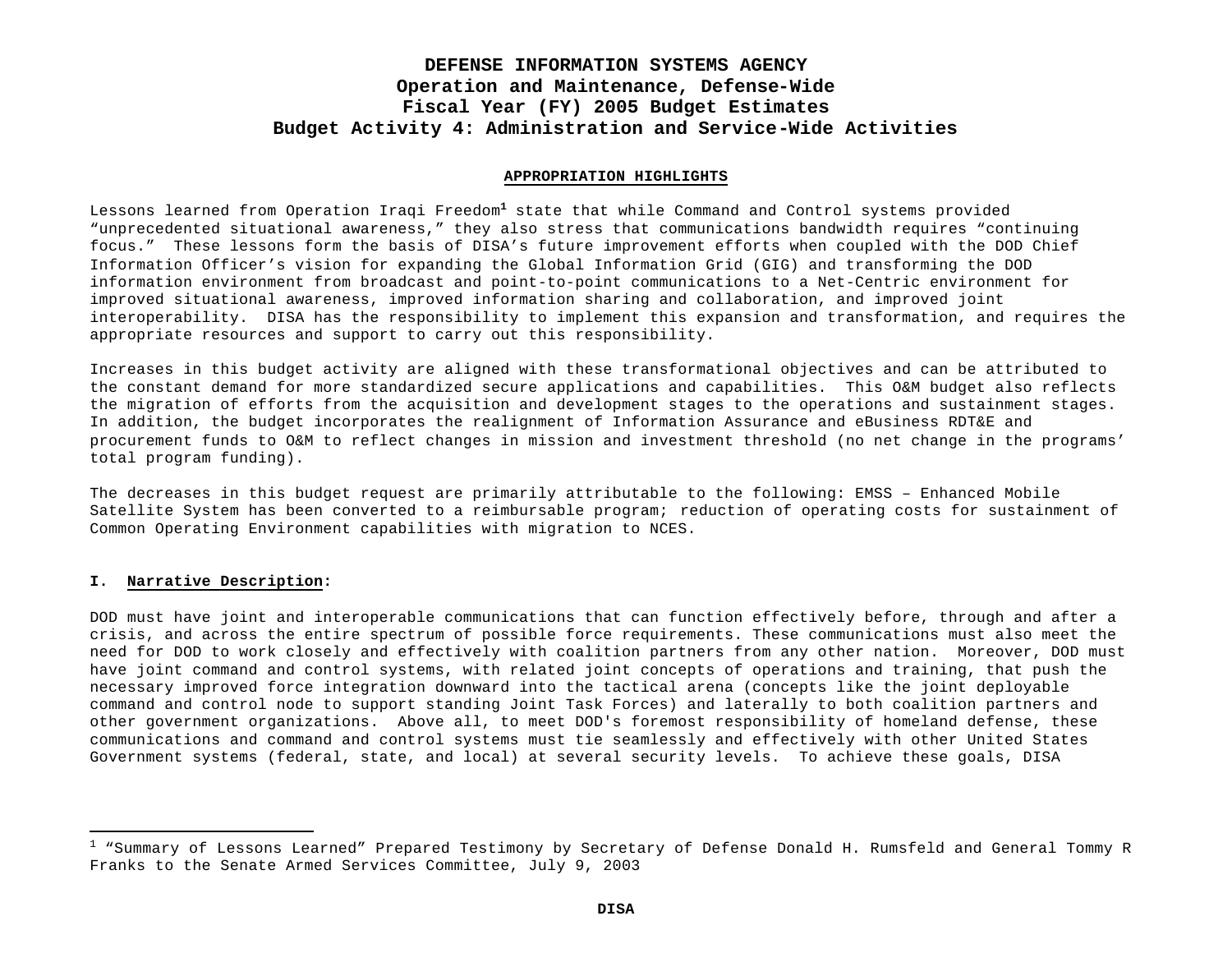#### **I. Narrative Description: (continued)**

aggressively implements and supports joint warfighting, DOD-wide enterprise capabilities for command and control, communications, and computing to support intelligence, surveillance and reconnaissance missions, reachback to military bases and systems, and defensive information operations.

The GIG provides the framework that defines how DOD will build and improve tomorrow's command, control, communications, computing, intelligence, surveillance, and reconnaissance capabilities. DISA provides as its core warfighting mission: global, secure, interoperable communications for DOD; joint command and control capabilities; information operations for protecting DOD networks, computing and information assets; assured combat support computing; and joint interoperability support activities including testing, electromagnetic (EM) spectrum management and deconfliction, and standards. These capabilities are highly integral to the gains in precision, speed, flexibility, and tactical surprise inherent to the QDR operational goals. DISA leverages information technology to insure U.S. forces have access to information, geographic areas, and space.

DISA has other responsibilities that are critical to the security of the nation, the revitalization of the DOD business establishment, and the advancement of DOD research and development; communications "hot lines" connecting the White House and DOD officials to their counterparts in other nations; technical and operational facilitation of eBusiness within the Department; and executive agency for the exchange of scientific and technical information and research.

To execute DISA's mission, the budget has been divided into **eight business activities** that are comprised of **thirty-four sub-activities**. The following is a summary; the individual sections include detailed descriptions:

- **White House and National Command** is comprised of four sub-activities: White House Communications Agency (WHCA), White House Situation Support Staff (WHSSS), Secure Video Teleconferencing System (SVTS), and Minimum Essential Emergency Communications Network (MEECN). All of these sub-activities support the "Commander in Chief" communications requirements in both fixed and deployed situations.
- **The Information Systems Security Program** is comprised of nine sub-activities reflective of the Defense In Depth (DID) categories that provide clarity of mission and common requirements for Information Assurance: Defensive Information Operations, Supporting Infrastructures, Defend the Networks and Infrastructure, Defend the Computing Environment, Application of IA for the Tactical Environment, Defend the Enclave Boundary/External Connections, System Security Methodology, Training, and Other Management and Operations.
- **Information Superiority Command and Control** contains the key communications infrastructure for Command and Control (C2), including changes that might have a significant impact on DoD's networks, e.g. IPv6 Internet Protocol reviews, as well as core C2 capabilities. The eight sub-activities are: the Defense Information System Network (DISN) (to include the Global Information Grid-Bandwidth Expansion (GIG-BE, Satellite Communications (SATCOM) and Global Broadcast System(GBS)), the Global Command and Control System-Joint (GCCS-J), the Defense Message System (DMS), Content Staging/Information Dissemination Management (CS/IDM),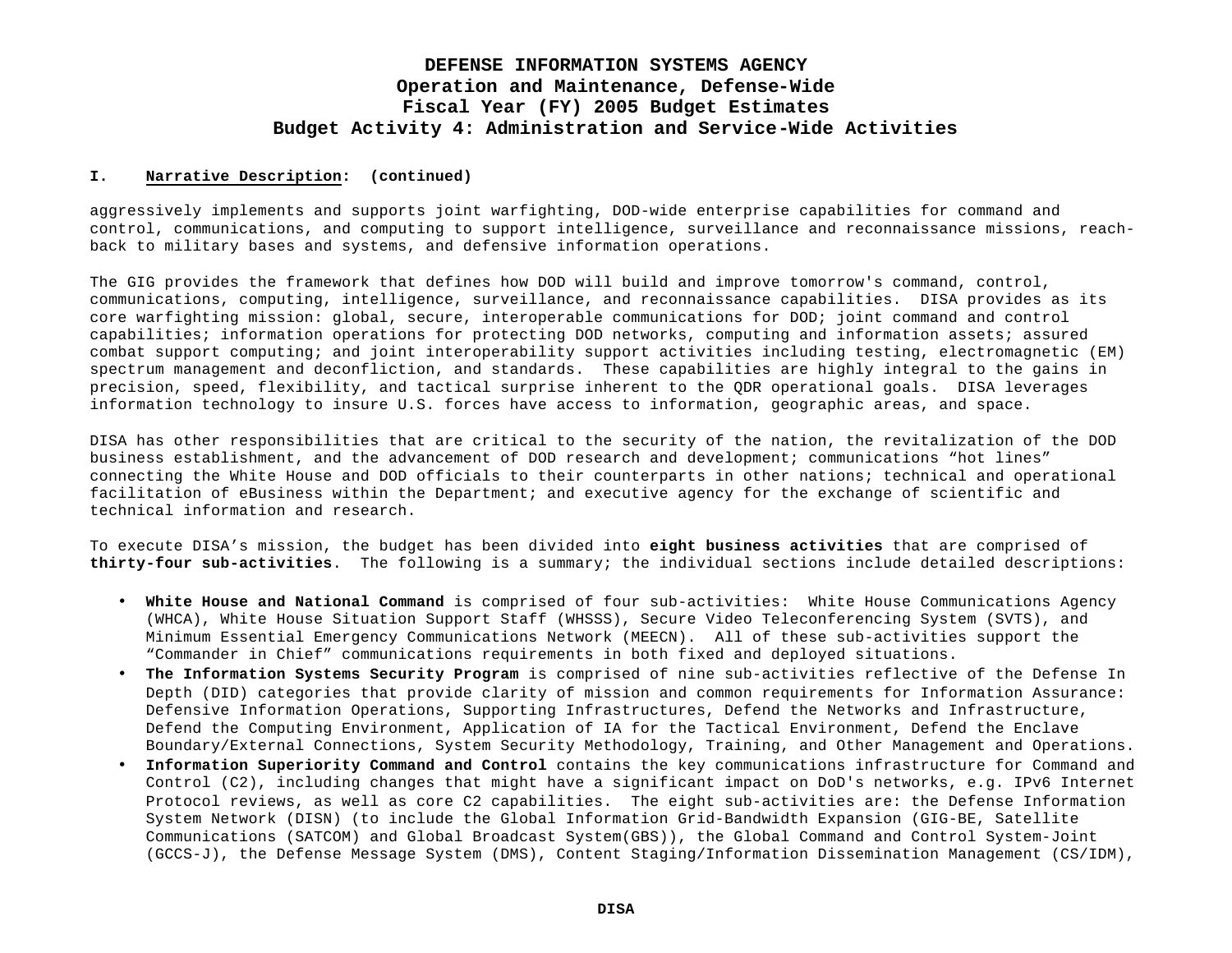#### **I. Narrative Description: (continued)**

the Pentagon Reservation Maintenance Revolving Fund (PRMRF), the Advanced Information Technology Services Joint Program Office (AITS-JPO), the National Military Command System (NMCS), and the Teleport program.

- **Combatant Commanders Support and Operations** provides transformation efforts and continuous operations, maintenance, coordination for all C2 systems, and communications for the Combatant Commanders, Chairman, Joint Chiefs of Staff, Joint Staff (JS), Unified Commanders, and National Military Command Center (NMCC). This business activity is comprised of six sub-activities: Command and Control Transformation (C2T); Command, Control, Communications, Computers, and intelligence for the Warrior (C4IFTW)/Mission Support; three Field Commands and seven Field Offices; Defense Collaboration Tools Suite (DCTS); Net-Centric Enterprise Services (NCES), and the Joint Staff Support Center (JSSC).
- **Joint Test, Spectrum Management and Engineering** provides the foundation infrastructure to allow for interoperability of command and control systems, spectrum management, and general engineering and technical expertise to sustain and improve C2 and communications technology. This business activity is comprised of four sub-activities: Common Operating Environment (COE), the Chief Technology Office (CTO), Defense Spectrum Office (DSO), and Joint Spectrum Center (JSC).
- **Combat Support/Electronic Commerce** maintains and supports fielded combat support capabilities at the Combatant Commands and supporting Component Headquarters, maintains test facility to support DISA's transformational efforts, and implements DISA's initiatives in support of DOD and government-wide eBusiness activities. There are three sub-activities: the Global Combat Support System (GCSS), the DISA Continuity of Operations and Test Facility (DCTF), and Electronic Commerce (EC).
- **DOD Information Services** provides oversight, policy, and customer service for DISA information systems in order to respond quickly and effectively to changes in technology, environment, and requirements.
- **Agency Management** deals with planning (both strategic and operational), overseeing, controlling, and directing activities essential to the operation of DISA.

The core of DISA's mission remains the same – to support the warfighter first and foremost to be the preferred provider of global Net-Centric products, services, and solutions.

#### **II. Force Structure Summary:**

Maintaining the appropriate allocation of DISA's personnel and dollars to keep pace with the dynamic changes in DOD's mission, priorities and strategy is a challenge. To emphasize the significance of workforce planning, DISA has integrated workforce planning with strategic planning in the agency's 500-Day Plan. The DISA corporate strategy includes recruiting and retaining the right mix of skills to provide innovative Net-Centric products, services, and solutions. Workforce planning is directly in line with the DISA vision to ensure a team of skilled professionals is available to meet DISA's mission requirements. To ensure DISA's corporate strategy is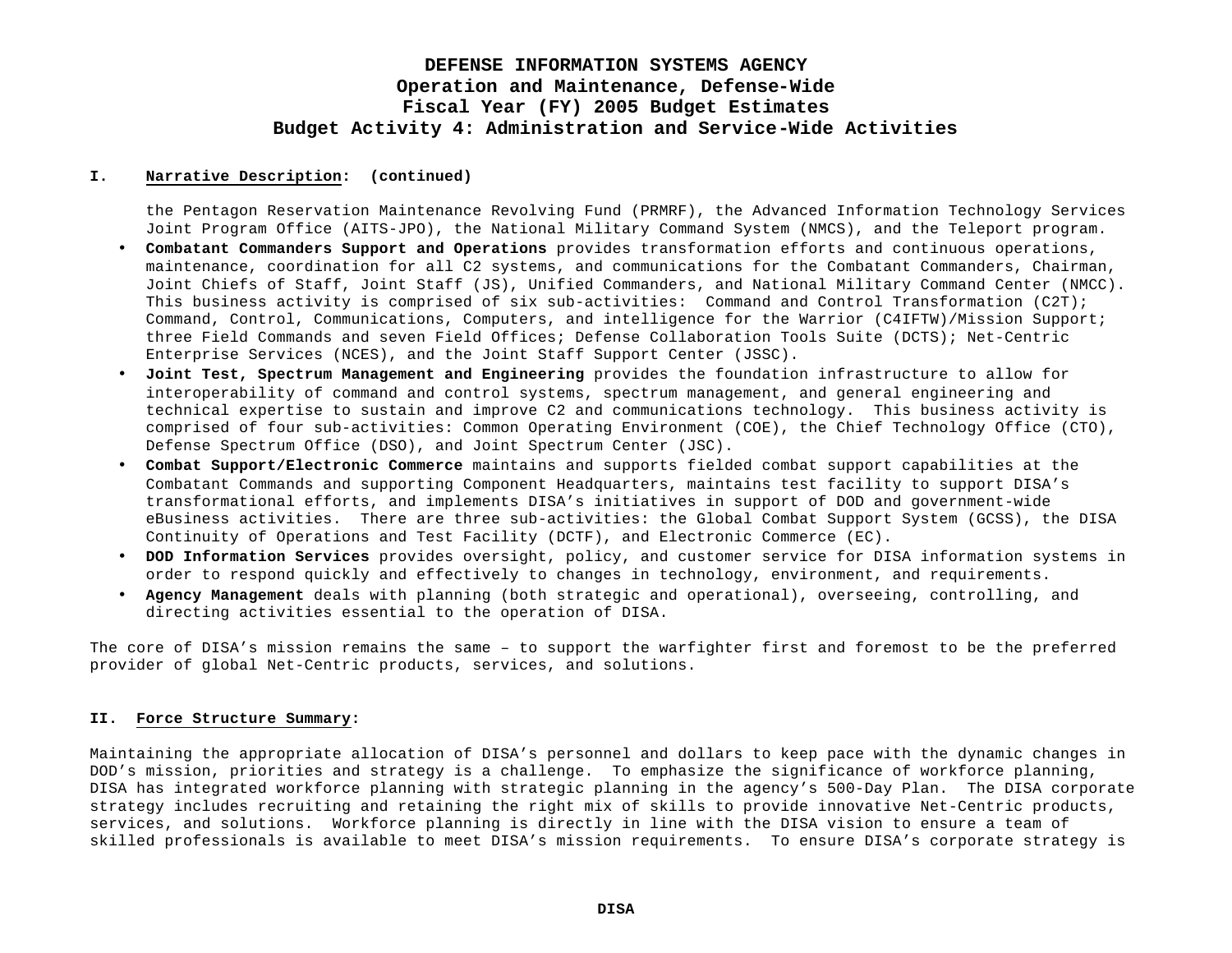#### **II. Force Structure Summary: (continued)**

implemented, DISA established a Human Resources Steering Council (HRSC), made up of senior agency management. The HRSC provides crucial guidance and direction on workforce planning, and reviews existing gaps in DISA's human capital to determine what human resource strategies and initiatives need to be implemented to address those gaps. DISA has demonstrated its resolve to implement its workforce plan by funding several key initiatives, including a robust intern program. DISA periodically reviews the costs and assignment of personnel resources to ensure the accurate allocation of costs to programs and the efficient use of resources. Based on the results of these reviews, DISA realigns civilian pay and related costs, as well as full time equivalent staff years, across programs to meet requirements and emergent needs more accurately. These reviews allow quick reactions to changes in the external environment.

#### **III. Financial Summary (\$ in Thousands):**

|    |    |                                             | FY 2003   | FY 2004                          | FY 2004 | FY 2004  | FY 2005   |
|----|----|---------------------------------------------|-----------|----------------------------------|---------|----------|-----------|
|    |    |                                             |           | President's Appropriated Revised |         |          |           |
| Α. |    | Subactivity Group:                          | Actuals   | Budget                           | Amount  | Estimate | Estimate  |
|    | 1. | White House/NCA                             | 120,183   | 109,536                          | 109,492 | 106,749  | 106,759   |
|    | 2. | Information Systems Security Program        | 181,719   | 165,061                          | 144,904 | 140,507  | 181,039   |
|    | 3. | Information Superiority C2                  | 354,394   | 522,412                          | 436,589 | 426,476  | 462,931   |
|    | 4. | Combatant Commanders Support and Operations | 174,986   | 174,315                          | 150,523 | 168,513  | 179,042   |
|    | 5. | Joint Test, Spectrum Mqmt, and Engineering  | 50,375    | 41,909                           | 40,424  | 40,629   | 37,844    |
|    | 6. | Combat Support and Electronic Commerce      | 40,499    | 37,322                           | 35,978  | 37,237   | 44,971    |
|    | 7. | DOD Information Services                    | 58,652    | 52,567                           | 50,988  | 51,355   | 53,006    |
|    | 8. | Agency Management                           | 27,920    | 26,755                           | 26,738  | 24,169   | 24,966    |
|    |    | Total:                                      | 1,008,728 | 1,129,877                        | 995,636 | 995,635  | 1,090,558 |
|    |    | (totals do not add due to rounding)         | 1,008,732 | 1,129,876                        | 995,635 | 995,635  | 1,090,558 |
|    |    | Supplemental included in Total:             | 187,805   |                                  |         |          |           |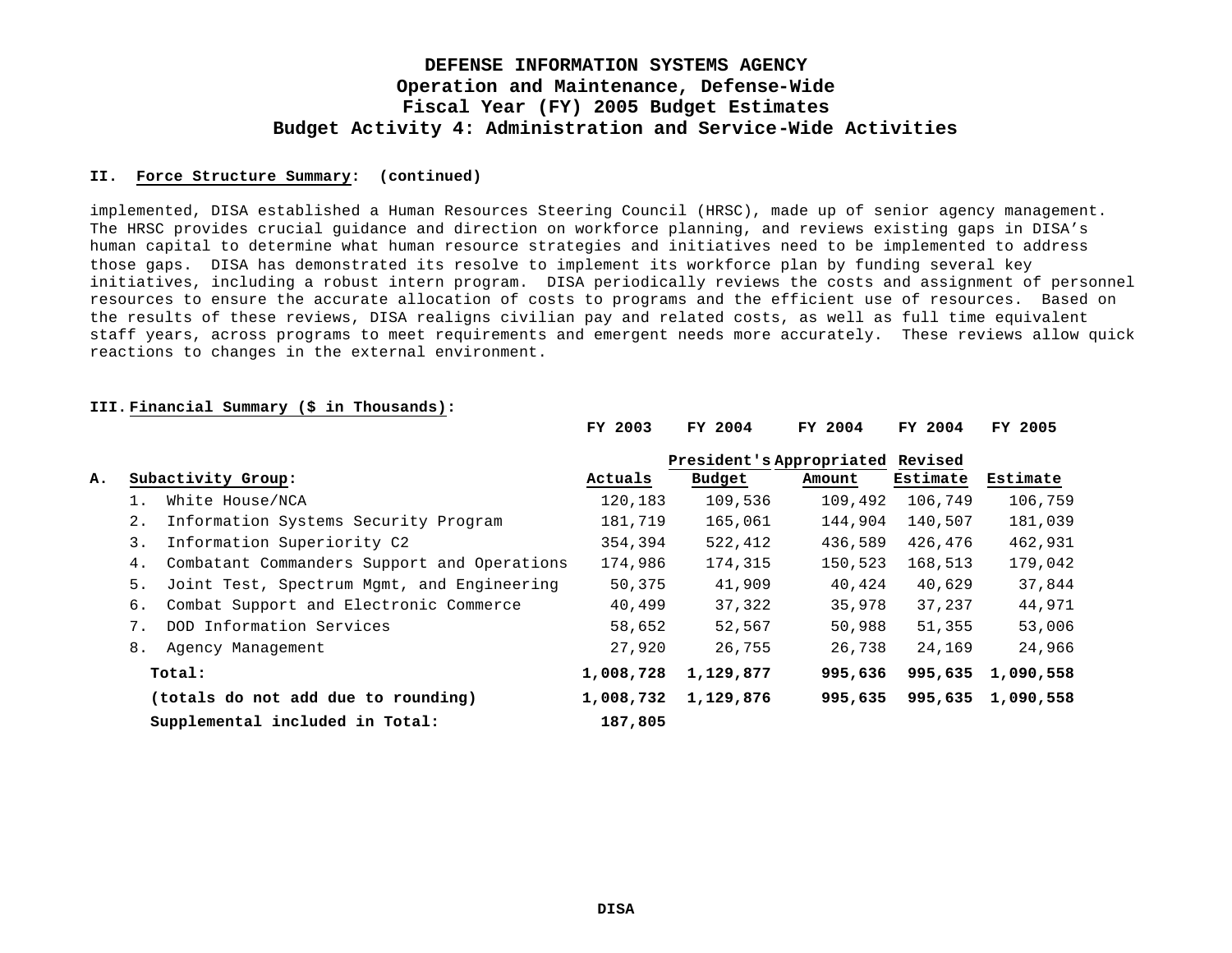|           |       |                                                            | Change<br>FY 2004/FY 2004 | Change<br>FY 2004/FY 2005 |
|-----------|-------|------------------------------------------------------------|---------------------------|---------------------------|
| <b>B.</b> |       | Reconciliation Summary:                                    |                           |                           |
|           |       | Baseline Funding                                           | 1,129,877                 | 995,636                   |
|           |       | Congressional Adjustments (Distributed)<br>a)              | $-94, 105$                |                           |
|           |       | Congressional Adjustments (Undistributed)<br>b)            |                           |                           |
|           |       | Congressional Adjustments (General Provision)<br>$\circ$ ) | $-39,498$                 |                           |
|           |       | Congressional Earmark<br>d)                                | $-638$                    |                           |
|           | $2$ . | Appropriated Amount                                        | 995,636                   |                           |
|           |       | Approved Transfers                                         |                           | 17,408                    |
|           | 4.    | Price Change                                               |                           | 14,868                    |
|           | 5.    | Program Changes                                            |                           | 62,646                    |
|           | б.    | Current Estimates                                          | 995,636                   | 1,090,558                 |
|           |       |                                                            |                           |                           |

| C. Reconciliation of Increases and Decreases: | (Dollars in Thousands) |
|-----------------------------------------------|------------------------|
|                                               | Totals                 |
| FY 2004 President's Budget                    | 1,129,877              |
| 1. Congressional adjustments                  | $-134,241$             |
| a. Distributed Adjustments                    |                        |
| 1) Excessive Growth                           | $-35,000$              |
| 2) ONW/OSW/ODS CONOPS                         | $-57,105$              |
| 3) Internal Protocol v6                       | $-2,000$               |
| b. Undistributed Adjustments                  |                        |
| c. General Provisions                         |                        |
| 1) Sec. 8094 Prorate Prof Svcs                | $-5,820$               |
| 2) Sec. 8101 Cost Growth I                    | $-28,720$              |
| 3) Sec. 8126 Prorate Mgmt Efficiencies        | $-4,958$               |
| d. Earmarks                                   |                        |
| 1) Sec. 8044 Prorate Indian Lands             | $-638$                 |
| FY 2004 Appropriated Amount                   | 995,636                |
| 2. Emergency Supplemental                     | 228,844                |
| a. Emergency Supplemental Funding Carryover   |                        |
| b. FY 2004 Emergency Supplemental App. Act    |                        |
| $(P.L.108-106)$                               |                        |
| 1) ISSP-multiple taskings                     | 34,464                 |
| 2) Info Superiority C2-multiple taskings      | 183,585                |
| 3) Nat Security Council Data Replication      | 1,280                  |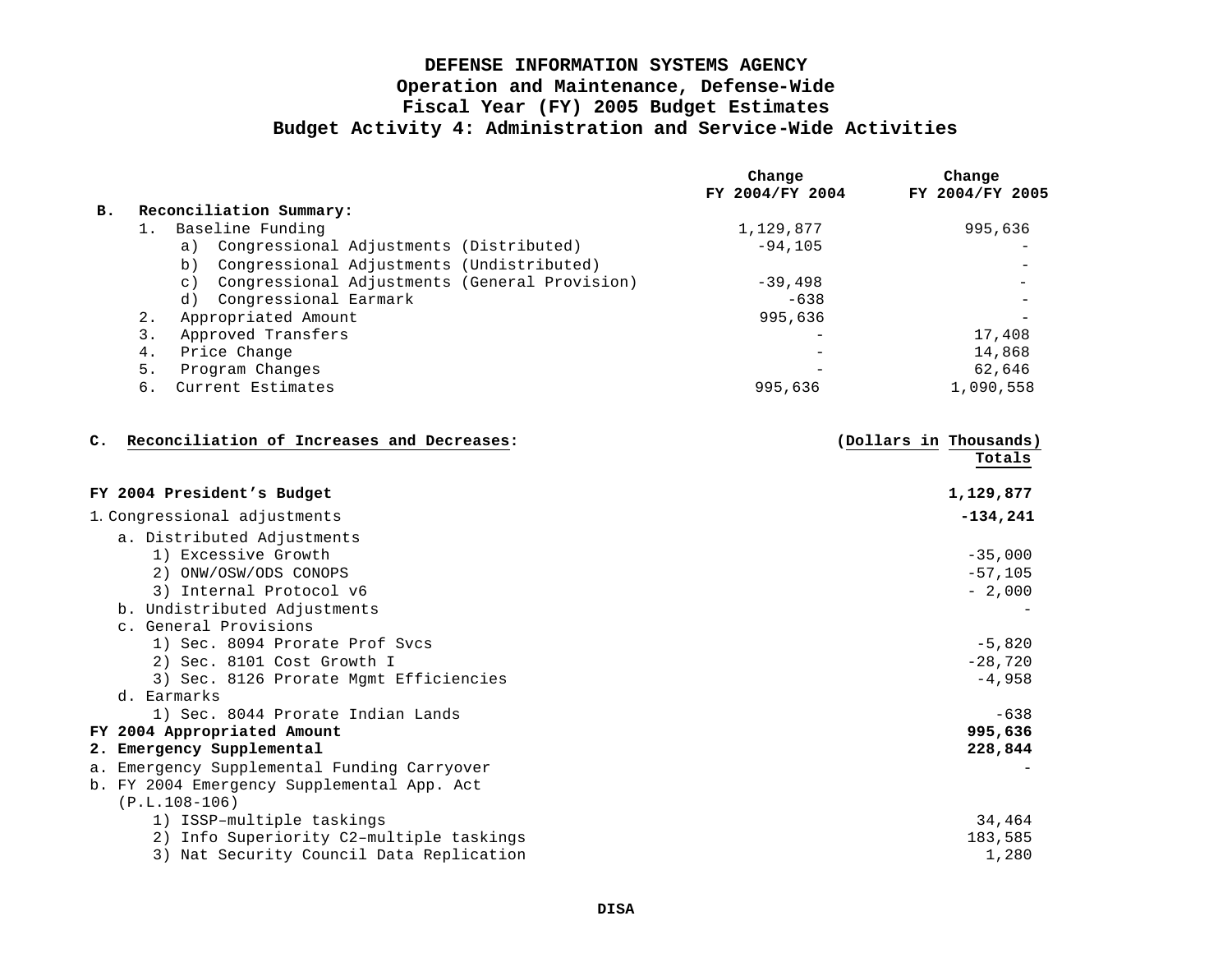| C. Reconciliation of Increases and Decreases:<br>(continued)           | (Dollars in Thousands) |
|------------------------------------------------------------------------|------------------------|
|                                                                        | Totals                 |
| 4) DCTS - On-site Tech Support; S/W Maint.                             | 4,930                  |
| 5) RNOSC Augmentees                                                    | 2,235                  |
| 6) Iraq Comm Backbone-Phase IV Requirement.                            | 2,350                  |
| 3. Fact-of-Life Changes                                                |                        |
| Baseline Funding                                                       | 1,224,480              |
| 4. Reprogrammings (requiring 1415 Actions)                             |                        |
| Revised FY 2004 Estimate                                               | 1,224,480              |
| 5. Less: Emergency Supplemental Funding                                | $-228,844$             |
| Normalized Current Estimate for FY 2004                                | 995,636                |
| 6. Price Change                                                        | 14,868                 |
| 7. Functional Transfers                                                | $-2,500$               |
| a. Transfers In                                                        |                        |
| b. Transfers Out - Internet Protocol v6                                | $-2,500$               |
| 8. Other Transfers (non-Functional Transfers)                          | 19,908                 |
| a. Transfers In                                                        |                        |
| 1) EBusiness - Transfer of PROC to implement eGov initiatives.         | 4,588                  |
| 2) ISSP - Transfer of PROC to keep up with the increase in DOD-wide    |                        |
| Information Assurance requirements.                                    | 15,320                 |
| b. Transfers Out-                                                      |                        |
| 9. Program Increases                                                   | 116,226                |
| a. Annualization of New FY 2004 Program                                |                        |
| b. One-Time FY 2005 Costs                                              |                        |
| c. Program Growth in FY 2005                                           |                        |
| 1) C4IFTW - RNOSC-CONUS workload continues to grow in                  |                        |
| support to the Combatant Command Field Offices.                        | 1,244                  |
| 2) DCTS - Increase needed to operate and maintain an increased         |                        |
| number of Defense Collaboration Tool Suite sites supporting            |                        |
| the warfighter.                                                        | 4,963                  |
| 3) NCES - Funding for sustainment of Net Centric Enterprise Services   |                        |
| core enterprise services implemented in FY 2004.                       | 4,476                  |
| 4) DISANet - Funding required to improve network infrastructure.       | 843                    |
| 5) DCTF - Increased operating costs.                                   | 2,529                  |
| 6) ISSP - Computer Network Defense: implement standardized information |                        |
| assurance vulnerability and remediation tools, NIPRNet and SIPRNet     |                        |
| gateway/Demilitarized Zone (DMZ) protection, and ports and protocols   |                        |
| registration support across the entire DOD enterprise.                 | 9.100                  |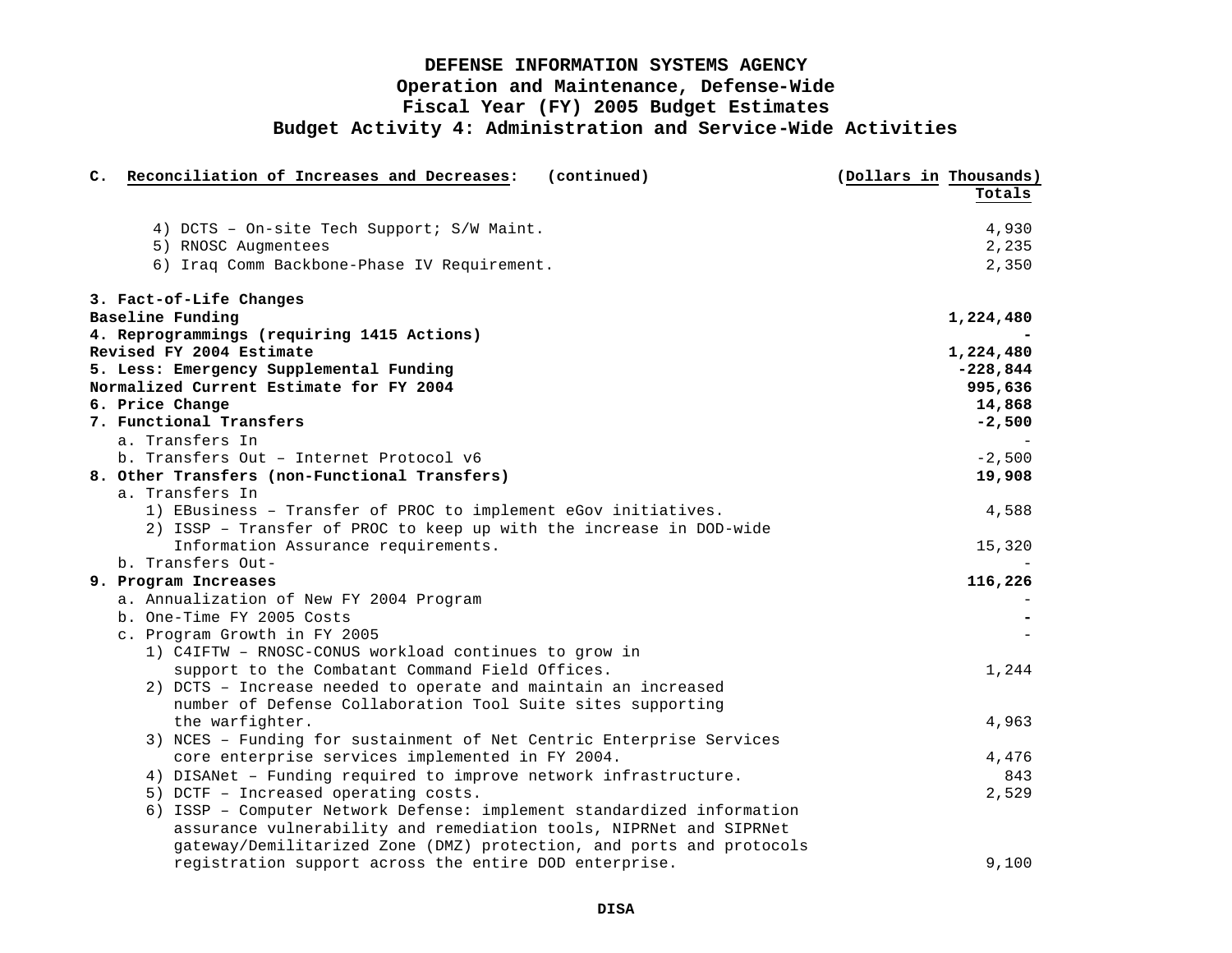| B. Reconciliation of Increases and Decreases: (continued)              | (Dollars in Thousands) |
|------------------------------------------------------------------------|------------------------|
|                                                                        | Totals                 |
| 7) ISSP - Increased support for NCES, Technical Implementation Guides, |                        |
| Cross Domain System Security applications, Sensor Grid Engineering,    |                        |
| SATCOM/Wireless Security, and Deployed Joint Task Force.               | 13,997                 |
| 8) ISSP - Escalation in rent and facilities maintenance costs.         | 758                    |
| 9) ISSP - Increased costs for deployed technical expertise.            | 775                    |
| 10) ISSP - Increase for DOD wide IA workshops and training.            | 1,078                  |
| 11) DISN - Sustainment of telecommunications services. Global          |                        |
| infrastructure necessary to support expanded                           |                        |
| telecommunication requirements. Those connectivity                     |                        |
| requirements may be satisfied by terrestrial, satellite                |                        |
| or a combination of both.                                              | 42,812                 |
| 12) DMS - Connectivity to legacy users via the National Gateway        |                        |
| and expenses associated with product sustainment.                      | 6,330                  |
| 13) GCCS-J - Increase in maintenance activities in support of          |                        |
| Block IV and Block V.                                                  | 12,051                 |
| 14) DISN - Internal realignment of funding for DISN operational        |                        |
| requirements                                                           | 13,385                 |
| 15) DSO/JSC - Contract support for increased operational requirements  | 1,884                  |
| 10. Program Decreases                                                  | $-53,580$              |
| a. One-Time FY 2005 Costs                                              |                        |
| b. Program Decreases in FY 2005                                        |                        |
| 1) C4IFTW - Program decrease funds a portion of the emergent           |                        |
| Fact-of-life requirements for world-wide DISA operations;              |                        |
| specialized professional support.                                      | $-1,399$               |
| 2) C4IFTW - Decreased level of effort in support of the Network        |                        |
| Common Operational Picture (NETCOP).                                   | $-1,872$               |
| 3) EMSS - Enhance Mobile Satellite System converted a customer         |                        |
| Reimbursable program. Funding deleted.                                 | $-33,995$              |
| 4) DISN - One time start-up costs for SWA circuits in FY 2004.         | $-3,434$               |
| 5) DISN - Reduced Global Broadcast System (GBS) tail circuits; no      |                        |
| renewal of GBS funded commercial transponders in the European Cmd.     | $-6,161$               |
| 6) Joint Test and Eng. - Reduced sustainment of COE capabilities       |                        |
| with migration to NCES.                                                | $-5,306$               |
| 7) WHCA - Program decrease to Presidential Comm equipment upgrade.     | $-1,413$               |
| FY 2005 Budget Request                                                 | 1,090,558              |
|                                                                        |                        |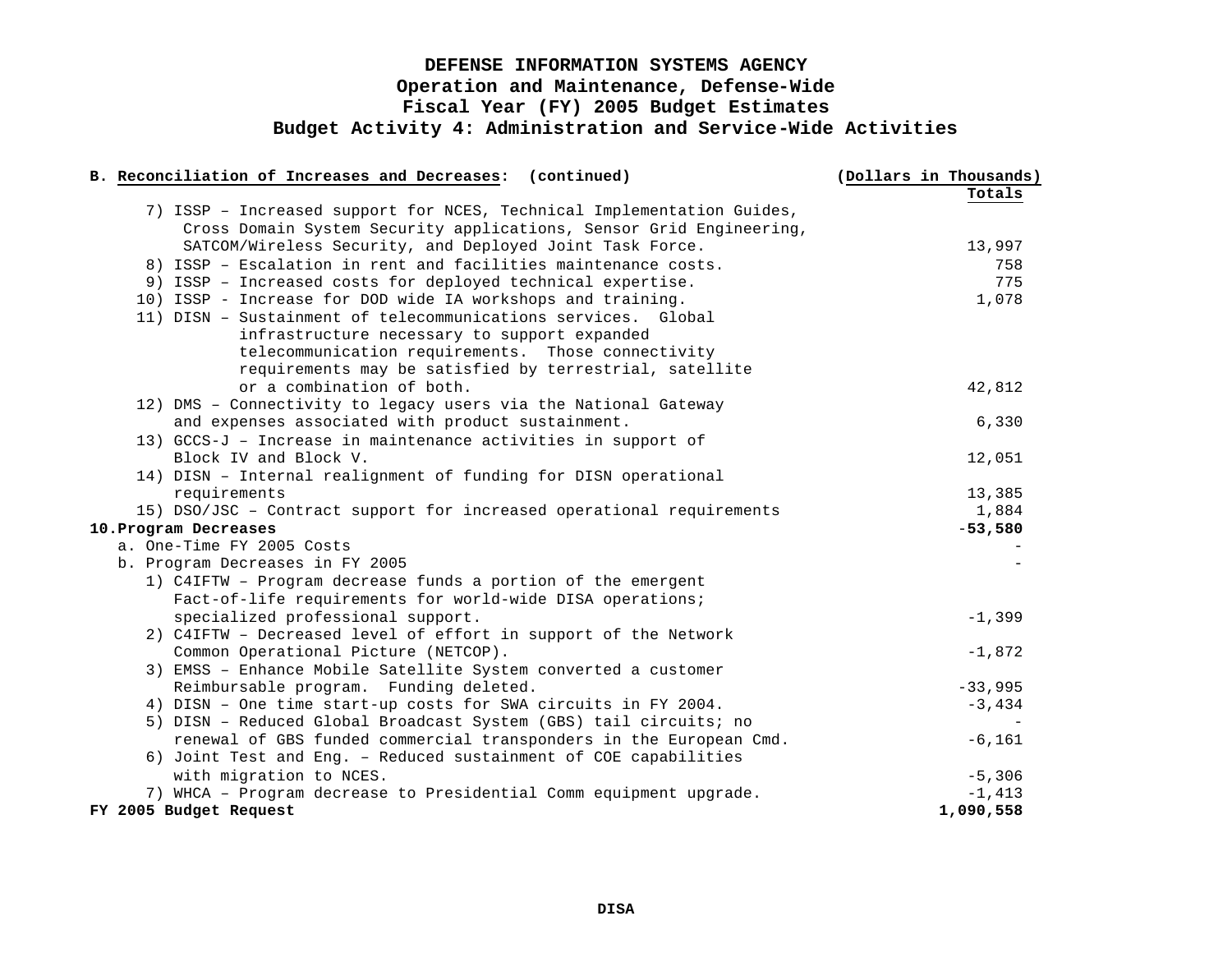#### **IV. Performance Criteria and Evaluation Summary**:

The Activity group exhibits that follow this section provide details of the wide range of actions and initiatives that DISA undertakes to perform its complex mission and how DISA measures its success. The performance measures shown in the exhibits are largely those associated with appropriated funding. However, DISA's strategic goals are supported by a number of other measures in its programs funded by the Defense Working Capital Fund (DWCF), which is 68.9% of the DISA's total FY 2005 budget.

In addition to the selected measures provided here, DISA is developing additional measures and initiatives to support new strategies for our Balanced Scorecard (BSC). DISA's initial FY 2004 BSC describes in detail our approach to the mission, our alignment with the DOD Risk Management Framework and ASD(NII) goals. It also defines the corporate level goals, strategies, initiatives, and measures that will enable us to achieve our mission and vision. The FY 2004 BSC is being revamped to reflect goals and strategies that represent our recent internal transformation and evolution of DOD's Net-Centric transformation goals. We anticipate the final FY 2004 BSC to be published by the spring of FY 2004. The BSC is an evolving process, which provides the framework to organize and communicate our strategy; refining the strategy allows us to position resources for optimum utilization and mission effectiveness. These measures will allow us to focus resources on activities that will result in optimum resource allocation and mission effectiveness. DISA will submit the first semiannual performance report for FY 2004 to the Director, Program Analysis and Evaluation in the spring of FY 2004.

DISA's Component Acquisition Executive (CAE) is responsible for ensuring that the Agency's acquisition process and procedures are effective and efficient and the results of the acquisition process are directly linked to agreed upon parameters. The CAE establishes guidelines and policy for life cycle management activities, ensures periodic reviews cover major decision points for the purpose of program/project initiation, continuation, termination and/or the advancement to the next phase. At the Component level, the CAE serves as the milestone decision authority and approves all required governance documents such as acquisition program/program baselines, acquisition strategies, test and evaluation master plans, test strategy support plans and associated changes, as appropriate.

At the beginning of the fiscal year, performance measures, and goals are briefed in annual program plan reviews. Status updates on adherence with cost, schedule, and key performance parameters and thresholds are briefed in quarterly interim progress reports. The CAE ensures all milestone metrics are prepared, presented, and approved prior to moving to the next appropriate phase. The CAE also has authority over DISA programs that require oversight and the ASD (NII) as the milestone decision authority. Interim progress reviews and periodic reviews are conducted to ensure adherence with performance measures and goals.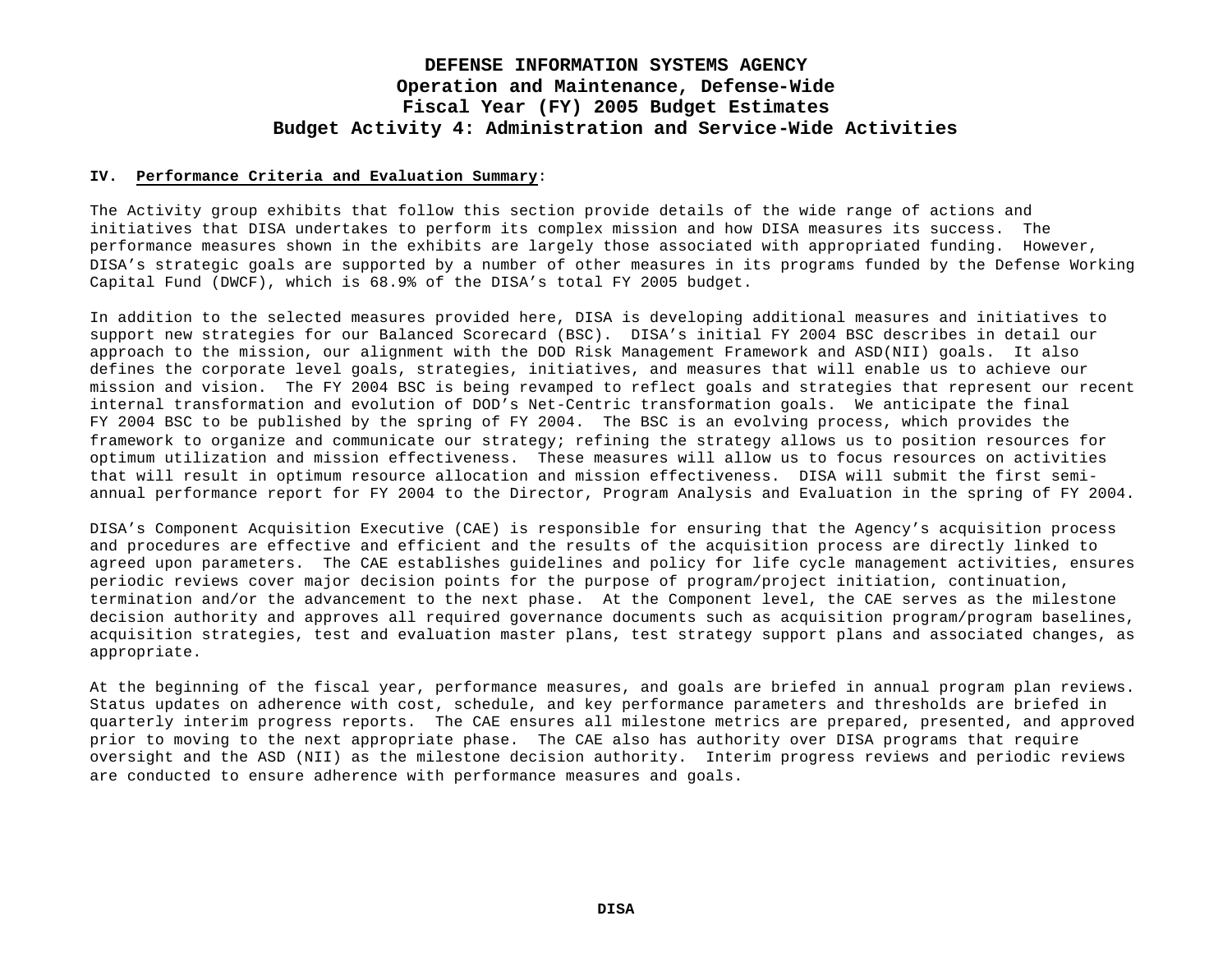#### **V. Key Examples of Performance Goals and Measures:**

In this section we present examples that highlight the connection of the Activity groups to DISA's strategic goals, the DOD risk management framework, and the President's Management Agenda (PMA). Each of the following performance measures, then, is linked to an activity group, a DISA strategic goal, the risk management framework, the PMA (as applicable), and related program activity, both appropriated and DWCF.

#### **Example Measures:**

Strategic Goal 1: Preferred provider of Net-Centric products, services and solutions required for effective joint, combined and critical DOD business operations. Global Command and Control System (GCCS) – Undertake development, integration, testing, and fielding of FY 2004 capabilities that implement Joint Staff validated, approved, and prioritized functional requirements contained in the GCCS Phase IV Requirements Identification Document and translated into technical solutions with cost/schedule/performance parameters identified in an approved Block Implementation Plan. *Activity Group: Information Superiority C2 - GCCS –40% of the Appropriated Budget* Risk Management Area: Operational

Global Combat Support System (GCSS) - Undertake development, integration, testing and fielding of FY 2004 capabilities with an approved capability increment plan that includes cost/schedule/ performance parameters. GCSS will implement Joint Staff validated, approved, and prioritized functional requirements as defined through Combatant Command/Joint Task Force Operational Requirements Document. New capabilities include collaborative planning tools, decision support tools, and integration of additional data sources.

*Activity Group: Combat Support/Electronic Commerce -GCSS – 4% of the Appropriated Budget*  Risk Management Area: Operational

Defense Information System Network (DISN)- Improve timeliness of service delivery. Provisioning time for CONUS SIPRNet activation: T-1 – T-3 FY 2004 Target: 147 days Sub T-1 FY 2004 Target: 183 days *Activity Group: Information Superiority C2 – 40% of the Appropriated Bu*dget Risk Management Area: Future Challenges

Joint Interoperability Test Command (JITC)- Conduct interoperability testing and certification to ensure the effectiveness and interoperability of new systems with current and future joint systems and networks. JITC will issue 170 certifications by the end of FY 2004. Activity Group: Joint Test, Spectrum Mgt and Eng - 6% of Appropriated Budget Risk Management Area: Future Challenges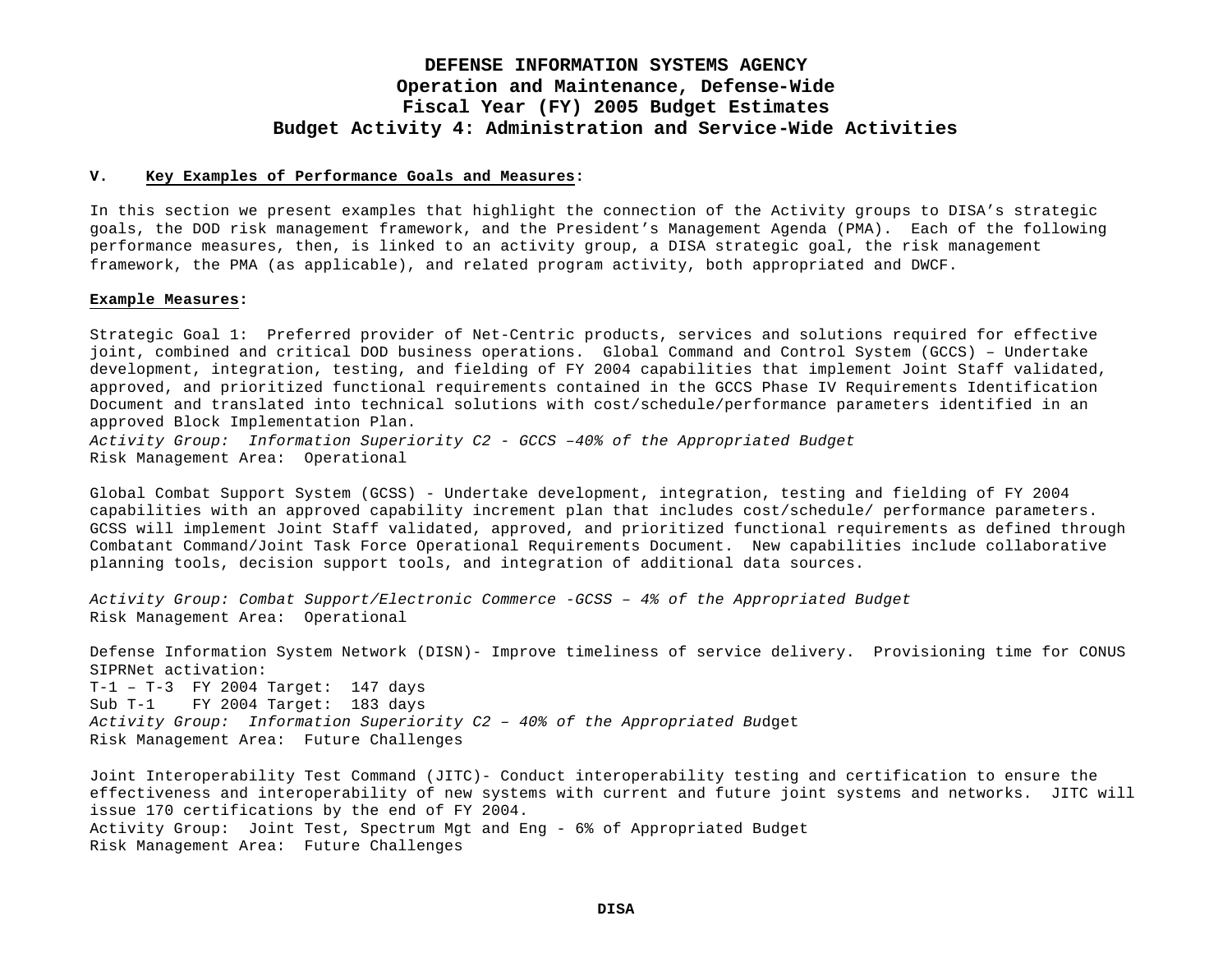#### **VI. Personnel Summary:**

|                             | (Actuals)   |          |          | Change      |
|-----------------------------|-------------|----------|----------|-------------|
|                             | FY 2003     | FY 2004  | FY 2005  | FY 04/FY 05 |
| Military End Strength Total | 1,635       | 1,771    | 1,771    | 0           |
| Officer                     | 341         | 460      | 460      | $\mathbf 0$ |
| Enlisted                    | 1,294       | 1,311    | 1,311    | $\mathsf 0$ |
| Civilian End Strength Total | 2,512       | 2,561    | 2,561    | $\mathsf 0$ |
| <b>USDH</b>                 | 2,473       | 2,501    | 2,501    | $\mathsf 0$ |
| <b>FNDH</b>                 | 0           | $\Omega$ | $\Omega$ | $\mathsf 0$ |
| FNIH                        | 5           | 5        | 5        | $\mathbf 0$ |
| Reimbursable                | 34          | 55       | 55       | $\mathsf 0$ |
| Military Workyears Total    | 1,635       | 1,771    | 1,771    | $\mathbf 0$ |
| Officer                     | 341         | 460      | 460      | $\mathsf 0$ |
| Enlisted                    | 1,294       | 1,311    | 1,311    | 0           |
| Civilian Workyears Total    | 2,533       | 2,481    | 2,481    | 0           |
| USDH                        | 2,496       | 2,426    | 2,426    | 0           |
| <b>FNDH</b>                 | $\mathbf 0$ | 0        | 0        | $\mathbf 0$ |
| FNIH                        | 5           | 5        | 5        | 0           |
| Reimbursable                | 32          | 50       | 50       | 0           |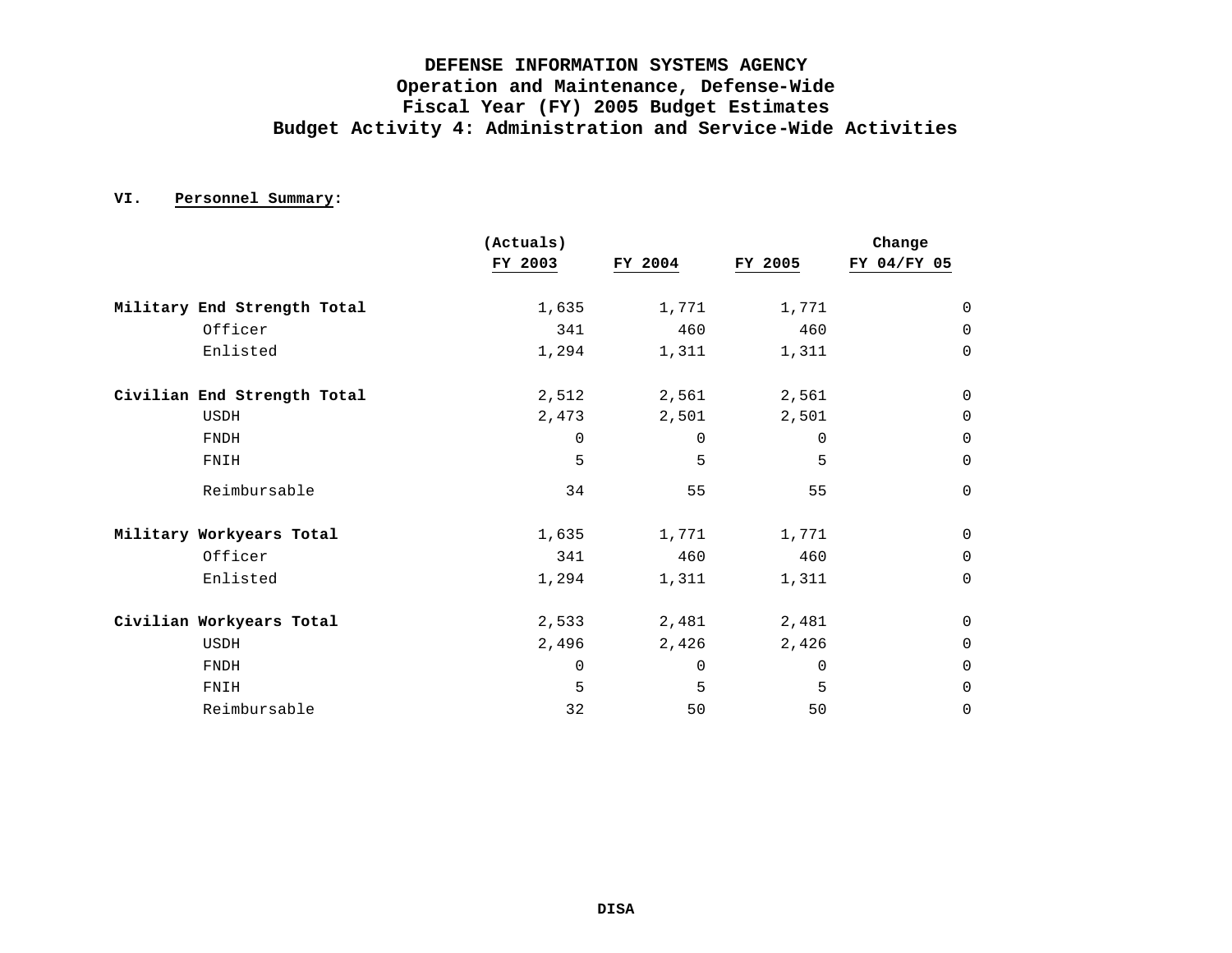|     |                                                    |                               | Change FY2003/FY2004 |           |                                |             | Change FY2004/FY2005           |                           |  |
|-----|----------------------------------------------------|-------------------------------|----------------------|-----------|--------------------------------|-------------|--------------------------------|---------------------------|--|
|     | VI. PRICE AND PROGRAM CHANGES (\$ in<br>Thousands) | FY2003 Price<br>Actual Growth |                      | Program   | Growth Estimate Growth         |             | FY2004 Price Program<br>Growth | <b>FY2005</b><br>Estimate |  |
| 101 | Executive, General and Special Schedules           | 243,083 8,022                 |                      |           | 8,512 259,617 5,452            |             | 2,655                          | 267,724                   |  |
| 103 | Wage Board                                         | 288                           | 10                   | 485       | 783                            | 16          | 19                             | 818                       |  |
| 106 | Benefits to Former Employees                       | 1,967                         | $\Omega$             | (1, 967)  | $\mathbf 0$                    | $\Omega$    | $\Omega$                       | $\mathbf 0$               |  |
| 107 | Voluntary Separation Incentive Payments            | $\Omega$                      | $\Omega$             | 100       | 100                            | $\Omega$    | $\Omega$                       | 100                       |  |
| 111 | Disability Compensation                            | 1,607                         | $\mathbf 0$          | 311       | 1,918                          | $\Omega$    | 114                            | 2,032                     |  |
| 199 | Total Civilian Personnel Compensation              | 246,945 8,032                 |                      | 7,441     | 262,418 5,468                  |             | 2,788                          | 270,674                   |  |
| 308 | Travel of Persons                                  | 23,609                        | 307                  | 5,361     | 29,277                         | 381         | (513)                          | 29,145                    |  |
| 399 | Total Travel                                       | 23,609                        | 307                  | 5,361     | 29,277                         | 381         | (513)                          | 29,145                    |  |
| 671 | Communications Services (DWCF) Tier 2              | 101,278                       | 0                    | (38, 868) | 62,410                         |             | 0(42,807)                      | 19,603                    |  |
| 672 | Pentagon Reservation Maintenance Revolving<br>Fund | 4,200                         | (613)                | 5,376     |                                | 8,963 2,420 | (4, 832)                       | 6,551                     |  |
| 673 | Defense Finance and Accounting Services<br>(DFAS)  | 8,401                         | 1,193                | (1,683)   | 7,911                          | 340         | 803                            | 9,054                     |  |
| 677 | Communications Services (DWCF) Tier 1              | 4,588                         | $\overline{0}$       | 140,970   | 145,558                        | $\Omega$    | 9,368                          | 154,926                   |  |
| 679 | Cost Reimbursable Purchases                        | 1,502                         | $\overline{0}$       | (1, 502)  | $\mathbf 0$                    | $\mathbf 0$ | $\overline{0}$                 | $\mathbf 0$               |  |
| 699 | Total Purchases                                    | 119,969                       | 580                  |           | 104,293 224,842 2,760 (37,468) |             |                                | 190,134                   |  |
| 771 | Commercial Transportation                          | 1,776                         | 23                   | 1,122     | 2,921                          | 38          | (370)                          | 2,589                     |  |
| 799 | Total Transportation                               | 1,776                         | 23                   | 1,122     | 2,921                          | 38          | (370)                          | 2,589                     |  |
| 912 | Rental Payments to GSA Leases (SLUC)               | 17,436                        | 296                  | 624       | 18,356                         | 275         | 748                            | 19,379                    |  |
| 913 | Purchased Utilities (non-DWCF)                     | 2,479                         | 32                   | 28        | 2,539                          | 33          | 364                            | 2,936                     |  |
| 914 | Purchased Communications (non-DWCF)                | 41,035                        | 533                  | (21, 371) | 20,197                         | 263         | 39,716                         | 60,176                    |  |
| 915 | Rents (non-GSA)                                    | 200                           | 3                    | 619       | 822                            | 11          | 16                             | 849                       |  |
| 917 | Postal Services (USPS)                             | 237                           | $\mathbf 0$          | 227       | 464                            | $\Omega$    | $7\phantom{.0}$                | 471                       |  |
| 920 | Supplies and Materials (non-DWCF)                  | 7,463                         | 97                   | 508       | 8,068                          | 105         | 512                            | 8,685                     |  |
| 921 | Printing and Reproduction                          | 270                           | 4                    | 176       | 450                            | 6           | $\overline{2}$                 | 458                       |  |
| 922 | Equipment Operation and Maint. by Contract         | 359,543 4,674                 |                      | (46, 662) | 317,555                        | 4,128       | 39,095                         | 360,778                   |  |
| 923 | Facility Operation and Maintenance by<br>Contract  | 11,912                        | 155                  | (1, 250)  | 10,817                         | 141         | 977                            | 11,935                    |  |
| 925 | Equipment Purchases (non-DWCF)                     | 46,043                        | 599                  | (20, 684) | 25,958                         | 337         | 11,288                         | 37,583                    |  |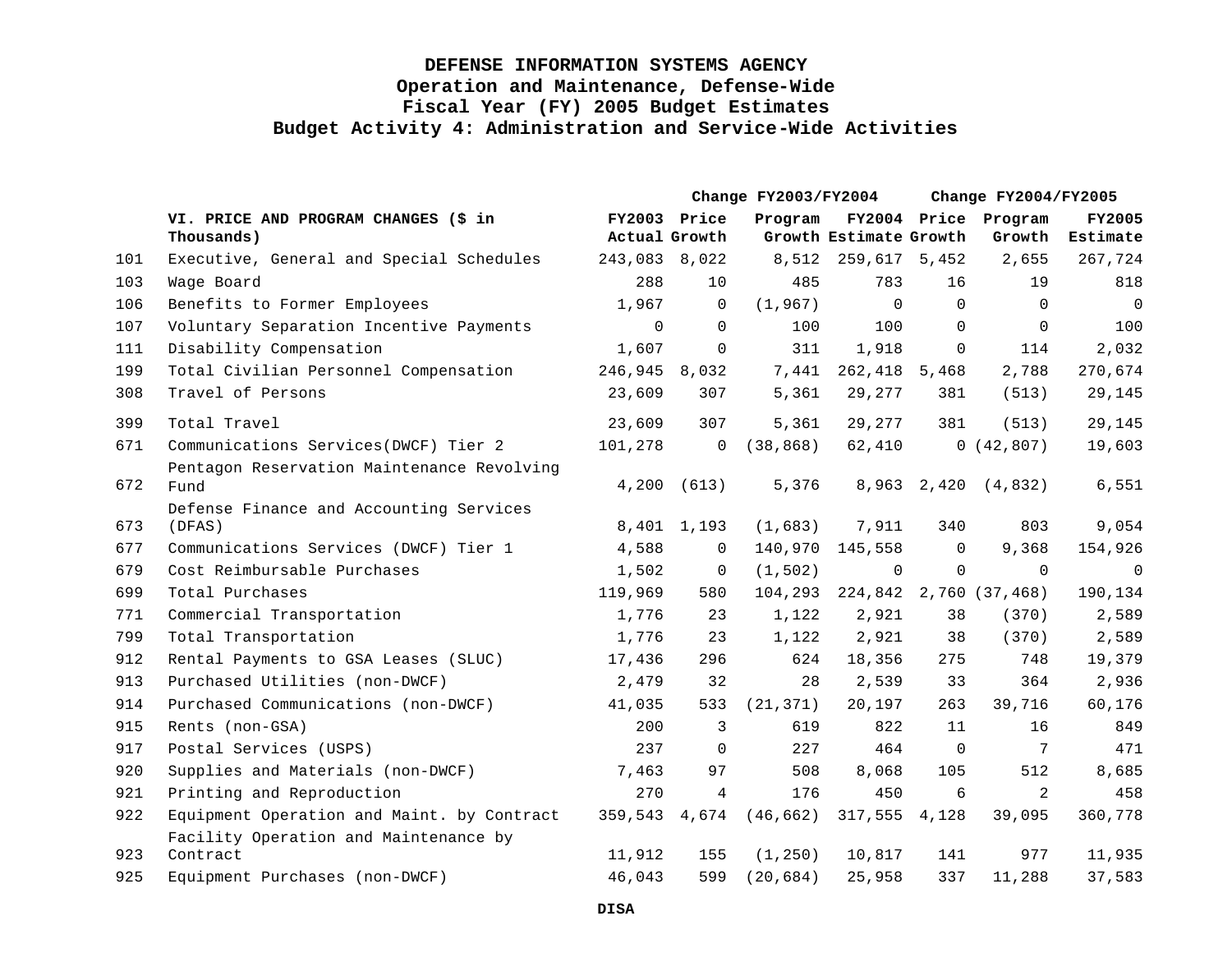|      |                                                    |               | Change FY2003/FY2004   |                                          |                        | Change $FY2004/FY2005$ |                                |                           |
|------|----------------------------------------------------|---------------|------------------------|------------------------------------------|------------------------|------------------------|--------------------------------|---------------------------|
|      | VI. PRICE AND PROGRAM CHANGES (\$ in<br>Thousands) | <b>FY2003</b> | Price<br>Actual Growth | Program                                  | Growth Estimate Growth |                        | FY2004 Price Program<br>Growth | <b>FY2005</b><br>Estimate |
| 931  | Contract Consultants                               | 2,870         | 37                     | (1, 357)                                 | 1,550                  | 20                     | (76)                           | 1,494                     |
|      | Management and Professional Support                |               |                        |                                          |                        |                        |                                |                           |
| 932  | Services                                           | 306           | 4                      | (131)                                    | 179                    | 2                      | (3)                            | 178                       |
| 934  | Engineering and Technical Services                 | 18,854        | 245                    | (12, 789)                                | 6,310                  | 82                     | 1,039                          | 7,431                     |
| 937  | Locally Purchased Fuel (non-DWCF)                  | 9             |                        | (10)                                     | $\Omega$               | $\Omega$               | 0                              | $\Omega$                  |
| 987  | Other Intra-governmental Purchases                 | 21,813        | 284                    | (11,003)                                 | 11,094                 | 144                    | 627                            | 11,865                    |
| 989  | Other Contracts                                    | 85,634        | 1,113                  | (34, 981)                                | 51,766                 | 673                    | 21,318                         | 73,757                    |
| 998  | Other Costs                                        | 329           | 4                      | (281)                                    | 52                     |                        | (12)                           | 41                        |
| 999  | Total Other Purchases                              | 616,433       |                        | 8,081 (148,337)                          |                        |                        | 476,177 6,221 115,618          | 598,016                   |
| 9999 | Total Activity Group                               |               |                        | 1,008,732 17,023 (30,120) 995,635 14,868 |                        |                        |                                | 80,055 1,090,558          |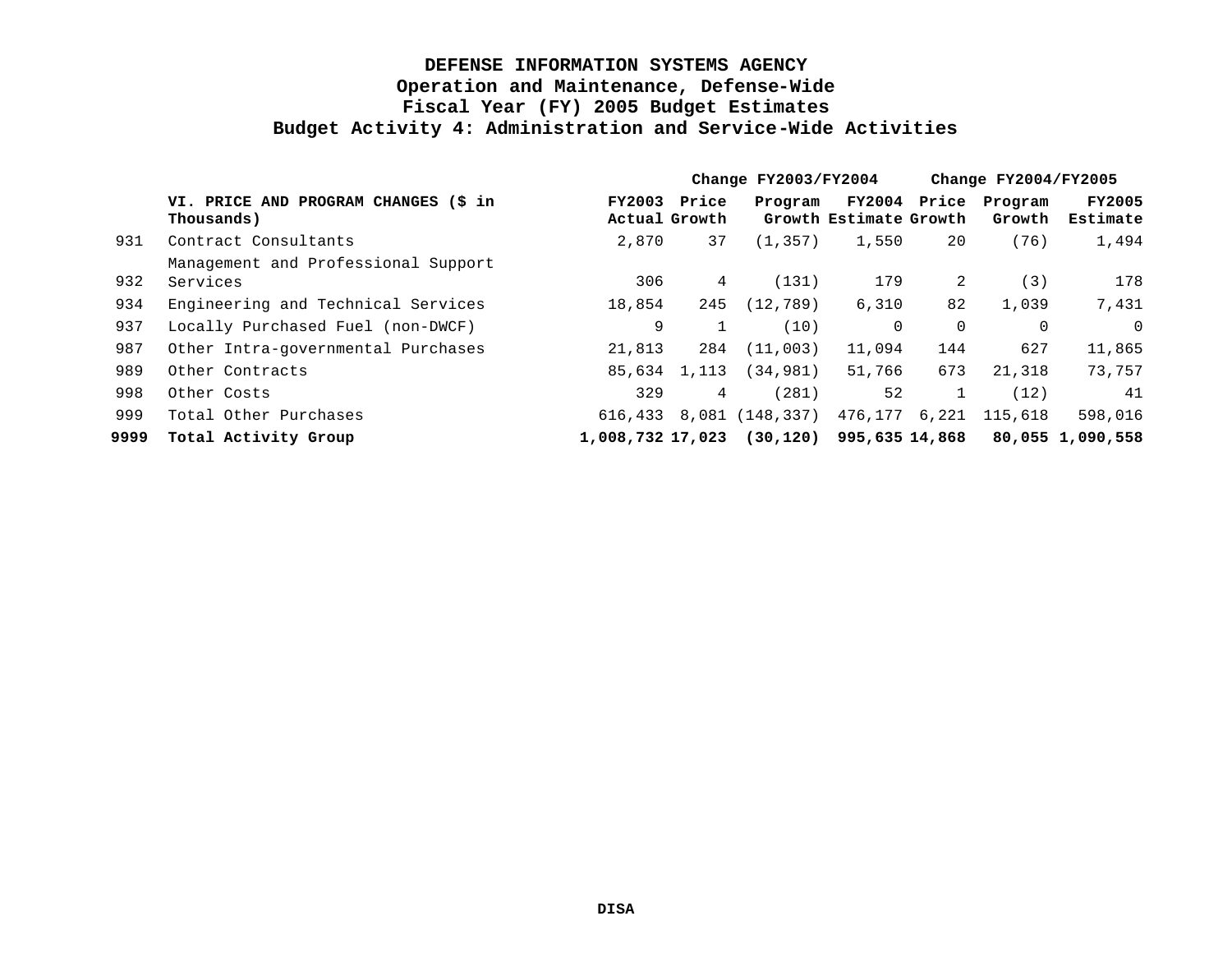## **DEFENSE INFORMATION SYSTEMS AGENCY Operation and Maintenance, Defense-Wide Fiscal Year (FY) 2005 Budget Estimates Activity 4: Administration and Service-Wide Activities Activity: White House and National Command**

#### **I. Description of Operations Financed:**

Under Title 10, United States Code (USC), only the President as the Commander in Chief can direct and authorize the employment of US Armed Forces in combat. Critical to positive control over US Armed Forces is reliable, robust, and redundant information systems. As a result, Department of Defense Directive 5105.19 tasked the Defense Information Systems Agency (DISA) to be "responsible for planning, developing, and supporting command, control, and communications (C3) that serve the needs of the President and the Secretary of Defense under all conditions of peace and war". The White House and National Command activity group consists of four subactivities: White House Communications Agency (WHCA), White House Situation Support Staff (WHSSS), Secure Video Teleconferencing System (SVTS), and Minimum Essential Emergency Communications Network (MEECN). All of these sub-activities support the "Commander in Chief" communications requirements.

The White House Communications Agency (WHCA) is a joint service military agency under the operational control of the White House Military Office (WHMO) and administrative control of the DISA. The mission of WHCA is to provide telecommunications and other related support to the President of the United States in his role as Commander in Chief, Chief Executive Officer of the United States, and Head of State; and other elements related to the President, to include the Vice President, the First Lady, the First Family, the United States Secret Service (USSS), the White House Staff, the White House Press Office, the National Security Council (NSC), WHMO, and others as directed. WHCA provides a wide variety of services; however, the core of the Agency's mission is to provide instantaneous secure and non-secure voice and record communications support to the President anytime, anywhere. Other voice, video, and data communications services are provided as necessary to allow for staff support and protection of the President. In addition, WHCA provides the President and Vice President audiovisual and photographic services on a reimbursable basis, including but not limited: video tape recording; photographic laboratory and graphics support; and general purpose automated data processing support for the NSC and the White House. This support is provided in Washington DC and at trip sites worldwide.

The White House Situation Support Staff (WHSSS) provides classified communications, computer, and intelligence systems for the President, the Vice President, the National Security Advisor, the White House Situation Room, the NSC staff, and other White House offices.

The Secure Video Teleconferencing System (SVTS) provides secure video to the President, Vice President, National Security Advisor, and the heads of other Federal Departments and Agencies as directed by the NSC, both in fixed and mobile modes.

The Minimum Essential Emergency Communications Network (MEECN) is a highly survivable communications network capable of transmitting Single Integrated Operational Plan (SIOP) messages and crisis conferencing from the President, Vice President, Secretary of Defense, and the Chairman of the Joint Chiefs of Staff to the Combatant Commands and to deployed US nuclear forces. It includes the emergency action message dissemination systems and those systems used for tactical warning and attack assessment, senior leadership conferencing, force report back, re-targeting, force management and requests for permission to use nuclear weapons. In any emergency,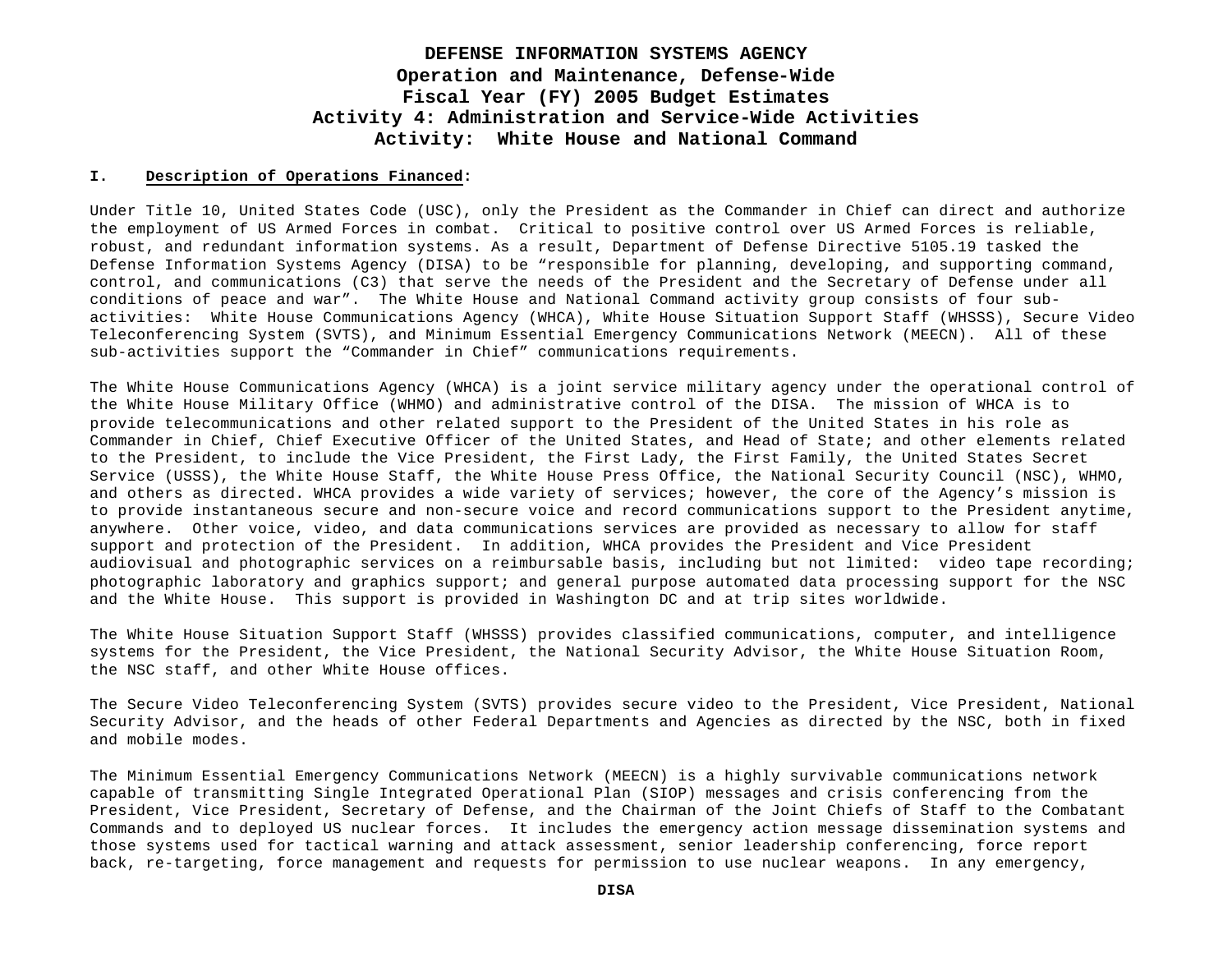## **DEFENSE INFORMATION SYSTEMS AGENCY Operation and Maintenance, Defense-Wide Fiscal Year (FY) 2005 Budget Estimates Activity 4: Administration and Service-Wide Activities Activity: White House and National Command**

#### **I. Description of Operations Financed: (Continued)**

these communications paths are used (either exclusively or in conjunction with other less survivable circuits) to ensure positive control of the nuclear forces, and to ensure senior leadership direction is provided to other forces.

#### **II. Force Structure Summary:**

In compliance to Title 10, US Code, the President, as Commander in Chief, requires assured communications connectivity to the Secretary of Defense, the Joint Chiefs of Staff, and the Combatant Commanders. It is WHCA's mission to ensure this assured communications is the same worldwide as it is in the National Capital Region (NCR). Additionally, WHCA's communications services for the US Commander in Chief and other designated US leadership allow the exchange of secure, critical, timely, and accurate information between US civilian and military leadership and US allies.

WHCA utilizes information technology capabilities to provide communications support, using two major information technology projects – fixed infrastructure in the NCR, providing services to the White House and key executive offices of the President, and Deployable Communications Systems worldwide. WHCA's fixed infrastructure in the NCR provides for telephone communications (to include paging), audiovisual, photographic and graphic communications support. The systems used to provide these services are a combination of commercial purchased, commercial leased, and Government owned systems.

Travel support varies depending primarily on the type of trip. Trip types (in increasing complexity) are: In-town Event, Continental United States (CONUS) In/Out, CONUS Overnight, Overseas Continental United States (OCONUS) In/Out, and OCONUS Overnight. The support provided at each trip site can be grouped into five basic areas: Telephone Support, Radio Support, Office Automation, Record Communications Capability, and Audio Visual Support. The equipment needed for this support varies from trip to trip. The primary focus of deployable systems is to provide voice, video, and data communications worldwide while ensuring the services provided are transparent when compared to the quality and reliability provided in the NCR.

Based on a review of the quality of services provided the President and other White House customers, WHCA has embarked on an unprecedented effort to modernize these capabilities – the Presidential Communications Upgrade (PCU), also known as the "Pioneer Project". This visionary plan takes a systematic approach across the entire communications spectrum, addressing both current system challenges and the Office of the Secretary of Defense architectural guidance.

WHCA's efforts to modernize the Fixed Infrastructure cover into four categories – Transport, Information Services, Applications, and Operations. The Transport initiative provides a high speed converged network that can supply requested bandwidth dynamically and on demand to all users for voice, video and data. Information Services include the communications equipment and instruments used by WHCA customers. Applications are the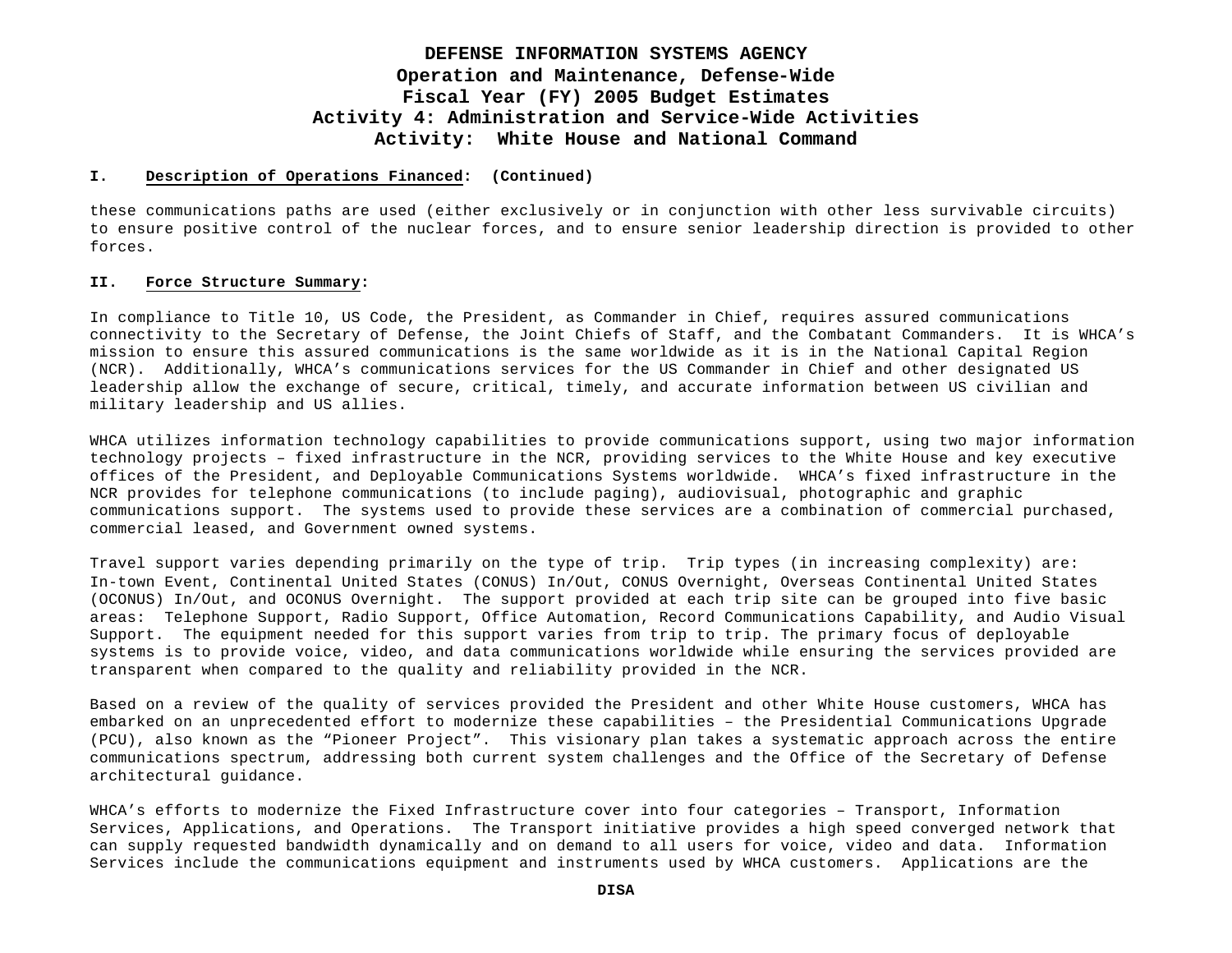## **DEFENSE INFORMATION SYSTEMS AGENCY Operation and Maintenance, Defense-Wide Fiscal Year (FY) 2005 Budget Estimates Activity 4: Administration and Service-Wide Activities Activity: White House and National Command**

#### **II. Force Structure Summary: (continued)**

systems and software that provide security and efficiency. Operations provide network application monitoring, information assurance and intrusion detection and other operational services. The modernization of Deployable System technology was divided into four categories – Transport, Information Services, Mobile Communication Services, and Technical Services. The primary focus of deployable systems is to provide voice, video and data communications worldwide while ensuring the services provided are transparent when compared to the quality and reliability provided in the NCR.

FY 2005 funding will provide for the continued maintenance and upgrade of the infrastructure needed to support Presidential fixed mission and travel requirements. The Agency's communication infrastructure has been expanded to 64 permanent points of presence and 10 temporary points of presence. The WHCA budget also funds mission support functions such as civilian pay, Defense Finance and Accounting Services, utilities, leased office space, and facility maintenance to provide Presidential quality support to internal and external customers. In addition, FY 2004 was a campaign year that significantly increased the operational tempo of WHCA both in the number of trips supported as well as the amount of communications support required, to well over 700. WHCA also expects this increased OPTEMPO to continue through the beginning of FY 2005, as the post-campaign trips are scheduled.

In FY 2004 WHSSS received funding in the Iraq Freedom Supplemental for costs associated with installing and maintaining the NSC data replication capability. In FY 2005 WHSSS funding is required for continued operation and maintenance of computer, communications, and intelligence systems as well as maintenance and upgrade to NSC classified systems. Funding is also required for: replacement of telephones; technical services to support network operations; travel costs of technical staff on Presidential trips (pre-advance, advance, and trip); technical training for assigned staff and Situation Room officers; and expanding capabilities in response to world events.

FY 2005 funding for the SVTS will provide for engineering, system maintenance, and technology refreshment to sustain a state of the art information processing (IP) architecture for everyday operations and to support continuity of government plans. In addition, FY 2005 funding will support the engineering necessary to field collaborative processing tools. The primary emphasis during this period will be to increase the diversity and survivability of the network, and to increase the flexibility and ease of use by authorized users from any location.

The MEECN program concentrates on communication plans and procedures, nuclear command, control, and communications analysis and reports, operational assessments, and senior leadership communication system engineering and architectures. Efforts being funded include: maintenance and revision of DOD communications plans and vulnerability assessments; update and validation of communication plans, procedures, operation orders, training, equipment, and end-to end system configurations; and, development of architectures and migration plans in support of the Global Information Grid.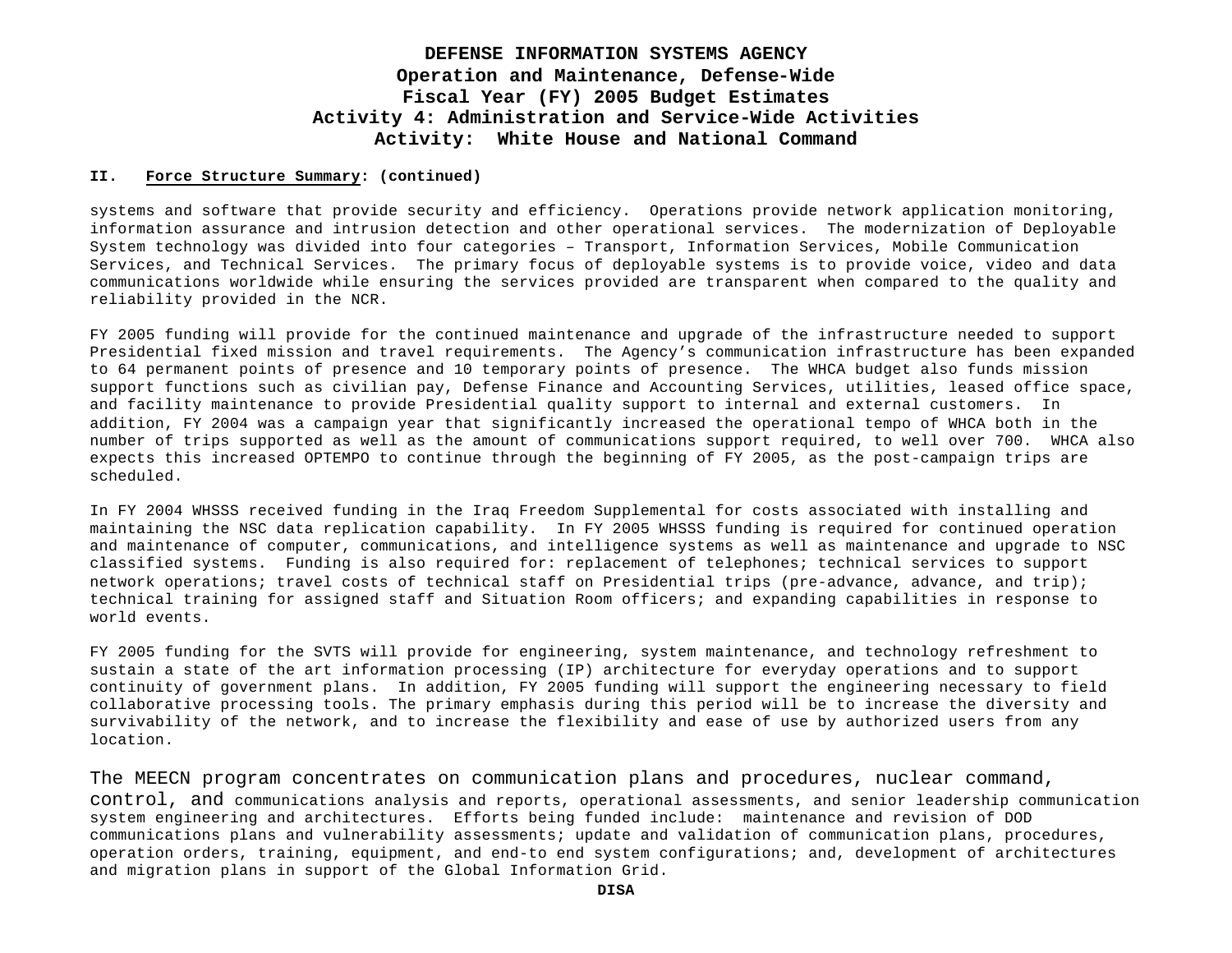### **III. Financial Summary (\$ in Thousands):**

|    |    |                                 | FY 2003 | FY 2004                          | FY 2004 | FY 2004 FY 2005          |          |
|----|----|---------------------------------|---------|----------------------------------|---------|--------------------------|----------|
|    |    |                                 |         | President's Appropriated Revised |         |                          |          |
| Α. |    | Subactivity Group:              | Actuals | Budget                           | Amount  | <b>Estimate Estimate</b> |          |
|    |    | WHCA                            | 72,088  | 91,372                           | 91,337  | 88,048                   | 87,108   |
|    | 2. | WHSSS                           | 5,707   | 4,384                            | 4,384   | 4,296                    | 4,532    |
|    | 3. | SVTS                            | 13,818  | 10,788                           | 10,788  | 10,381                   | 10,933   |
|    | 4. | MEECN                           | 3,914   | 2,992                            | 2,983   | 4,024                    | 4,186    |
|    |    | NCS (transferred to DHS)        | 24,656  | 0                                | 0       | $\Omega$                 | $\Omega$ |
|    |    | Total:                          | 120,183 | 109,536                          |         | 109,492 106,749 106,759  |          |
|    |    | Supplemental included in Total: | 23,997  |                                  |         |                          |          |

|    |                                                  | Change          | Change          |
|----|--------------------------------------------------|-----------------|-----------------|
|    |                                                  | FY 2004/FY 2004 | FY 2004/FY 2005 |
| в. | Reconciliation Summary:                          |                 |                 |
|    | Baseline Funding                                 | 109,536         | 106,749         |
|    | a) Congressional Adjustments (Distributed)       |                 |                 |
|    | b) Congressional Adjustments (Undistributed)     |                 |                 |
|    | c) Congressional Adjustments (General Provision) | $-44$           |                 |
|    | d) Congressional Earmark                         |                 |                 |
|    | Appropriated Amount                              | 109,492         |                 |
|    | Approved Transfers                               | $-2.743$        |                 |
|    | Price Change<br>4.                               | $\qquad \qquad$ | 1,423           |
|    | Program Changes<br>5.                            |                 | $-1.413$        |
|    | Current Estimate<br>6.                           | 106,749         | 106,759         |

| C. Reconciliation of Increases and Decreases: | (Dollars in Thousands) |
|-----------------------------------------------|------------------------|
| FY 2004 President's Budget                    | Totals                 |
|                                               | 109,536                |
| 1. Congressional adjustments                  |                        |
| a. Distributed Adjustments                    | -44                    |
| b. Undistributed Adjustments                  |                        |
| c. General Provision                          |                        |
| 1) Sec. 8094 Prorate Prof Svcs                | $-35$                  |
| 2) Sec. 8101 Cost Growth IT                   |                        |
| 3) Sec. 8126 Prorate Mgmt Efficiencies        | -9                     |
|                                               |                        |

d. Earmarks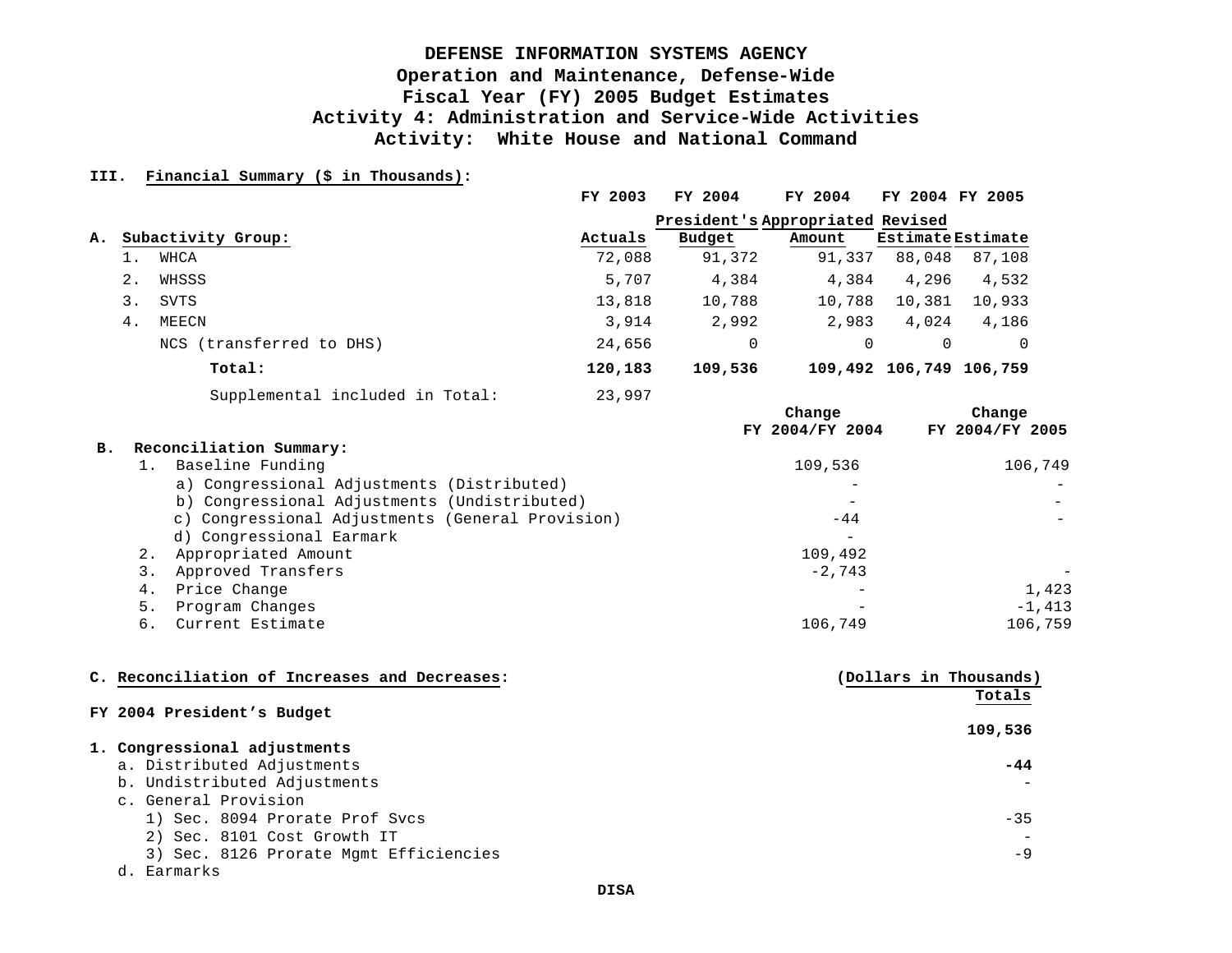| C. Reconciliation of Increases and Decreases:                      | (Dollars in Thousands) |
|--------------------------------------------------------------------|------------------------|
|                                                                    | Totals                 |
| FY 2004 Appropriated Amount                                        | 109,492                |
| 2. Emergency Supplemental                                          |                        |
| a. Emergency Supplemental Funding Carryover                        | 1,280                  |
| b. FY 2004 Emergency Supplemental App. Act (P.L.108-106)           |                        |
| 1) Nat Security Council Data Replication                           | 1,280                  |
| 3. Fact-of-Life Changes                                            |                        |
| a. Transfers In                                                    | $-2,743$               |
| b. Transfers Out (internal)                                        |                        |
| 1) Civilian Pay alignment to actual manpower distribution          | $-2,743$               |
| Baseline Funding                                                   | 108,029                |
| 4. Reprogrammings (requiring 1415 Actions)                         |                        |
| Revised FY 2004 Estimate                                           |                        |
| 5. Less: Emergency Supplemental Funding                            | $-1,280$               |
| Normalized Current Estimate for FY 2004                            | 106,749                |
| 6. Price Change                                                    | 1,423                  |
| 7. Functional Transfers                                            |                        |
| 8. Other Transfers (non-Functional Transfers)                      |                        |
| 9. Program Increases                                               |                        |
| a. Annualization of New FY 2004 Program                            |                        |
| b. One-Time FY 2005 Costs                                          |                        |
| c. Program Growth in FY 2005                                       |                        |
| 10. Program Decreases                                              | $-1,413$               |
| a. One-Time FY 2005 Costs                                          |                        |
| b. Program Decreases in FY 2005                                    |                        |
| 1) WHCA - Program decrease to Presidential Comm equipment upgrade. | $-1,413$               |
| FY 2005 Budget Request                                             | 106,759                |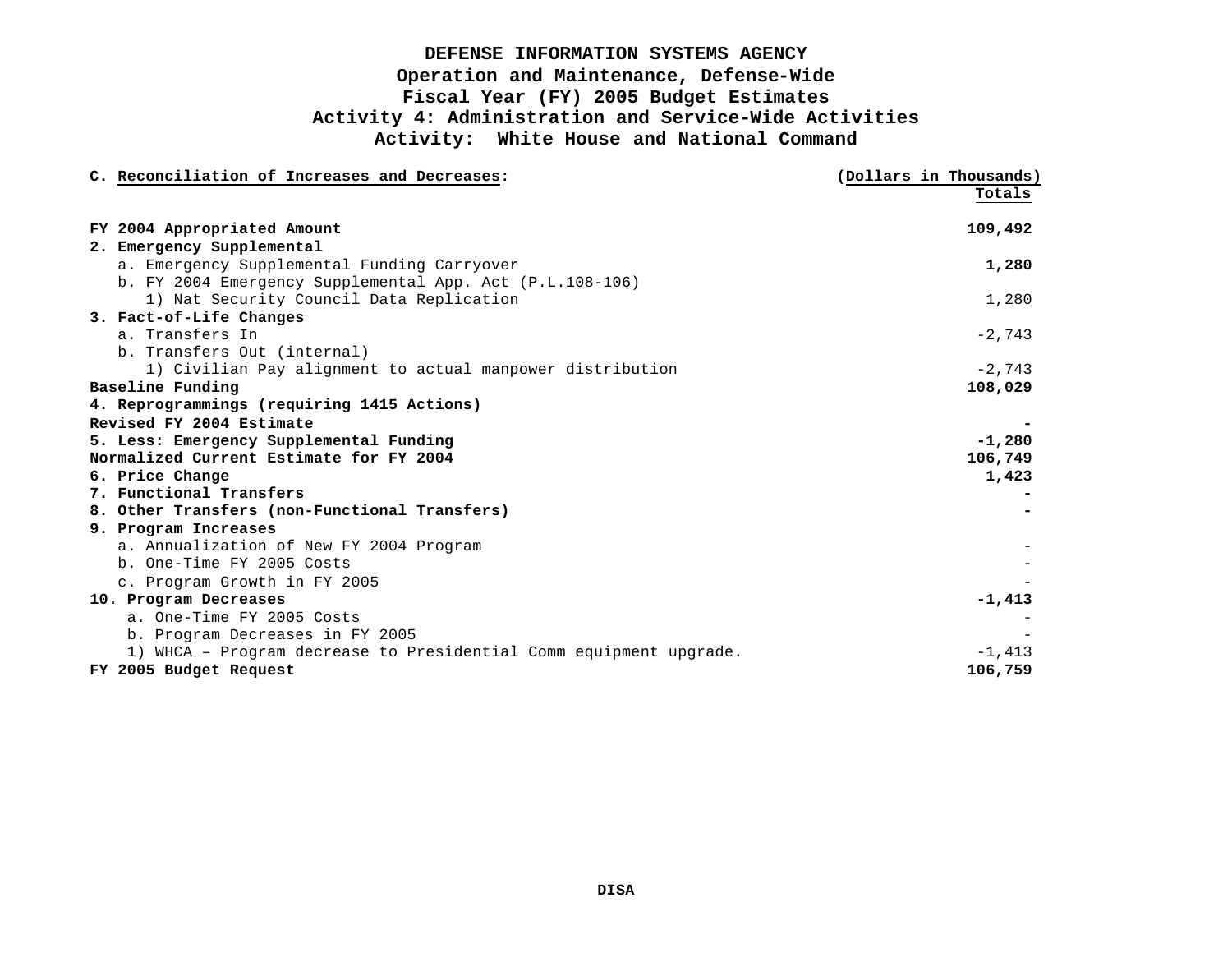### **IV. Performance Criteria and Evaluation Summary:**

### **White House Communications Agency (WHCA)**

**Strategic Goals Supported:** DISA's Strategic Plan, Goal 1: Provide flexible, reliable information infrastructure required by the war fighter and others to achieve the highest levels of effectiveness in joint and combined operations.

**Existing Baseline:** Unreliable communications capability provided to the President, as the Commander-in-Chief, as well as other customers; outdated equipment and technology.

**Planned Performance Improvement Results:** In process of providing 99.99% global availability and reliability of telecommunications and information services to the President and complete customer satisfaction with the equipment and technologies used to provide the services. Provide services with less manpower and time.

**Actual Performance Improvement Results:** WHCA will rate actual performance by the improved ability to meet and maintain the performance goal of 99.99% reliable communications via state of the art equipment and "today's" technology.

**Planned Performance Metric:** Provide 100% global availability and reliability of telecommunications and information services.

**Actual Performance Metric:** PCU began in the later part of FY 2003, with the expectation of significant improvements to begin with the implementation of updated equipment and technology in FY 2004 and FY 2005. The PCU project's modernization efforts will be completed in FY 2009. Technology refresh and upgrades will be built into POM and budget exhibits, to ensure that WHCA meets the performance criteria of providing communication via state of the art equipment and current technology.

### **White House Situation Support Staff (WHSSS)**

WHSSS monitors its performance to ensure that it maintains the classified network availability at 99.99% availability, that critical outages are corrected to full service within 4 hours, and that 65% of the trouble calls are resolved on the first contact with the balance within 48 hours. WHSSS's earned value management system guidelines and best business practices ensure that WHSSS's system meet or exceed DOD Directive 5000.2-R. The processes include integration of program scope, schedule and cost objectives, establishment of a baseline plan for accomplishment of program objectives, and past performance measurements to ensure that the White House systems incorporate the latest in compliance and efficiencies. WHSSS conducts quarterly IPRs with the contractors and their technical staff as well as IPRs with DISA senior leadership to ensure that maximum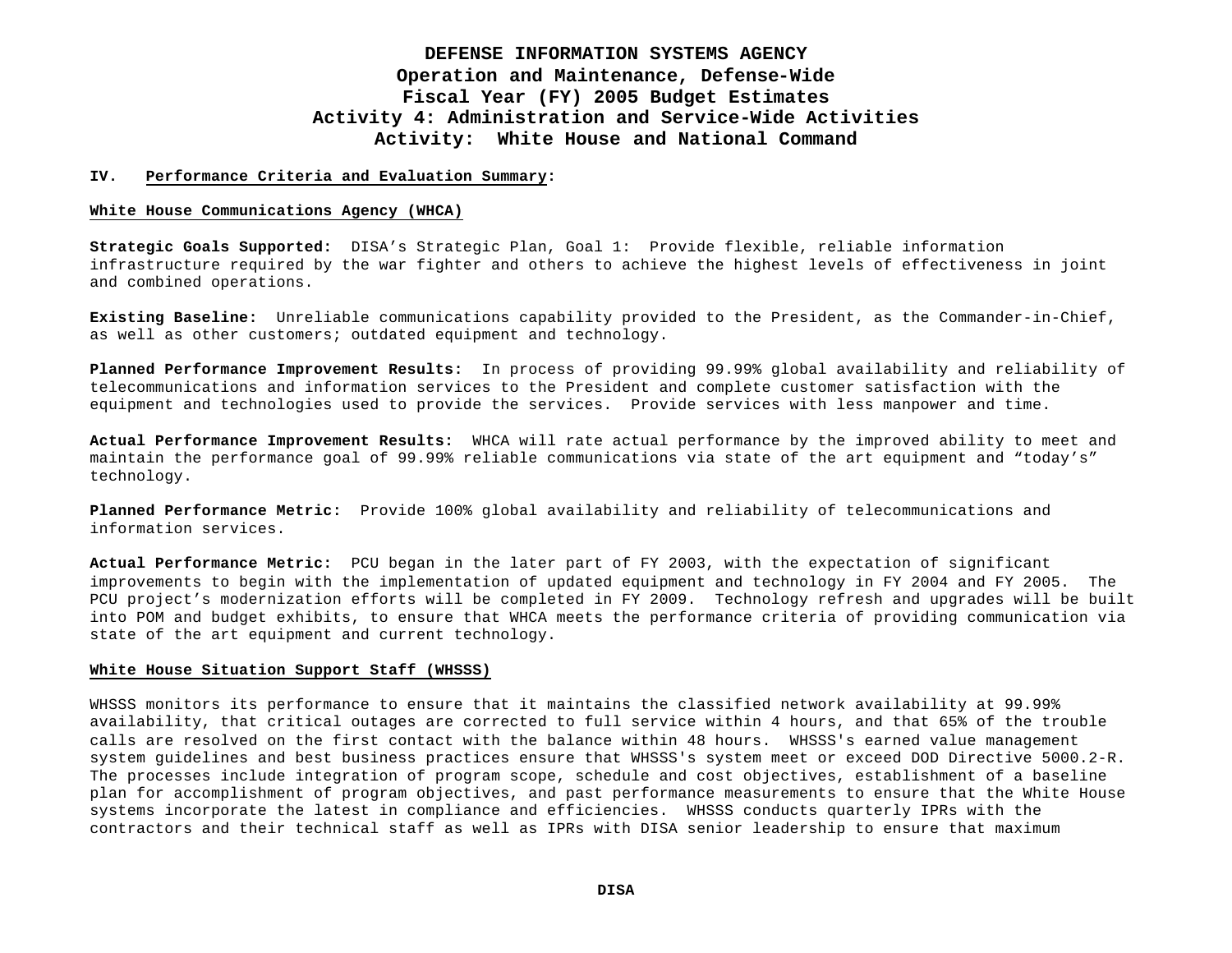### **IV. Performance Criteria and Evaluation Summary: (Continued)**

oversight, quick resolution of identified deficiencies, and earned value provides the senior White House staff with unsurpassed service.

### **Secure Video Teleconferencing System (SVTS)**

SVTS provides essential video telecommunications availability of greater than 99.95 percent to senior decisionmakers. SVTS's earned value management system guidelines and incorporated best business practices ensure SVTS program planning and control as defined in Department of Defense Directive 5000.2-R. The processes include integration of program scope, schedule, and cost objectives, establishment of a baseline plan for accomplishment of program objectives, and use of earned value techniques for performance measurement during the execution of SVTS efforts. During quarterly Program Management Reviews, earned value metrics (to include cost and schedule performance indexes) provide a sound basis for problem identification to assist in corrective actions, risk mitigation and management re-planning as required.

### **Minimum Essential Emergency Communications Network (MEECN)**

The earned value management system guidelines and incorporated best business practices ensure MEECN program planning and control. The processes include integration of program scope, schedule, and cost objectives, establishment of a baseline plan for accomplishment of program objectives, and use of earned value techniques for performance measurement during the execution of MEECN efforts. During quarterly Program Management Reviews, earned value metrics (to include cost and schedule performance indexes) provide a sound basis for problem identification to assist in corrective actions, risk mitigation, and management re-planning as required. For example, DISA develops emergency action procedures for the Chairman, JCS. The coordinated on-time delivery of these products to the Joint Staff for subsequent delivery to the warfighting command centers and platforms is a key measure of DISA's performance; there is no time for product slippage. The implementation of these procedures is evaluated for the Joint Staff by DISA as part of our scheduled operational assessments. The combined engineering expertise utilized to develop these procedures, and to assess and evaluate the procedures in an operational environment, provides our Joint Staff customer with tools for measuring the warfighters proficiency.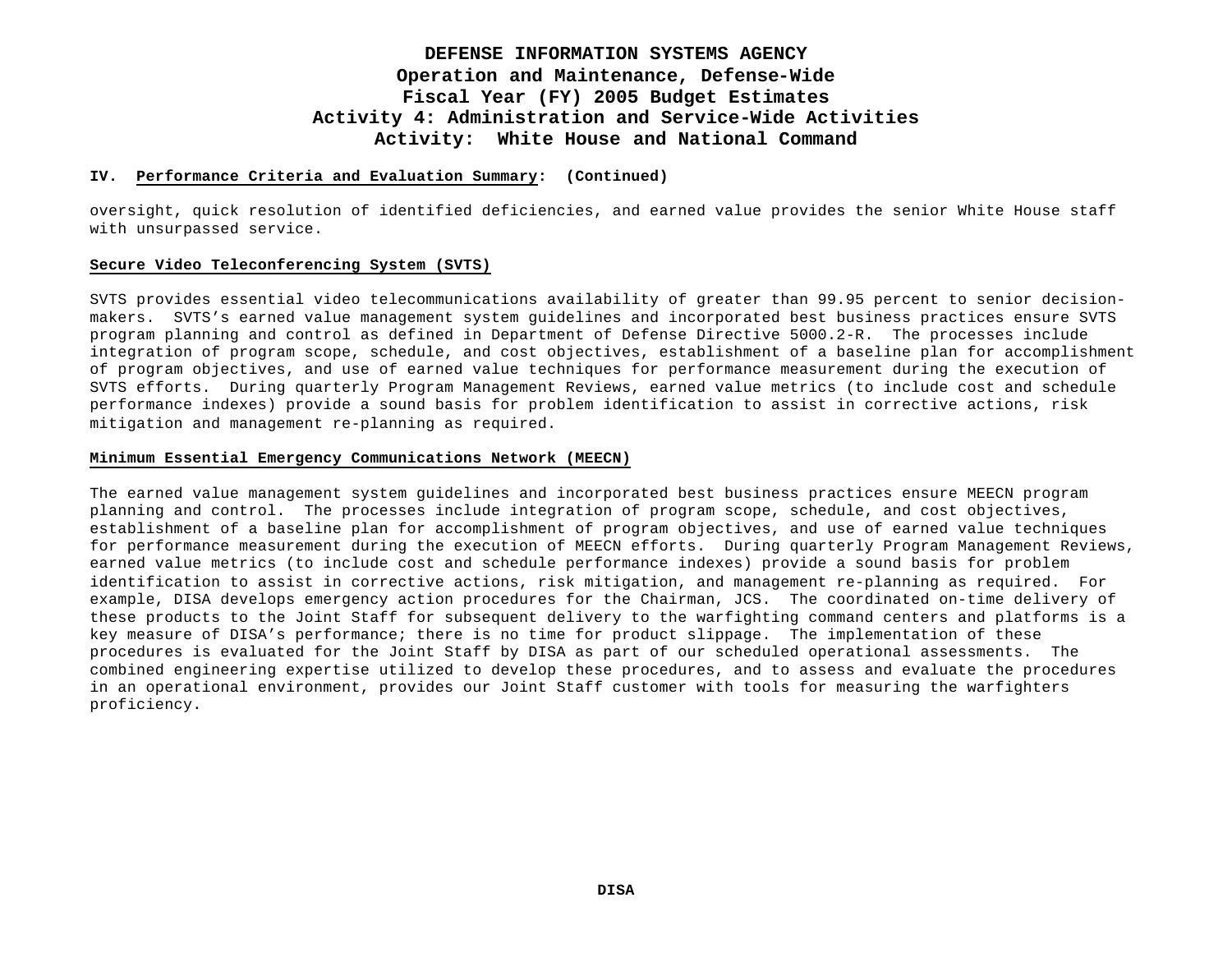### **V. Personnel Summary:**

|                             | (Actual)    |          |         | Change         |
|-----------------------------|-------------|----------|---------|----------------|
|                             | FY 2003     | FY 2004  | FY 2005 | FY 04/FY 05    |
| Military End Strength Total | 922         | 899      | 899     | $\overline{0}$ |
| Officer                     | 78          | 75       | 75      | $\mathbf 0$    |
| Enlisted                    | 844         | 824      | 824     | 0              |
| Civilian End Strength Total | 149         | 40       | 40      | $\mathbf 0$    |
| USDH                        | 145         | 31       | 31      | $\mathbf 0$    |
| <b>FNDH</b>                 | $\mathbf 0$ | 0        | 0       | 0              |
| FNIH                        | 0           | $\Omega$ | 0       | $\mathbf 0$    |
| Reimbursable                | 4           | 9        | 9       | $\mathbf 0$    |
| Military Workyears Total    | 922         | 899      | 899     | $\mathbf 0$    |
| Officer                     | 78          | 75       | 75      | $\mathbf 0$    |
| Enlisted                    | 844         | 824      | 824     | 0              |
| Civilian Workyears Total    | 85          | 39       | 39      | $\mathbf 0$    |
| USDH                        | 81          | 31       | 31      | 0              |
| <b>FNDH</b>                 | 0           | $\Omega$ | 0       | $\Omega$       |
| FNIH                        | 0           | $\Omega$ | 0       | $\mathbf 0$    |
| Reimbursable                | 4           | 8        | 8       | 0              |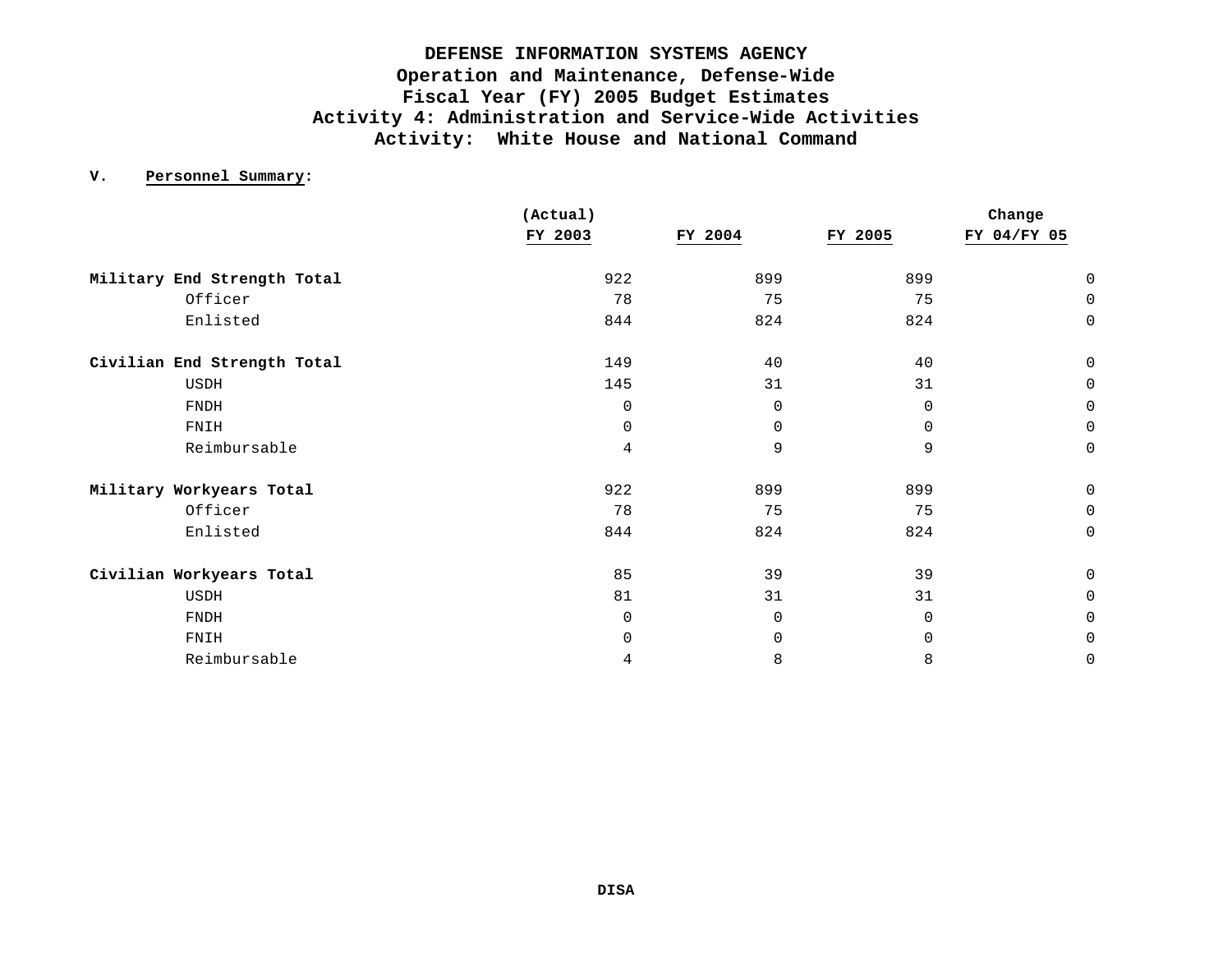|     |                                                     | Change FY2003/FY2004          |              |                        | Change FY2004/FY2005                   |              |                           |                |
|-----|-----------------------------------------------------|-------------------------------|--------------|------------------------|----------------------------------------|--------------|---------------------------|----------------|
|     | VI. PRICE AND PROGRAM CHANGES (\$ in Thousands)     | FY2003 Price<br>Actual Growth |              | Program                | Growth Estimate Growth Growth Estimate |              | FY2004 Price Program      | <b>FY2005</b>  |
|     | 101 Executive, General and Special Schedules        | 6,301                         | 208          | (2, 308)               | 4,201                                  | 88           | 43                        | 4,332          |
|     | 106 Benefits to Former Employees                    | 10                            | 0            | (10)                   | 0                                      | $\Omega$     | $\mathbf 0$               | 0              |
|     | 199 Total Civilian Personnel Compensation           | 6,311                         | 208          | (2, 318)               | 4,201                                  | 88           | 43                        | 4,332          |
|     | 308 Travel of Persons                               | 13,517                        | 176          | 5,817                  | 19,510                                 |              | 254 (1,532)               | 18,232         |
|     | 399 Total Travel                                    | 13,517                        | 176          | 5,817                  | 19,510                                 |              | 254 (1,532)               | 18,232         |
|     | 671 Communications Services (DWCF) Tier 2           | $\Omega$                      | 0            | 52                     | 52                                     | $\mathbf 0$  | (17)                      | 35             |
|     | 673 Defense Finance and Accounting Services (DFAS)  | $\Omega$                      | 0            | 31                     | 31                                     | $\mathbf{1}$ | (12)                      | 20             |
|     | 699 Total Purchases                                 | $\mathbf 0$                   | 0            | 83                     | 83                                     | $\mathbf{1}$ | (29)                      | 55             |
|     | 771 Commercial Transportation                       | 1,504                         | 20           | 1,003                  | 2,527                                  | 33           | (228)                     | 2,332          |
|     | 799 Total Transportation                            | 1,504                         | 20           | 1,003                  | 2,527                                  | 33           | (228)                     | 2,332          |
|     | 912 Rental Payments to GSA Leases (SLUC)            | 679                           | 12           | (119)                  | 572                                    | 9            | 3                         | 584            |
|     | 913 Purchased Utilities (non-DWCF)                  | 1,266                         | 16           | (18)                   | 1,264                                  | 16           | 511                       | 1,791          |
|     | 914 Purchased Communications (non-DWCF)             | 19,508                        | 254          | (3,602)                | 16,160                                 | 210          | 1,776                     | 18,146         |
|     | 915 Rents (non-GSA)                                 | 86                            | $\mathbf{1}$ | 2                      | 89                                     | $\mathbf{1}$ | 1                         | 91             |
|     | 917 Postal Services (USPS)                          | $\Omega$                      | $\mathbf 0$  | 0                      | $\Omega$                               | $\Omega$     | 0                         | $\overline{0}$ |
|     | 920 Supplies and Materials (non-DWCF)               | 2,660                         | 35           | 710                    | 3,405                                  | 44           | 28                        | 3,477          |
|     | 922 Equipment Operation and Maintenance by Contract | 34,687                        | 451          | 1,871                  | 37,009                                 |              | 481 (1,597)               | 35,893         |
|     | 923 Facility Operation and Maintenance by Contract  | 1,063                         | 14           | (59)                   | 1,018                                  | 13           | 9                         | 1,040          |
| 925 | Equipment Purchases (non-DWCF)                      | 16,569                        | 215          | (5, 853)               | 10,931                                 |              | 142 (1,043)               | 10,030         |
|     | 987 Other Intra-governmental Purchases              | 8,342                         | 108          | (3, 969)               | 4,481                                  | 58           | 196                       | 4,735          |
|     | 989 Other Contracts                                 | 13,990                        | 182          | (8, 673)               | 5,499                                  | 71           | 451                       | 6,021          |
|     | 999 Total Other Purchases                           | 98,850                        |              | 1,288 (19,710)         | 80,428                                 | 1,047        | 333                       | 81,808         |
|     | 9999 Total Activity Group                           |                               |              | 120,182 1,692 (15,125) |                                        |              | $106,749$ 1,423 $(1,413)$ | 106,759        |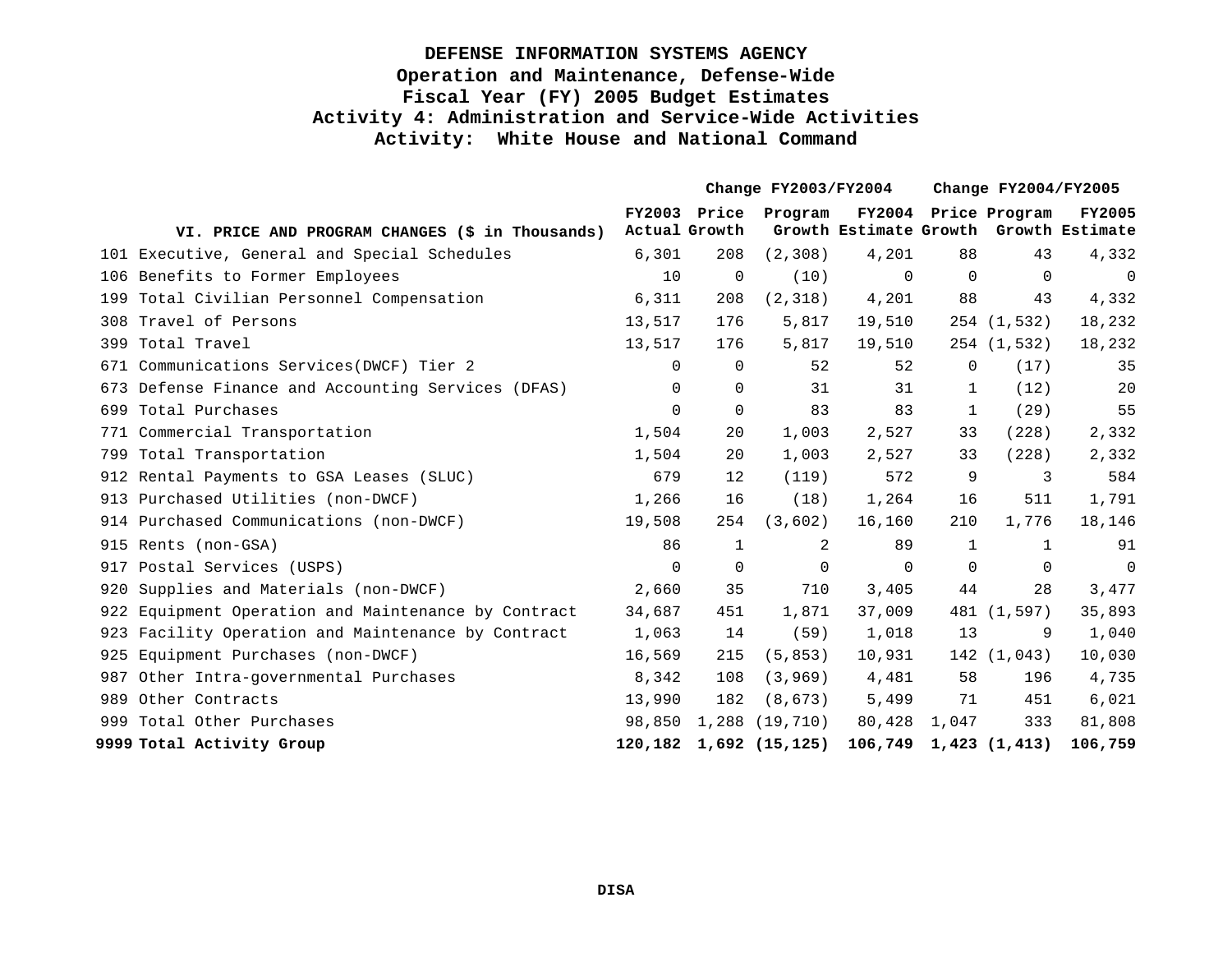### **I. Description of Operations Financed:**

The Information Systems Security Program (ISSP), colloquially referred to as Information Assurance (IA), is organized into the following nine Defense In Depth (DID) categories to provide clarity of mission and requirements: Defensive Information Operations, Supporting Infrastructures, Defend the Networks and Infrastructure, Defend the Computing Environment, Application of IA for the Tactical Environment, Defend the Enclave Boundary / External Connections, System Security Methodology, Training, and Other Management and Operations. The ISSP provides solutions to a similar set of critical requirements year-to-year. The means of providing these solutions are rapidly evolving. Near and far term growth is primarily due to increases in the number of users operating on the DISA managed systems and the resultant emerging requirements as sites secure their infrastructure, number of diverse enclaves, and enclave protection devices.

**Defensive Information Operations**: To combat the present and emerging threats to our Global Information Grid (GIG) from hackers, virus writers, terrorists, criminal groups, foreign intelligence services, and other threats, DISA employs Defensive Information Operations as part of its overall Information Assurance Defense-in-Depth strategy and synchronizes Agency global net-centric solutions. It is the combat support arm to the warfighters, Services and Agencies that protects, monitors, analyzes, and reports vulnerabilities, potential threats, and intrusions affecting the GIG.

As the capstone technical organization over a comprehensive structure supporting the DoD, the *DoD Computer Emergency Response Teams* (CERTs) are a fundamental part of the support to the Joint Task Force (JTF) for Computer Network Operations (CNO), the Combatant Commanders and other DoD elements. The DoD CERT maintains a 24-hour operation and is the technical synthesis and fusion center for reports from the Service and Agency CERTs as well as the DISA supported Regional CERTs (RCERTs) and is responsible for the strategic analysis as a part of the DoD Attack Sensing and Warning actions. It also provides countermeasures and reaction capabilities to its customers and serves key roles in the administration of the DoD's IA Vulnerability Management program, Anti-virus program, and virus management processes.

An integral part of the CERT support to DoD are the RCERTs which provide a comprehensive picture of the health and status of network assets, along with near real-time data on anomalies and intrusions to DoD networks. RCERTs support nine Combatant Commanders DISA computing services, and other DoD agencies in handling and reporting incidents to develop limited theater-wide IA reports, and to support near real-time monitoring of a crisis surge in operational requirements. The CERTs use the *Joint CERT Database* (JCD) to collect process and report the most significant threats to the GIG; develop, disseminate, and implement countermeasures to these threats in a timely manner; coordinate the response actions taken by the Regional and Service Incident Response Teams; and assess the network intrusion incidents reported for their impact on current and future missions.

*Combatant Commander IA Representatives* provide direct support to the seven Continental United States (CONUS) Combatant Commanders. Their role is key to supporting IA coordination, planning, and operations during security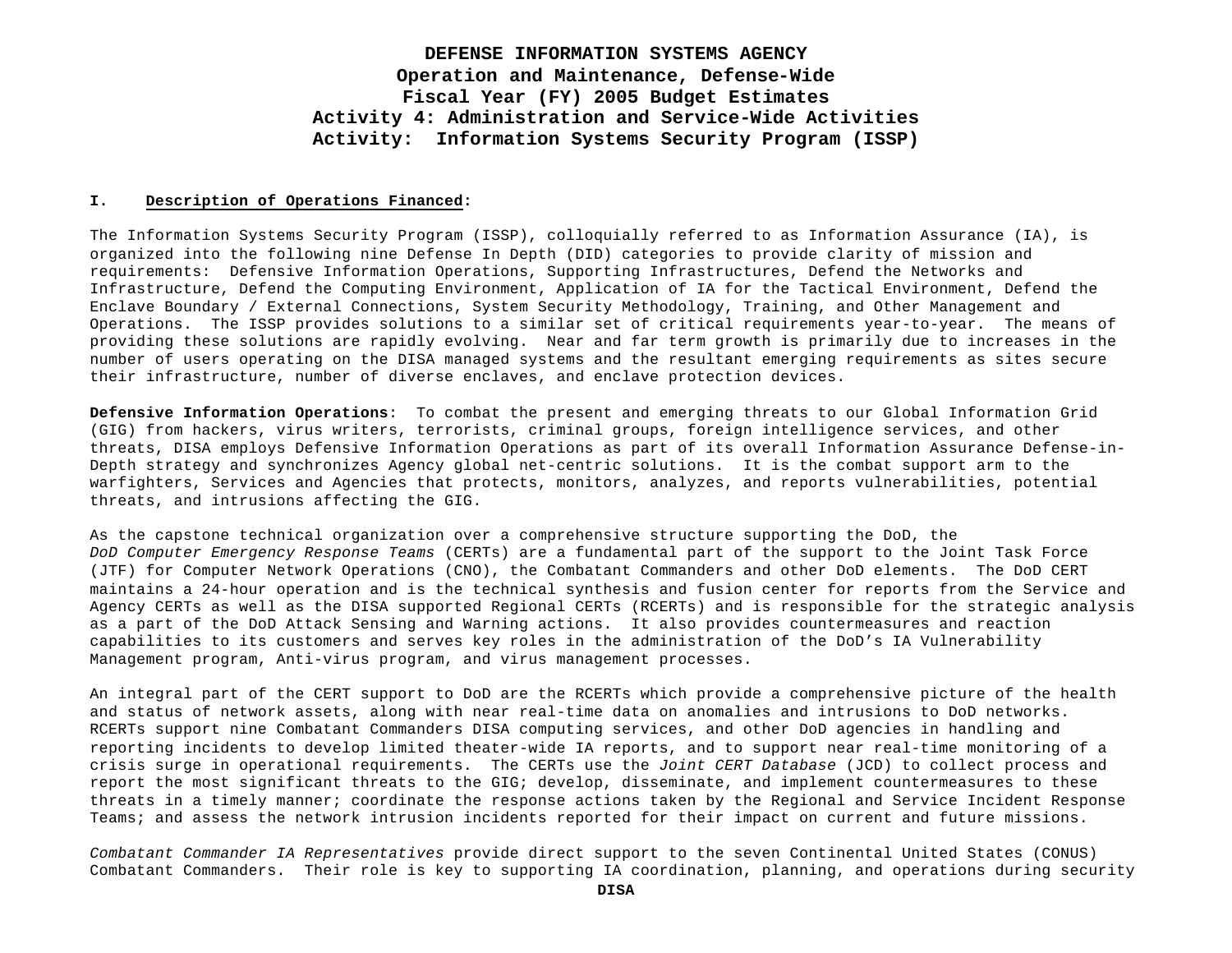### **I. Description of Operations Financed: (continued)**

readiness reviews, tool deployments, IA exercises, and contingency operations. They also support security resolution to assist with certification and accreditation.

The *Enterprise Sensor Grid Engineering* efforts assess advanced *Intrusion Detection Systems* (IDS) technologies to determine their ability to detect new or advanced attacks against various hosts by providing equipment, integration, deployment, and monitoring of the most critical security tools, techniques and procedures used to enhance system protection and detection.

The *Software Engineering Institute (SEI) CERT and Coordination Center* provides a 24x7 expert from Carnegie-Mellon University to work with the DoD and commercial communities during computer emergencies to detect and resolve computer security incidents, and to take steps necessary to prevent future incidents from compromising the security of DOD components and allies.

*Vulnerability Management* (VM) involves detecting, identifying, reporting, and resolving security vulnerabilities. The process uses the VMS, which provides the warfighter with the ability to assess the posture of the command's information systems and infrastructure to emerging and known vulnerabilities from a single web interface, and to provide a system administrator with a set of tools to evaluate, iterate, and provide compliance/status information to both emerging and known vulnerabilities. VMS facilitates the dissemination of vulnerability notices as well as reporting and tracking acknowledgement, compliance, and/or waiver status. *Security Technical Implementation Guides* (STIGs) document results of security assessments and determine their vulnerability to attacks and field the required security solutions. *Audit Server Fielding/Integration* supports the purchase and deployment on mid-tier systems and is used to perform audit data reduction and anomaly detection enabling the detection of unauthorized activity at the host level and generally adding protection through deterrence. The *JTF-CND and Engineering Support* involves the DoD CERT working directly with the JTF to develop effective courses of action when DoD assets are threatened. Efforts utilize *Project Centaur*, which provides the DoD CERT analysts and incident handlers with the ability to perform data mining, pattern discovery, and data visualization in order to identify attack trends, attack scope, attack methods, and to determine the level of NIPRNet intrusions.

*JTF-CND Operations* involves the operation of the *Joint Web Risk Analysis Cell* (JWRAC), An organization responsible for periodically reviewing the content of DoD web sites to ensure that unclassified but sensitive crucial operational and technical data that is not available to our adversaries on the Internet.

*DoD Intranet Demilitarized Zones* (DMZs) are computers or small sub networks that sit between a trusted internal network, such as the NIPRNet, and an untrusted external network, such as the public Internet, which allow outsiders to get non-sensitive shared data while restricting their access to sensitive internal data.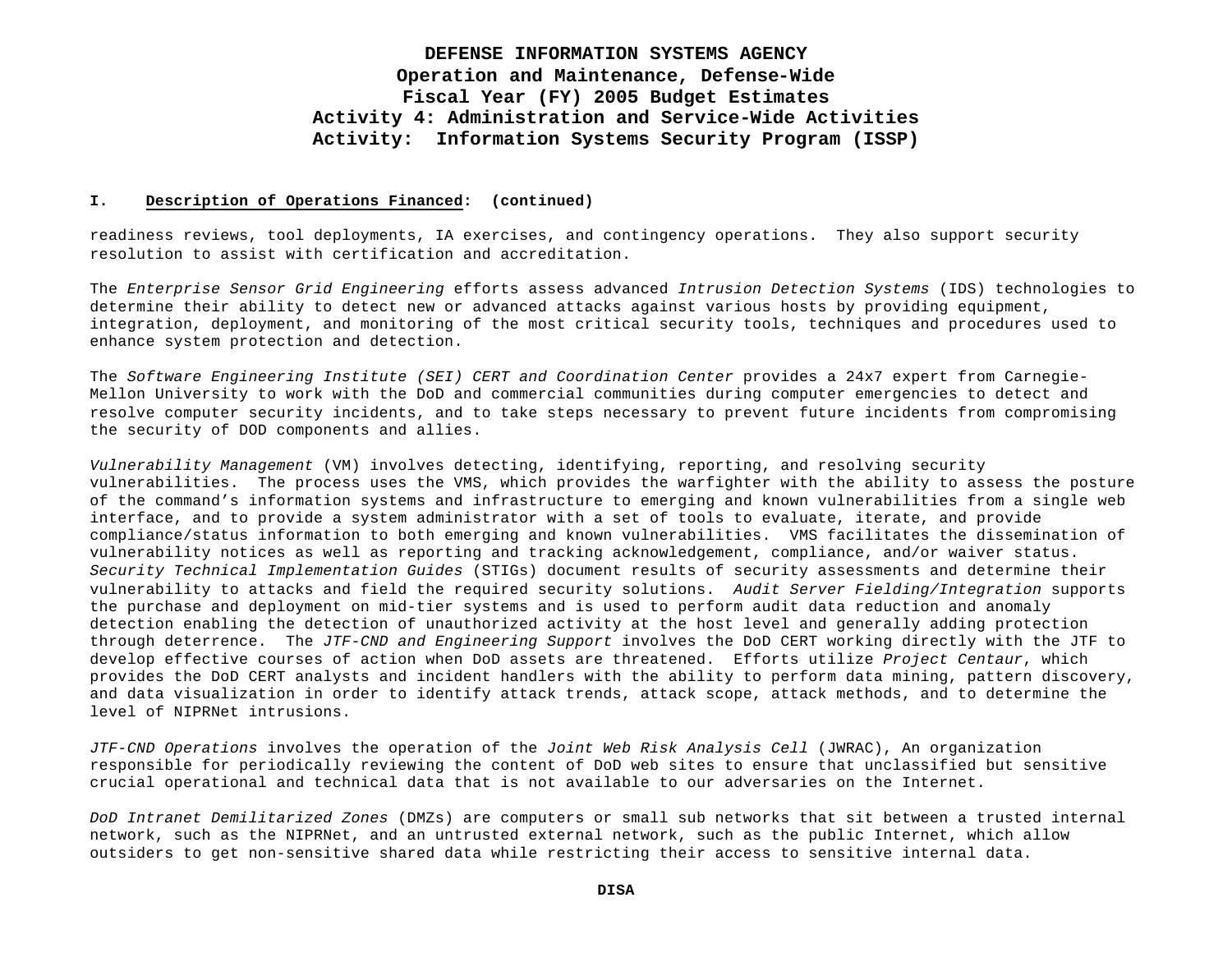### **I. Description of Operations Financed: (continued)**

The *Information Superiority Situational Awareness* (ISSA) efforts collect, aggregate, analyze, correlate and share network, system, information assurance and information dissemination management, application status, and any other relevant anomalous event data locally, regionally, and globally to give the warfighter information on the potential impact to critical warfighting processes whenever the availability, integrity, or confidentiality of any of the components of the communications and computing infrastructure are affected.

**Supporting Infrastructures:** This category provides the critical foundation upon which IA mechanisms are used in the network, enclave, and computing environments for securely managing security enabled services. DISA's efforts provide security services for: networks identification of friend or foe, nuclear command and control systems, end-user workstations, web servers, applications, files, and single-use infrastructure machines (e.g., higher-level servers and directory servers). The services apply to both classified and unclassified enclaves, enable rapid detection of and reaction to intrusions, and enable operational situation awareness and response in support of DoD missions.

*Public Key Infrastructure* (PKI) provides a single integrated service issuing and managing certificates and revocation lists, supporting digital signature capabilities and encryption services. PKI offers such services as hardware signing of certificates, the use of cryptographic boards, Key Escrow/ Key Recovery processes and procedures, and automatic creation of a nine-digit Electronic Data Interchange Personnel Identifier (EDI PI) for each potential PKI certificate holder to allow connecting to the Defense Manpower Data Center (DMDC) Defense Enrollment Eligibility Reporting System (DEERS) database, and the establishment of the DEERS/Real-time Automated Personnel Identification System (RAPIDS) which allows the capability of issuing PKI certificates on smart cards that also serve as identification and building access cards.

The *Global Directory Services* (GDS) respond to requirements identified in the DoD PKI Roadmap, which enables the GIG by providing a common, secure, and interoperable directory service infrastructure (i.e. a virtual directory service for the DoD). It supports a broad range of commercially based, security-enabled applications and provides secure interoperability within DoD, while extending these capabilities to Coalition, Federal, and commercial partners.

**Defend the Networks and Infrastructure:** This category provides authentication, data integrity, confidentiality, and availability of network services as required by the Defense Information Systems Network (DISN) Mission Need Statement. It involves implementing safeguards that reduce security risks and support information transfer at all classification levels.

*DISN Transport/Data Network Encryption* provides engineering support for fielding the encryption devices on DISA managed networks for the protection of classified user traffic worldwide and the OCONUS unclassified transport infrastructure to mitigate some of the vulnerabilities and denial of service threats. Current and future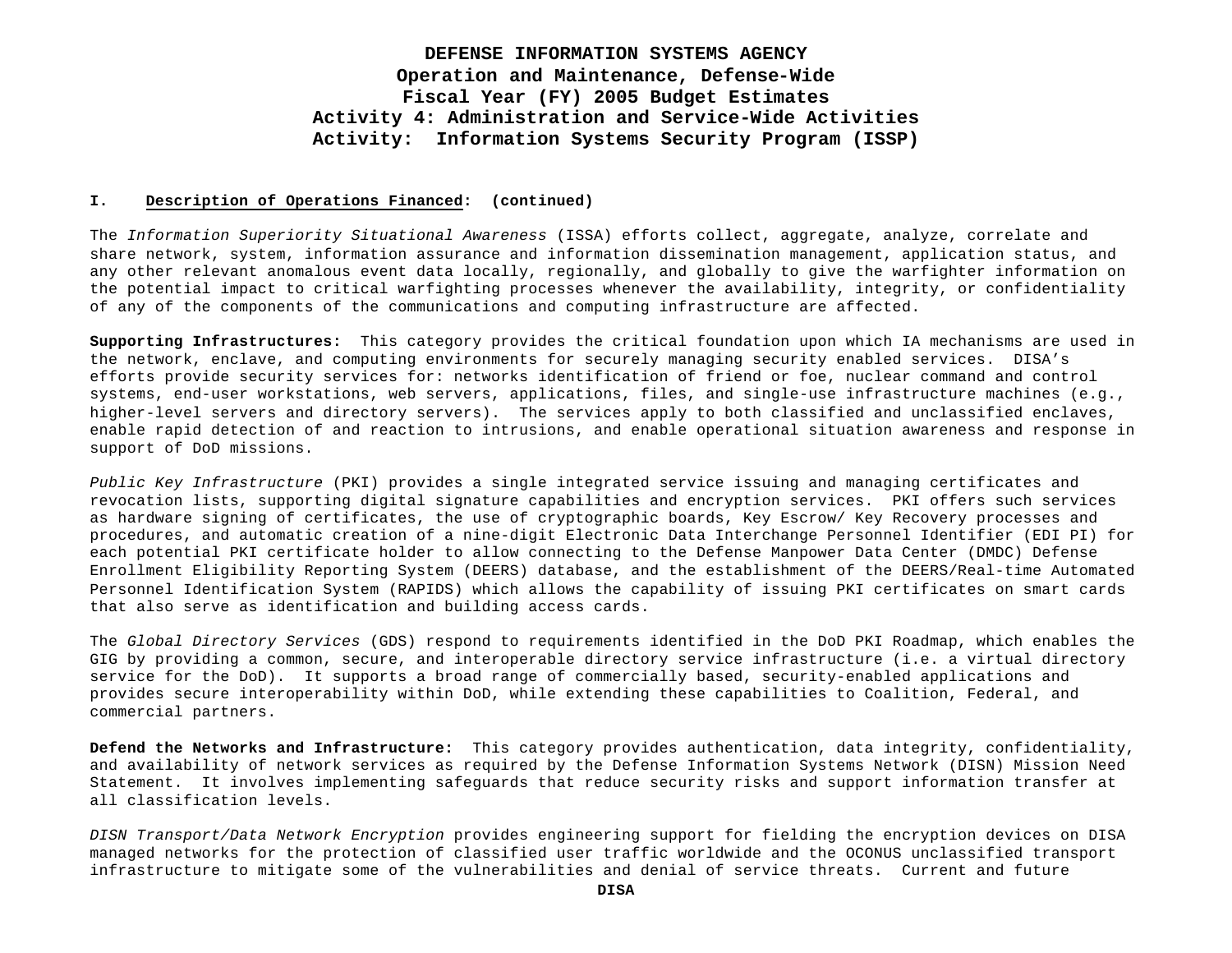### **I. Description of Operations Financed: (continued)**

architecture plans indicate that encryptor use will continue to entail deployment of a mixture of bulk (point to point) encryption devices, and end-to-end network encryption devices to support some of the required traffic.

The *DISN Infrastructure Hardening* program provides equipment and security engineering for some of the primary DISN Services and transport services. It includes crypto-modernization performing technology assessments, requirement analysis, prototype and pilot development, engineering support to the Network Operations Centers, and determining the security of future architecture including Satellite Communications (SATCOM) and wireless.

The *DISN Security Accreditation Working Group* (DSAWG) and *Defense and Intelligence Community Accreditation Support Team (*DICAST) support the DISN Designated Approving Authorities (DAA) by evaluating risks to the networks, developing security related policy, and making recommendations on the implementation and operation of technology on the DISN.

The Global Information Grid (*GIG) Internet Approval Process* (GIAP) ensures that a single comprehensive Connection Approval Process (CAP) is followed throughout the design, implementation and maintenance of systems operating on the GIG. This ensures that all customers have verified their security posture by submitting accreditation documentation and are following sound network security procedures.

The *IA Cryptographic Requirements* efforts provide cryptographic product assessments; identify current and future crypto requirements, represent DISA in DoD Crypto Modernization Work Group; develop DISN crypto modernization plans, and maintain and improve a database for tracking crypto devices, descriptions, capabilities, and implementation issues.

*DISN SATCOM Security* supplies equipment and engineering support to assess, enhance, develop, and integrate security for network management and delivery at teleport sites.

The *IA Engineering Support for DISN Services and Network Operations Centers* (NOC) support security reviews at the NOCs by providing security readiness reviews and developing and implementing an IA engineering remediation plan.

*Domain Name System (DNS) Security* hardens the Berkley Internet Name Domain (BIND) server software and integrates the DSN Security Extension (DNSSE) cryptographic public/private key capability into the BIND software resulting in engineering solutions to secure many DoD servers and infrastructures and protect against Denial of Service (DoS) attacks.

The *VoIP Security* efforts provide security-engineering services such as testing and evaluation to validate DISA and DoD security requirements associated with the implementation of phone service over data networks within DISA, the Services, and other DoD organizations.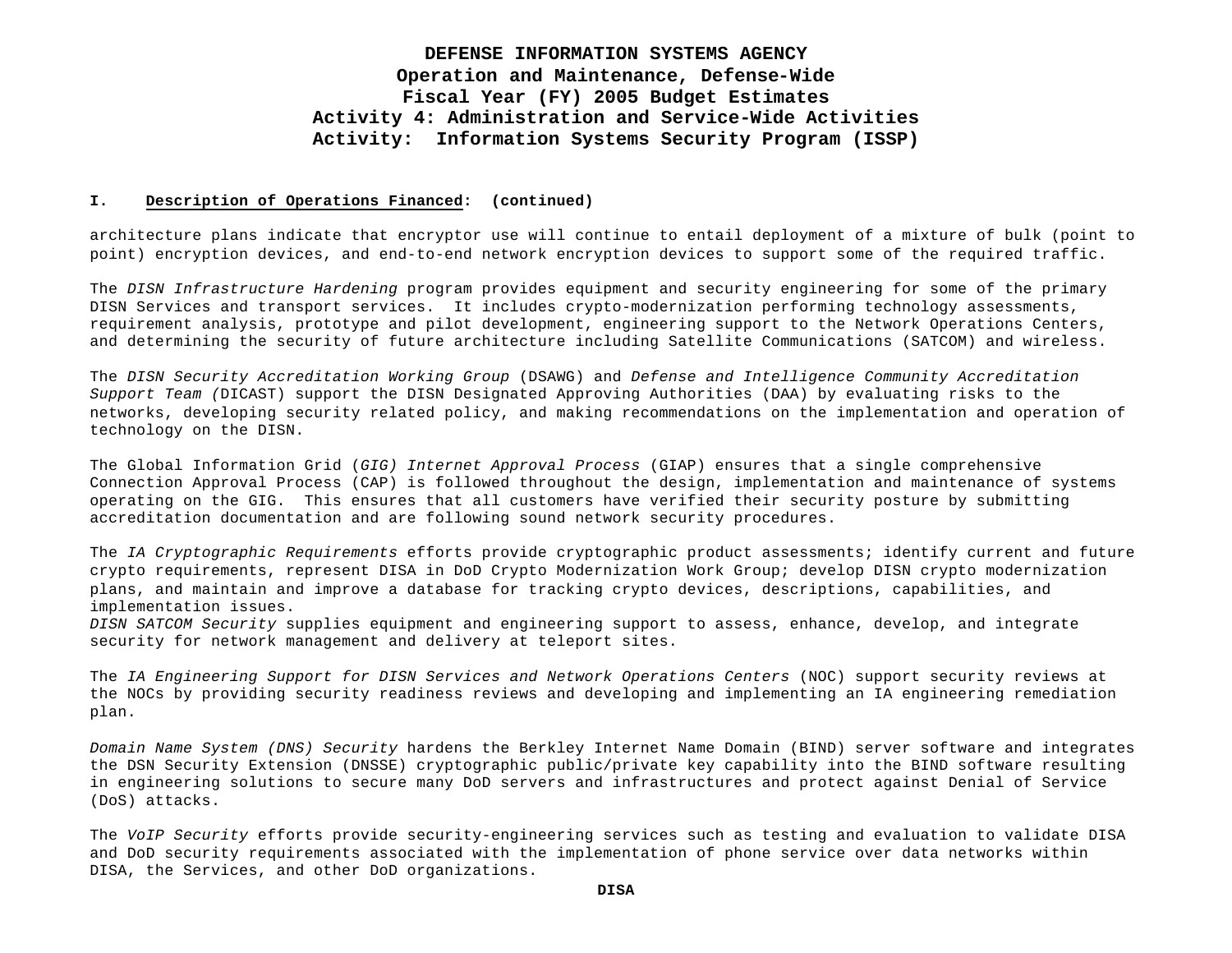### **I. Description of Operations Financed: (continued)**

*Multi-Point Detection* (MPD) ensures advances in technology do not overcome current security solutions by exploring the DoD, academia and industry measures for the detection, mitigation, and protection of network, applications and optical layers of the network. This work fosters DoD involvement in the requirements process as communication network technologies are designed and developed resulting in the development of Commercial Off The Shelf (COTS) solutions that meet DoD requirements and allows vendors to market security solutions that industry will eventually require or demand. An added benefit is that these products and devices will possess the ability to allow a broad spectrum of users to easily accomplish sophisticated methods/means of accessing, communicating, overloading, and otherwise interfacing to (or conversely, interfering with) various computer networks.

**Defend the Computing Environment:** Within this category, DISA's main objective is to authenticate access, assure the availability, integrity, non-repudiation of data and information shared across the DoD, while protecting all systems from unauthorized access. DISA has the responsibility of deploying global operational systems that provide Joint Task Force Commanders critical information needed to execute their warfighting mission. DISA is responsible for conducting security assessments of all these systems to determine their vulnerability to attacks, documenting vulnerabilities, and developing and fielding security solutions in their global systems releases.

*Software Analysis* supplies an integrity analysis of COTS and GOTS software products including executive software, operating system elements, and shareware/freeware. This includes those that are currently being used and any prior to deployment by supported customers.

*Security Reviews* provide essential support to the Combatant Commanders by providing teams of functional experts for comprehensive assessments of their enclave vulnerabilities. At the conclusion of these reviews, resolution plans are developed to mitigate vulnerabilities. In the course of the reviews, DISA provides guidance to components in securing their operating systems to prevent denial of service, unauthorized access, and unauthorized alteration of host applications and databases residing on these hosts.

*DoD Antivirus Enterprise License* provides the COTS antivirus software license and technical support for all DoD and the Coast Guard, including home usage by employees, to ensure that DoD systems have a robust capability to resist unauthorized usage.

**Application of IA for the Tactical Environment**: This category builds-in full-dimension protection to provide the ability for the warfighter to send and receive logistical and intelligence voice and data information in a secure and undetectable manner thus enabling "network-centric warfare" where tactical, logistics, and intelligence information becomes as much a weapon for the war fighter as firepower.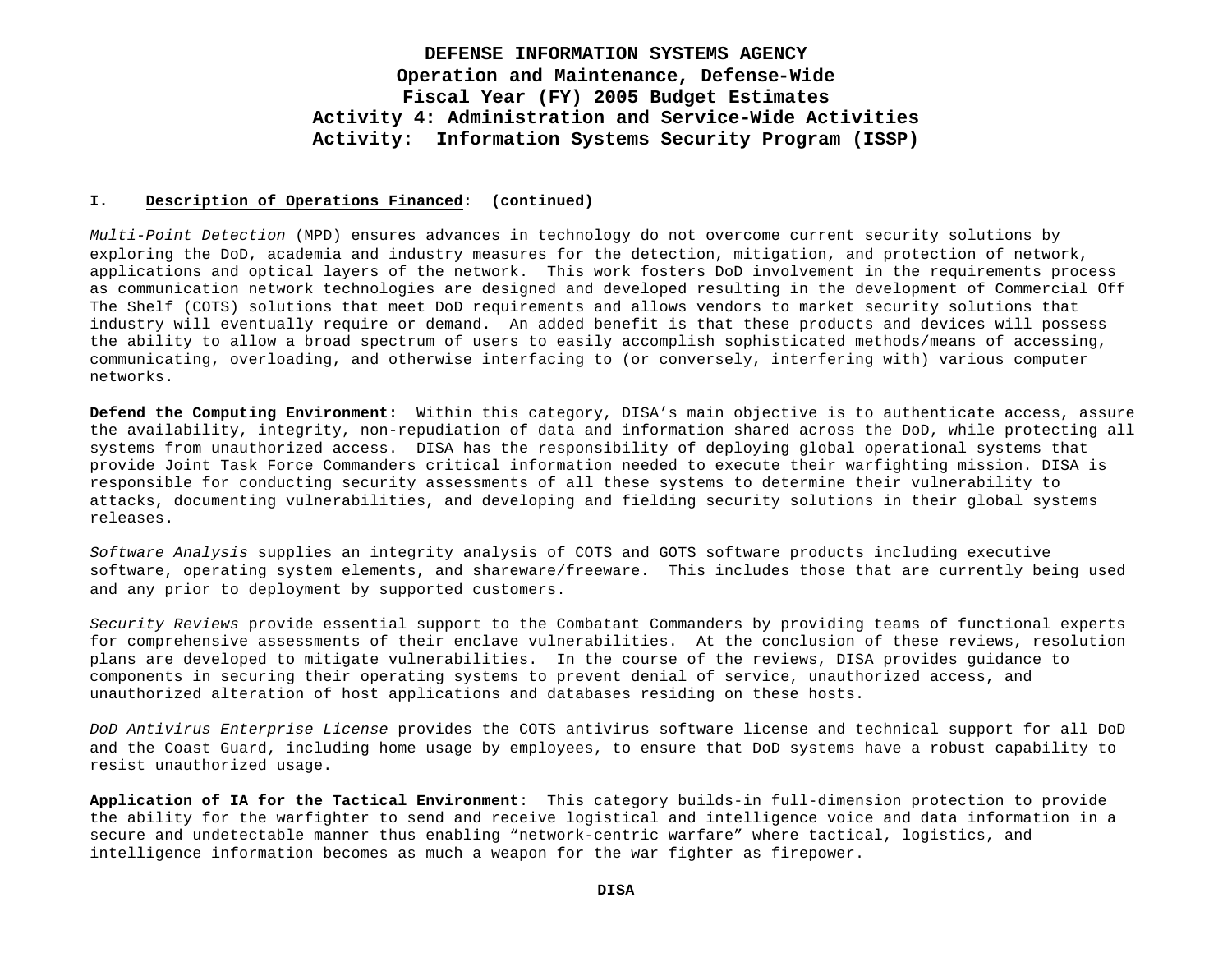#### **I. Description of Operations Financed: (continued)**

*IA for the Deployed JTF* extends DISN access to mobile/deployed tactical users and minimizes the IA support that has to be deployed in a contingency by pre-positioning tools at Standardized Tactical Entry Point (STEP) sites. Benefits include improved perimeter security of tactical data networks, off-loading IA operational and logistical burden from deployed JTF, and enabling agile, "snap-together" interoperability of JTF components. It allows the establishment of an outer security perimeter at the interface between the DISN and tactical networks, using IA tools managed and monitored remotely by dedicated analysis teams in the DISA theater RCERT.

The *Combatant Commander IA Reviews* provide a structured approach to comprehensively assess IA capabilities and to measure progress in mitigating vulnerabilities and support the Combatant Commander by providing a snapshot of its IA posture and methodology, allowing the development of logical resource allocation decisions. The process, tailored to the Combatant Commanders needs, is comprehensive, integrated and collaborative and has been a significant factor in facilitating the operationalization of IA, and enables IA readiness reporting.

*Combatant Command Component and Deployed JTF Support* coordinates and standardizes defensive information operations processes and procedures between the Combatant Commands and their components by evaluating the security architecture and operations of the component's hosts and enclaves and providing the use of a "strike team" of system/security analysts working in coordination with Combatant Commander personnel to resolve critical vulnerabilities and issues.

Collocated with the Combatant Commander C4I Communication Coordination Centers, the *Combatant Command Network Operation and Security Capabilities* (CNOSC) provides direct support to the warfighter by improving the timeliness of reporting, responses to network attacks and failures, improving the completeness of network and information assurance situational awareness which results in an increased level of theater network situational awareness.

**Defend the Enclave Boundary / External Connection:** The goal in this category is to partition DoD networks into enclaves to allow effective controls on the amount and types of system access allowing the enclave boundary to be a critical point of defense. DISA supports the fielding of standard technical solutions for enclave defense (e.g., firewalls, virtual private networks, and guards), validates the established enclave boundaries, and creates new enclave boundaries as required to support the Defense-in-Depth strategy.

*Perimeter Defense Engineering* develops and maintains a state of the art, secure network architecture that protect the perimeter of DISA networks from outside threats, provides guidance and technical assistance to DoD for the management of ports and protocols, including a web-based registration capability, examination of network connections to ensure that users with similar requirements or members of the same functional enclave are grouped together, and uses Virtual Private Network (VPN) technology to establish enclaves in non-contiguous locations. *Ports and Protocols Registration and Management* is a process used by DoD to manage a common firewall policy.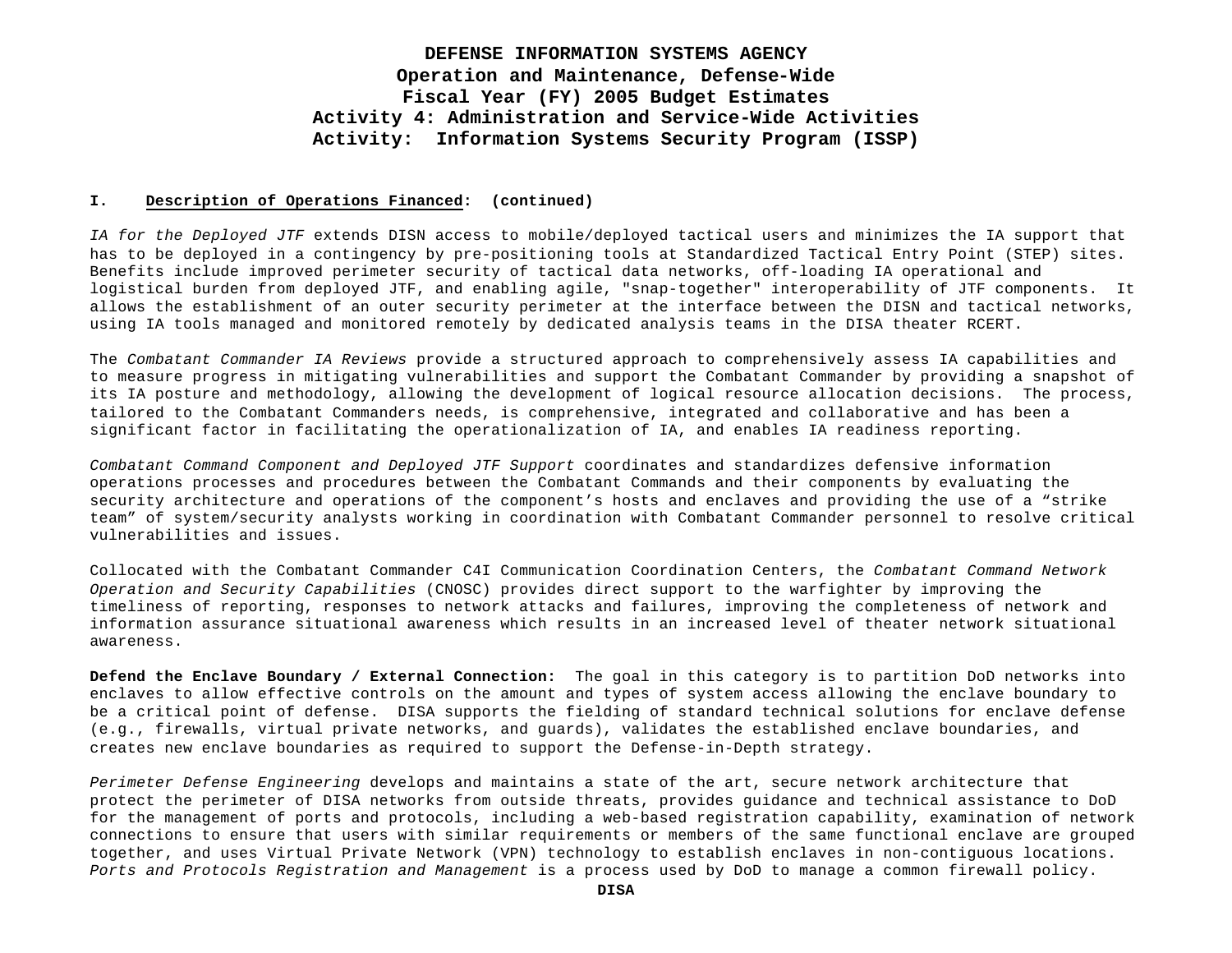### **I. Description of Operations Financed: (continued)**

The objective is to reduce vulnerabilities and provide a secure GIG by providing a list of "safe" protocols and ports that must always be allowed through a DoD firewall and a list of protocols that must never be allowed.

*NIPRNet/Internet Gateway Security* ensures that the security of new and existing connections to the SIPRNet and NIPRNet adhere to specific protocols.

*Firewalls* involve engineering analysis to ensure that COTS equipment meets or exceeds requirements necessary to protect the enclave boundary.

*Multi-Security Level (MSL)/ Secret And Below Interoperability (SABI) Engineering* provides equipment and secure interoperability solutions between networks of differing classifications (e.g., NIPRNet, SIPRNet, and coalition networks) in support of DoD operational and strategic missions. By developing, evaluating, testing and deploying selected systems at operational sites, MSL/SABI Engineering enables secure transfer of data between networks of different security levels without compromising the security of the networks.

*SIPRNet/NIPRNet CAP* is used to verify that DoD users have completed the required accreditation process, which network connection belongs to a valid user, and provides a central repository for network information needed in the event that DoD is disconnected from the Internet.

**System Security Methodology:** System Security Methodology ensures that certified and accredited information systems are fielded to the Combatant Commanders/Services and Agencies by performing certification activities for DISA applications and other DoD and North Atlantic Treaty Organization (NATO) information systems.

*SIPRNet/CAP Oversight* is the process of ensuring other than SIPRNet information systems remain in conformance with established security procedures for continued secure operation of the DISN; and includes ensuring compliance with the security policies, assessing impacts of integrated, interdependent, and interconnected DoD local subscriber environments' security posture and topology, executing technical test procedures and automated systems tools, reviewing security relevant documentation, and preparing technical white papers discussing the results of the security assessment and analysis.

*Certification and Accreditation* (C&A) involves performing periodic or event-related risk assessments during a system's operational life to ensure adequate protection for information that is processed, stored, or transmitted. Certification is a comprehensive evaluation of the technical and non-technical security features of an Information Technology (IT) system and other safeguards, that establishes how a particular design and system implementation meets security policy. Accreditation is the formal declaration by a Designated Approving Authority (DAA) that an IT system is approved to operate in a particular security mode, using a prescribed set of safeguards at an acceptable level of risk. DISA provides C&A technical assistance and support to the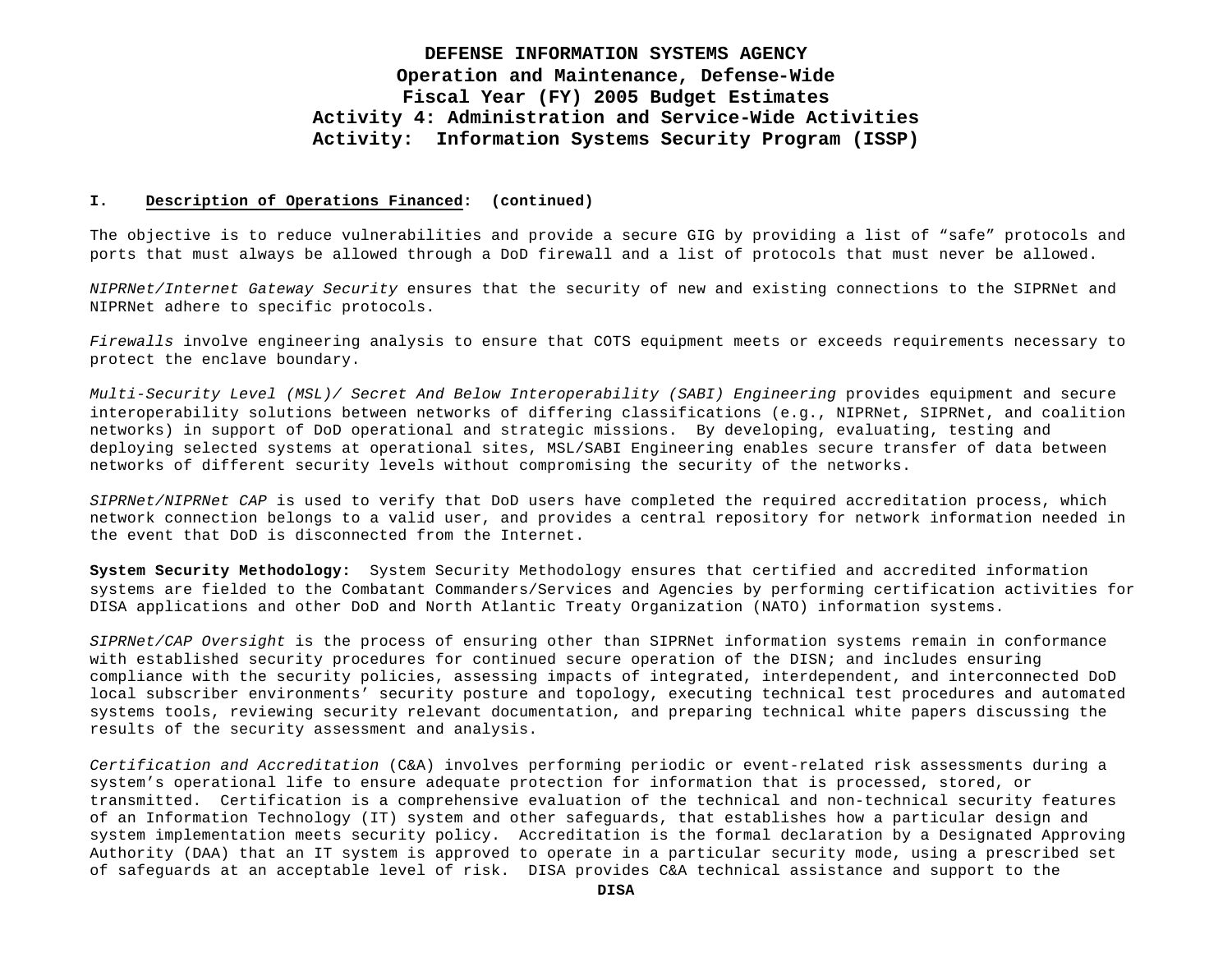### **I. Description of Operations Financed: (continued)**

Combatant Commanders/Services/Agencies and assists Program Managers in certifying and accrediting standard systems. This assistance and support adheres to the C&A requirements established by the DoD Information Technology Security Certification and Accreditation Process (DITSCAP). During this process, DISA monitors and manages the results of Security Readiness Reviews (SRR) conducted at the organizations/sites to ensure that the vulnerabilities noted during these reviews are being addressed and resolved. The data from these reviews and follow-on resolution efforts serve as a component in ascertaining the overall security posture of the organization/site and the effectiveness of their security program.

The *DoD IA Support Environment* (IASE) provides a web-based portal for the IA community to access information related to the DITSCAP and other IA related activities and information.

**Training and Awareness:** Provides IA Education, Training and Awareness (ETA) designed to promote IA awareness, and standardize and enhance the knowledge and skills of DoD information system owners, managers, technicians, and users, as well as support outreach to DoD civilians and the private sector.

*IA Personal Certification Support* provides quality IA security training to security professionals, system administrators (SA), network administrators, and system users and to track SA certifications through level I and level III.

*IA ETA Product Development* results in the standardization and enhancement of the IA knowledge and skills of information systems owners, managers, technicians, and users across the DoD through the development of CD-ROMs, videos, CBT and WBT products related to the continued emergence of new threats, concepts and security requirements.

*IA ETA Product Dissemination* enables the production, duplication and distribution of IA education, training and awareness WBT, CBT and video products in support of the DoD-wide IA Personnel Certification and DoD IA ETA Outreach programs. Included in this function is the maintenance of a database for collecting metrics on organizations using the products, quantities distributed, customer feedback, and cost for monthly storage.

*Training Dissemination* provides for the planning, development, and delivery of IA classroom training to Combatant Commanders, Services, and Agencies in support of the DoD IA Personnel Certification Program. This task includes maintaining the currency of the courseware and technology refreshment, both software and hardware, of two mobile classroom training suites.

**Other Management and Operations:** Other Management and Operations are those information services, facilities support, contracts and fees, enterprise licensing, and other mission resources necessary to support all other Defense-in-Depth categories.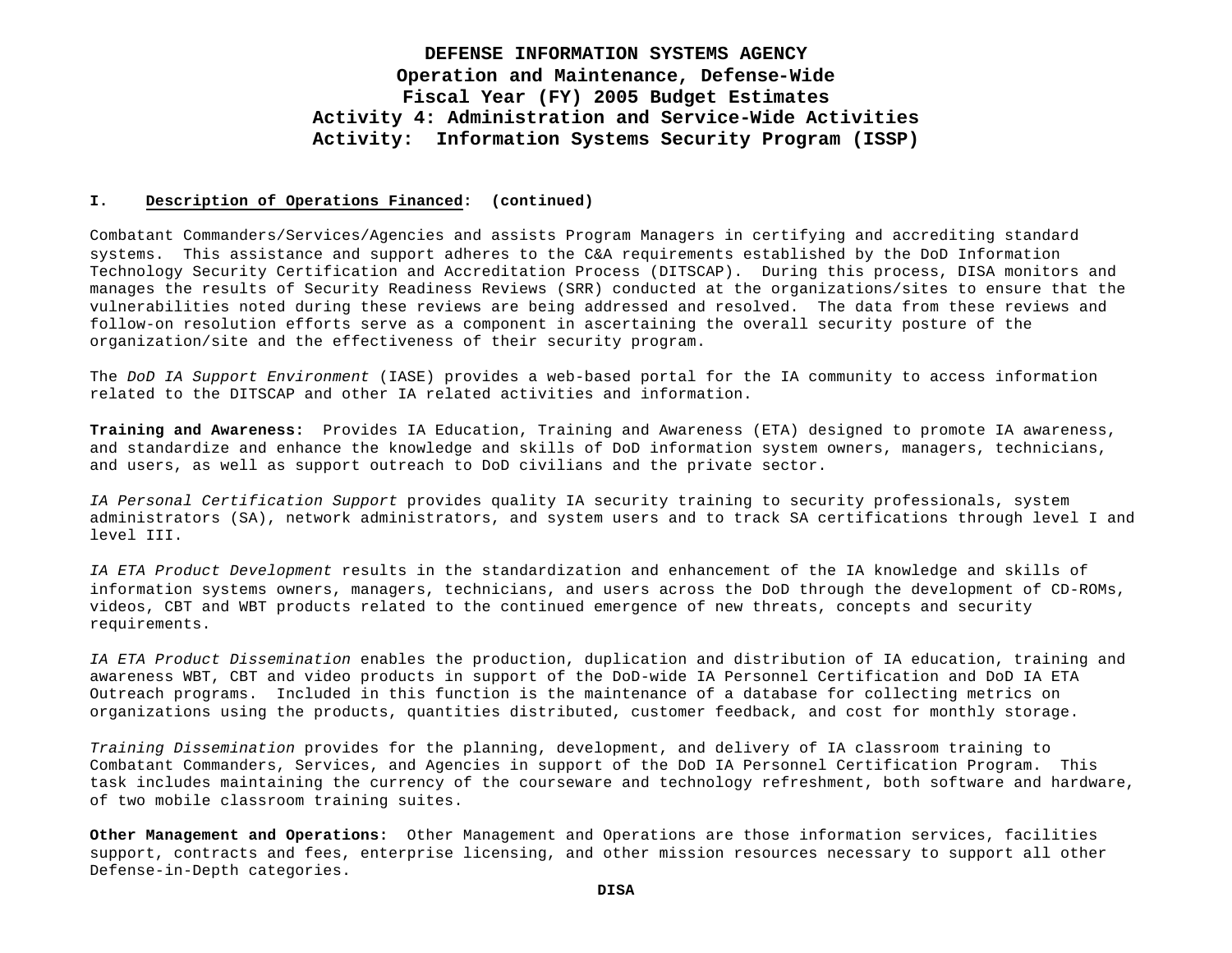### **I. Description of Operations Financed: (continued)**

*Program Manager Support for the IA Community* provides unified, fully integrated systems security solutions support to the IA program. It includes the IAssure contract which provides a vehicle for DoD, federal services and agencies to obtain IA services support for policy development, architecture and engineering, products/product application evaluation, certification and accreditation, education, training and awareness.

*Allied/Coalition Interoperability and Security* provides US coordination, representation, technical analyses, and reporting for Allied and Coalition Interoperability for NATO, Combined Communications-Electronics Board (CCEB), Defense IT Security Working Group (DITSWG), C3 Senior National Representatives IA activities, Multinational Interoperability Council (MIC) IA activities, and Allied C&A activities.

The *DoD Netscape Enterprise License* furnishes multiyear options of a DoD-wide license, covering in excess of 2 million users, for Netscape client and Netscape server software to enhance the security and standardization capabilities across the DoD worldwide networks. Expanded use of the Netscape Certificate Management System (CMS) and Netscape Directory Server, will allow DoD PKI to address incremental security requirements as part of Homeland Defense initiatives.

*Operations* include day-to-day expenses (travel, training, maintenance and supplies), facilities maintenance and operation, Inter-Personal Agreements (IPA) funding to provide direct support to the IA program by industry experts, and the IA Workshop.

### **II. Force Structure Summary:**

During FY 2005, Defensive Information Operations funds will be used to:

- Operate and maintain critical staffing levels of the DoD CERT, RCERTs, GNOSC, RNOSCs CNOSC
- Maintain a DoD Agency CERT collocated at the CONUS RCERT to support Defense Agencies
- Support the CND Service Provider Assessment process for DoD CERTs
- Sustain Incident Analysis System to RCERTs in support of Continuity of Operation (COOP) requirements
- Conduct limited COOP Exercises between RCERTs
- Procure, field, and operate limited host and network-based intrusion detection and vulnerability management systems
- Sustain the Vulnerability Compliance Tracking System to various Combatant Commander/Service/Agency locations
- Sustain support to Combatant Commanders with on-site IA representatives at the Combatant Commander Headquarters and Components locations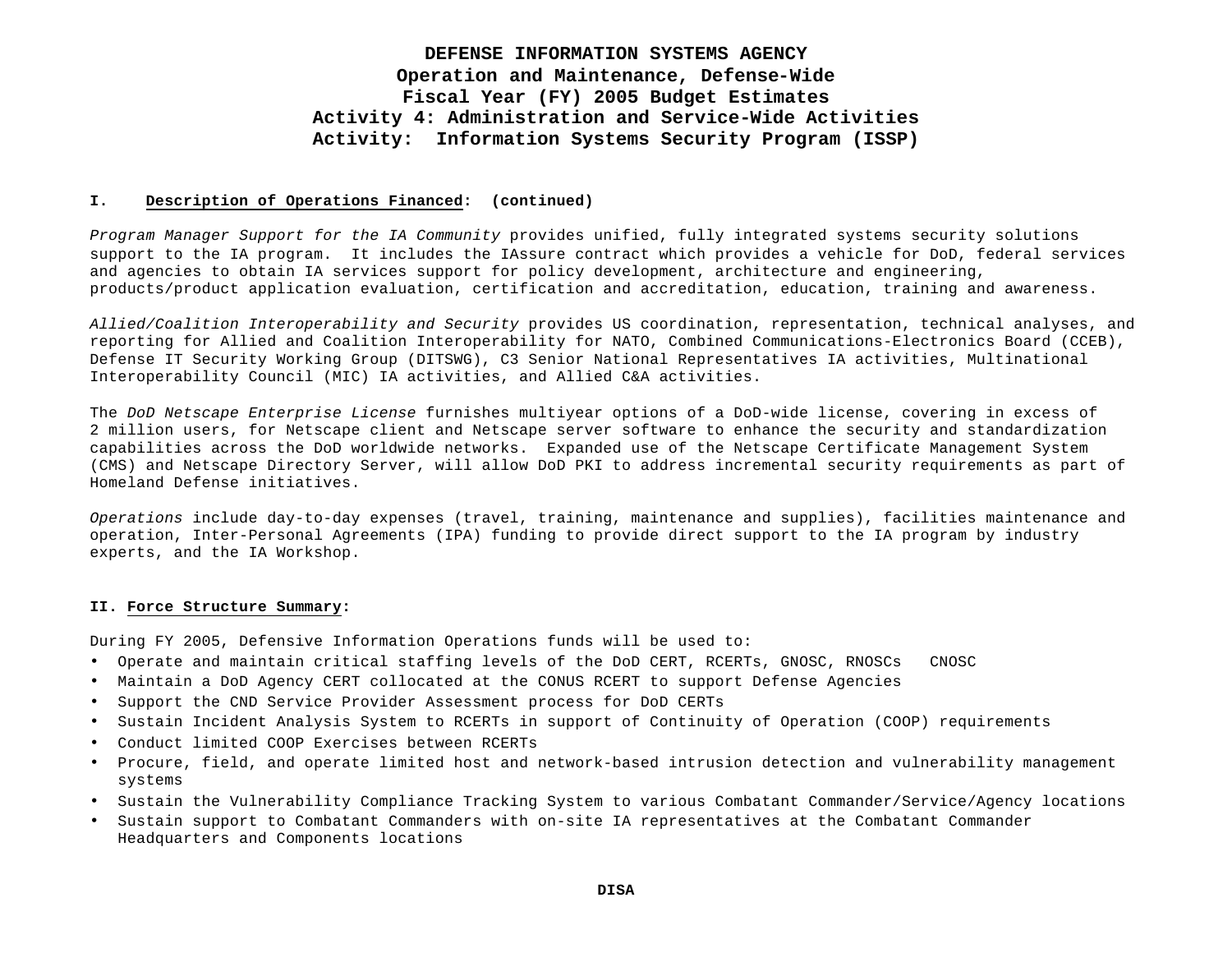### **II. Force Structure Summary: (continued)**

- Develop and deploy a Demilitarized Zone (DMZ) to protect DoD and DECCs from Internet "denial of service" attacks
- Purchase and deploy sensor grid analyst workstations
- Upgrade and enhance some of the processing and data storage capabilities and architecture of Project Centaur and develop a Project Centaur COOP plan
- Procure a Scanning Software Enterprise License for all of DoD to safeguard the Services and their Warfighters
- Develop a JCD/Joint Threat Incident Database (JTID) COOP plan
- Develop and maintain STIGs for the UNIX and Windows/NT environments, Logical Partitions (LPARs), distributed databases, web servers, NIPRNet, and networks

During FY 2005, Supporting Infrastructures funds will be used to:

- Sustain and operate the DoD PKI
- Integrate biometrics into DoD PKI Certificate updates and maintenance
- Implement DoD PKI COTS technology upgrades
- Support DoD PKI for tactical, allied, and federal interoperability
- Ensure that DoD, industry, and DoD's coalition partners integrate the multiple directory systems into the GDS as an interoperable directory infrastructure that can be accessed
- Develop, field, and maintain PKI capability to provide secure user encrypted sessions
- Maintain GDS

During FY 2005, Defend the Network and Infrastructure funds will be used to:

- Continue hardening of the warfighting DISN infrastructure including fielding of cryptography, fielding of protections at network operating and switching centers, and by conducting ongoing reviews of security
- Support secure implementation of DISN "core extension"
- Implement/verify that the DNS security plan DoD-wide to the third level DNS server
- Provide standardized multi-layer Internet gateway defense solutions to be implemented at all DISN connections to Internet Service Providers
- Perform a pilot of Synchronous Optical Network (SONET) commercial encryptors in support of the GIG Bandwidth Expansion (BE) project and high bandwidth encryption requirements
- Perform a pilot of the Simple Network Management Protocol (SNMP) implementation for DISN ATM
- Continue supporting the DSAWG and DICAST
- Maintain the GIAP
- Ensure that the MPD lessons-learned are applied to existing and new systems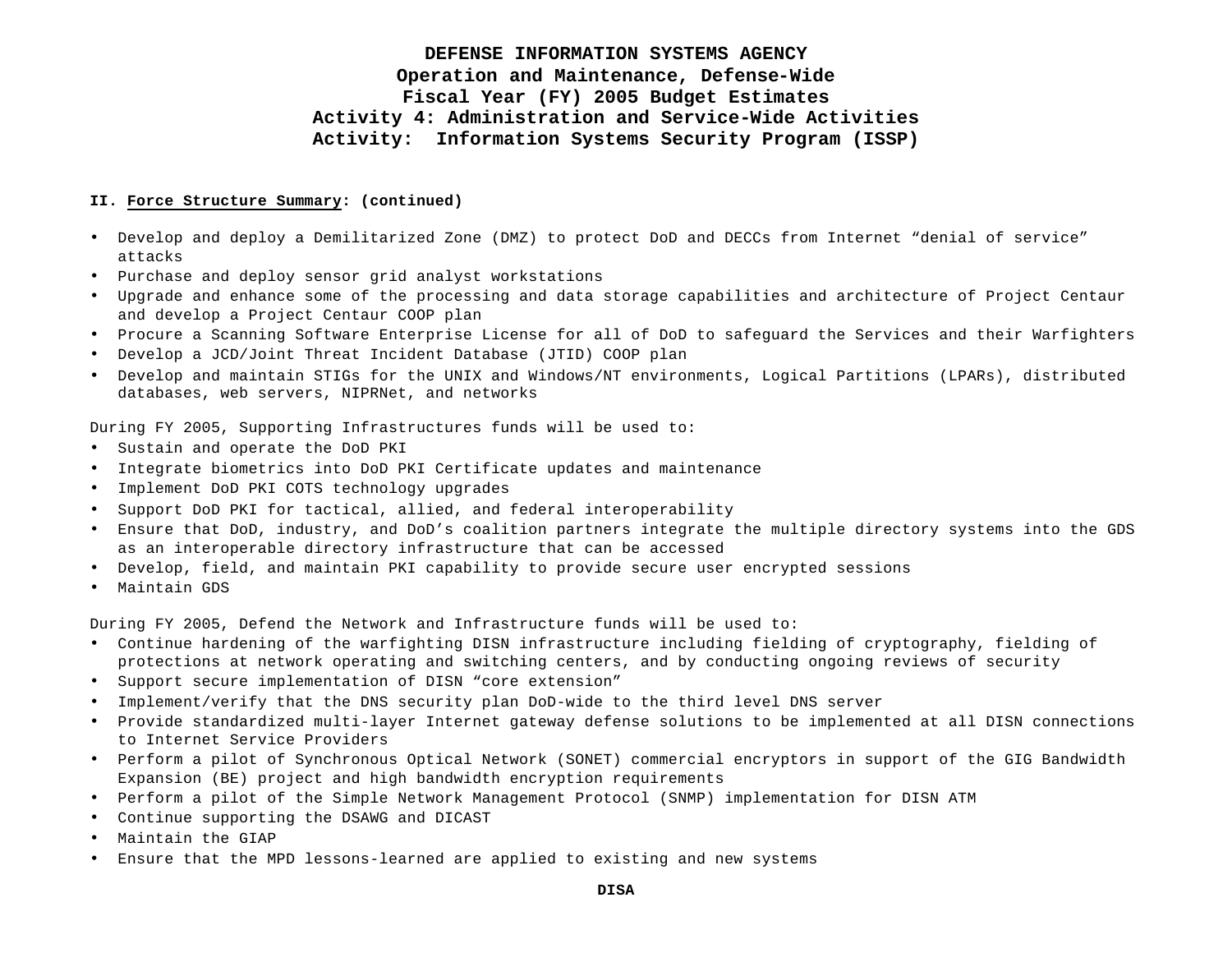### **II. Force Structure Summary: (continued)**

During FY 2005, Defend the Computing Environment funds will be used to:

- Perform security inspections, certifications and validations on DoDs most critical systems and enclaves
- Develop, maintain, and disseminate security tools that assess applications and configurations of Net-Centric platforms
- Provide the DoD Enterprise AntiVirus license
- Maintain the security architecture for GCCS and GCSS
- Develop and maintain security guides for application development, mobile code, COE, and GCCS

During FY 2005, Application of IA for the Tactical Environment funds will be used to:

- Continue to provide security vulnerability resolution support for Combatant Commanders and DISA
- Procure and support IA Tools at STEP sites and maintain staffing CONUS RCERT to provide deployed forces with improved defenses and cyber attack awareness
- Sustain support to Combatant Commanders by conducting IA reviews on classified and unclassified enclaves at the Combatant Commander Headquarters and Components locations
- Ensure certified and accredited information systems are fielded to the warfighter
- Continue installations and support of STEP sites

During FY 2005, Defend the Enclave Boundary funds will be used to:

- Sustain installation/upgrade of firewalls and gateway defenses to defend enclave boundaries, strengthening DoD against Distributed Denial of Service and other cyber attacks
- Deploy both on-site and virtual teams to assess technical and operational
- Provide compliance validation testing for the SIPRNet
- Provide MSL products and services supporting Combatant Commanders, Services and Agencies
- Support Combatant Commanders coalition interoperability requirements
- Maintain the Ports and Protocols Registration process
- Protect the integrity of DoD unclassified and secret networks by continuing to provide engineering support to the security evaluation of the MSL connections and coalition connections

During FY 2005, System Security Methodology funds will be used to:

- Conduct security assessments and inspections of DoD IT systems to determine vulnerability to attacks and document, develop, and field security solutions.
- Conduct security assessment of COE operating systems to identify vulnerabilities before integrating with COE
- Protect the integrity of DoD unclassified and secret networks by processing new backbone customer access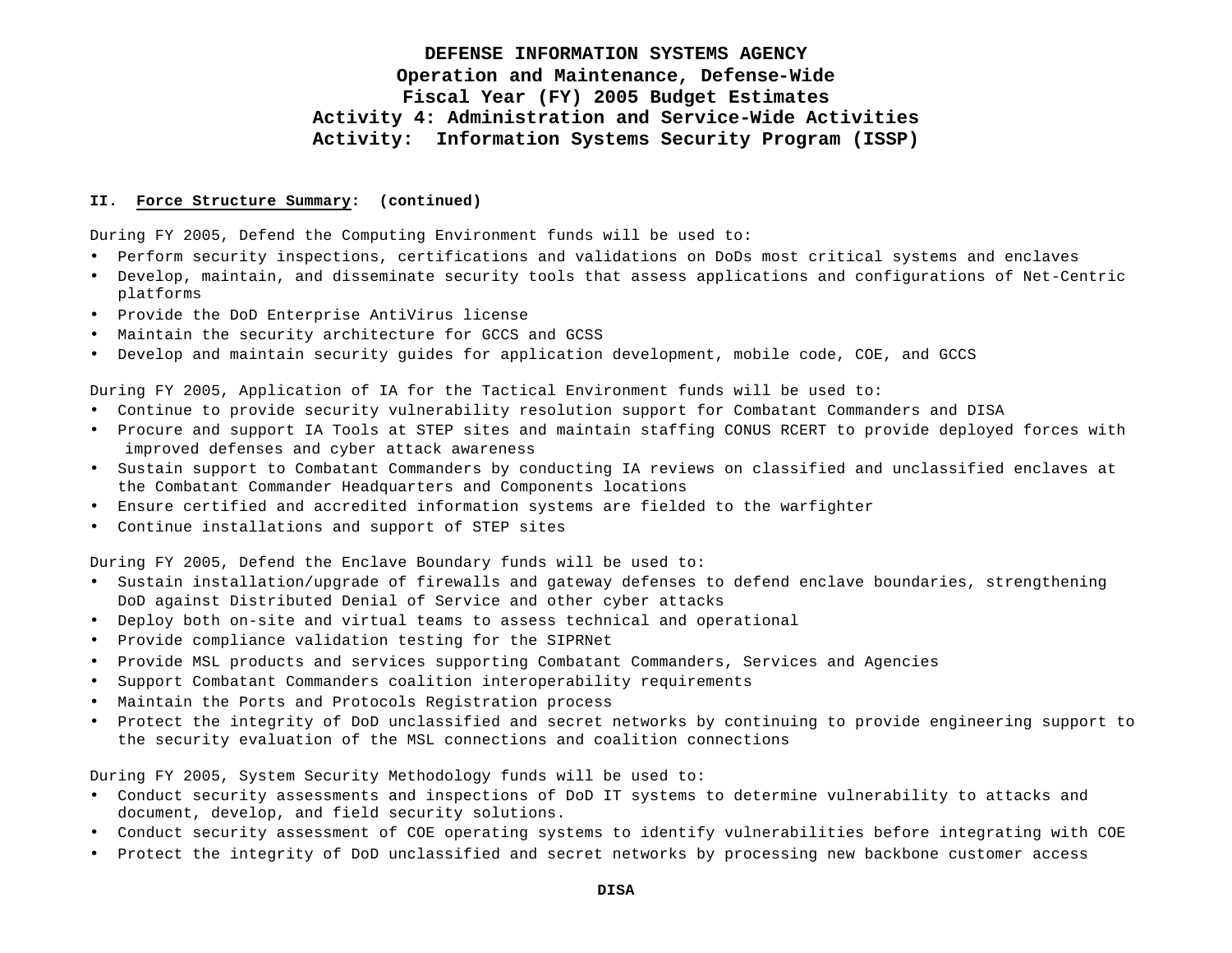### **II. Force Structure Summary: (continued)**

circuits via SIPRNet/NIPRNet CAP

- Protect the integrity of DoD unclassified and secret networks by conducting SIPRNet compliance inspections throughout DoD
- Protect the integrity of DoD unclassified and secret networks by implementing new SIPRNet CAP for high-risk connections
- Maintain the DoD IASE

During FY 2005, Training and Awareness funds will be used to:

- Develop and disseminate IA distributive CBT and WBT products and traditional classroom training and awareness courseware supporting DoD-wide system administrator/user certification
- Provide courseware evaluations, certification standards and criteria, certification performance-based and traditional tests, and databases to support implementation of the DoD IA personnel certification program
- Provide traditional classroom IA training of DoD IA courses for IA professionals, managers and users via mobile training teams
- Develop and disseminate awareness products for managers, IA professionals and users regarding IA related threats, issues and emerging developments

During FY 2005, Other Management and Operations funds will be used to:

- Continue to provide the DoD Enterprise Netscape license
- Support the annual IA Workshop
- Support the IAssure contract
- Enable FFRDC support to the IA program
- Provide IA representation to NATO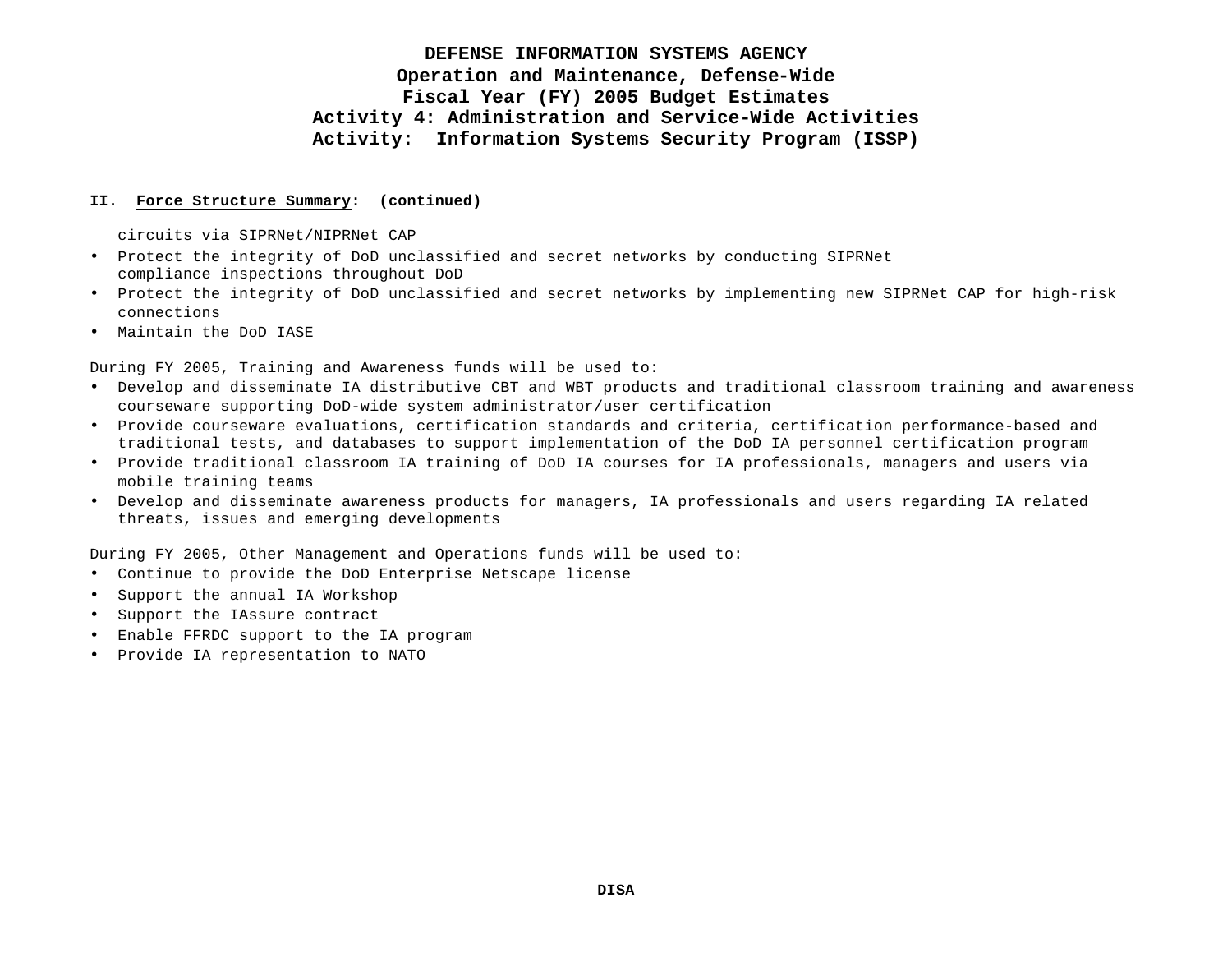### **III. Financial Summary (\$ in Thousands)**

|    |                                      | FY 2003 | FY 2004 |         | <b>FY 2004</b>                   | FY 2004 FY 2005 |                          |
|----|--------------------------------------|---------|---------|---------|----------------------------------|-----------------|--------------------------|
|    |                                      |         |         |         | President's Appropriated Revised |                 |                          |
| А. | Subactivity Group:                   | Actuals | Budget  |         | Amount                           |                 | <b>Estimate Estimate</b> |
|    | Information Systems Security Program | 181,719 |         | 165,061 |                                  |                 | 144,904 140,507 181,039  |
|    | Supplemental included in Total:      | 35,436  |         |         |                                  |                 |                          |

|    |    |                                                            | Change          | Change          |
|----|----|------------------------------------------------------------|-----------------|-----------------|
|    |    |                                                            | FY 2004/FY 2004 | FY 2004/FY 2005 |
| в. |    | Reconciliation Summary:                                    |                 |                 |
|    |    | Baseline Funding                                           | 165,061         | 140,507         |
|    |    | Congressional Adjustments (Distributed)<br>a)              | $-9,000$        |                 |
|    |    | Congressional Adjustments (Undistributed)<br>b)            |                 |                 |
|    |    | Congressional Adjustments (General Provision)<br>$\circ$ ) | $-11, 157$      |                 |
|    |    | d) Congressional Earmark                                   |                 |                 |
|    |    | Appropriated Amount                                        | 144,904         |                 |
|    | 3. | Approved Transfers                                         | $-4.397$        | 12,820          |
|    | 4. | Price Change                                               |                 | 2.004           |
|    | 5. | Program Changes                                            |                 | 25,708          |
|    | б. | Current Estimate                                           | 140,507         | 181,039         |
|    |    |                                                            |                 |                 |

### **C. Reconciliation of Increases and Decreases: (Dollars in Thousands)**

|                                                                          | Totals                 |
|--------------------------------------------------------------------------|------------------------|
| FY 2004 President's Budget                                               | 165,061                |
| 1. Congressional adjustments                                             | $-20,157$              |
| a. Distributed Adjustments                                               |                        |
| 1) Excessive Growth                                                      | $-7,000$               |
| 2) Internal Protocol v6                                                  | $-2,000$               |
| b. Undistributed Adjustments                                             |                        |
| c. General Provisions                                                    |                        |
| 1) Sec. 8094 Prorate Prof Sycs                                           | $-2.776$               |
| Reconciliation of Increases and Decreases: (continued)<br>$\mathbf{c}$ . | (Dollars in Thousands) |
|                                                                          | Totals                 |
| 2) Sec. 8101 Cost Growth IT                                              | $-7.508$               |
| 3) Sec. 8126 Prorate Mgmt Efficiencies                                   | $-873$                 |
| d. Earmarks                                                              |                        |
| FY 2004 Appropriated Amount                                              | 144,904                |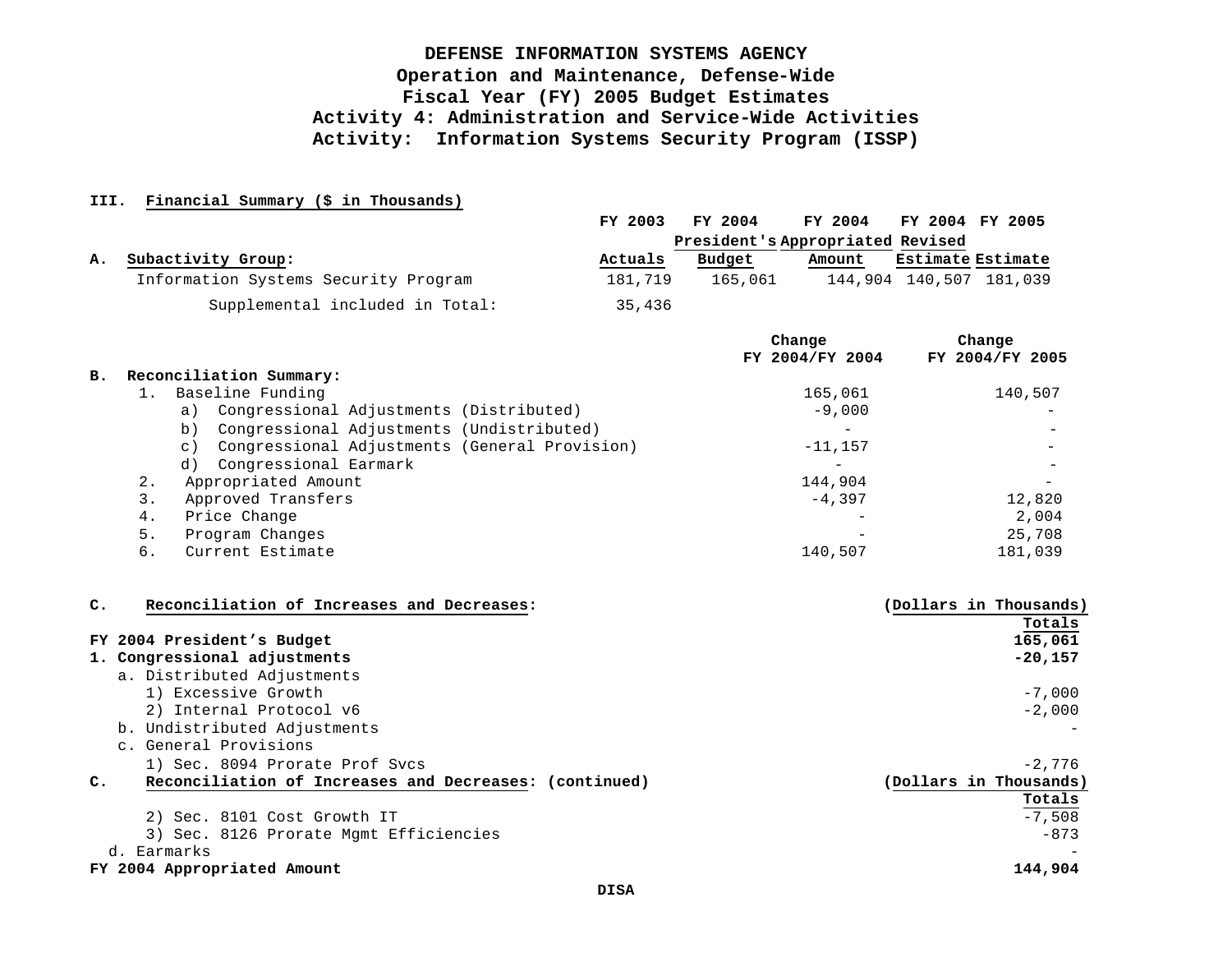| $\mathbf{C}$ . | Reconciliation of Increases and Decreases: (continued                  | (Dollars in Thousands) |
|----------------|------------------------------------------------------------------------|------------------------|
|                |                                                                        | Totals                 |
|                | 2. Emergency Supplemental                                              | 34,464                 |
|                | a. Emergency Supplemental Funding Carryover                            |                        |
|                | b. FY 2004 Emergency Supplemental App. Act (P.L.108-106)               |                        |
|                | 1) IA Vulnerability Mgmt - Insider Threat                              | 10,000                 |
|                | 2) Public Key Infrastructure (PKI)                                     | 5,000                  |
|                | 3) Coalition Network Security                                          | 8,000                  |
|                | 4) Global Net IA Operations                                            | 11,464                 |
|                | 3. Fact-of-Life Changes                                                | $-4,397$               |
|                | a. Functional Transfers                                                |                        |
|                | 1) Transfers In                                                        |                        |
|                | 2) Transfers Out                                                       |                        |
|                | a) Civilian Pay alignment to actual manpower distribution              | $-4,397$               |
|                | Baseline Funding                                                       | 174,971                |
|                | 4. Reprogrammings (requiring 1415 Actions)                             |                        |
|                | Revised FY 2004 Estimate                                               | 174,971                |
|                | 5. Less: Emergency Supplemental Funding                                | $-34,464$              |
|                | Normalized Current Estimate for FY 2004                                | 140,507                |
|                | 6. Price Change                                                        | 2,004                  |
|                | 7. Functional Transfers                                                |                        |
|                | a. Transfers In                                                        |                        |
|                | b. Transfers Out - Internet Protocol v6                                | $-2,500$               |
|                | 8. Other Transfers (non-Functional Transfers)                          | 15,320                 |
|                | a. Transfers In                                                        |                        |
|                | 1) ISSP - Transfer of PROC to keep up with the increase in DOD         |                        |
|                | wide Information Assurance requirements.                               | 15,320                 |
|                | b. Transfers Out                                                       |                        |
|                | 9. Program Increases                                                   | 25,708                 |
|                | a. Annualization of New FY 004 Program                                 |                        |
|                | b. One-Time FY 2005 Costs                                              |                        |
|                | c. Program Growth in FY 2005                                           | 25,708                 |
|                | 1) ISSP - Computer Network Defense: implement standardized information |                        |
|                | assurance vulnerability and remediation tools, NIPRNet and SIPRNet     |                        |
|                | gateway/Demilitarized Zone (DMZ) protection, and ports and protocols   |                        |
|                | registration support across the entire DOD enterprise.                 | 9,100                  |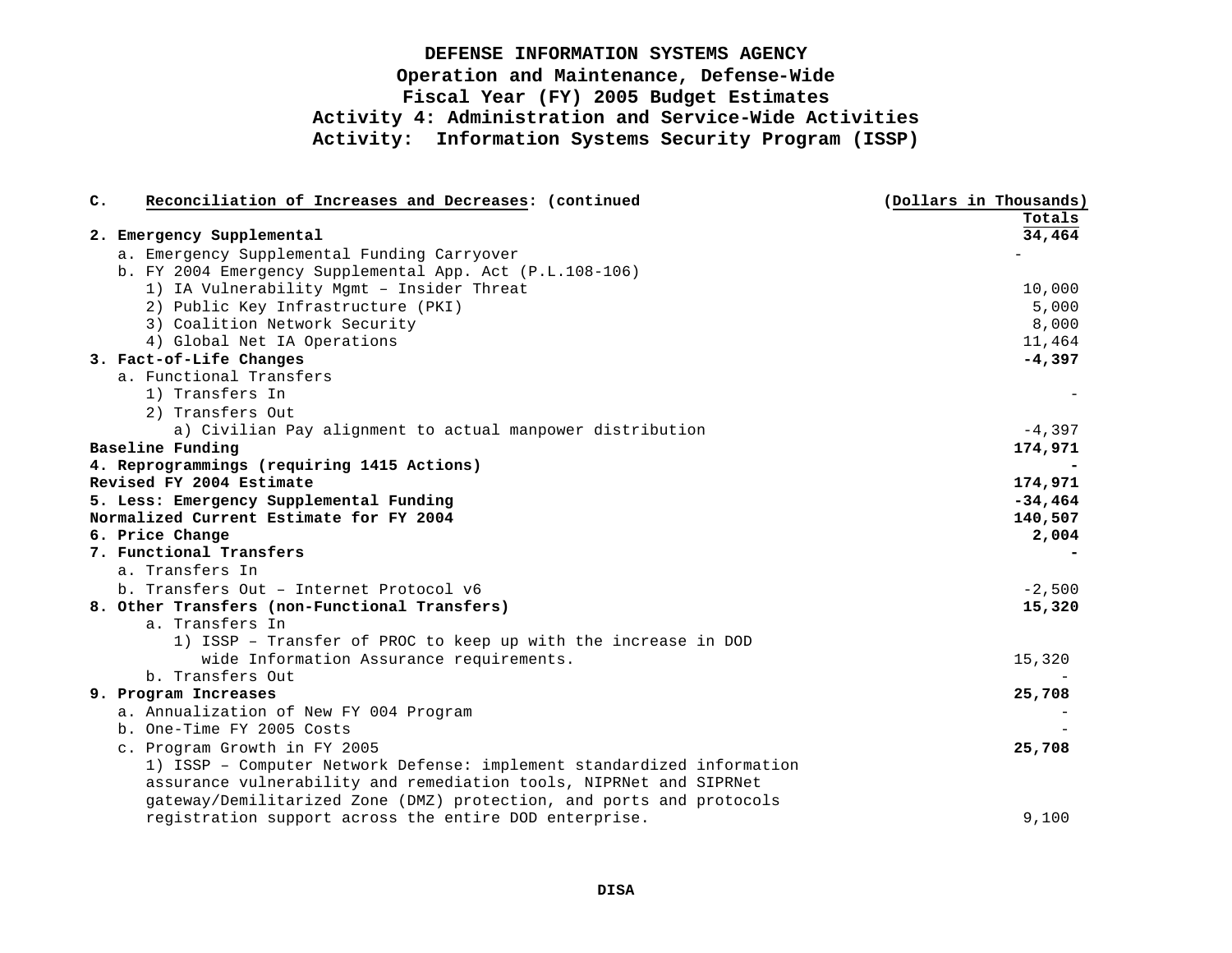| c. | Reconciliation of Increases and Decreases: (continued)              | (Dollars in Thousands) |
|----|---------------------------------------------------------------------|------------------------|
|    |                                                                     | Totals                 |
|    | 2) ISSP - Increased OSD Transformational Initiatives support for    |                        |
|    | Net Centric Enterprise Services, Technical Implementation Guides,   |                        |
|    | Cross Domain System Security applications, Sensor Grid Engineering, |                        |
|    | SATCOM/Wireless Security and Deployed Joint Task Force Support.     | 13,997                 |
|    | 3) ISSP - Escalation in rent and facilities maintenance costs.      | 758                    |
|    | 4) ISSP - Increased support for deployed personnel and specialized  |                        |
|    | technical expertise.                                                | 775                    |
|    | 5) Program increase for DOD wide IA workshops and training.         | 1,078                  |
|    | 10. Program Decreases                                               |                        |
|    | a. One-Time FY 2005 Costs                                           |                        |
|    | b. Program Decreases in FY 2005                                     |                        |
|    | FY 2005 Budget Request                                              | 181,039                |

### **IV. Performance Criteria and Evaluation Summary:**

The Chief Information Assurance Executive (CIAE) is developing a comprehensive performance management system integrating strategic planning objectives with day-to-day management processes using a cascading system of linked performance measures. At the current time CIAE is defining measures for each of the listed objectives below. Together, each set of measures in a category will serve to show the effectiveness of efforts within that category.

- 1. Protect Information
	- Maintain directory of DoD personnel identification information
	- Enable GIG to provide identity based services to DOD system
	- Establish and maintain IA network policy
	- Assess vulnerabilities
	- Validate policy compliance
	- Develop and implement secure architecture
	- Establish robust IA boundaries
	- Develop and implement secure network components
	- Protect applications from unauthorized access
	- Protect boundary from unauthorized access
	- Detect unauthorized access or misuse
	- Detect unauthorized access by intruders and malicious code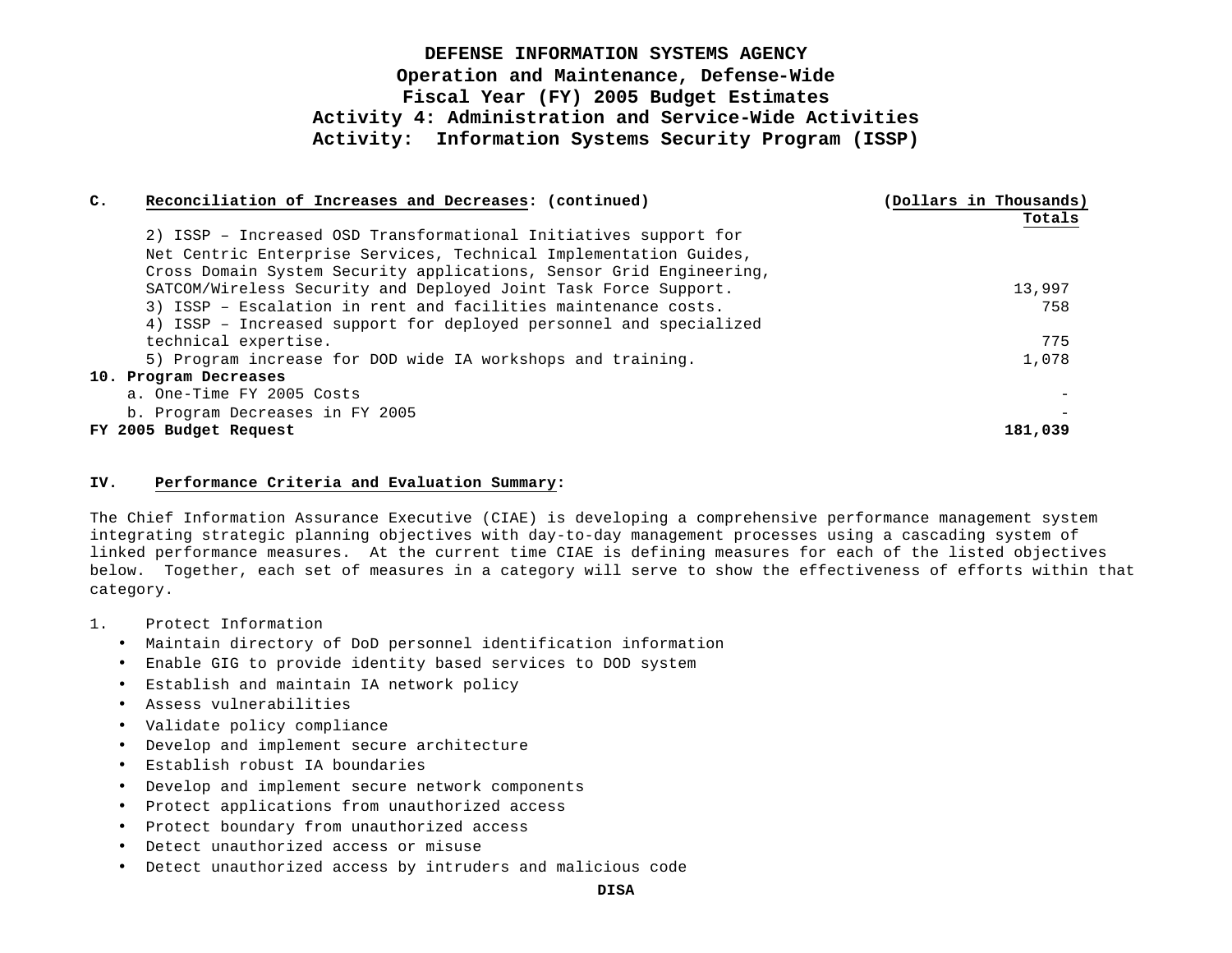### **IV. Performance Criteria and Evaluation Summary: (continued)**

- Terminate attacks promptly
- Assess damage
- Report status to CND service providers
- Redesign applications based on threat
- Reconfigure protections and policies dynamically based on threat
- 2. Defend Systems and Networks
	- Certify CND service providers
	- Establish standard configurations
	- Provide situational awareness
	- Detect attacks across the GIG
	- Identify incidents
	- Assess incidents
	- Correlate incidents for analysis
	- Generate alerts and reports
	- Support collaboration on IA incidents across DoD
	- Recommend resolutions
	- Develop and field resolutions
	- Verify and report compliance
- 3. Provide Situational Awareness/IA Command and Control
	- Improve IA at COCOMs
	- Deliver cross-domain solutions
	- Enable IA for coalitions
	- Provide deployed forces secure entry to the DISN
	- Support situational awareness of AOR
- 4. Improve and Integrate IA Transformation Processes
	- Plan effectively
	- Execute efficiently
	- Develop IA policy position
	- Disseminate IA information within DOD
	- Foster employee development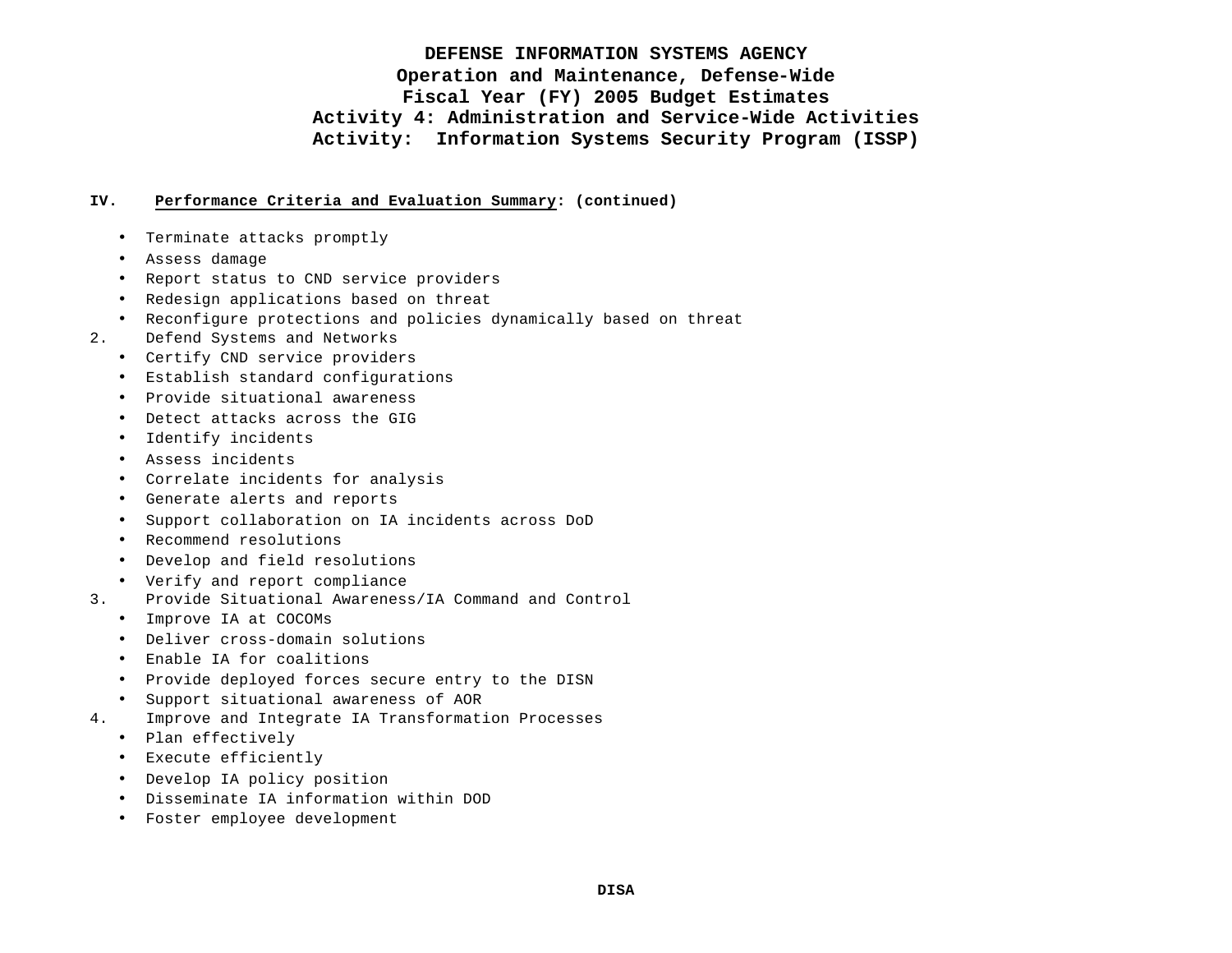### **IV. Performance Criteria and Evaluation Summary: (continued)**

5. Create an IA-Empowered Workforce

- Teach IA classes to the joint
- Provide IA training products
- Develop and maintain an IA curriculum for IA professional program

| v.<br>Personnel Summary:    |             |         |             |             |
|-----------------------------|-------------|---------|-------------|-------------|
|                             | (Actuals)   |         |             | Change      |
|                             | FY 2003     | FY 2004 | FY 2005     | FY 04/FY 05 |
| Military End Strength Total | 75          | 95      | 95          | $\mathbf 0$ |
| Officer                     | 35          | 48      | 48          | $\mathbf 0$ |
| Enlisted                    | 40          | 47      | 47          | $\mathbf 0$ |
| Civilian End Strength Total | 216         | 234     | 234         | $\mathbf 0$ |
| <b>USDH</b>                 | 216         | 234     | 234         | $\mathbf 0$ |
| <b>FNDH</b>                 | $\mathbf 0$ | 0       | $\mathbf 0$ | $\mathbf 0$ |
| FNIH                        | $\mathbf 0$ | 0       | 0           | 0           |
| Reimbursable                | $\mathbf 0$ | 0       | 0           | $\mathbf 0$ |
| Military Workyears Total    | 75          | 95      | 95          | $\mathbf 0$ |
| Officer                     | 35          | 48      | 48          | $\mathbf 0$ |
| Enlisted                    | 40          | 47      | 47          | $\mathbf 0$ |
| Civilian Workyears Total    | 225         | 227     | 227         | $\mathbf 0$ |
| <b>USDH</b>                 | 225         | 227     | 227         | $\mathbf 0$ |
| <b>FNDH</b>                 | $\mathbf 0$ | 0       | $\mathbf 0$ | $\mathbf 0$ |
| FNIH                        | $\mathbf 0$ | 0       | $\mathbf 0$ | $\mathbf 0$ |
| Reimbursable                | 0           | 0       | $\mathbf 0$ | 0           |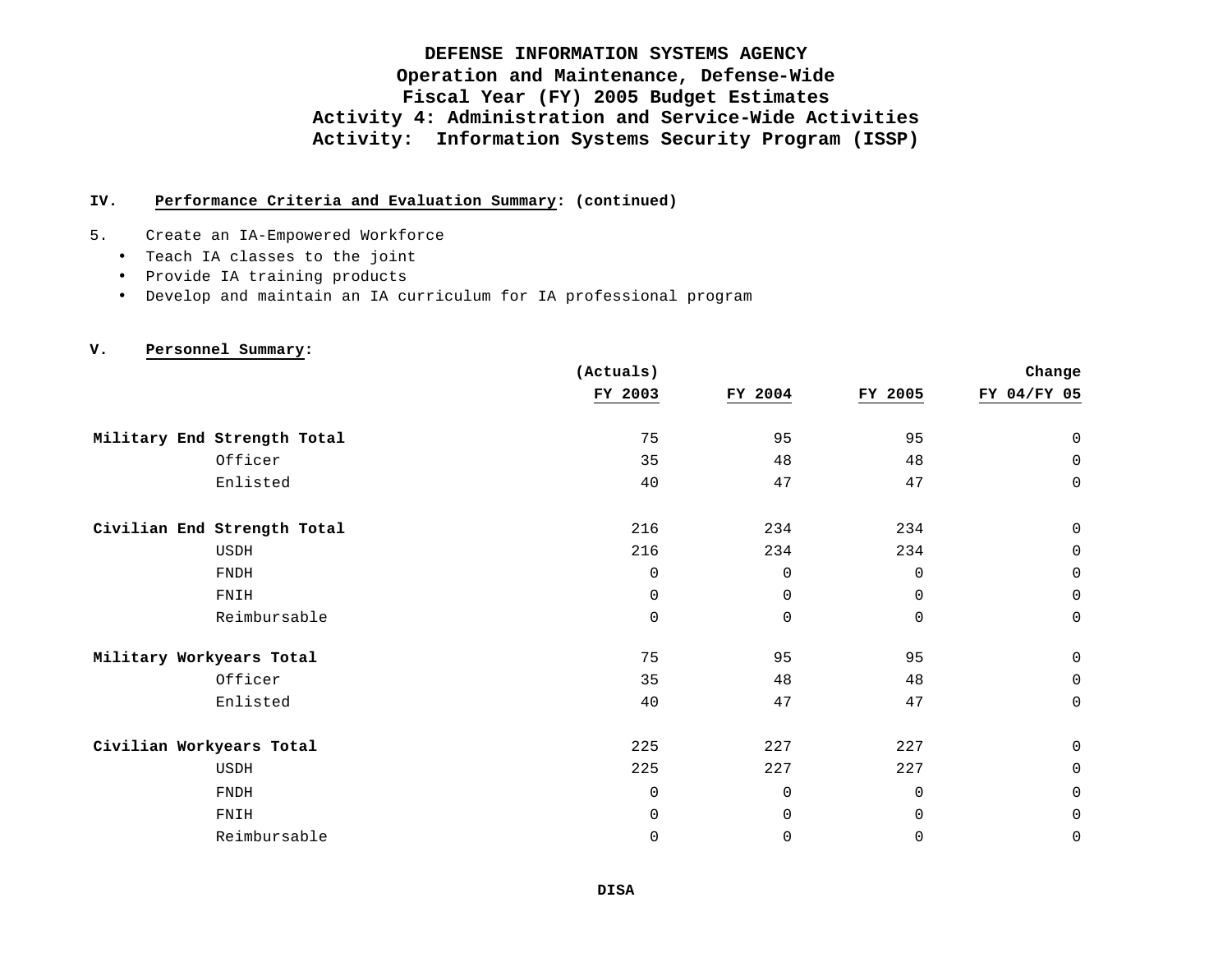|     |                                                             | Change FY2003/FY2004 |             |                        | Change FY2004/FY2005                   |             |                      |               |
|-----|-------------------------------------------------------------|----------------------|-------------|------------------------|----------------------------------------|-------------|----------------------|---------------|
|     | VI . PRICE AND PROGRAM CHANGES (\$ in Thousands)            | Actual Growth        |             | FY2003 Price Program   | Growth Estimate Growth Growth Estimate |             | FY2004 Price Program | <b>FY2005</b> |
|     | 101 Executive, General and Special Schedules                | 13,951               | 460         | 7,202                  | 21,613                                 | 454         | 218                  | 22,285        |
|     | 106 Benefits to Former Employees                            | 92                   | $\Omega$    | (92)                   | $\mathbf 0$                            | $\Omega$    | $\Omega$             | 0             |
|     | 107 Voluntary Separation Incentive Payments                 | $\mathbf 0$          | $\mathbf 0$ | 100                    | 100                                    | $\mathbf 0$ | $\overline{0}$       | 100           |
|     | 199 Total Civilian Personnel Compensation                   | 14,043               | 460         | 7,210                  | 21,713                                 | 454         | 218                  | 22,385        |
|     | 308 Travel of Persons                                       | 1,566                | 20          | (483)                  | 1,103                                  | 14          | 557                  | 1,674         |
|     | 399 Total Travel                                            | 1,566                | 20          | (483)                  | 1,103                                  | 14          | 557                  | 1,674         |
|     | 671 Communications Services (DWCF) Tier 2                   | 700                  | $\Omega$    | (700)                  | $\Omega$                               | $\Omega$    | $\Omega$             | 0             |
| 677 | Communications Services (DWCF) Tier 1                       | 504                  | 0           | (504)                  | 0                                      | 0           | $\Omega$             | $\mathbf 0$   |
|     | 699 Total Purchases                                         | 1,204                | $\Omega$    | (1, 204)               | $\Omega$                               | $\Omega$    | $\Omega$             | $\mathbf 0$   |
|     | 771 Commercial Transportation                               | 19                   | $\Omega$    | (19)                   | 0                                      | $\Omega$    | $\Omega$             | $\mathbf 0$   |
|     | 799 Total Transportation                                    | 19                   | $\Omega$    | (19)                   | 0                                      | $\Omega$    | $\Omega$             | 0             |
|     | 912 Rental Payments to GSA Leases (SLUC)                    | 16                   | $\Omega$    | 3,063                  | 3,079                                  | 46          | 443                  | 3,568         |
|     | 914 Purchased Communications (non-DWCF)                     | 120                  | 2           | (122)                  | 0                                      | $\Omega$    | $\Omega$             | $\mathbf 0$   |
|     | 920 Supplies and Materials (non-DWCF)                       | 389                  | 5           | 27                     | 421                                    | 5           | 43                   | 469           |
|     | 922 Equipment Operation and Maintenance by Contract 145,477 |                      |             | 1,891 (44,124)         | 103,244                                |             | 1,342 28,485         | 133,071       |
|     | 923 Facility Operation and Maintenance by Contract          | 3,290                | 43          | (1,087)                | 2,246                                  | 29          | 315                  | 2,590         |
|     | 925 Equipment Purchases (non-DWCF)                          | 2,540                | 33          | (2, 139)               | 434                                    | 6           | 7,432                | 7,872         |
|     | 931 Contract Consultants                                    | 2,183                | 28          | (690)                  | 1,521                                  | 20          | (76)                 | 1,465         |
|     | 934 Engineering and Technical Services                      | 5,933                | 77          | (1, 204)               | 4,806                                  | 62          | (61)                 | 4,807         |
|     | 987 Other Intra-governmental Purchases                      | 1,939                | 25          | (302)                  | 1,662                                  | 22          | 163                  | 1,847         |
| 989 | Other Contracts                                             | 3,000                | 39          | (2.761)                | 278                                    | 4           | 1,009                | 1,291         |
|     | 999 Total Other Purchases                                   | 164,887              |             | 2,143 (49,339)         | 117,691                                | 1,536       | 37,753               | 156,980       |
|     | 9999 Total Activity Group                                   |                      |             | 181,719 2,623 (43,835) | 140,507                                |             | 2,004 38,528         | 181,039       |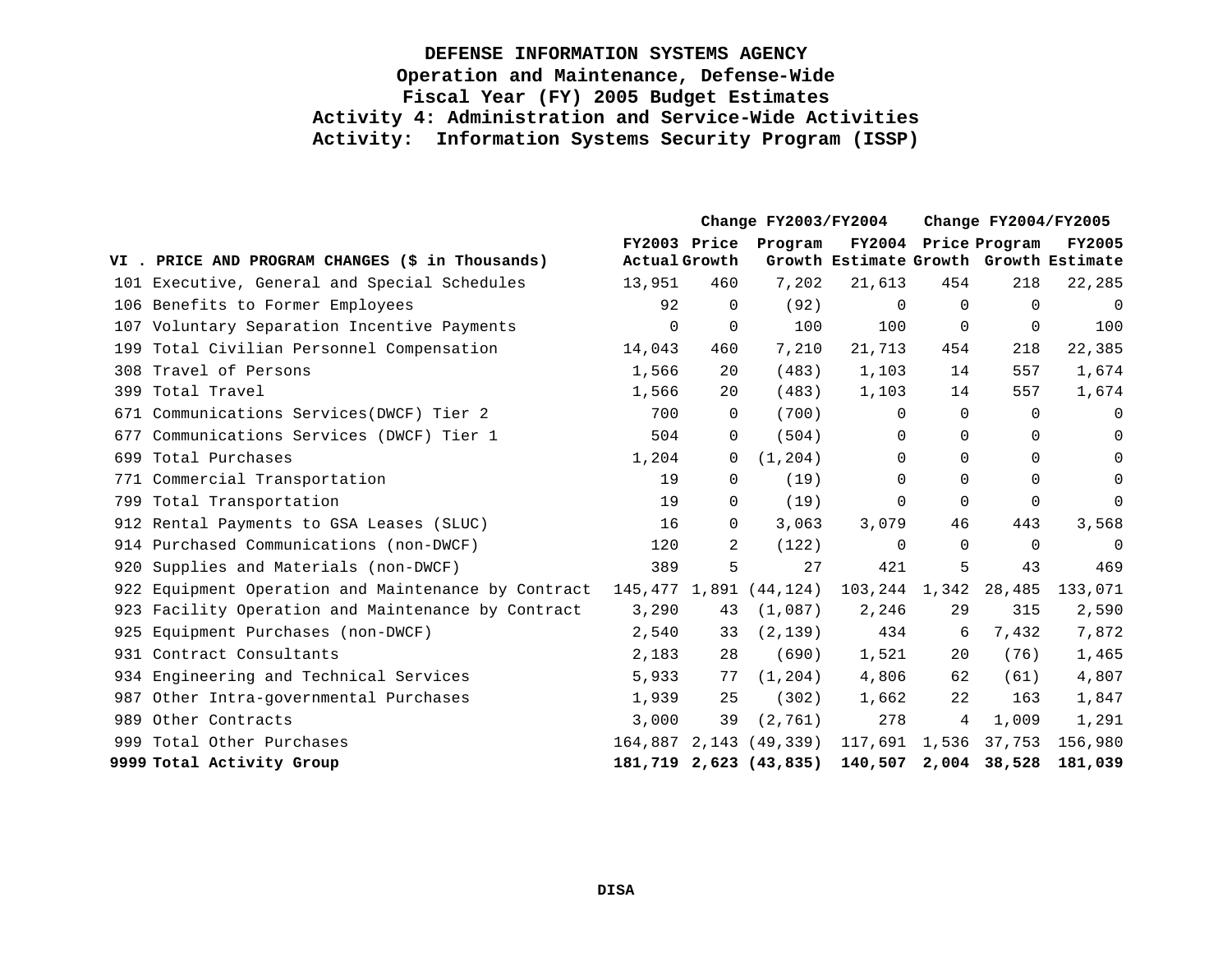### **I. Description of Operations Financed**:

The Information Superiority C2 activity group is comprised of eight sub-activities: the Defense Information System Network (DISN), to include the Global Information Grid Bandwidth Expansion (GIG-BE) program, the Satellite Communications (SATCOM) program and the Global Broadcast System (GBS); the Global Command and Control System-Joint (GCCS-J); the Defense Message System (DMS); Content Staging/Information Dissemination Management (CS/IDM); the Pentagon Reservation Maintenance Revolving Fund (PRMRF); the Advanced Information Technology Services Joint Program Office (AITS-JPO); the National Military Command System (NMCS); and the Teleport program which encompasses operations and maintenance resources for the closely related DoD Teleport and the DoD Standardized Tactical Entry Point (STEP) systems.

Defense Information System Network (DISN) seamlessly spans strategic, space, and tactical domains to provide the interoperable telecommunications connectivity and valued added services required to plan, implement, and support any civilian/military operational mission. DISN provides government-controlled global, interoperable and secure voice, data, imagery, video teleconferencing and dedicated point-to-point transmission services, and enables seamless information transfer processes. DISA's primary DISN efforts are contained within four major thrust areas: Global Services, Terrestrial Telecommunications Services, Satellite Telecommunications (SATCOM) Services and User Services. Global Services include efforts related to network architecture and design, technology enhancements and insertion to existing DISN services, and modeling and simulation activities related to design, performance and operations. Terrestrial Telecommunications Services include Continental United States (CONUS), Pacific and European long-haul services; Internet Protocol router (Non-secure Internet Protocol Router Network (NIPRNet)/Secret Internet Protocol Router Network (SIPRNet)) and Asynchronous Transfer Mode (ATM) services; switched circuit services, such as the Defense Switched Network (DSN), Defense Red Switch Network (DRSN), and Enhanced Pentagon Capability (EPC); and video teleconferencing services. User Services include network management, provisioning (i.e. providing new circuits and bandwidth to the DISN backbone), and DISN services supporting customer transitions to the DISN. Some of the transition support is provided under the DISN Technical Support efforts. Additionally, DISA is assessing the efforts necessary to transition DoD to Internet Protocol version 6 (IPv6), as the agency will need to justify and acquire IPv6 address space and lead the joint development of a DoD IPv6 Addressing Plan. The work involves general engineering and analysis of the IPv6 protocol in order to establish a standards base that is acceptable to the operations of the DoD. Technical issues that must be evaluated include: information assurance assessments, analysis and upgrade of the Domain Name Service infrastructure, and network and application transition mechanisms. DISA must coordinate engineering and testing and elicit and derive DoD IPv6 engineering requirements and promulgate those requirements to industry. Also, the agency will collect, analyze, and provide IPv6 knowledge to the Services and Agencies.

Global Information Grid- Bandwidth Expansion (GIG-BE) is a transformational initiative to provide the robust network foundation to enable worldwide network-centric operations by increasing core and access bandwidth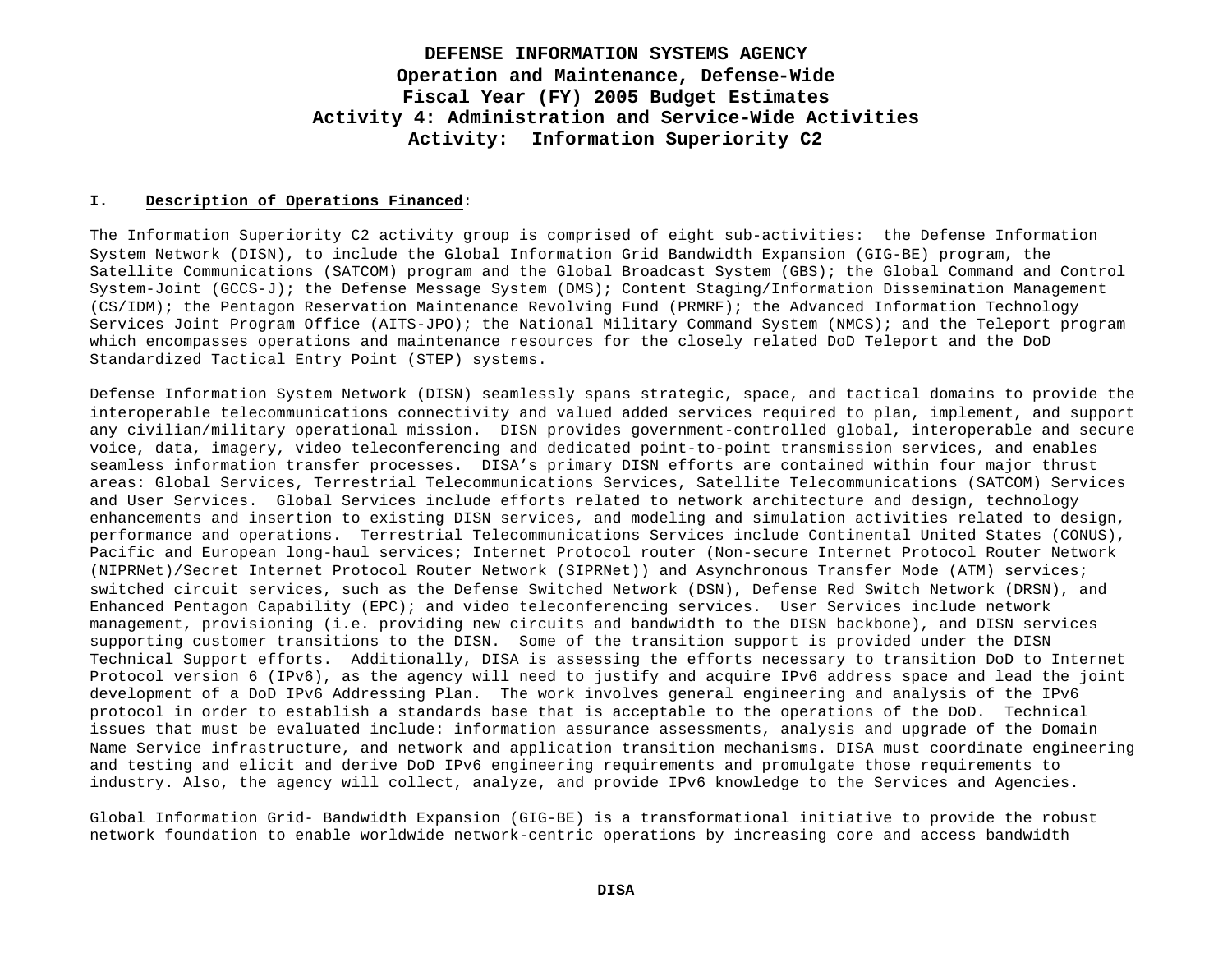### **I. Description of Operations Financed: (continued)**

capabilities and establishing diverse physical routing at critical government installations. GIG-BE, the DoD's Wide-area Network (WAN) and Metropolitan-area Network (MAN) enabler of network-centric warfare, is the

foundation for transformation of the transport layer of the GIG. Specifically, it will connect approximately 100 key intelligence, command, and operational locations with high bandwidth capability over physically diverse routes, with the vast majority of these locations being connected through a state-of-the art optical mesh network design. Removing current bandwidth limitations provides the catalyst for self-synchronization, shared situational awareness, sustainability, and speed of command and action, allowing those closest to the reality of combat full access to a rich and enabling set of information assets.

Satellite Communications (SATCOM) Services include the Defense Satellite Communications System (DSCS); Wideband Gapfiller efforts; Iridium services under the Enhanced Mobile Satellite Services (EMSS) umbrella; wireless services; Global Broadcast Service (GBS); and C4I Requirements and Assessments. The SATCOM program provides communications transport support extending and seamlessly connecting terrestrial capability to provide GIG services to strategic and tactical domains. Maintaining this capability requires the execution of a number of sub-functions from concept definition, system engineering, through testing, fielding and operational management. Supporting this construct is a constant reengineering process that effectively incorporates new technologies and modifies existing system capabilities to match developing concepts of use to expected utilization requirements for both fixed and tactical satellite communications users. SATCOM operations, system engineering support for both military and commercial satellite wideband systems, and architecture engineering for future SATCOM systems form an essential portion of this activity. The operation, engineering, and sustainment of the DSCS require adjustment as the Global Network Operations Management concept is brought into use. Commercial satellite communications management enhancements capability requires engineering assessment and a plan for improvement to adequately manage this expensive surge capability. As ISN transforms to meet future Warfighter needs, new network-centric focused SATCOM capabilities, must be integrated into the GIG. These capabilities include Internet Protocol-based (IP) satellite communications and other emerging technologies that will provide greater bandwidth to the customer. This will enable the warfighters, national users, and defense intelligence customers to agilely respond to current and future requirements through SATCOM operations, provisioning, engineering, and architecture capabilities.

The driving forces behind the transformation of DISN and SATCOM Services are the Communications Management Plan (CMP) and the Transformational Communications Architecture (TCA). The CMP will facilitate DISN transport planning and programming processes. As a minimum, the CMP will address GIG tradeoffs on backward compatibility versus advanced capability and the implementation of communication protocols, network interfaces, and the overarching security architecture for reachback of tactical users into the GIG. The TCA will put in place an architecture for the next generation of Military SATCOM (MILSATCOM) systems and control the architecture through strong systems management processes. Critical functions outlined in CJCSI 6250.01A require continuous DSCS **I.**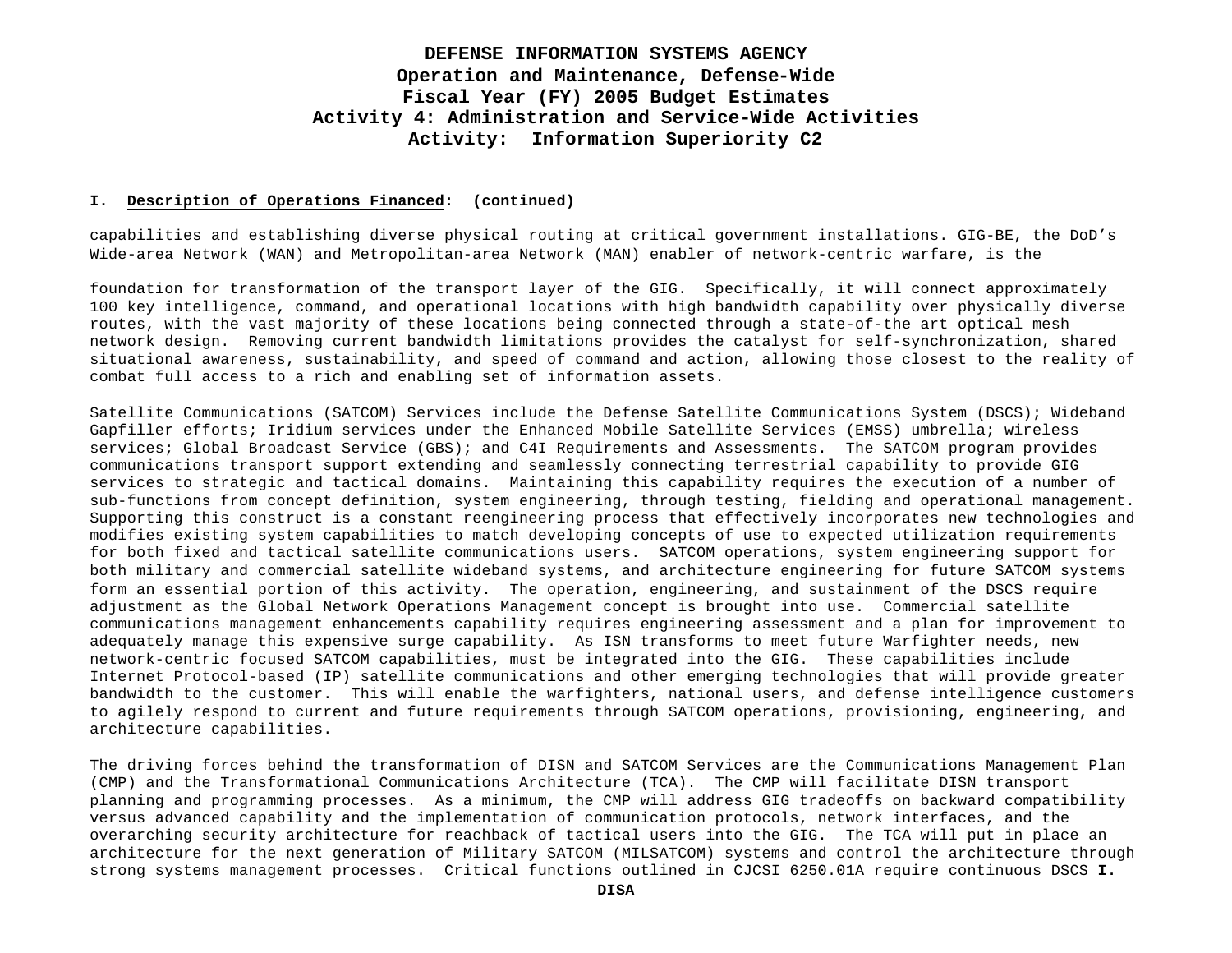### **I. Description of Operations Financed: (continued)**

operation, maintenance of SATCOM database outlining user requirements, participation in the Joint SATCOM Panel, and Requirement Analysis.

Global Broadcast Service (GBS) is a worldwide, high capacity, one-way broadcast of video, imagery, and data products required to support joint military forces throughout the globe. DISA responsibilities to GBS are GBS/DISN/Content Staging integration engineering, and DISN to GBS uplink tail circuit costs. Integration engineering provides input into GBS architecture development and changes, including technology transfer from related systems and assessment of new technologies; provides integration planning and GBS failure recovery analysis on current networks and follow-on Military Satellite Communications (MILSATCOM) systems; provides test and evaluation planning and analysis and end to end quality of service analysis for the GBS across DISN and future networks; provides a scalable traffic management solution for GBS that accommodates future DISN expansion and the addition of new broadband MILSATCOM capacity while providing GBS and DISN with metrics for circuit utilization; and provides end-to-end traffic shaping and prioritization analysis supporting the GBS and Content staging programs with insight into transmission of information products across the DISN and GBS to deployed forces based on operational priority of warfighter data; provides a GBS/DISN/Content Staging Interface Control Document (ICD) framework development for the current and future GBS architectures; and provides DISN/GBS/Content Staging integration support for GIG Enterprise Services.

International Cooperative Administrative Support Service (ICASS): This activity funds ICASS costs. ICASS is a cost-sharing system for the administrative support that the U.S. State Department provides to Federal Departments and Agencies, to include the DOD.

Global Command and Control System-Joint (GCCS-J)is the premier system to plan, execute, and perform day-to-day management of all joint military operations and an essential component for successfully accomplishing DOD *Transformation* objectives. Funding is required to keep up with new Information Technology (IT) concepts, injecting new technologies, fielding of relevant products and participating as a member to identify revolutionary technological breakthroughs. The GCCS-J suite of mission applications/systems provides critical joint warfighting C2 capabilities by presenting an integrated, near real-time picture of the battlespace for planning and execution of joint military and multinational operations. It also incorporates the core planning and assessment tools required by combatant commanders and their subordinate joint task force commanders, and meets the Service readiness reporting requirements to the Joint community. GCCS-J will evolve from its current state to a single Joint C2 architecture and capabilities-based system. The more net-centric, web-based, open systems standards approach, using the Global Information Grid (GIG) infrastructure will provide shared access to Service/Agency/theater-produced data services.

GCCS-J is used by all nine combatant commanders to 635 sites around the world. This effort provides 24 x 7 global help desk support, via the Joint Operations Support Center (JOSC) and the National Military Command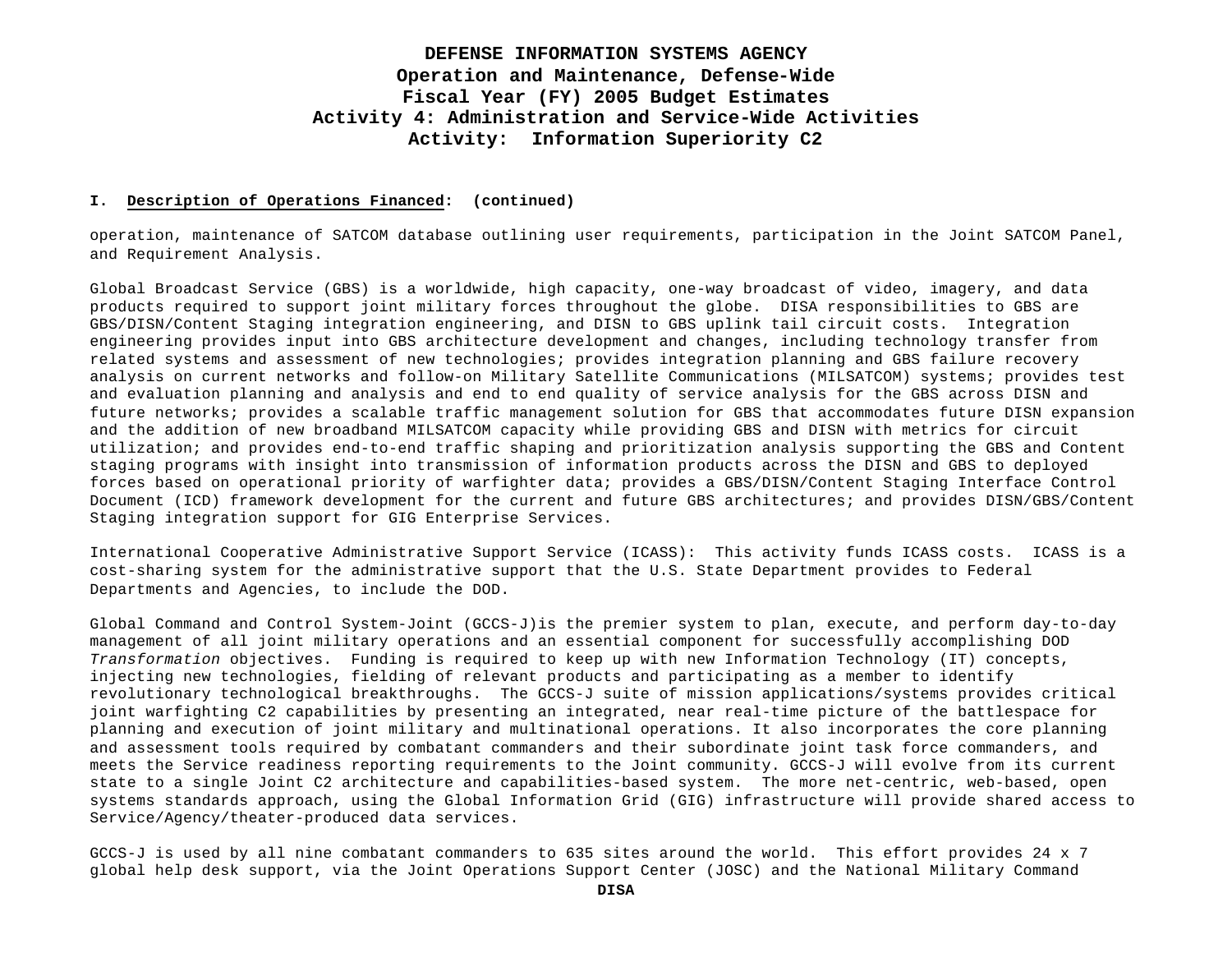### **I. Description of Operations Financed: (continued)**

Center. The JOSC is the primary entry point for resolving all operational GCCS-J hardware, software and network issues.

Defense Message System (DMS) is the Warfighter's Message System, providing secure, accountable, and reliable messaging and directory service currently supporting 1,052 commissioned sites worldwide. The Office of Assistant Secretary of Defense (NII), directed transition from legacy systems to one seamless, end-to-end global electronic organizational messaging service within DoD. The DMS Program was established to meet Joint Requirements Oversight Council (JROC) validated messaging requirements for an integrated, writer-to-reader capable organizational messaging service that is accessible from world-wide DoD locations, tactically deployed users, and other designated Federal Government users, with interfaces to Allied users and Defense contractors. The primary focus of DMS is to provide a disciplined interoperable organizational messaging environment that leverages commercial products to the maximum. It is a Commercial-Off-The-Shelf (COTS) based application that complies with internationally developed message, directory and management standards and recommendations, and provides multi-media messaging and directory services capable of taking advantage of the flexible and expandable underlying Global Information Grid (GIG) network and security services. DMS is based on commercial products that incorporate state-of-the-art messaging, directory, security, and system management technologies to provide automated access controls for compartments, code words and caveats. It provides the full range of messaging services to meet organizational and individual messaging needs throughout the DoD. NSA class 4 Public Key Infrastructure (PKI) certificates are used for authentication and access control. DMS will reliably handle information of all classification levels (Unclassified to Top Secret), compartments, and special handling instructions.

Pentagon Reservation Maintenance Revolving Fund (PRMRF): DISA's PRMRF, as well as appropriate GSA rent costs, are included in this activity group.

Content Staging/Information Dissemination Management (CS/IDM) is a key enabler for achieving Information Superiority. The lessons learned in Desert Storm and Bosnia, and more recently, Operation Enduring Freedom and Operation Iraqi Freedom, provided a compelling justification for the information management capabilities that CS/IDM provides. To this end, CS/IDM is an incrementally developed and fielded set of capabilities, with associated management services, that directs end-to-end information flows throughout the info-structure in accordance with command policy. It supports information flow across echelons, from national centers to tactical warfighters and coalitions, by improving: awareness of information holdings; access to the information; retrieval of information via smart pull; and management of information products via various communications paths. CS/IDM also provides support capabilities for operation and administration of its services. CS/IDM capabilities are provided by a combination of COTS and GOTS software products.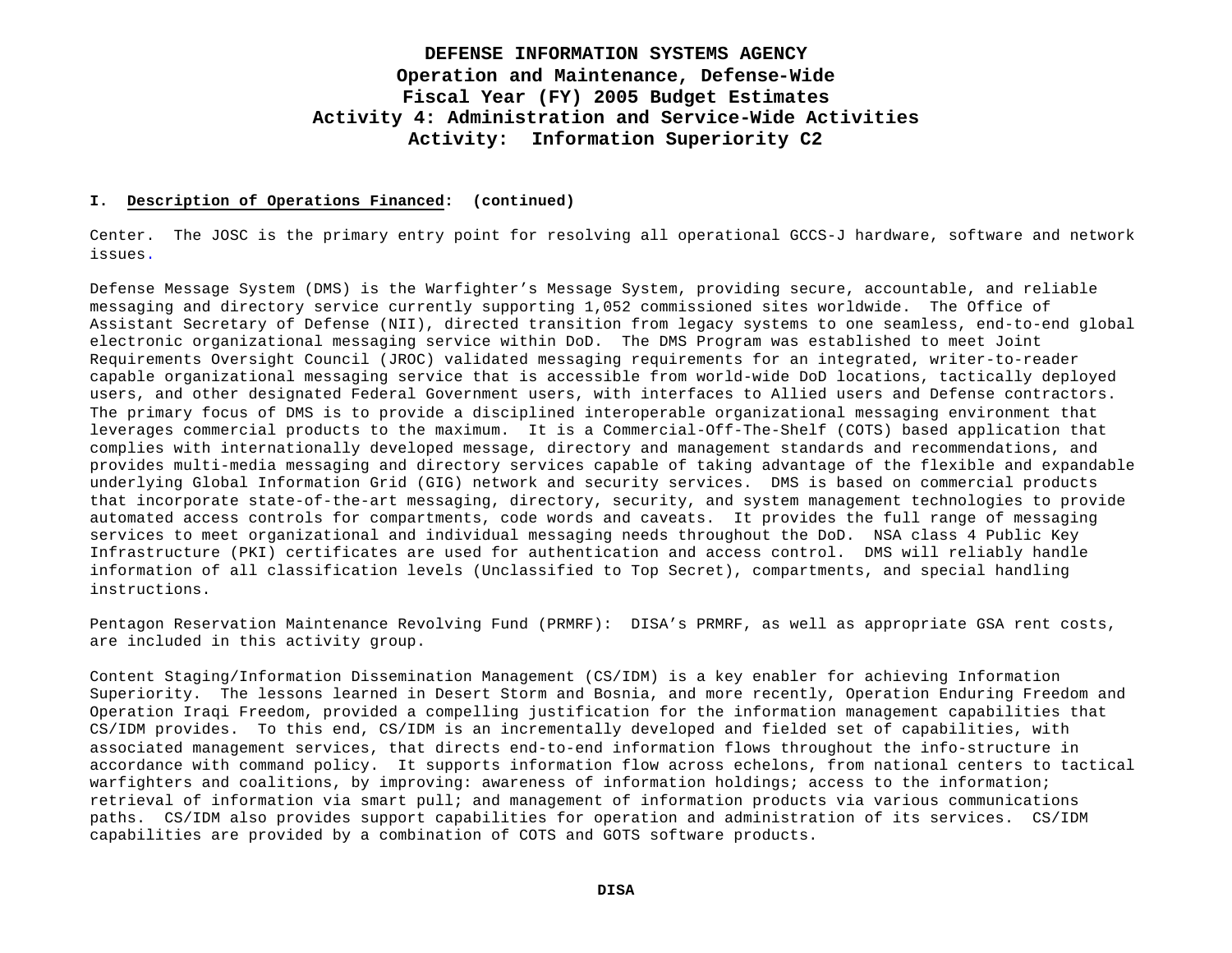### **I. Description of Operations Financed: (continued)**

Advanced Information Technology Services Joint Program Office (AITS-JPO): The mission of AITS-JPO is to expedite the transition of new information technology into those operational information systems that support the Combatant Commands and our nation's warfighters. The AITS-JPO is a joint Defense Advanced Research Project Agency (DARPA) and DISA office. The primary mechanism for the transition of the technology is the Advanced Concept Technology Demonstration (ACTD). ACTD-related work makes up the bulk of the AITS-JPO efforts. ACTDs are designed to exploit mature and maturing technologies to solve important military problems. They are "preacquisition" activities, and are designed to provide the warfighting community with prototype capabilities and support them in the evaluation and maturation of the capabilities. If an ACTD is successful and proves its military utility, the capability may then transition to a full-blown acquisition program. Acquisition programs resulting from AITS-JPO ACTDs may be put under DISA, or they may be given to a Military Service, DOD Agency, or Combatant Command.

In addition, the AITS-JPO: a) engineers and reinforces components for leave-behind and transition into the Global Information Grid (GIG), b) augments transitioning products with improved security, scalability, and GIG and DOD Common Operating Environment (COE) compliance; and c) provides advanced, hardened capabilities--Leading Edge Services (LES)--to select operational beta test sites. LES are a network infrastructure and value added services that include information processing, storage and retrieval; communications (voice, data, video, multimedia); security technology and application in command and control, intelligence, and combat support for the worldwide DoD communities; and information sharing between the US and its coalition partners. The LES provide the network and computing infrastructure that supports ACTD demonstrations and evaluations. ACTD capabilities will be built upon and contribute to Network Centric Enterprises Services (NCES) as it evolves.

National Military Command System (NMCS) provides Senior Leaders, National Military Command Centers (NMCC), Executive Travel fleet, Office of the Secretary of Defense (OSD), CJCS, and the President of the United States support to maintain C2 capabilities, ensure continuous availability of emergency messaging, and maintain situational and operational awareness. The program provides concept development, requirements definition and calibration, technical specifications, proofs-of-concept, testing, rapid prototyping, technology insertions, systems engineering and integration and technical assessments. Additionally, support provides informed, decision-making linkage between DOD Executive Leaders and the Combatant Commanders of the Unified and Specified Commands.

Teleport: This program supports operations and maintenance functions for the closely related DoD Teleport and the DoD Standardized Tactical Entry Point (STEP) systems. The Teleport System is a phased, multi-generation approach to begin meeting current and projected warfighter communications reachback requirements for a variety of scenarios, from small-scale conflicts to a major theater of war. It is a key component of the DISN that supports warfighters with extended multi-band communication capability and a seamless access to terrestrial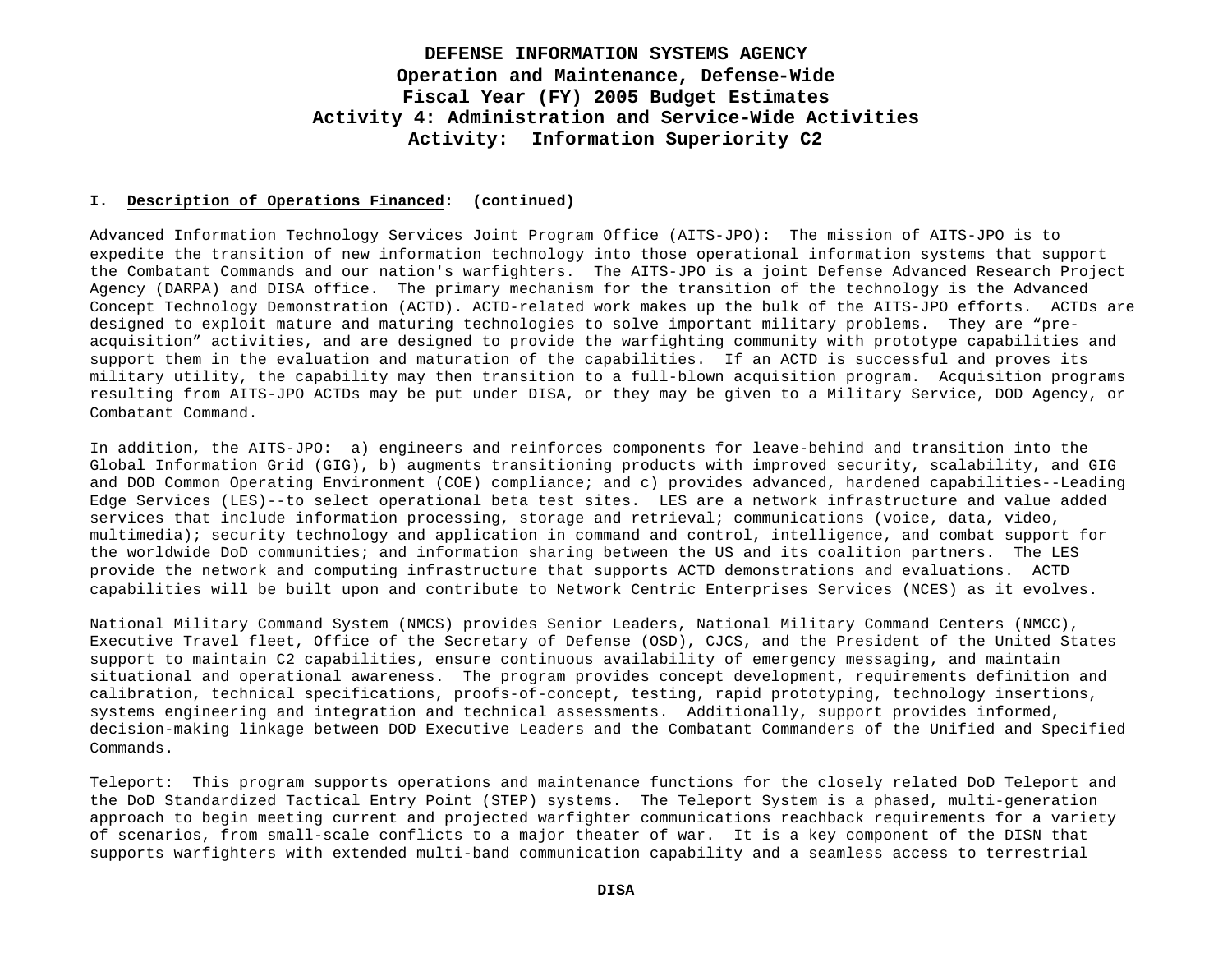### **I. Description of Operations Financed: (continued)**

components of the DISN worldwide operations. The STEP program encompasses a global upgrade of fifteen DSCS sites with standardized equipment suites and pre-provisioned DISN services that are extended to the tactical/deployed user. The DOD Teleport System builds on X-band, baseband and DISN services provided by the Standardized Tactical Entry Point (STEP) program, at selected STEP sites. Presently, STEP provides the gateway

for X-band traffic only with a requisite, limited suite of baseband equipment at each of fifteen STEP sites. Teleport will greatly expand throughput and enhance warfighter interoperability through access to and between existing and emerging military and commercial satellite communications systems.

### **II. Force Structure Summary:**

Defense Information System Network (DISN): In FY 2005, the DISN Operation and Maintenance funds will be providing sustainment efforts in a number of areas. Of significance is the funding of the telecommunications support to the Warfighter in South West Asia (SWA). This includes support to troops in Iraq as well as troops in nearby countries. Within CONUS, the DISN will provide HEMP protected Secure Voice to senior Government officials in the National Capital Region (NCR). With regard to direct support to all DISN customers worldwide, the DISN will be enhancing the provisioning tools in order to be more responsive to customer requests. One enhancement will be an on-line tracking tool that will enable the customer to be aware of where the order is within the implementation process. Other modifications to the CLASSIFIED provisioning tool the World Wide On-Line System will be put into place.

Other DISN O&M activities include Tier One support which is the cost of military capabilities unique to the DISN such as tactical extension, enhanced physical and personnel security, diverse routes and media, and multi-level precedence and preemption. These capabilities are not provided in commercial offerings. Tier One is calculated as a portion of overall DISN rate-based services costs via an engineering estimate of core infrastructure/services required to produce military readiness attributes of the enterprise services provided by the DISN. Tier One costs were initially recovered via a monthly recurring surcharge to the Services/Agencies at component level. For FY 2004 and FY 2005, Tier One is directly appropriated to DISA.

Global Information Grid- Bandwidth Expansion (GIG-BE): The GIG-BE program was resourced primarily with procurement funding in FY 2003 and FY 2004 in the total of \$866M. Minimal amount of O&M supported the operation of the Program Office (services) and some initial circuit leases to get the Program's testing started. Currently funding for FY 2005 is not in the budget for the Program. Future O&M costs for the GIG-BE transport layer will be covered by DWCF.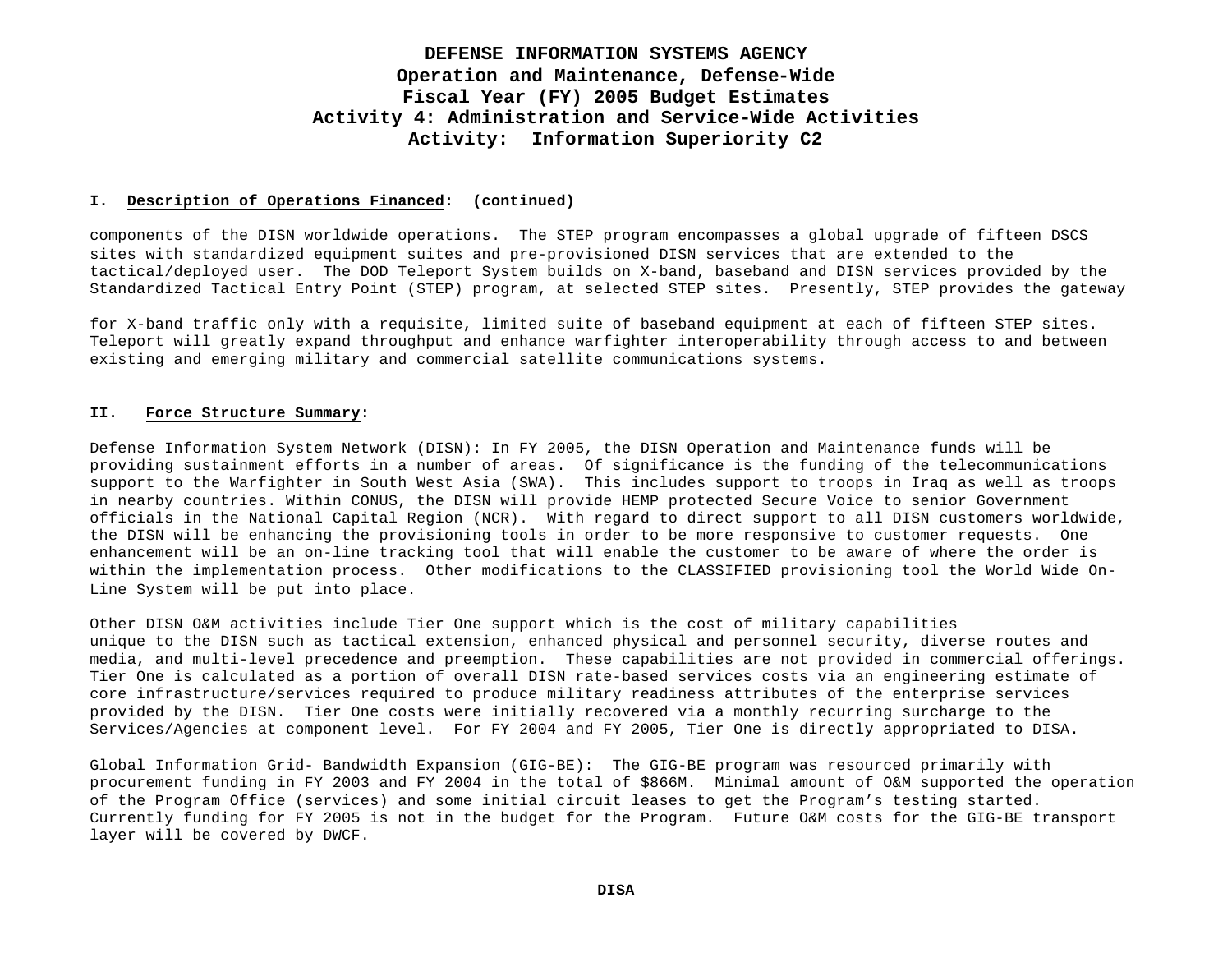### **II. Force Structure Summary: (continued)**

Global Command and Control System-Joint (GCCS-J): FY 2005 funding supports sustainment of GCCS-J deployed Block IV and Block V. The FY 2005 funding also provides correction of deficiencies and problem reports from the field, and maintains the security posture of the GCCS-J system as new threats and vulnerabilities are identified. As an example, GCCS-J gets feeds from various data sources, such as Predator Unmanned Aerial Vehicles (UAVs), that are used by the system's targeting applications. Problems with such software must be reported and corrected as rapidly as possible or actual warfighting is impacted.

Defense Message System: With the approval of Milestone III for the GENSER community and subsequent closure of AUTODIN, the DMS program has begun transition from acquisition/development to sustainment. Funding will provide support for future functionality and program activities associated with sustaining existing product capabilities.

Pentagon Reservation Maintenance Revolving Fund: DISA's PRMRF, as well as appropriate GSA rent costs, are included in this activity group. This activity also funds the International Cooperative Administrative Support Service (ICASS) costs. ICASS is a cost-sharing system for the administrative support that the U.S. State Department provides to Federal Departments and Agencies, to include the DOD.

Advanced Information Technology Services Joint Program Office: AITS-JPO work represented supports R&D transition efforts. ACTDs emphasize technology assessment and integration rather than technology development. The goal of AITS-JPO ACTDs is to provide a prototype capability to the warfighter and to assist with the evaluation of this capability. O&M funds for this sub-activity pay for operating expenses for the DISA personnel supporting RDT&E AITS-JPO work, including travel, training, office equipment, small/credit card purchases, lab communications, and salaries.

National Military Command System: Efforts being funded include: maintenance and revision of command center's long range planning and technology insertions; preplanned product improvements (PPI) to upgrade the antiquated circuit switch SVTS technology to video over IP; provide HEMP hardening analysis for Ground-Base Midcourse Defense (GMD) communications network; and, development of architectures and migration plans in support of the Global Information Grid.

**Teleport:** DISA Teleport O&M resources include funding for Program Management (including salaries of PM staff, equipment, and travel) and terrestrial connectivity for the Teleport system throughout development and continuing through full operation. This program also includes the DISN connectivity costs for the STEP system. It does not include the Services' DISN usage costs or the commercial transponder costs. DISA STEP O&M resources include funding for DISN tail circuits, PMO travel, system engineering, testing, certification, and utilization of bandwidth management centers (BMCs).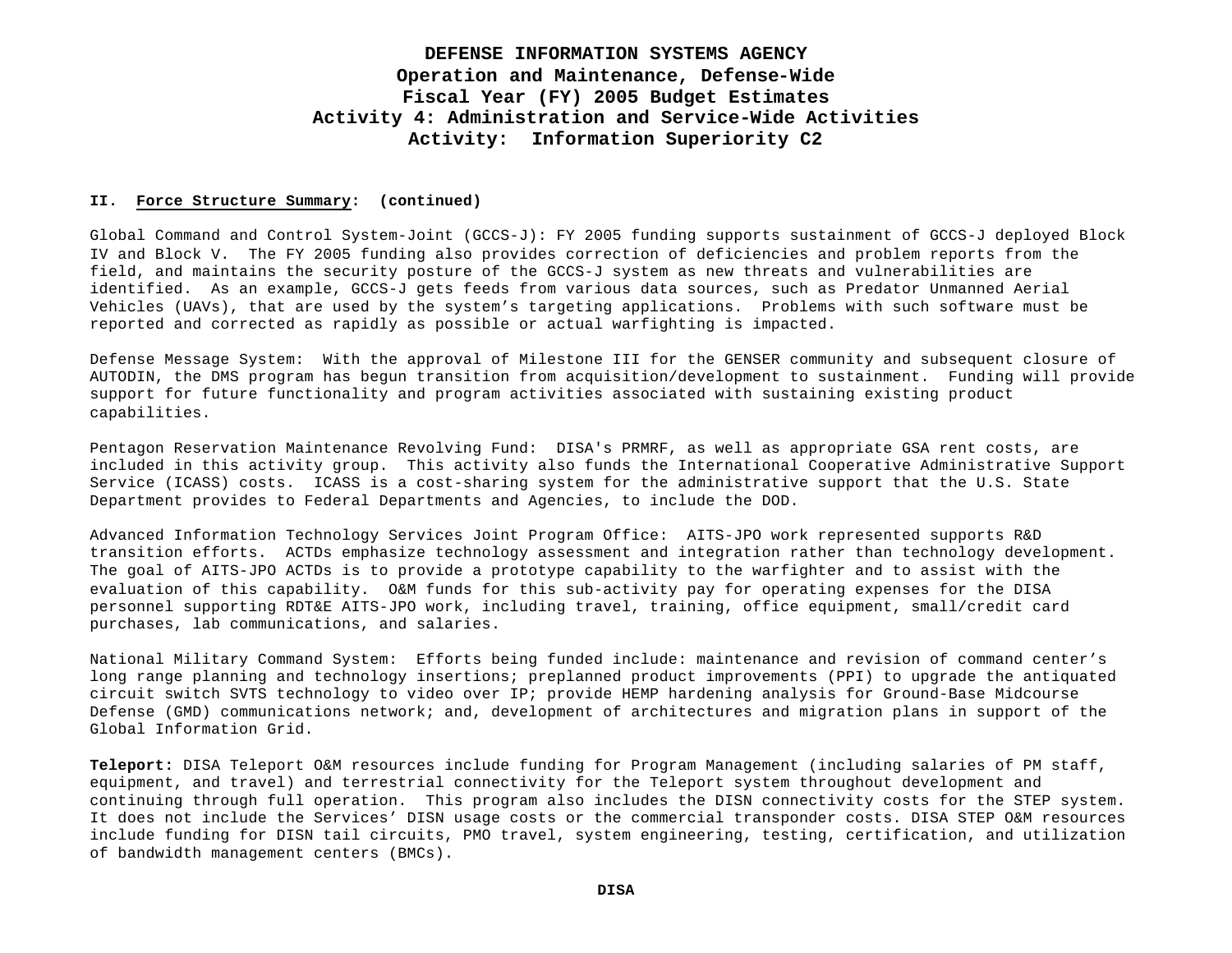### **II. Force Structure Summary: (continued)**

DISN Global War on Terrorism, in addition to the activities and funds requested by this OP5, Supplemental funds are also required in FY 2005 to pay for increased telecommunications usage from the Office of the Secretary of Defense (OSD), Joint Staff (JS), Combatant Commanders and Military Services (MILDEPs), and other government Agencies to support the Continuity of Operations/Continuity of Government, Operation Enduring Freedom, and Operation Iraqi Freedom. Requirements include telecommunications hardware/software, circuitry, equipment, personnel support, and operations and maintenance.

### **III. Financial Summary (\$ in Thousands):**

|                                | FY 2003                          | FY 2004 | FY 2004 | FY 2004         | FY 2005  |
|--------------------------------|----------------------------------|---------|---------|-----------------|----------|
|                                | President's Appropriated Revised |         |         |                 |          |
| A. Subactivity Group:          | Actuals                          | Budget  | Amount  | Estimate        | Estimate |
| DISN - GIG BE/SATCOM/GBS/ICASS | 228,880                          | 382,101 |         | 307,081 296,099 | 312,913  |
| GCCS-J<br>2.                   | 64,813                           | 79,265  | 71,722  | 69,386          | 82,441   |
| DMS<br>3.                      | 10,563                           | 23,848  | 22,006  | 21,104          | 27,434   |
| PRMRF<br>4.                    | 5,293                            | 12,969  | 12,969  | 12,969          | 14,770   |
| 5.<br>IDM                      | 11,598                           | 2,706   | 1,686   | 8,889           | 5,551    |
| AITS-JPO<br>6.                 | 10,609                           | 3,465   | 3,247   | 5,234           | 5,698    |
| 7.<br>NMCS                     | 1,760                            | 2,476   | 2,469   | 2,832           | 2,819    |
| Teleport<br>8.                 | 20,878                           | 15,582  | 15,409  | 15,299          | 11,305   |
| Total:                         | 354,394                          | 522,412 |         | 436,589 426,476 | 462,931  |
|                                |                                  |         |         |                 |          |

Supplemental included in Total: 108,935

|                                                            | Change                   | Change          |
|------------------------------------------------------------|--------------------------|-----------------|
|                                                            | FY 2004/FY 2004          | FY 2004/FY 2005 |
| B .Reconciliation Summary:                                 |                          |                 |
| 1. Baseline Funding                                        | 522,412                  | 426,476         |
| Congressional Adjustments (Distributed)<br>a)              | $-77.605$                |                 |
| Congressional Adjustments (Undistributed)<br>b)            | $\overline{\phantom{0}}$ |                 |
| Congressional Adjustments (General Provision)<br>$\circ$ ) | $-8,218$                 |                 |
| Congressional Earmark<br>d)                                |                          |                 |
| 2. Appropriated Amount                                     | 436,589                  |                 |
| 3. Approved Transfers                                      | $-10, 113$               |                 |
| 4. Price Change                                            |                          | 5,814           |
| 5. Program Changes                                         |                          | 30,641          |
| 6. Current Estimate                                        | 426,476                  | 462,931         |
|                                                            |                          |                 |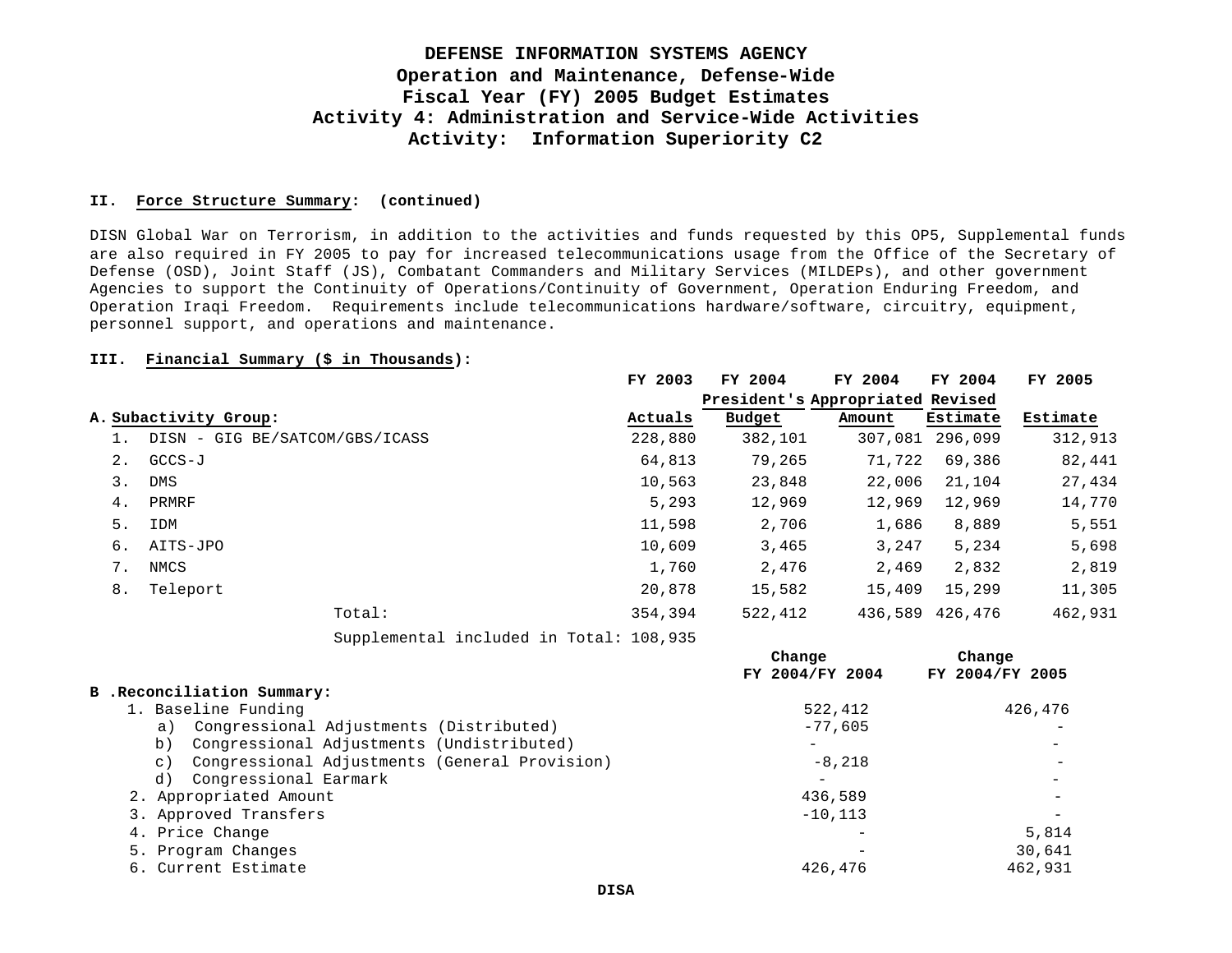| $\mathbf{C}$ .                          | Reconciliation of Increases and Decreases:                                              | Dollars in |
|-----------------------------------------|-----------------------------------------------------------------------------------------|------------|
|                                         |                                                                                         | Thousands) |
|                                         |                                                                                         | Totals     |
|                                         | FY 2004 President's Budget                                                              | 522,412    |
|                                         | 1. Congressional adjustments                                                            | $-85,823$  |
|                                         | a. Distributed Adjustments                                                              |            |
|                                         | 1) Excessive Growth                                                                     | $-20,500$  |
|                                         | 2) ONW/OSW/ODS CONOPS                                                                   | $-57,105$  |
|                                         | b. Undistributed Adjustments                                                            |            |
|                                         | c. General Provisions                                                                   |            |
|                                         | 1) Sec. 8094 Prorate Prof Svcs                                                          | $-1,556$   |
|                                         | 2) Sec. 8101 Cost Growth IT                                                             | $-3,530$   |
|                                         | 3) Sec. 8126 Prorate Mgmt Efficiencies                                                  | $-3,132$   |
|                                         | d. Earmarks                                                                             |            |
|                                         | FY 2004 Appropriated Amount                                                             | 436,589    |
|                                         | 2. Emergency Supplemental                                                               |            |
|                                         | a. Emergency Supplemental Funding Carryover                                             | 183,585    |
|                                         | b. FY 2004 Emergency Supplemental App. Act(P.L.108-106)                                 |            |
|                                         | 1) Information Dissemination Management                                                 | 3,120      |
|                                         | 2) Global Command and Control Fielding efforts in support of the war against terrorism. | 10,800     |
|                                         | 3) Telecom Hardware/Software, Circuitry, Equipment,                                     | 106,700    |
|                                         | 4) Communication backbone                                                               | 14,965     |
|                                         | 5) Commercial SATCOM                                                                    | 48,000     |
|                                         | 3. Fact-of-Life Changes                                                                 |            |
|                                         | a. Functional Transfers (internal)                                                      | $-10, 113$ |
|                                         | 1) Transfers In                                                                         |            |
|                                         | 2) Transfers Out                                                                        |            |
|                                         | a) Civilian Pay alignment to actual manpower distribution                               | $-10, 113$ |
|                                         | 4. Reprogrammings (requiring 1415 Actions)                                              |            |
|                                         | Revised FY 2004 Estimate                                                                | 610,061    |
| 5. Less: Emergency Supplemental Funding |                                                                                         | $-183,585$ |
|                                         | Normalized Current Estimate for FY 2004                                                 | 426,476    |
|                                         | 6. Price Change                                                                         | 5,814      |
|                                         | 7. Functional Transfers                                                                 |            |
|                                         | 8. Other Transfers (non-Functional Transfers)                                           | 74,231     |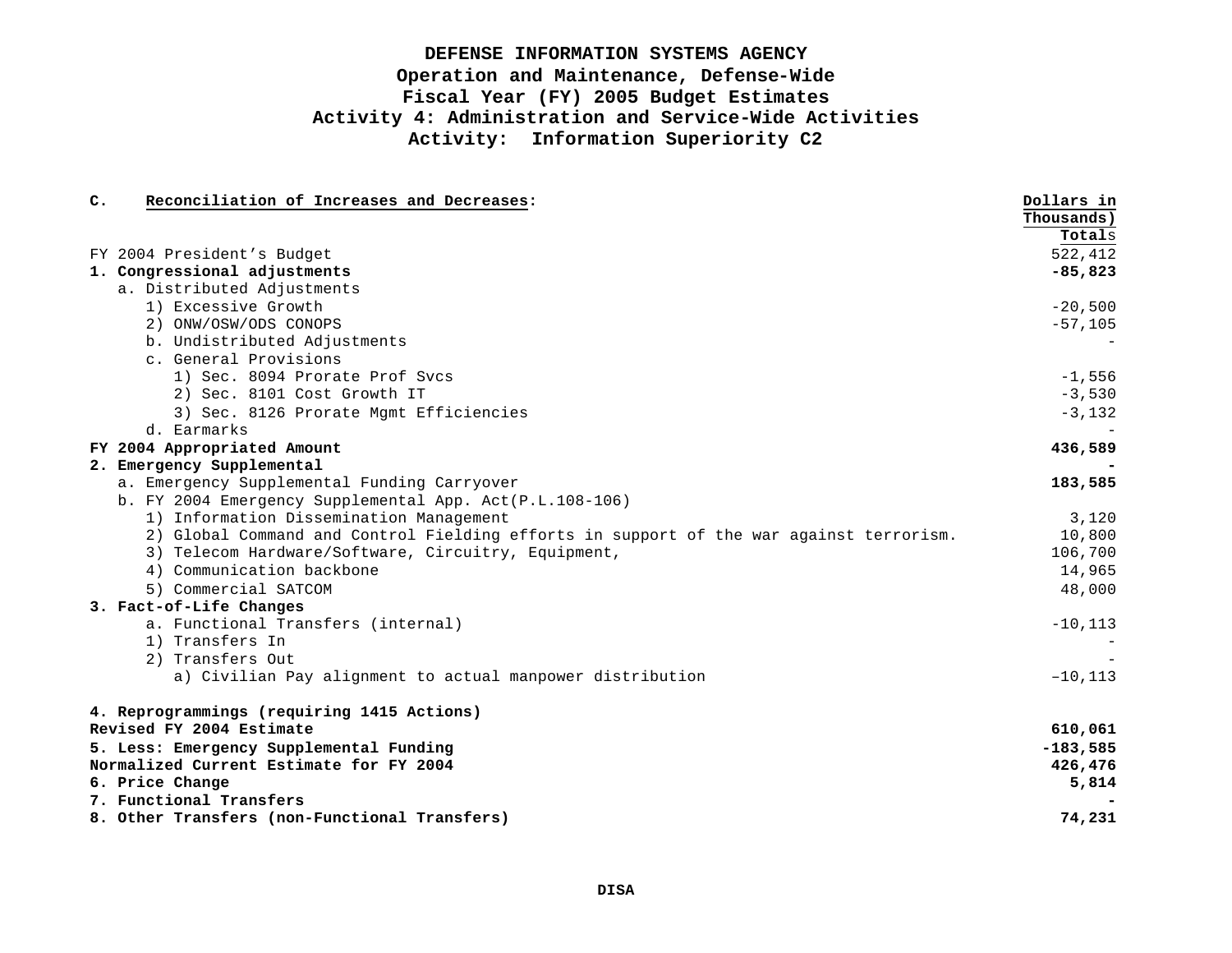| Reconciliation of Increases and Decreases: (continued)<br>$\mathsf{C}$ .                                                                                                                                                   | Dollars in<br>Thousands)<br>Totals |
|----------------------------------------------------------------------------------------------------------------------------------------------------------------------------------------------------------------------------|------------------------------------|
| 9. Program Increases                                                                                                                                                                                                       |                                    |
| a. Annualization of New FY 2004 Program                                                                                                                                                                                    |                                    |
| b. One-Time FY 2005 Costs                                                                                                                                                                                                  |                                    |
| c. Program Growth in FY 2005                                                                                                                                                                                               |                                    |
| 1) DISN - Sustainment of telecommunications services. Global infrastructure<br>necessary to support expanded telecommunication requirements. Those<br>connectivity requirements may be satisfied by terrestrial, satellite |                                    |
| or a combination of both.                                                                                                                                                                                                  | 42,812                             |
| 2) DMS - Connectivity to legacy users via the National Gateway                                                                                                                                                             |                                    |
| and expenses associated with product sustainment.                                                                                                                                                                          | 6,330                              |
| 3) GCCS-J - Increase in maintenance activities in support of                                                                                                                                                               |                                    |
| Block IV and keep up the commencement of GCCS-J Block V.                                                                                                                                                                   | 12,006                             |
| 4) DISN - Internal realignment of funding for DISN operational                                                                                                                                                             |                                    |
| requirements                                                                                                                                                                                                               | 13,083                             |
| 10. Program Decreases                                                                                                                                                                                                      |                                    |
| a. One-Time FY 2005 Costs                                                                                                                                                                                                  |                                    |
| b. Program Decreases in FY 2005                                                                                                                                                                                            | $-43,590$                          |
| 1) EMSS - Enhance Mobile Satellite System converted to a customer                                                                                                                                                          |                                    |
| reimbursable program. Funding deleted.                                                                                                                                                                                     | $-33,995$                          |
| 2) DISN - One time start-up costs for SWA circuits in FY 2004.                                                                                                                                                             | $-3,434$                           |
| 3) DISN - Reduced Global Broadcast System (GBS) tail circuits; no                                                                                                                                                          |                                    |
| renewal of GBS funded commercial transponders in the European Cmd.                                                                                                                                                         | $-6,161$                           |
| FY 2005 Budget Request                                                                                                                                                                                                     | 462,931                            |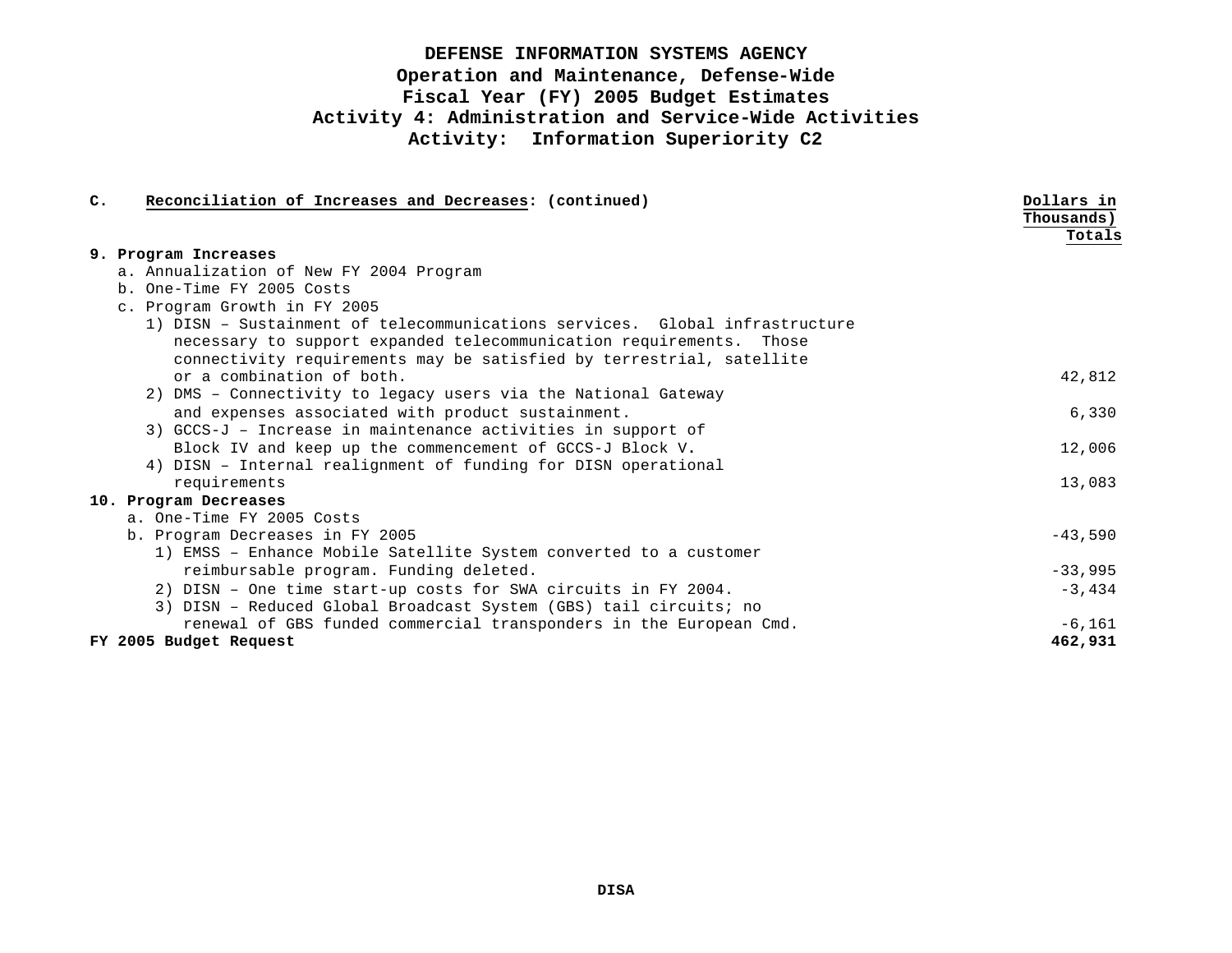### **IV. Performance Criteria and Evaluation Summary:**

SATCOM service performance measures will continue to be in concert with the current version of the DISN-Long Haul Measurement Plan. During FY04, efforts were made to identify and create a baseline for potential metrics to improve effectiveness and accountability. The areas identified were contracting and funding for commercial SATCOM. As we continue to evaluate the data, the goal is to establish metrics to ensure performances are within the customers' expectations. Also, follow-on efforts in FY05 will examine the degree of network-centric capability of the DISN SATCOM systems and make engineering recommendations for improvements.

Joint Staff (JS) validates, approves, prioritizes, and documents requirements in the Block-specific GCCS Requirements Identification Document (RID). DISA then develops a Single Acquisition Management Plan (SAMP)which contains the functional, technical, and infrastructure IT solutions to be incorporated into GCCS-J during that block and defines the cost/schedule/performance baselines for satisfying the requirements. SAMPs are developed by the GCCS-J PM, in coordination with the GCCS-J stakeholder community Integrating Integrated Product Team (IIPT), with final approval by the Program's Milestone Decision Authority, ASD(NII). Once the SAMP is approved, the GCCS-J PM uses it as the basis for program management and reporting during Block. This evolutionary development paradigm allows development, integration, and fielding activities to quickly and flexibly respond to changing warfighter needs and technological opportunities present in the DOD IT environment. This evolutionary process has resulted in GCCS tools being more responsive to the warfighters' immediate requirements than a traditional acquisition process would allow. In FY05, the JS will replace the RID with the Joint Command and Control (JC2) Operational Requirements Document (ORD). The new JC2 ORD will define the operational requirements and how GCCS-J will evolve from its current state to a single Joint C2 architecture and capabilities-based implementation comprised of mission capability packages and Global Information Grid (GIG) infrastructure providing shared access to Service/Agency/theater-produced data services.

The DISN-Long Haul Measurement Plan Version 1.98 was drafted to specifically address the need for performance metrics. The Plan outlines the scope and intent of how DISA intends to comply with the Information Technology Management Reform Act (ITMRA) and the Government Performance and Results Act (GPRA). Initially, the plan identifies the implementation of four basic categories of metrics: cost, schedule, performance and variance. - Cost measures include period accruals by organization, network, and type of service as well as analytical multi-period trend assessment and forecasting. These cost measures are analogous to the financial reporting found in all large government procurements and commercial programs. In the DISN implementation, cost measures must be developed to cross boundaries of previously stove-piped" services and new service implementations. Emphasis on analytical assessment and forecasting differentiate these metrics from traditional historic data accrual. This forecasting tool becomes part of the Project Management Office tool set for mission risk management.

Schedule measures include calendar milestone schedules under formal configuration management, milestone achievement status reporting, and milestone achievement assessment and forecasting.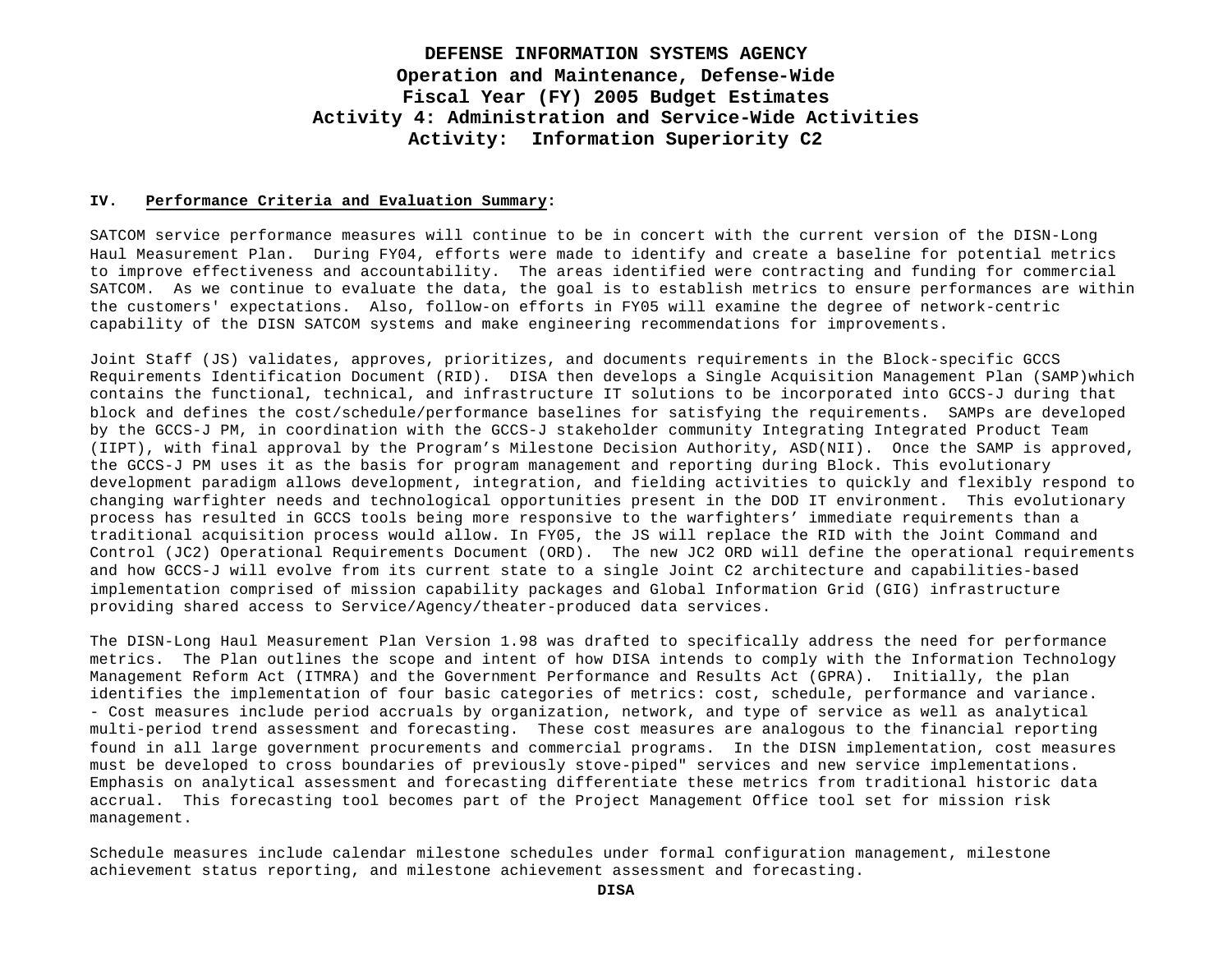### **IV. Performance Criteria and Evaluation Summary: (continued)**

- These measures combine with cost measures to create historic and expected earned value quantification.

- Performance measures include network technical performance report accrual, multi-network event comparison, network event repeatability assessment and forecasting, and customer satisfaction measures. Combined with cost and schedule measures, performance measures allow PMO assessment and projection of mission achievement. DISN technical performance measures are to be machine-generated and stored in a central data repository as part of the DISN transition implementation, while customer satisfaction measures are less finite and more subjective in their capture.

- Variation measures of actual DISN performance against plan allow identification and assessment of cost, schedule and performance variances by the program manager. Using measurements accrued for technical purposes during the normal delivery of DISN services, variance forecasts based on multiple parameters, leading indicators and trend evaluations provide data to ascertain the quality of service provided to the warfighter. Customer satisfaction trend measures are required to assure satisfaction with our efforts.

- Enterprise-level cost, schedule, performance and variance measures are compiled to predict success in attaining DISN operating objectives. The nature of this compiled data permitsobjective assessments and predictions of the quality and reliability of our network support to the customers.

The DMS Program performance measurement activities support the delivery of products and services which are designed to meet validated requirements of the DMS Multi-Command Required Operational Capability (MROC), Change 2, 30 October 1997 (reviewed/revalidated, August 2001). Specific DMS activities/milestones, which have been measured at the Strategic/Agency Level include:

- Completion of implementation of the DMS infrastructure at Service/Agency (S/A) Local Control Centers/Area Control Centers and DISA Regional Nodes
- Development of DMS product releases (i.e., DMS Release 2.2 and Release 3.0) and delivery of these to the Government
- Completion of Government operational testing of DMS product releases
- Completion of deployment of the product releases to S/As

In addition, DMS utilizes Operational Level Performance Measures that support accomplishment of the higher-level Strategic/Agency Level goals. These measurements consist of: Government DMS Operational Testing; DMS Operational Performance; DMS Hardware Maintenance Metrics; and Post Implementation Reviews/User Feedback. Other performance-based measures are comprised of DMS Performance-based Acquisition Management Measures (DMS Operational Effectiveness/Return on Investment [ROI]); DMS Infrastructure Implementation; AUTODIN to DMS Transition Metrics; and Public Key Infrastructure (PKI) Certificate Transition.

**Content Staging/Information Dissemination Management (CS/IDM):** Performance metrics have begun with several performance evaluations conducted at CENTCOM. These evaluations consist of before and after measures of such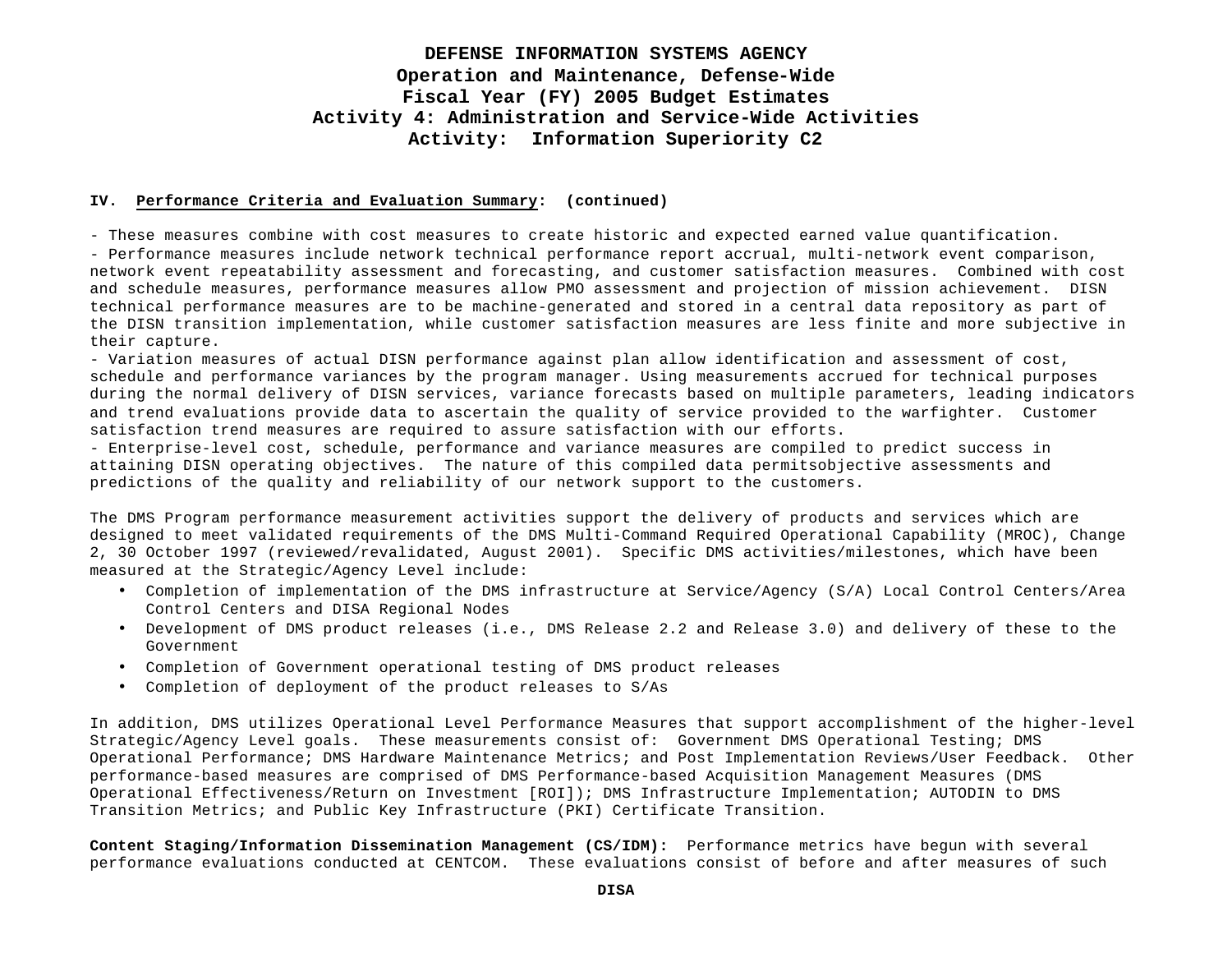#### **IV. Performance Criteria and Evaluation Summary: (continued):**

variables as bandwidth utilization, accuracy of information delivery and elapsed time for delivery. Additional operational metrics are also in place that provide a qualitative assessment of how easy IDM is to operate. Finally, on-site contractor augmentation is being used to continuously gather a wide array of user inputs regarding how well IDM is performing in meeting its functional requirements. To accurately measure customer satisfaction with IDM, a User Feedback capability on the SIPRNet IDM Web site has been established. This can be used both to measure acceptance and satisfaction with IDM, but also serve as a conduit for suggestions and new requirements. Regularly scheduled follow-on visits to sites are also a part of our deployment methodology. Schedule, performance, and customer satisfaction measures will be compiled both as a realtime barometer as to how well IDM is doing in satisfying the needs of present customers, but also to predict success in meeting future IDM objectives. The nature of this compiled data will permit objective assessments and predictions as to the quality and reliability of IDM support to its customers.

**Advanced Information Technology Services Joint Program Office:** The bulk of Advanced Information Technology Services – Joint Program Office efforts are structured as Advanced Concept Technology and Demonstrations (ACTDs). An ACTD proposal is developed through a collaborative effort between the JPO and one of the Combatant Commands. That proposal is then formalized, and undergoes a vetting process involving leadership in DISA, OSD, the Joint Staff, and the Combatant Commands. The ACTD is then proposed to senior leadership within the OSD R&D ACTD community (known as the "Breakfast Club") where it is subjected to additional scrutiny. Those approved by the Breakfast Club become formal ACTDs. The next step for an ACTD is to develop an Implementation Directive and a Management Plan. These guidance documents involve a three-star commitment between OSD, DISA, and the Combatant Command. These lay out the basic objectives, schedule, and funding, for the ACTD. The detailed objectives, against which the Operational Sponsor (one of the Combatant Commands) will assess military utility, and the detailed mechanisms by which military utility will be assessed and results measured are developed and documented during the first year of the ACTD. Each ACTD has its own schedule and detailed objectives. ACTDs are usually developed using a spiral methodology, with incremental demonstrations, limited utility assessments of the demonstrated capabilities, and refinement of future capabilities based on the feedback. Additionally, the AITS-JPO has implemented an internal Earned Value Management System where program managers exercise oversight of contractor performance relative to established project milestones and to provide managers notification of the status of projects in terms of schedule and cost.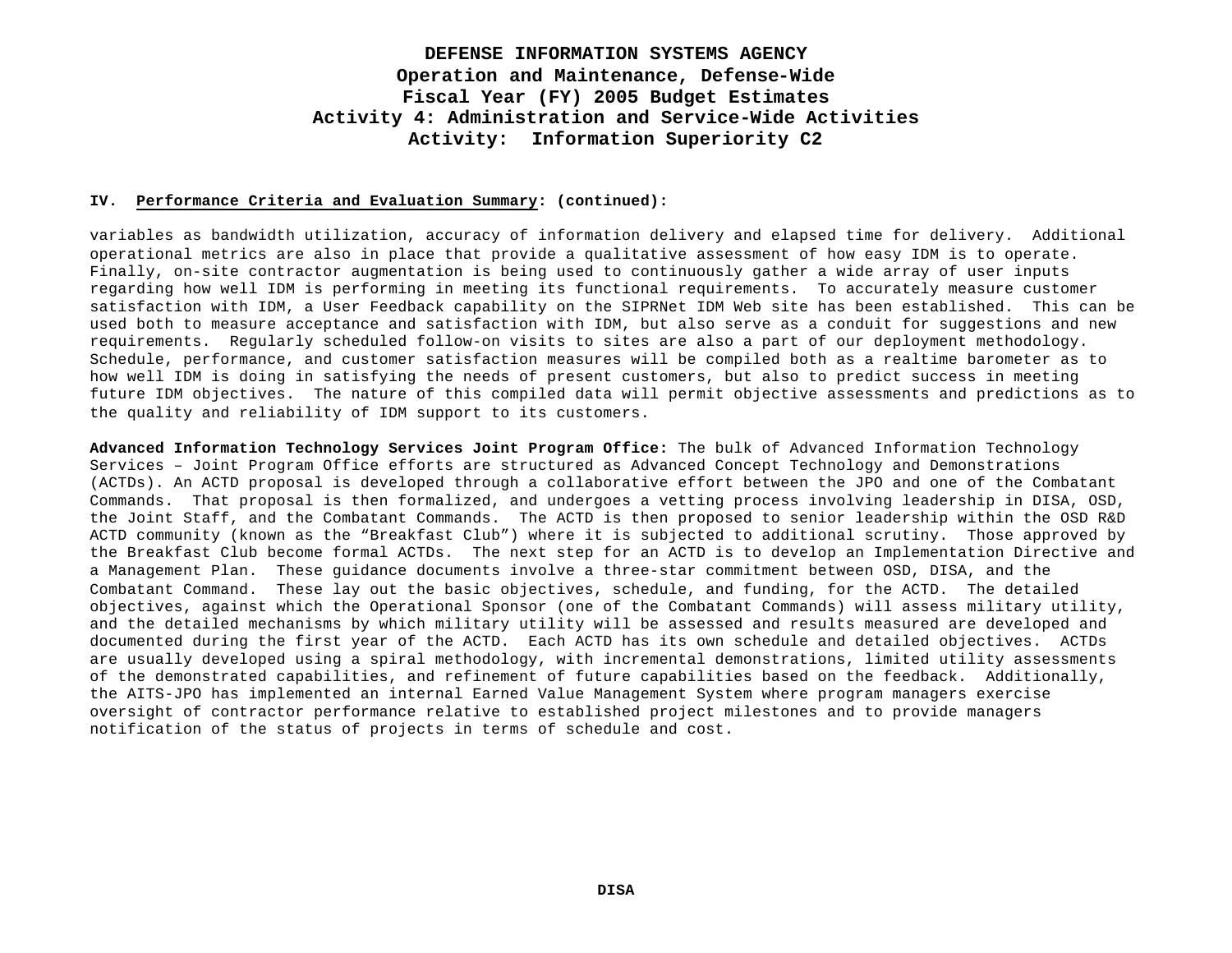|                             | (Actuals)   |             |             | Change       |
|-----------------------------|-------------|-------------|-------------|--------------|
|                             | FY 2003     | FY 2004     | FY 2005     | FY 04/FY 05  |
| Military End Strength Total | 268         | 275         | 275         | 0            |
| Officer                     | 73          | 103         | 103         | $\mathsf 0$  |
| Enlisted                    | 195         | 172         | 172         | $\mathbf 0$  |
| Civilian End Strength Total | 698         | 691         | 691         | $\mathsf 0$  |
| USDH                        | 698         | 691         | 691         | $\mathsf 0$  |
| <b>FNDH</b>                 | $\mathbf 0$ | $\mathbf 0$ | $\mathbf 0$ | $\mathbf 0$  |
| FNIH                        | $\mathbf 0$ | $\mathbf 0$ | $\mathbf 0$ | $\mathbf 0$  |
| Reimbursable                | 0           | 0           | $\mathbf 0$ | $\mathsf 0$  |
| Military Workyears Total    | 268         | 275         | 275         | $\mathsf 0$  |
| Officer                     | 73          | 103         | 103         | $\mathsf{O}$ |
| Enlisted                    | 195         | 172         | 172         | $\mathsf 0$  |
| Civilian Workyears Total    | 717         | 670         | 670         | $\mathsf 0$  |
| <b>USDH</b>                 | 717         | 670         | 670         | $\mathsf 0$  |
| <b>FNDH</b>                 | 0           | $\mathbf 0$ | $\mathbf 0$ | $\mathsf 0$  |
| FNIH                        | 0           | $\mathbf 0$ | $\mathbf 0$ | $\mathbf 0$  |
| Reimbursable                | 0           | 0           | 0           | $\mathbf 0$  |

**V. Personnel Summary:**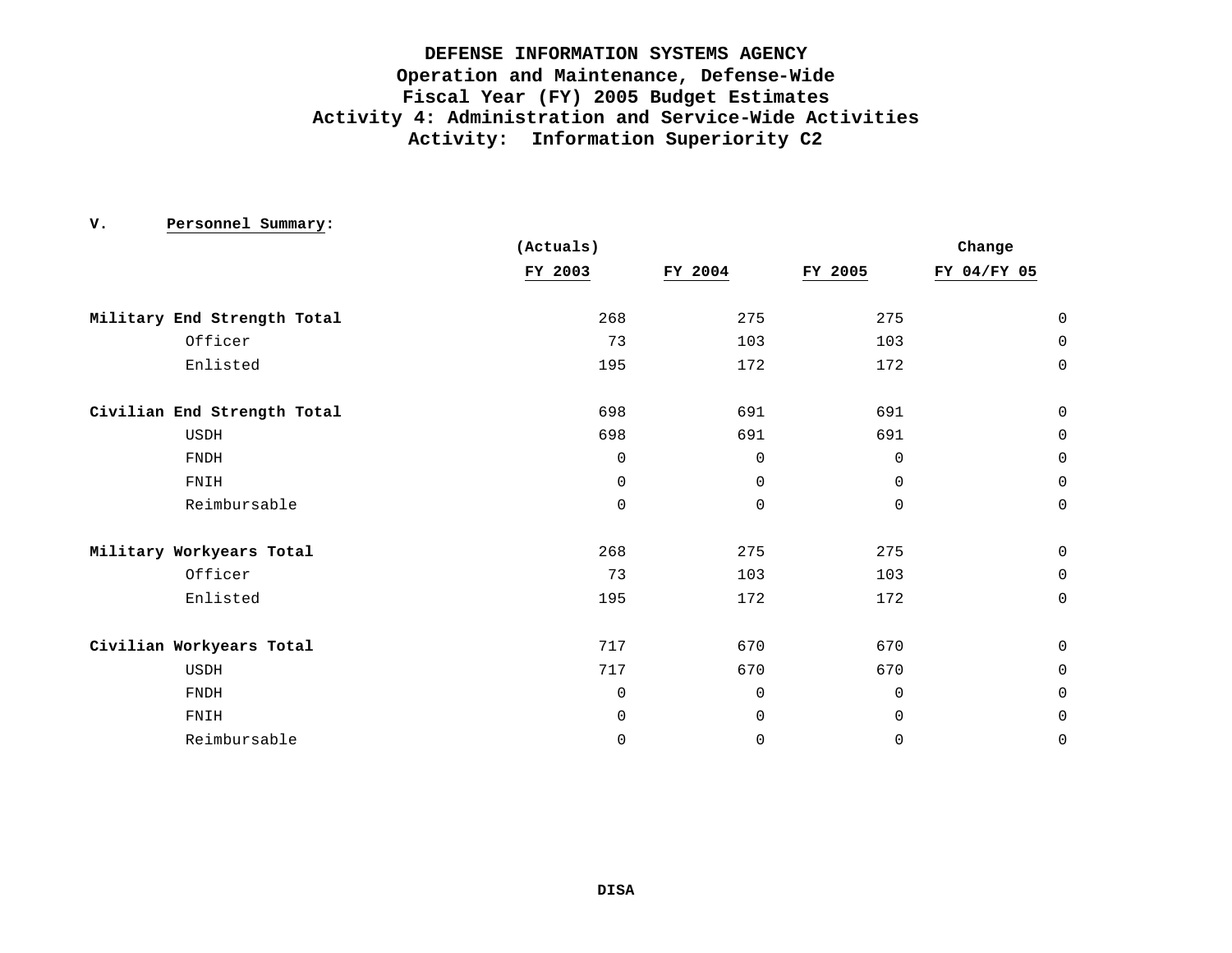|                             | (Actuals)   |             |             | Change      |
|-----------------------------|-------------|-------------|-------------|-------------|
|                             | FY 2003     | FY 2004     | FY 2005     | FY 04/FY 05 |
| Military End Strength Total | 268         | 275         | 275         | $\mathbf 0$ |
| Officer                     | 73          | 103         | 103         | $\mathbf 0$ |
| Enlisted                    | 195         | 172         | 172         | $\mathbf 0$ |
| Civilian End Strength Total | 698         | 691         | 691         | $\mathbf 0$ |
| <b>USDH</b>                 | 698         | 691         | 691         | $\mathbf 0$ |
| <b>FNDH</b>                 | $\mathbf 0$ | $\mathbf 0$ | $\mathbf 0$ | $\Omega$    |
| FNIH                        | $\mathbf 0$ | $\mathbf 0$ | $\mathbf 0$ | $\mathbf 0$ |
| Reimbursable                | $\Omega$    | $\mathbf 0$ | $\mathbf 0$ | $\mathbf 0$ |
| Military Workyears Total    | 268         | 275         | 275         | $\mathbf 0$ |
| Officer                     | 73          | 103         | 103         | $\mathbf 0$ |
| Enlisted                    | 195         | 172         | 172         | $\mathbf 0$ |
| Civilian Workyears Total    | 717         | 670         | 670         | $\mathbf 0$ |
| <b>USDH</b>                 | 717         | 670         | 670         | $\mathbf 0$ |
| <b>FNDH</b>                 | $\mathbf 0$ | $\mathbf 0$ | $\mathbf 0$ | 0           |
| FNIH                        | $\mathbf 0$ | $\mathbf 0$ | $\mathbf 0$ | $\mathbf 0$ |
| Reimbursable                | $\mathbf 0$ | $\mathbf 0$ | $\mathsf 0$ | 0           |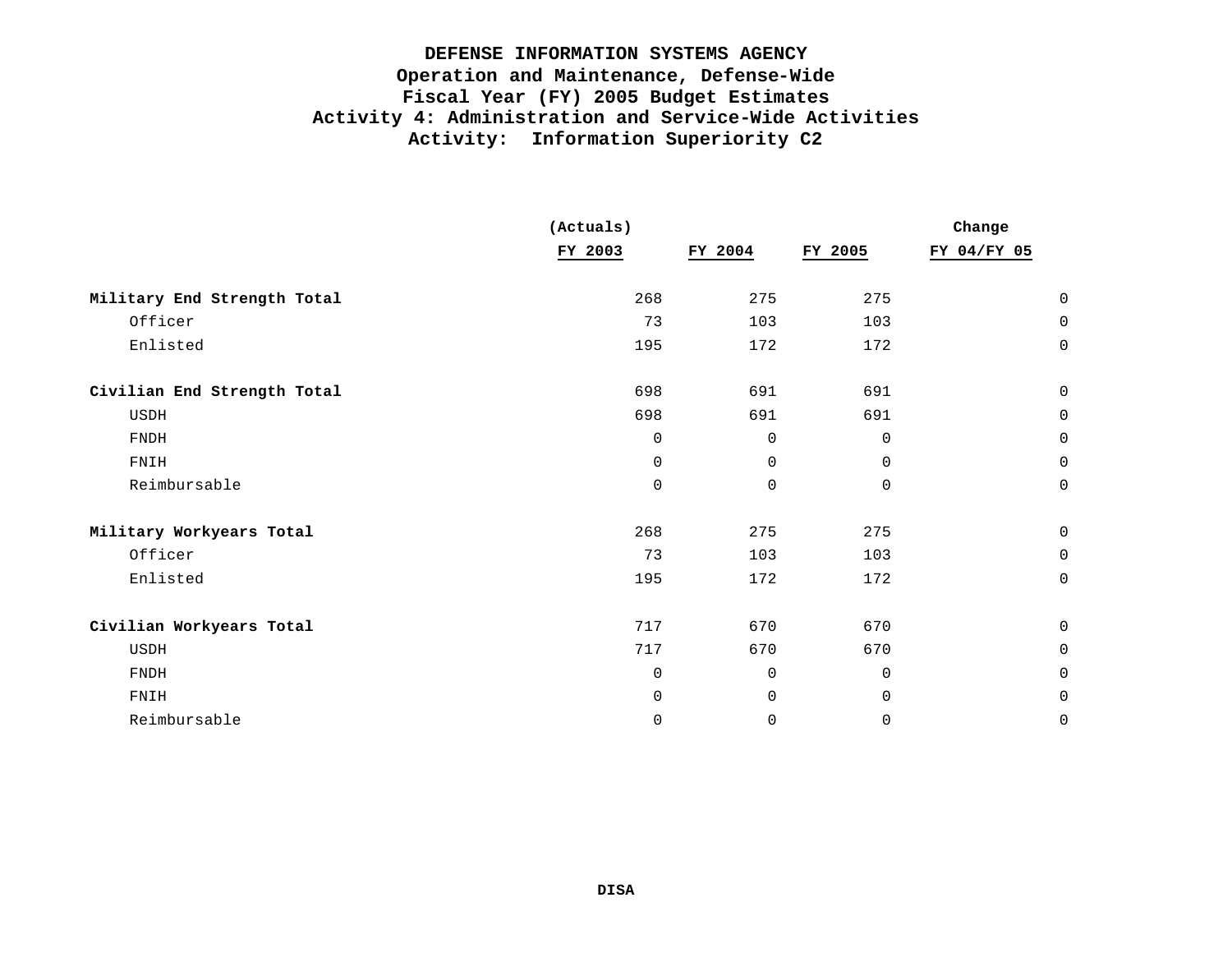| VI. PRICE AND PROGRAM CHANGES (\$ in Thousands) |                                                 |                  | Change FY2003/FY2004 |                   |                           | Change FY2004/FY2005 |                   |                           |  |
|-------------------------------------------------|-------------------------------------------------|------------------|----------------------|-------------------|---------------------------|----------------------|-------------------|---------------------------|--|
|                                                 |                                                 | FY2003<br>Actual | Price<br>Growth      | Program<br>Growth | <b>FY2004</b><br>Estimate | Price<br>Growth      | Program<br>Growth | <b>FY2005</b><br>Estimate |  |
| 101                                             | Executive, General and Special Schedules        | 82,975           | 2,738                | (8, 578)          | 77,135                    | 1,620                | 4,925             | 83,680                    |  |
| 103                                             | Wage Board                                      | $7\phantom{.0}$  | $\mathbf 0$          | (7)               | $\mathbf 0$               | $\Omega$             | $\mathbf 0$       | $\overline{0}$            |  |
| 106                                             | Benefits to Former Employees                    | 883              | 0                    | (883)             | 0                         | $\mathbf 0$          | $\mathbf 0$       | $\mathbf 0$               |  |
| 199                                             | Total Civilian Personnel Compensation           | 83,865           | 2,738                | (9, 468)          | 77,135                    | 1,620                | 4,925             | 83,680                    |  |
| 308                                             | Travel of Persons                               | 2,500            | 33                   | 31                | 2,563                     | 33                   | 63                | 2,659                     |  |
| 399                                             | Total Travel                                    | 2,500            | 33                   | 31                | 2,563                     | 33                   | 63                | 2,659                     |  |
| 671                                             | Communications Services(DWCF) Tier 2            | 98,317           | $\mathbf 0$          | (38, 746)         | 59,571                    | 0                    | (42, 426)         | 17,145                    |  |
| 672                                             | Pentagon Reservation Maintenance Revolving Fund | 4,200            | (613)                | 5,376             | 8,963                     | 2,420                | (4, 832)          | 6,551                     |  |
| 673                                             | Defense Finance and Accounting Services         | 2                | 0                    | (2)               | 0                         | $\Omega$             | $\overline{0}$    | 0                         |  |
| 677                                             | Communications Services (DWCF) Tier 1           | 3,573            | 0                    | 141,981           | 145,554                   | $\mathbf 0$          | 9,372             | 154,926                   |  |
| 679                                             | Cost Reimbursable Purchases                     | 0                | 0                    | $\mathbf 0$       | 0                         | $\mathbf 0$          | 0                 | $\overline{0}$            |  |
| 699                                             | Total Purchases                                 | 106,092          | (613)                | 108,609           | 214,088                   | 2,420                | (37, 886)         | 178,622                   |  |
| 771                                             | Commercial Transportation                       | 18               | 0                    | (18)              | $\mathbf{0}$              | $\mathbf 0$          | $\mathbf 0$       | $\overline{0}$            |  |
| 799                                             | Total Transportation                            | 18               | 0                    | (18)              | $\overline{0}$            | $\Omega$             | $\overline{0}$    | $\overline{0}$            |  |
| 912                                             | Rental Payments to GSA Leases (SLUC)            | 81               | $\mathbf{1}$         | 7,591             | 7,673                     | 115                  | 516               | 8,304                     |  |
| 913                                             | Purchased Utilities (non-DWCF)                  | 235              | 3                    | 134               | 372                       | 5                    | 14                | 391                       |  |
| 914                                             | Purchased Communications (non-DWCF)             | 18,191           | 236                  | (18, 418)         | 9                         | $\Omega$             | 38,016            | 38,025                    |  |
| 915                                             | Rents (non-GSA)                                 | 1                | $\mathbf 0$          | 50                | 51                        | 1                    | $7\phantom{.0}$   | 59                        |  |
| 920                                             | Supplies and Materials (non-DWCF)               | 758              | 10                   | (428)             | 340                       | $\overline{4}$       | 106               | 450                       |  |
| 922                                             | Equip Operation and Maint by Contract           | 91,367           | 1,188                | 7,980             | 100,535                   | 1,307                | 3,007             | 104,849                   |  |
| 923                                             | Facility Ops and Maintenance by Contract        | 182              | 2                    | (184)             | 0                         | $\mathbf 0$          | $\mathbf 0$       | $\overline{0}$            |  |
| 925                                             | Equipment Purchases (non-DWCF)                  | 9,322            | 121                  | (4, 299)          | 5,144                     | 67                   | 4,268             | 9,479                     |  |
| 931                                             | Contract Consultants                            | 472              | 6                    | (478)             | 0                         | $\mathbf 0$          | $\mathbf 0$       | $\overline{0}$            |  |
| 934                                             | Engineering and Technical Services              | 7,250            | 94                   | (6, 723)          | 621                       | 8                    | (238)             | 391                       |  |
| 937                                             | Locally Purchased Fuel (non-DWCF)               | 3                | $\mathbf 0$          | (3)               | $\mathbf 0$               | $\mathbf 0$          | $\overline{0}$    | $\overline{0}$            |  |
| 987                                             | Other Intra-governmental Purchases              | 3,561            | 46                   | (3, 476)          | 131                       | 2                    | (3)               | 130                       |  |
| 989                                             | Other Contracts                                 | 30,496           | 396                  | (13,078)          | 17,814                    | 232                  | 17,846            | 35,892                    |  |
| 999                                             | Total Other Purchases                           | 161,919          | 2,103                | (31, 332)         | 132,690                   | 1,740                | 63,540            | 197,970                   |  |
| 9999                                            | Total Activity Group                            | 354,394          | 4,261                | 67,822            | 426,476                   | 5,813                | 30,642            | 462,931                   |  |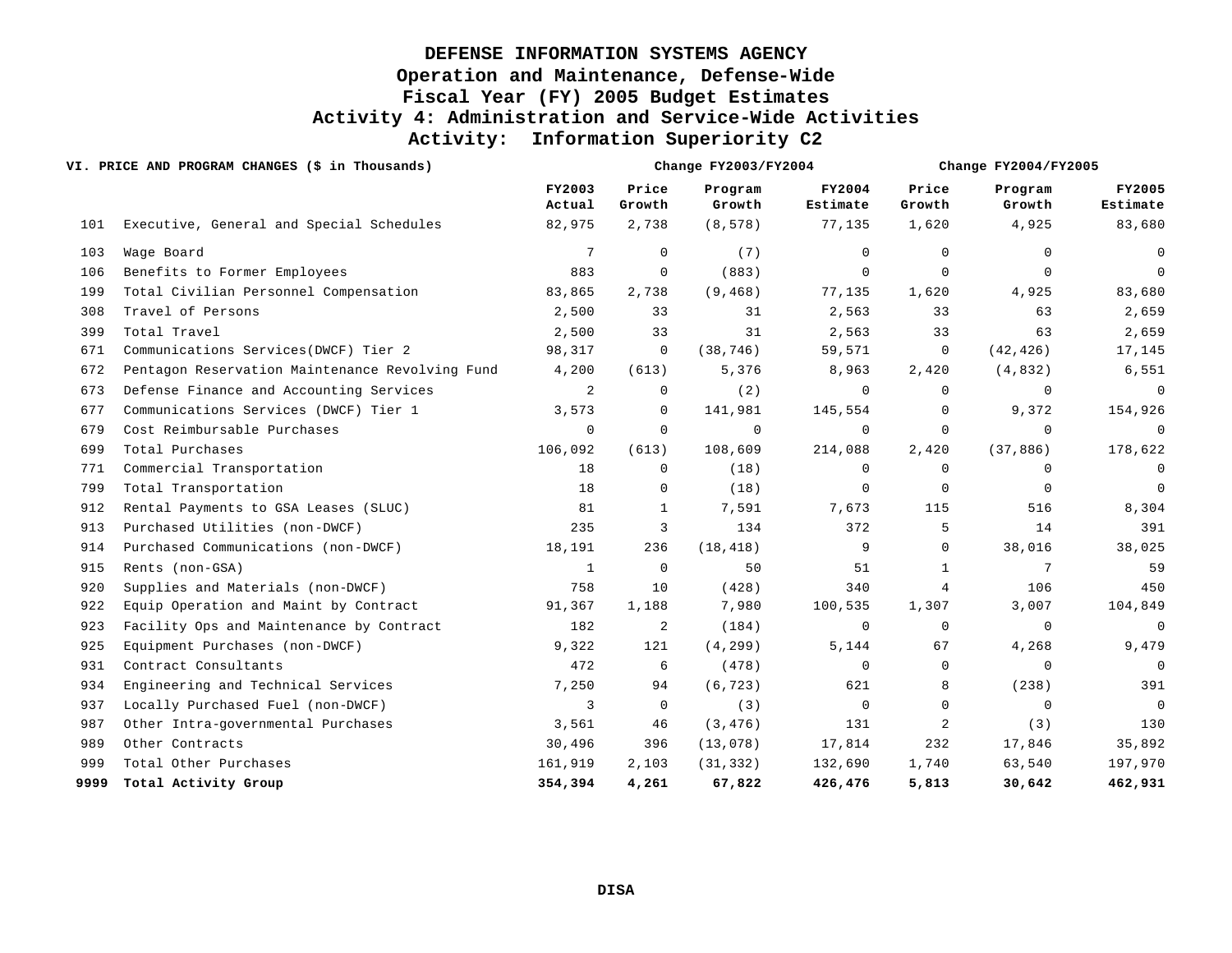#### **I. Description of Operations Financed:**

The Combatant Commanders Support and Operations Activity consists of six sub-activities: Command and Control Transformation (C2T); Command, Control, Communications, Computers, and intelligence for the Warrior (C4IFTW)/Mission Support; three Field Commands and seven Field Offices; Defense Collaboration Tools Suite (DCTS); Net-Centric Enterprise Services (NCES); and the Joint Staff Support Center (JSSC).

Command and Control Transformation (C2T) enables the transition and integration into the Global Information Grid net-centric enterprise architecture by influencing on-going development to ensure that delivered capabilities function in the overarching net-centric architecture. C2T provides for the deployment and sustainment of information systems mission capabilities. These capabilities will support Global Information Grid requirements of the Combatant Commanders and the Joint Task Forces (JTF). Funding supports C2T by providing a knowledgeable, responsive workforce with flexible enterprise, network, mainframe and client-server environments to support DISA's transformation in net-centricity, Command and Control (C2), Combat Support and several Communities of Interest (COI). Resources support workforce capabilities to perform security, stress, and integration of DoD software systems; and, to verify compliance of C2 systems and prototypes with DoD/DISA standards and architectures.

C4IFTW/Mission Support: This sub-activity includes DISA-wide initiatives related to Application Services Management (ASM); financial management; personnel management; acquisition, logistics, and facilities support; and technical integration and interoperability engineering services.

ASM provides engineering and integration support, hardware, and software for enterprise management modernization. ASM is the process of performing end-to-end management of distributed, heterogeneous systems, providing a total picture of an enterprise. It provides the Combatant Commands with centralized administration of networks; a proactive environment for identifying and resolving problems with applications, equipment, and databases; configuration management of hardware and software resources; and monitoring and management of critical C2 applications.

Chief Financial Executive/Comptroller (CFE/DC) provides support in financial services, financial automation, economic analyses, cost estimating, and program and organizational assessments. Focus is placed on meeting Budget and Performance Integration goals of the President's Management Agenda (PMA). Additionally, to comply with legislative mandates, CFE/DC activities encompass implementation of the Chief Financial Officer (CFO) Act and the Government Performance and Results Act (GPRA). Manpower, Personnel, and Security (MPS) activities include civilian and military personnel administration, human resource development, organization and manpower administration, payroll and travel administration, transportation and mail management, and visual information services.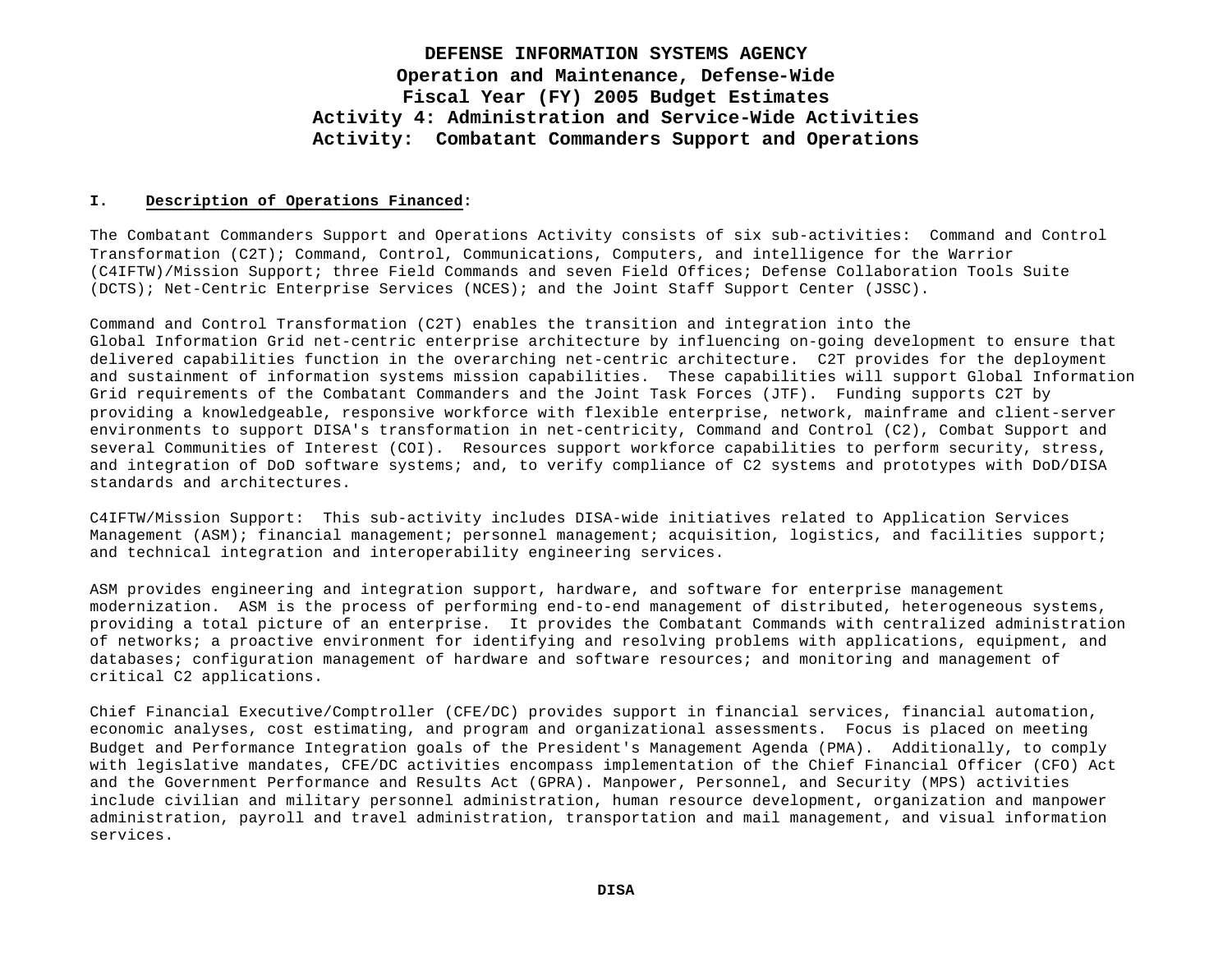#### **I. Description of Operations Financed: (continued)**

The Acquisition, Logistics, and Facilities (ACQ) Directorate provides acquisition solutions, strategy and planning, policy, and services; promotes full and open competition, and socio-economic programs; directs Agency acquisition business development activities; implements automated acquisition tools, processes, and performance metrics; administers DISA's real estate and facilities; and provides DISA headquarters contracting support with a variety of acquisition solutions for information technology (IT) services and equipment.

Technical Integration and Interoperability: DISA technical integration and interoperability engineering services address two mission areas: (1) integration and (2) interoperability required for effective unilateral, joint, combined, and coalition operations. Technical Integration Services (TIS) supports the DOD communications planning and investment strategy by performing a broad spectrum of technical activities, to include application assessments; contingency planning; network capacity planning and diagnostics; system architecture evaluation; technical and operational assessments of emerging technologies; and systems-level modeling and simulation. TIS provides application solutions for integrated networks by developing across-theater Information a—awareness for Combatant Command networks and for the Defense Information Systems Network (DISN); (2) problem-solving and troubleshooting; (3) providing computational support for architectural design; and (4) quantitatively assessing proposed network engineering changes. TIS's objectives are to: (1) improve the performance, survivability and reliability of DISA networks and applications, while minimizing costs; (2) integrate networks, computing systems, security and applications for better end-to-end performance; (3) maximize the operational visibility and manageability of DISA systems; (4) improve the performance and reliability of existing and planned warfighter systems that are supported by the DISN; (5) support DISA integration through development of crosscutting architectures; (6) support the integration of new DISA capabilities through the development of architectures for new applications; and (7) be the Command, Control, Communications, and Computer modeler of choice to DOD.

Interoperability is the core of jointness. Empowering interoperability throughout the Department of Defense requires the development and enforcement of key end-to-end life-cycle capabilities and enablers, which include policies, emerging technologies, warfighter interoperability standards, architectures, systems information exchange, interoperability requirements assessments and certification, and integration of joint and coalition requirements.

Field Commands and Field Offices: DISA's three Field Commands and seven Field Offices are forward deployed and co-located with the Combatant Commands (USJFCOM, USTRANSCOM, USSOUTHCOM, USSOCOM, USCENTCOM, USNORTHCOM, STRATCOM, USEUCOM, USPACOM, CONUS). DISA Field Commands and Offices provide a range of on-site support to combatant commanders, to include telecommunications, command and control, and combat support to address operational issues. DISA has made an investment of personnel and funds in Field Commands and Offices to ensure the Agency is producing products and services needed for command and control forces to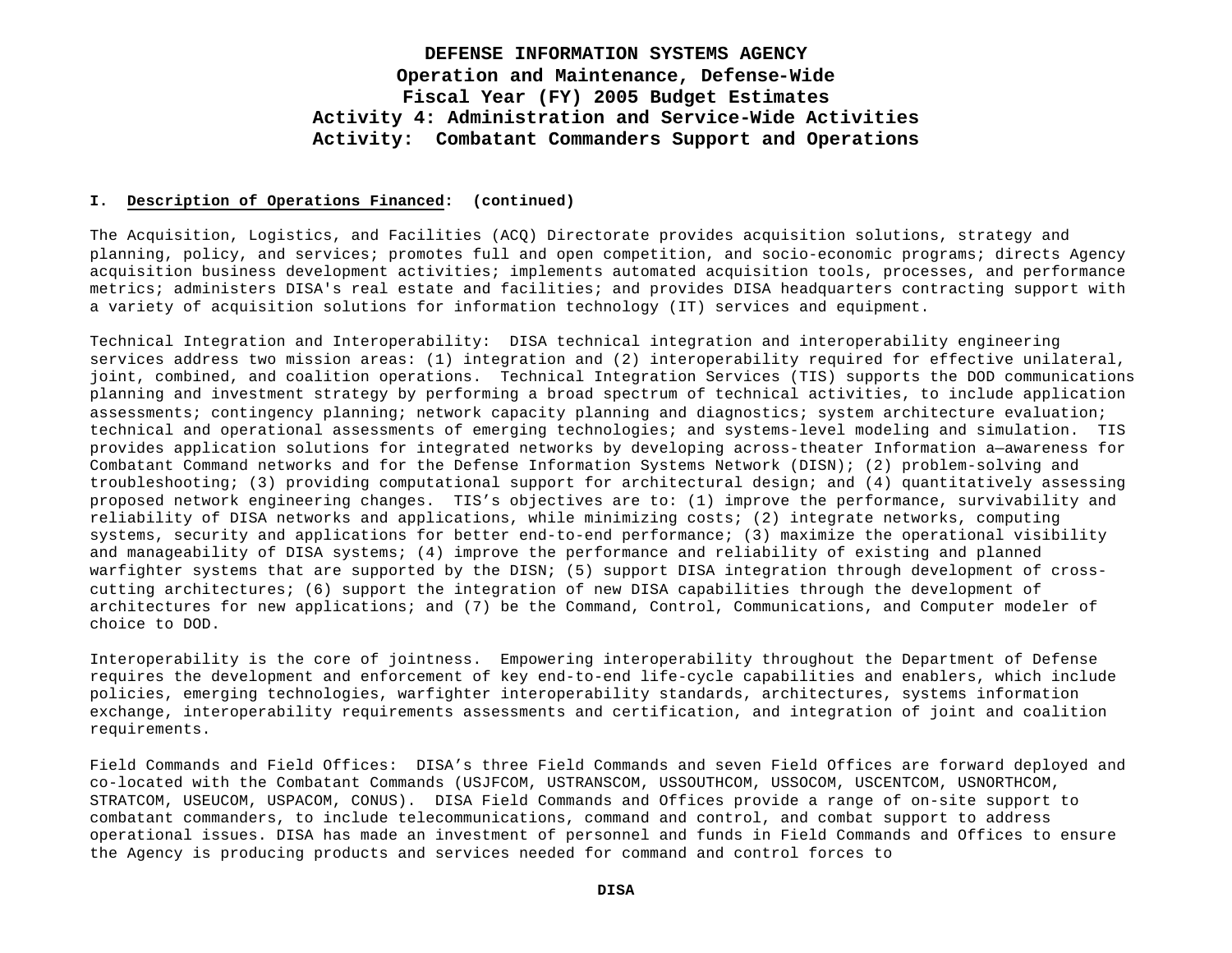#### **I. Description of Operations Financed: (continued)**

disseminate information and operate in a highly secure and interoperable environment. DISA also provides advice, strategic and tactical planning support, guidance, and technical assistance in the planning, managing, and implementation of the DISA's assigned portion of the Global Information Grid. The Field Offices serve as a liaison between DISA and the Combatant Commanders/Component Commanders on DISA support issues and policies. They ensure that issues identified by Commanders are resolved in a time-sensitive manner and function as the focal point within DISA for theater-unique requirements. They maintain a proactive role with other Field Office/Commands and Combatant Commander representatives, managing requirements from identification to delivery of DISA services. In addition, DISA's Continental U.S. Regional Operations Support Center (CONUS RNOSC) exercises centralized management of CONUS network operations and are responsible for the real-time operational direction, monitoring and control of the DISN networks within CONUS.

Defense Collaboration Tools Suite (DCTS) gives Combatant Commands, Services, and Defense Agencies interoperable collaboration capability including voice and video conferencing, document and application sharing, instant messaging, and whiteboard capability in support of planning and executing combat operations. The ability to use these tools to pull information and collaborate across all domains fulfills the transformation goal that effective operations will depend on the ability of DOD to share information and collaborate externally and internally. The enterprise collaboration management function supports oversight, collaboration liaisons to other agencies, provides the DoD repository of approved collaboration products, and prepares collaboration policy guidance.

Net-Centric Enterprise Services (NCES) is a key DOD GIG supporting infrastructure. It provides a common set of interoperable information capabilities which will (1) support posting of data to shared spaces; (2) provide users with the capability to pull whatever data they need, whenever they need it, from wherever they are; and (3) provide information assurance measures. NCES increases warfighter flexibility, improves the quality and timeliness of Department decision cycles, and enhances business operations. Stove-piped department and/or service-specific enterprise level legacy programs will be replaced by the consolidated infrastructure built upon NCES capabilities. The end result will be the enterprise level integration of IT systems, in both the warfighting and business domains, in an interoperable, net-centric operating environment.

NCES supports the Department's transformation goals to achieve rapid decision superiority, streamline business processes, conduct effective and discriminate information operations, and provide a joint force operational picture. NCES transforms legacy planning and execution capabilities into protected, web-based, real-time collaborative business processes, including Joint and Coalition information exchanges across organizational boundaries. It supports real-time battle management and operations by providing a user-defined operational view of the battle management and operations by providing a user-defined operational view of the battle space via a web browser. NCES meets the military requirement to provide dramatically improved situational awareness, robust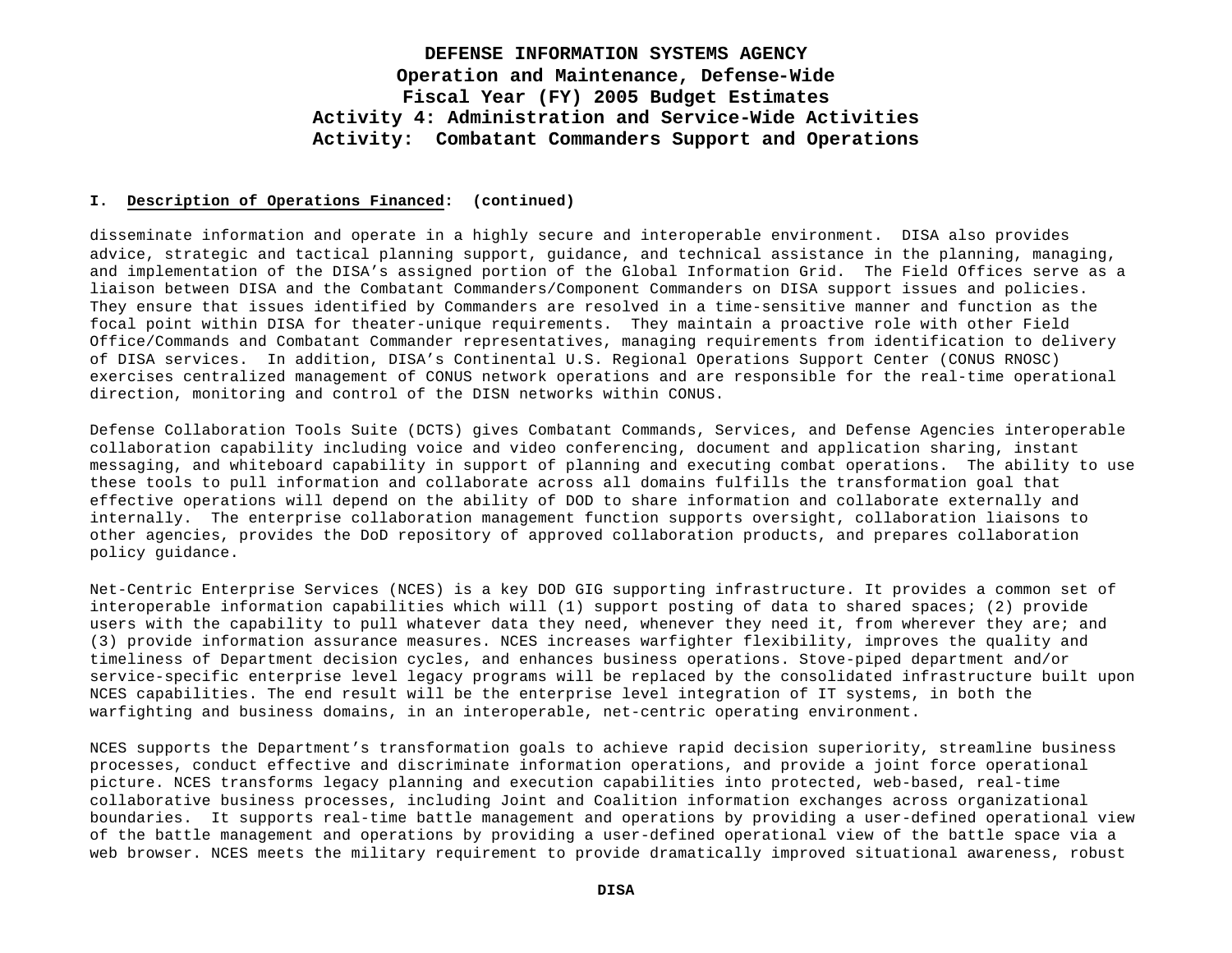#### **I. Description of Operations Financed: (continued)**

alerting, shortened decision cycles, and shared understanding. NCES capabilities, deployed on Defense networks, provide a consolidated, services-based IT infrastructure which reduces overall costs to deploy and maintain IT systems supporting day-to-day business and warfighter operations. The NCES services-based architecture eliminates costly legacy interfaces between disjointed, disparate, and stove-piped systems by providing a comprehensive set of core enterprise services.

The Joint Staff Support Center (JSSC) conducts 24x7 watch/monitor operations in the National Military Command Center (NMCC) for Communications, Command, Control and Computer systems, strategic threat operational warning, and National Military Joint Intelligence Center (NMJIC) Global Command and Control System operations. JSSC provides the Joint Staff with software-applications support relating to operational capabilities in conventional and nuclear planning and operations. JSSC also provides studio and remote video and audio recordings, electronic graphics, post production editing for training, informational, gun camera and battle damage assessment assistance, guidance for video teleconferencing networks and operations, and operation of the NMCC secure cable television system.

#### **II. Force Structure Summary:**

C2 Transformation efforts includes joint application testing and infrastructure services that provide command and control (global Command and Control System/Joint Command and Control), combat support (Global Combat Support System, Net Centric Enterprise Services/Common Operating Environment), information management (Information Dissemination Management, eBusiness)and security (C2 Guard) capabilities for DOD. C2T funds provide operation and maintenance of testing facilities, IT equipment maintenance and refresh, software licensing, and test contractor support.

C4IFTW/Mission Support includes DISA-wide initiatives related to Application Services Management (ASM); financial management; personnel management; acquisition, logistics, and facilities support; and technical integration and interoperability engineering services. The Chief Financial Executive/Comptroller funds will provide for salaries, operating expenses, and contracts related to accounting and financial support and PMA initiatives. Funds pay for: (1) Defense Finance and Accounting Service (DFAS) services; (2) costs associated with accounts payable support (which includes receiving, processing and filing DISA vendor and intra-government invoices/bills); (3) enhancements to the DISA Financial Management System database in support of agency operations; (4) continuing implementation of the Chief Financial Officer Act to include preparation of annual, agency-wide financial statements; and (5) implementation of metrics associated with the agency's Performance Contract and the Government Performance Results Act. GPRA includes the creation of Activity Based Costing models for performance budgeting.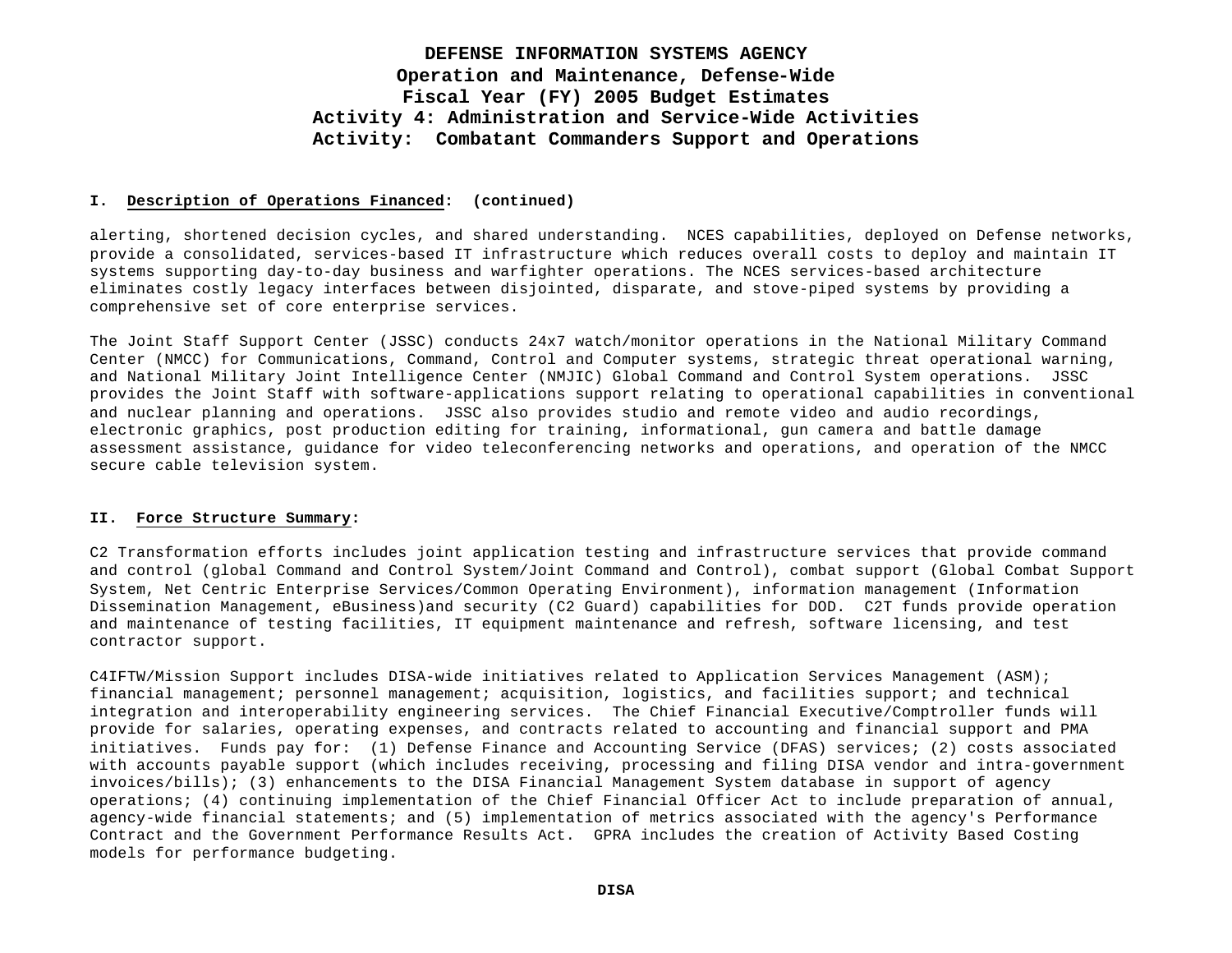#### **II. Force Structure Summary: (continued)**

The ACQ Directorate funding provides for salaries, operating expenses, and contracts in support of: acquisition management for DISA; operation of the DISA headquarters compound; operation of National Capital Region (NCR) leased facilities; rent associated with General Services Administration (GSA) leases; logistics services including supply, transportation, and warehousing; and logistical support and oversight for worldwide property accountability. In addition, funds will support ongoing Acquisition Planning Execution (APEX) engineering and Enterprise Business Modernization (EBM) activities. APEX is a web-based acquisition system which allows customers of DISA's large technical services contracts to prepare, route, monitor, and award task order acquisition packages in a completely paperless fashion. APEX will be integrated with the Standard Procurement System and other acquisition and financial systems as they emerge from the EBM effort. EBM provides ACQ management with metrics and services to assist in accelerating implementation of new processes and automated applications throughout the directorate.

The Manpower, Personnel and Security (MPS) funds will provide for salaries, operating expenses, and contracts for DISA personnel supporting Strategic Management of Human Capital and manpower staffing standards studies. The output of these functional elements are Agency-wide personnel systems, visual information systems, and ultimedia graphics connectivity, printing and reproduction as well as mail and travel support in the National Capital Region, and programs to support the Human Resource activities that deliver DISA products and services. In addition, a strategic training effort will provide for comprehensive intern and student programs; and training, education, and development specifically aimed at giving the DISA-wide civilian and military community new skills required for a JV2020 workforce. Products/deliverables include centrally funded Agency training programs, an intern and co-op program, and the Executive Leadership Development Program.

Interoperability is achieved through the development, adoption, specification, and enforcement of standards for information technology and telecommunications. Information technology standards include standards for DOD Core Enterprise Services, Communities of interest, and Information Transfer in support of the Combatant Commanders/Services/Agencies to ensure timely information exchange and dissemination.

Funds for the Field Offices are used largely for personnel costs and other operating costs to DISA on-site liaison/support/service to the Combatant Commanders. Travel costs extend this contact down to the warfighter when providing engineering/technical assistance, contingency and exercise support, and performance evaluations. Funds for the Field Commands are the same as the Field Offices plus providing in-theater 24X7 NetOps management and protection through the Central Regional Network Operations and Security Centers (RNOSC). Funding supports software applications relating to operational capabilities in conventional and nuclear planning and operations.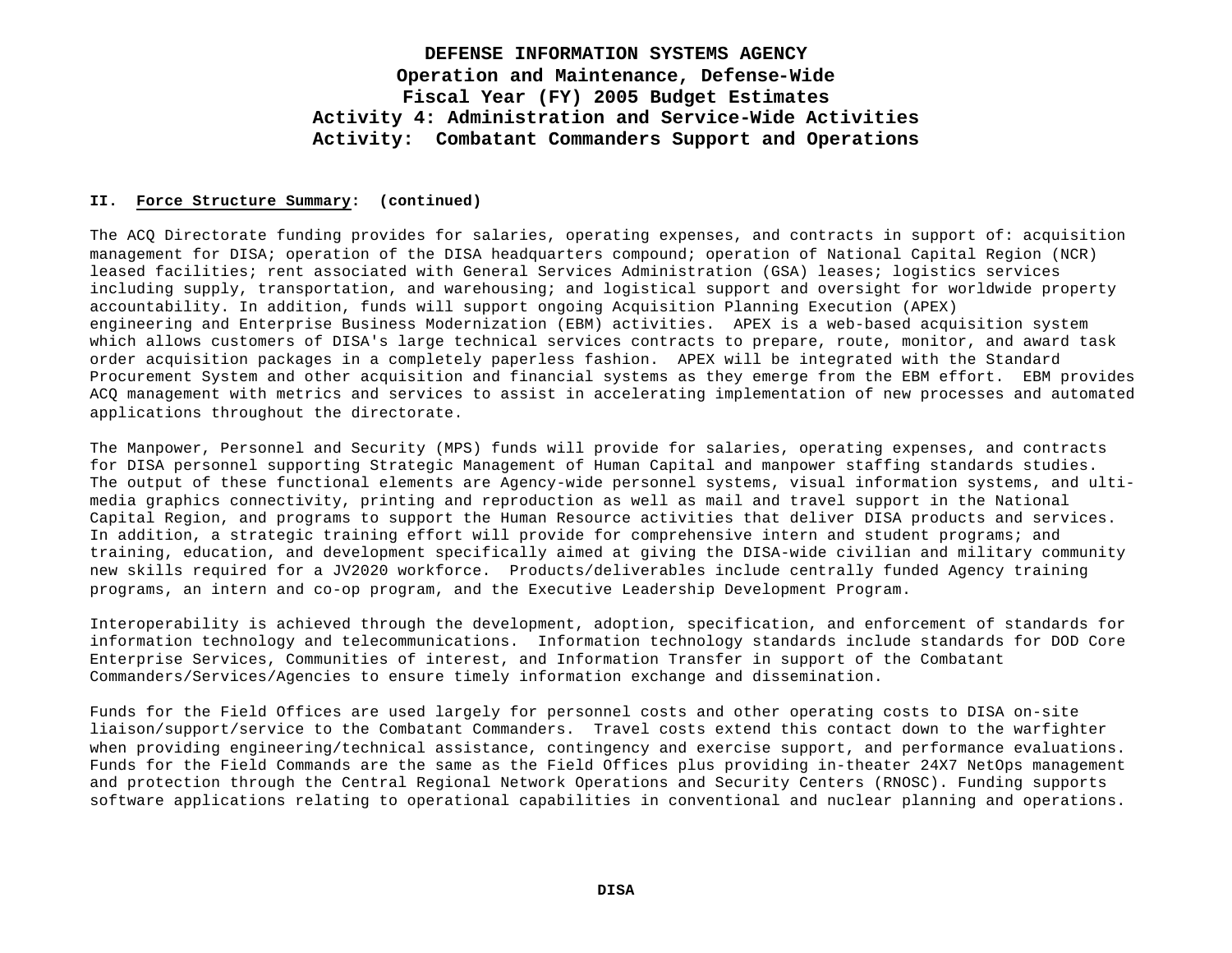#### **II. Force Structure Summary: (continued)**

DCTS funding supports installation, integration, and training for more than 150 DCTS sites. The sustainment efforts also provide a 24X7 help desk, software distribution services, hardware and software maintenance, enterprise collaboration services, deployable technical and systems administration support, and enterprise software licenses. DCTS is evolving with increased Combatant Command and Service requirements and the FY 2004 budget supports the critical development essential to be responsive to the warfighter. DISA will be able to add needed sea-based capability and provide enterprise collaboration servers to support warfighters temporarily displaced from their home base. The FY 2005 and outyear efforts focus on interoperability, network optimization, technology insertion, and development and migration to enterprise collaboration services and suites of standard approved tools that are acquired and operated by the respective Services, agencies, and departments.

The NCES program has new start authority. The NCES is awaiting the selection of an alternative (from the Analysis of Alternatives) at Milestone A/B in 2Q FY 2004. Operations financed through this funding beginning in FY 2005 provides for life-cycle support of NCES capabilities including operational support to customers and program management. Fielding for NCES Increment 1 is scheduled for 2Q FY 2006. In FY 2004, NCES will begin the transition of COE capabilities to a joint, net-centric environment as part of NCES Increment 1. Beginning in FY 2007 and continuing through FY 2009, COE efforts will be limited to providing transition support to the 125 Programs of Record which are the COE's customer base. NCES will request realignment of Civilian and Military Payroll from COE to NCES. The Joint Staff Support Center (JSSC) provides continuous operations, maintenance, coordination for all C2 systems, and communications, which support the Combatant Commanders, Chairman, Joint Chiefs of Staff, Joint Staff (JS), Unified Commanders, and National Military Command Center (NMCC).

The JSSC funding provides personnel costs for the communications watch teams within the National Military Command Center, and the operation and maintenance of the Visual Recording Facility (VRF) for use by the Chairman, Joint Staff and other senior government officials.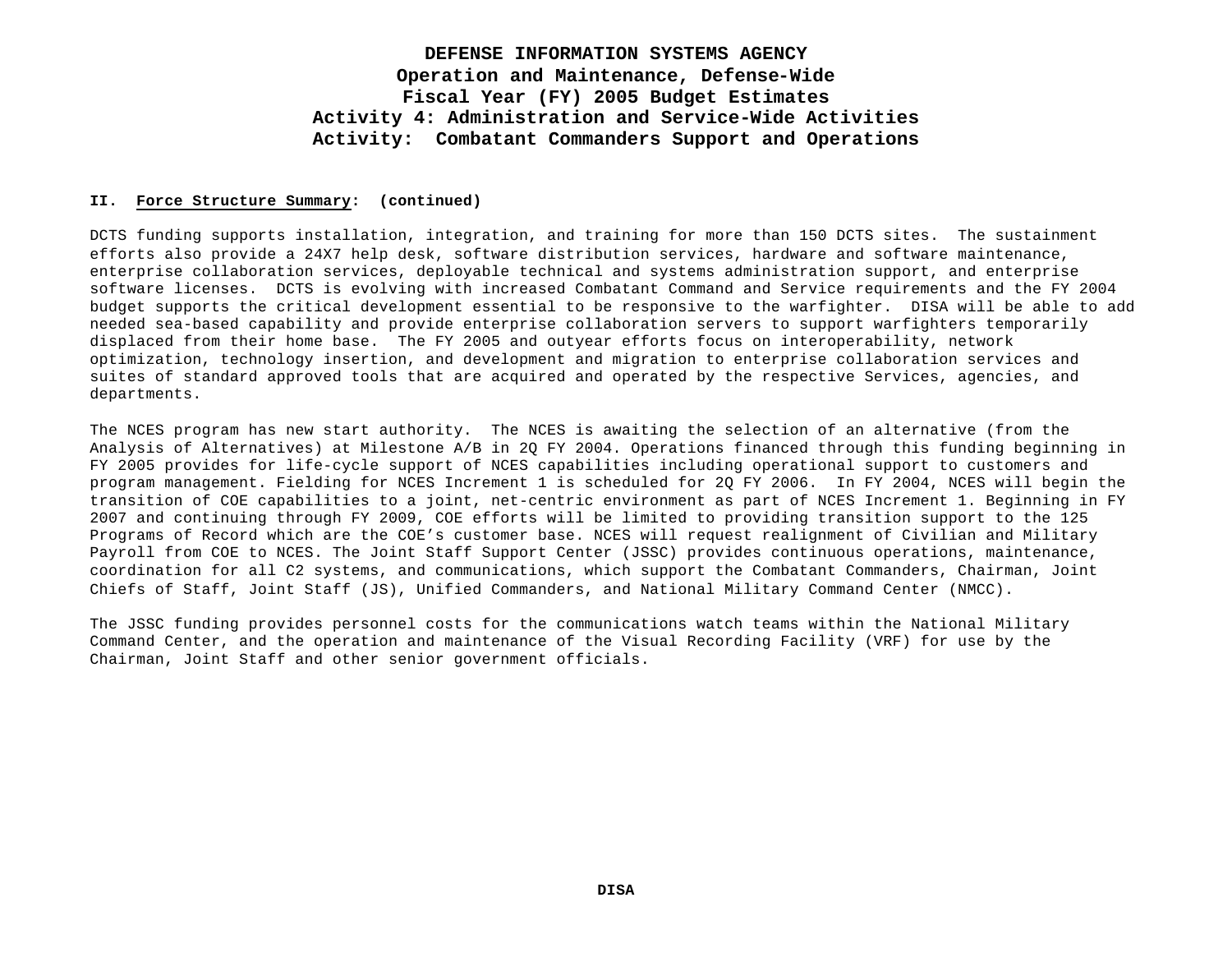### **III. Financial Summary (\$ in Thousands):**

|    |                                                                         | FY 2003     | FY 2004                  | FY 2004 | FY 2004  | FY 2005  |
|----|-------------------------------------------------------------------------|-------------|--------------------------|---------|----------|----------|
|    |                                                                         |             | President's Appropriated |         | Revised  |          |
| А. | Subactivity Group:                                                      | Actuals     | Budget                   | Amount  | Estimate | Estimate |
|    | C4IFTW*/Mission Support                                                 | 138,301     | 123,786                  | 113,140 | 122,563  | 119,451  |
|    | Field Commands/Offices<br>2.                                            | 30,416      | 27,530                   | 22,096  | 28,707   | 30,579   |
|    | 3.<br>JSSC                                                              | 3,007       | 2,832                    | 2,757   | 2,757    | 2,912    |
|    | C2 Transformation<br>4.                                                 | 384         | 3,332                    | 1,317   | 3,529    | 5,559    |
|    | Defense Collaboration Tool Suite<br>5.                                  | 2,878       | 16,835                   | 11,213  | 10,957   | 16,065   |
|    | Network Centric Enterprise Services<br>6.                               | $\mathbf 0$ | 0                        | 0       | 0        | 4,476    |
|    | Total:                                                                  | 174,986     | 174,315                  | 150,523 | 168,513  | 179,042  |
|    | Supplemental included in Total:<br>* includes FY 2003 ADNET Counterdrug | 15,525      |                          |         |          |          |

*funds received in execution year only*

|    |                                                  | Change<br>FY 2004/FY 2004 | Change<br>FY 2004/FY 2005 |
|----|--------------------------------------------------|---------------------------|---------------------------|
|    | B .Reconciliation Summary:                       |                           |                           |
|    | Baseline Funding                                 | 174,315                   | 168,513                   |
|    | a) Congressional Adjustments (Distributed)       | $-6,500$                  |                           |
|    | b) Congressional Adjustments (Undistributed)     |                           |                           |
|    | c) Congressional Adjustments (General Provision) | $-16.654$                 |                           |
|    | d) Congressional Earmark                         | $-638$                    |                           |
|    | Appropriated Amount                              | 150,523                   |                           |
|    | Approved Transfers                               | 17,990                    |                           |
| 4. | Price Change                                     |                           | 3,117                     |
| 5. | Program Changes                                  |                           | 7,412                     |
| б. | Current Estimate                                 | 168,513                   | 179,042                   |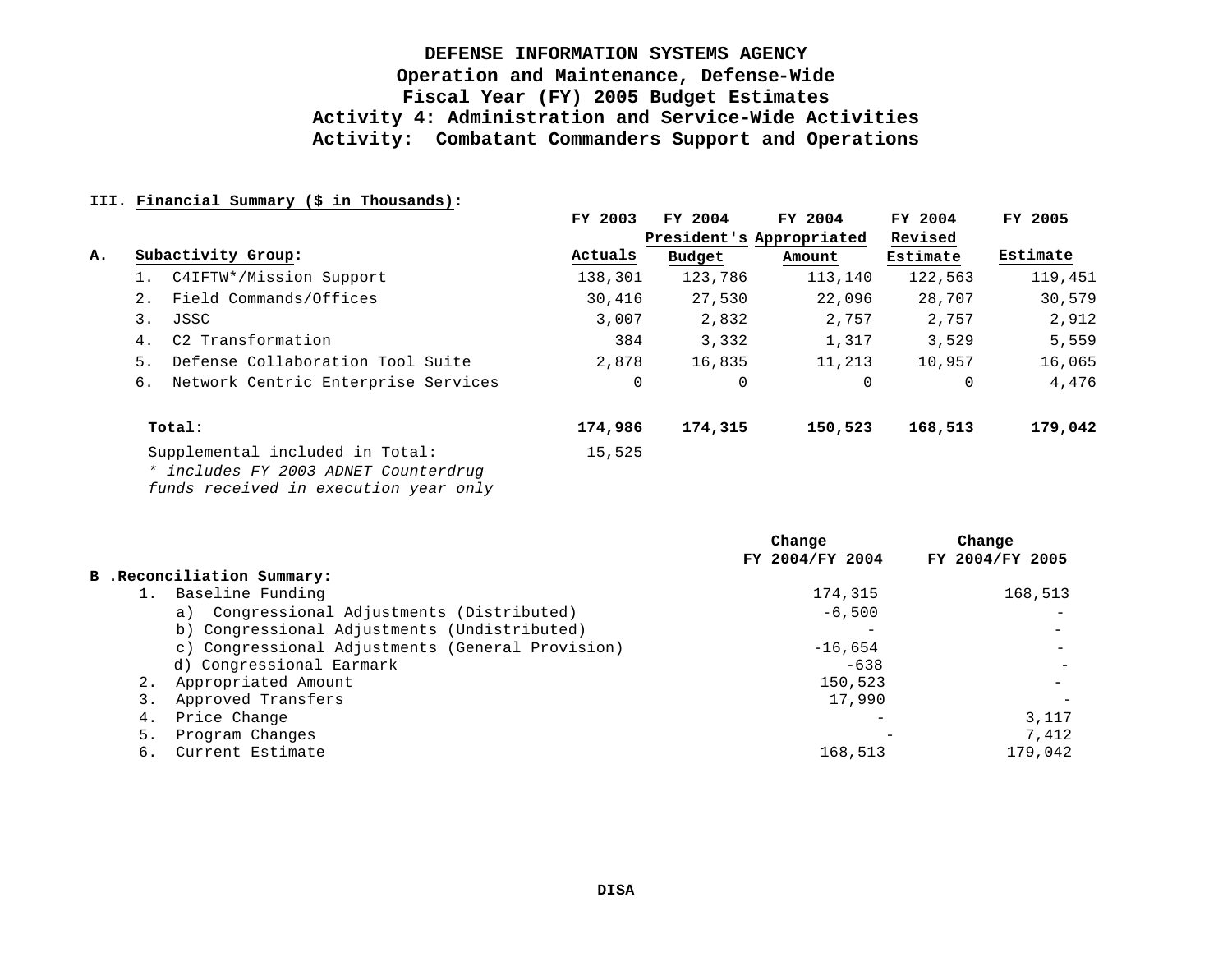| C. Reconciliation of Increases and Decreases:                        | (Dollars in Thousands) |
|----------------------------------------------------------------------|------------------------|
|                                                                      | Totals                 |
| FY 2004 President's Budget                                           | 174, 315               |
| 1. Congressional adjustments                                         | $-23,792$              |
| a. Distributed Adjustments                                           |                        |
| 1) Excessive Growth                                                  | $-6,500$               |
| b. Undistributed Adjustments                                         |                        |
| c. General Provisions                                                |                        |
| 1) Sec. 8094 Prorate Prof Sycs                                       | $-1,008$               |
| 2) Sec. 8101 Cost Growth IT                                          | $-15,091$              |
| 3) Sec. 8126 Prorate Mgmt Efficiencies                               | $-555$                 |
| d. Earmarks                                                          |                        |
| 1) Sec. 8044 Prorate Indian Lands                                    | $-638$                 |
| FY 2004 Appropriated Amount                                          | 150,523                |
| 2. Emergency Supplemental                                            |                        |
| a. Emergency Supplemental Funding Carryover                          | 9,515                  |
| b. FY 2004 Emergency Supplemental App. Act (P.L.108-106)             |                        |
| 1) DCTS - On-site Tech Support; S/W Maint.                           | 4,930                  |
| 2) RNOSC Augmentees                                                  | 2,235                  |
| 3) Iraq Comm Backbone-Phase IV Requirements                          | 2,350                  |
| 3. Fact-of-Life Changes                                              | 17,990                 |
| a. Functional Transfers                                              |                        |
| 1) Transfers In                                                      |                        |
| a) Civilian Pay alignment to actual manpower dist.                   | 17,990                 |
| Baseline Funding                                                     | 178,028                |
| 4. Reprogrammings (requiring 1415 Actions)                           |                        |
| Revised FY 2004 Estimate                                             | 178,028                |
| 5. Less: Emergency Supplemental Funding                              | $-9,515$               |
| Normalized Current Estimate for FY 2004                              | 168,513                |
| 6. Price Change                                                      | 3,117                  |
| 7. Functional Transfers                                              |                        |
| 8. Other Transfers (non-Functional Transfers)                        |                        |
| 9. Program Increases                                                 |                        |
| a. Annualization of New FY 2004 Program                              | 10,683                 |
| b. One-Time FY 2005 Costs                                            |                        |
| c. Program Growth in FY 2005                                         |                        |
| 1) C4IFTW - Regional Network Operations Support Center (RNOSC)-CONUS |                        |
| workload continues to grow as a result of increased support to the   |                        |
| Combatant Command Field Offices.                                     | 1,244                  |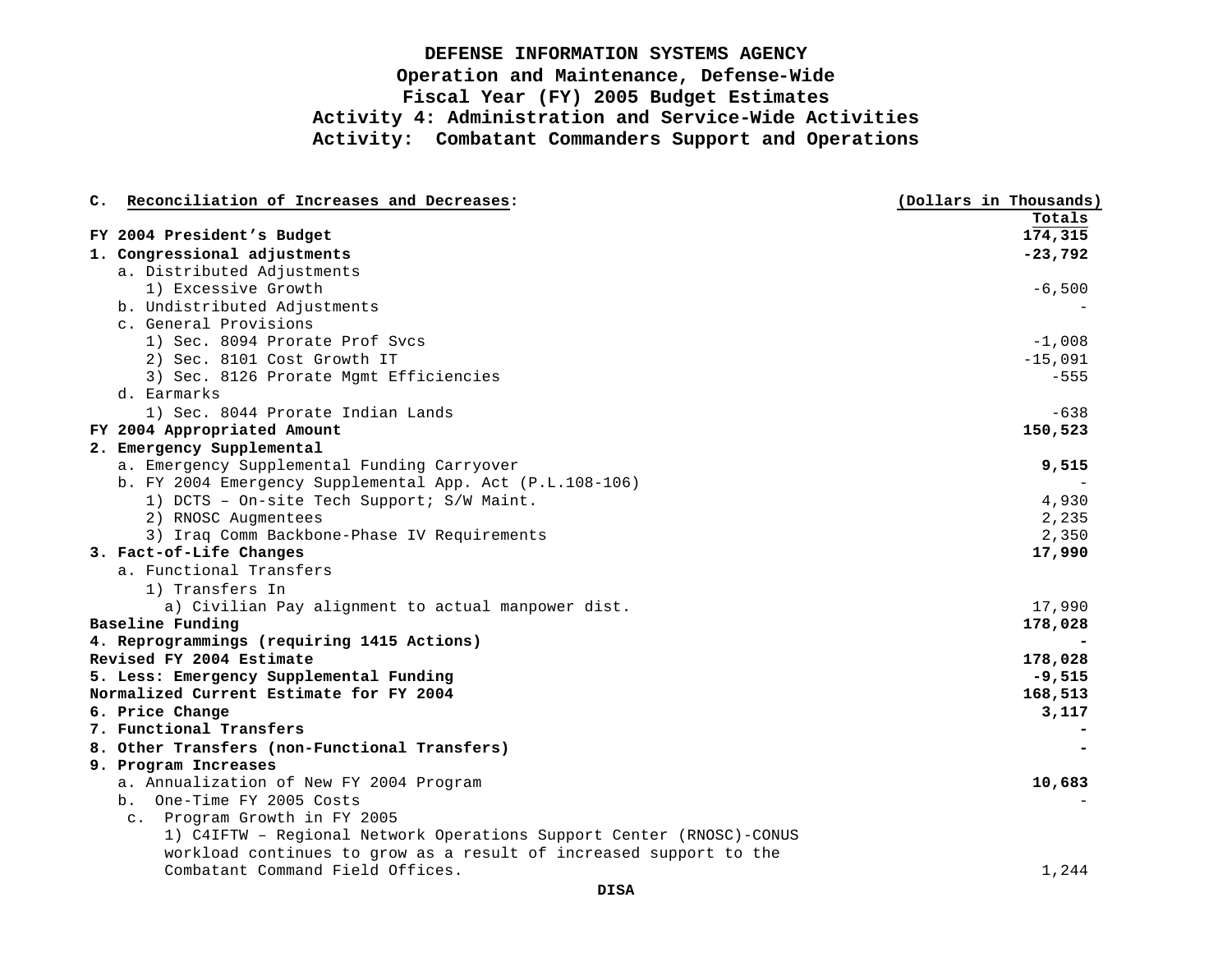| C. Reconciliation of Increases and Decreases:                      | (Dollars in Thousands) |
|--------------------------------------------------------------------|------------------------|
|                                                                    | Totals                 |
| 2) NCES - Funding for sustainment of Net Centric Enterprise        |                        |
| Services core enterprise services implemented in FY 2004.          | 4,476                  |
| 3) Increase reflects the need to operate and maintain an increased |                        |
| number of Defense Collaboration Tool Suite sites in order to       |                        |
| support the warfighter.                                            | 4,963                  |
| 10. Program Decreases                                              | $-3,271$               |
| a. One-Time FY 2005 Costs                                          |                        |
| b. Program Decreases in FY 2005                                    |                        |
| 1) C41FTW - Program decrease funds a portion of the emergent       |                        |
| Fact-of-life requirements for world-wide daily DISA operations:    |                        |
| a) Growing physical security and specialized professional support. | $-1,399$               |
| b) Decreased level of effort in support of the NETCOP.             | $-1.872$               |
| FY 2005 Budget Request                                             | 179,042                |

#### **IV. Performance Criteria and Evaluation Summary:**

*C2 Transformation Initiative (C2T)*: Report the numbers of segment test successes and failures. Failure information is provided to the engineers who then make the decision whether or not to waive a segment. Metrics are also collected on the number of tests performed and the time it takes to perform each test. Program Manager customer satisfaction is measured by increases/decreases throughput. Shortfalls in Program Manager expectations are addressed by increasing capability and/or capacity, which is more finite and less subjective.

*C4IFTW/Mission Support*: ACQ uses performance measurements to track both outputs and outcomes. The principle metrics used are:

- Acquisition Leadtime: This metric is key to determining process impediments in the procurement process. With Acquisition Planning Execution (APEX) engineering support, the agency will have, for the first time, the ability to capture total acquisition leadtime, not just procurement award leadtime. The system is also capable of providing a host of output related measures in a much shorter timeframe than was previously possible.
- Interest Penalties and Discounts Taken: With the deployment of Wide-Area Workflow (WAWF), the Government acceptance and payment timeline will be significantly reduced. The result of this is fewer interest penalties paid due to late payments and the ability to take advantage of early payment discounts offered. ACQ measures both interest penalties and discounts taken against the number of WAWF transactions.
- Enterprise Business Organizational Resistance to Change: ACQ will periodically conduct Implementation History Assessments to identify areas of resistance to change within ACQ as part of EBM.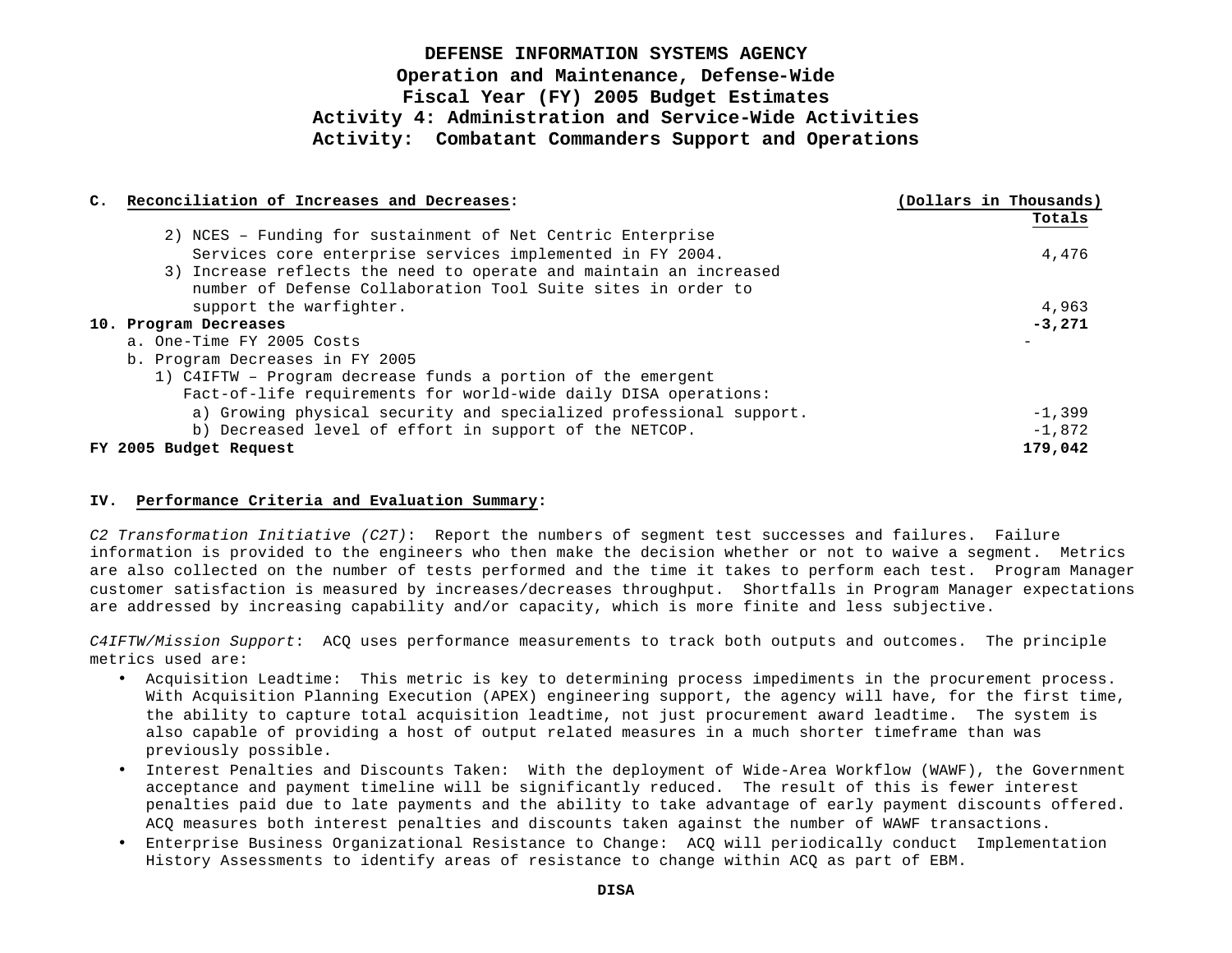#### **IV. Performance Criteria and Evaluation Summary: (continued)**

• Sponsor Assessment and an Individual Readiness Assessment: Sponsor Assessments will be periodically conducted to determine the level and type of commitment of key sponsors whose support is required for successful implementation of EBM initiatives. The results of the sponsor assessment will identify behaviors the sponsor can use to show commitment.

The *Chief Financial Executive/Comptroller's* ultimate goal is to obtain an unqualified opinion on its financial statements. The timeline for accomplishing this goal is: FY 2004 - Qualified Audit Opinion; FY 2005 - Unqualified Audit Opinion.

#### The *Manpower, Personnel, and Security Directorate* performance measures provide:

1) highly-qualified personnel capable of performing current and future DISA missions; 2) customer-focused organization that is effectively-led, anticipates requirements, and maximizes its capabilities; 3) safe, secure, and motivating environment for DISA employees; 3) automated environment with accurate, timely, valid, and integrated data; 4) partnership with management to provide innovative solutions, products, and services.

The intent of each *Field Office/Commands* is: (1) To be their customer's advocate to DISA; (2) To advise and assist the customer to carry out his mission; and (3) To provide technical assistance and management support in planning, systems engineering, implementation in DISA's core products and services. The performance is measured by the annual assessment of Defense Agencies by the Joint Staff.

The *Standards and Interoperability* program is measured by the ability to produce, promulgate, implement, and maintain standards and interoperability assessments via supporting applications and processes. The primary measure of effectiveness lies in the identification of standards early on in the development of information systems (at Milestones A and B) leading to a successful interoperability test certification (at Milestone C). Tracking of this metric is an indicator of the successful development, relevance and implementation of information technology standards early on in a system's developmental process. As standards are developed they are maintained in on-line support applications for accessibility and use throughout DOD. Metrics are maintained on overall uptime, application failures, user accessibility and trouble tickets. Additionally, metrics are maintained in meeting standards support application capability improvement target dates and baseline release dates to include overall speed of service and transaction time.

The *NCES Program Office* activities support DISA Strategic Goals 1, 2, 3, and 5. Strategic Goal #1: "Provide infrastructure which meets Warfighter's requirements to support effective joint operations." Strategic Goal #2: "Support easy sharing of high quality information to support DoD interoperability." Strategic Goal #3: "Information resources are secure." Strategic Goal #5: "IT is used to maximum advantage at least cost to satisfy customers."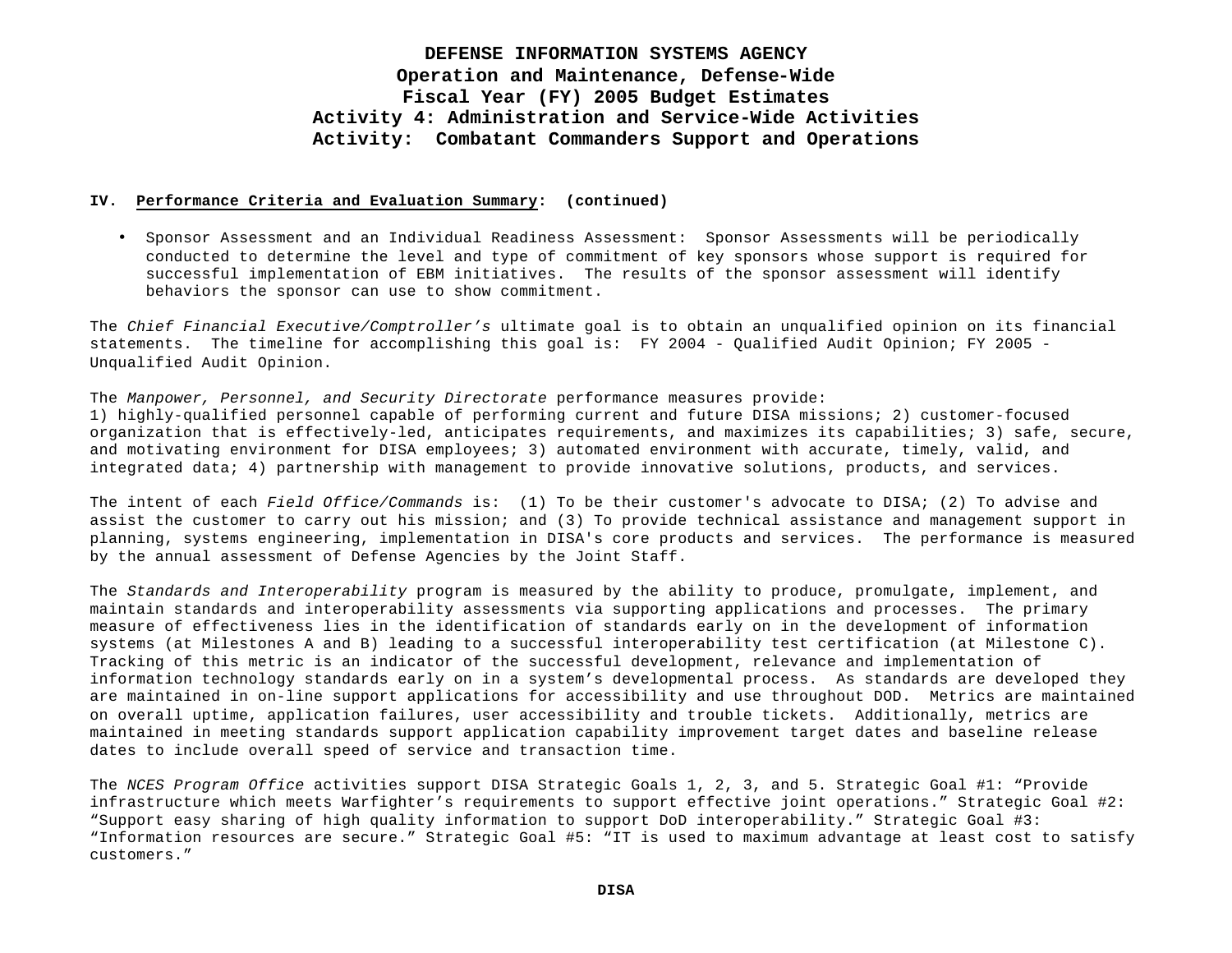**V. Personnel Summary:**

|                             | (Actuals)   |             | Change      |              |  |
|-----------------------------|-------------|-------------|-------------|--------------|--|
|                             | FY 2003     | FY 2004     | FY 2005     | FY 04/FY 05  |  |
| Military End Strength Total | 306         | 394         | 394         | 0            |  |
| Officer                     | 99          | 156         | 156         | $\mathsf{O}$ |  |
| Enlisted                    | 207         | 238         | 238         | $\mathsf{O}$ |  |
| Civilian End Strength Total | 701         | 992         | 992         | 0            |  |
| USDH                        | 680         | 965         | 965         | 0            |  |
| FNDH                        | $\mathbf 0$ | 0           | 0           | $\mathsf{O}$ |  |
| FNIH                        | 5           | 5           | 5           | 0            |  |
| Reimbursable                | 16          | 22          | 22          | $\mathsf{O}$ |  |
| Military<br>Workyears Total | 306         | 394         | 394         | 0            |  |
| Officer                     | 99          | 156         | 156         | $\mathsf{O}$ |  |
| Enlisted                    | 207         | 238         | 238         | 0            |  |
| Civilian<br>Workyears Total | 691         | 961         | 961         | 0            |  |
| USDH                        | 671         | 936         | 936         | $\mathsf{O}$ |  |
| <b>FNDH</b>                 | $\mathbf 0$ | $\mathbf 0$ | $\mathbf 0$ | 0            |  |
| FNIH                        | 5           | 5           | 5           | $\mathbf 0$  |  |
| Reimbursable                | 15          | 20          | 20          | $\mathsf 0$  |  |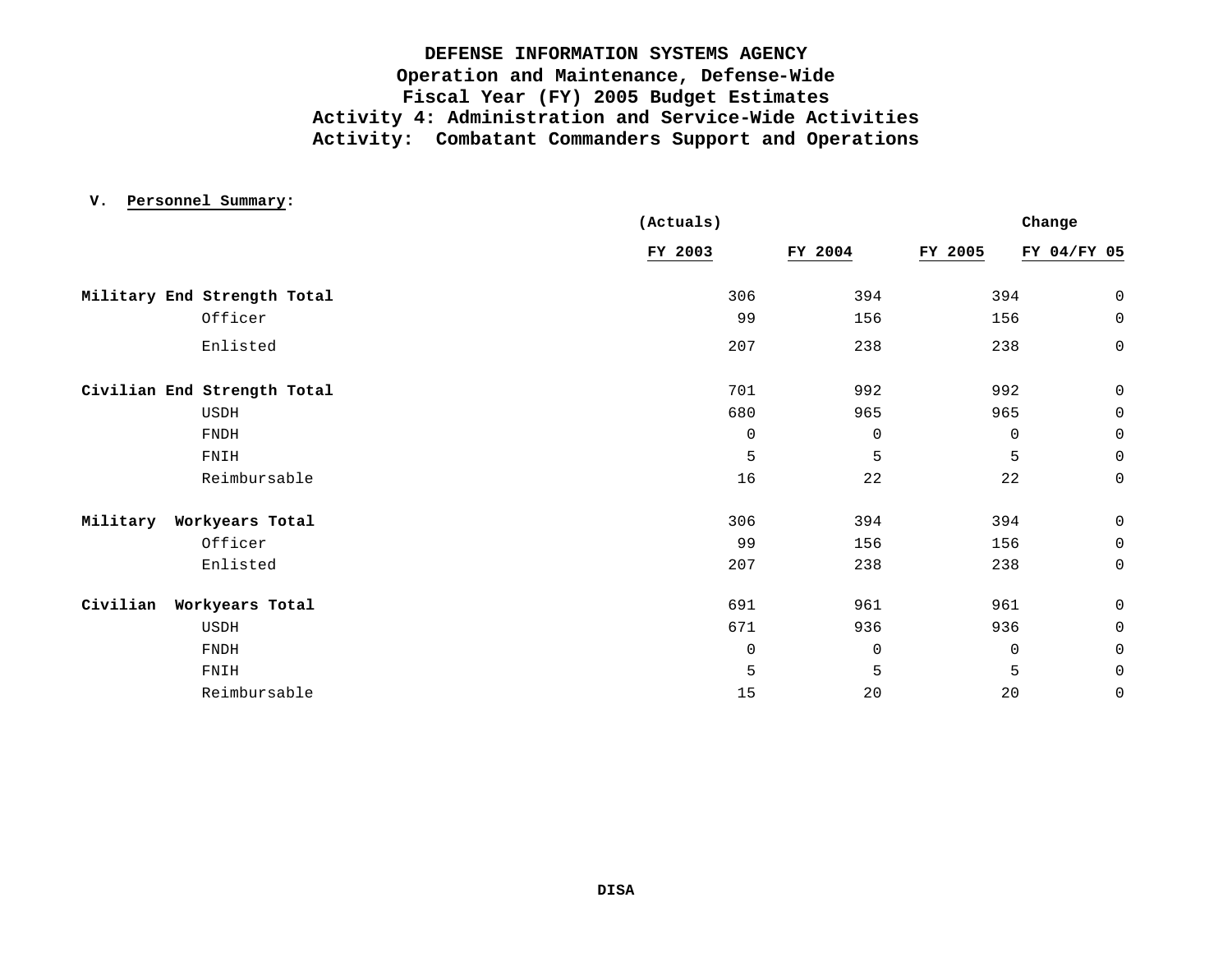### **DEFENSE INFORMATION SYSTEMS AGENCY**

### **Operation and Maintenance, Defense-Wide**

### **Fiscal Year (FY) 2005 Budget Estimates**

# **Activity 4: Administration and Service-Wide Activities**

**Activity: Combatant Commanders Support and Operations**

|      |                                                 |                  |                 | Change FY2003/FY2004 |                    |                 | Change FY2004/FY2005 |                    |  |
|------|-------------------------------------------------|------------------|-----------------|----------------------|--------------------|-----------------|----------------------|--------------------|--|
|      | VI. PRICE AND PROGRAM CHANGES (\$ in Thousands) | FY2003<br>Actual | Price<br>Growth | Program<br>Growth    | FY2004<br>Estimate | Price<br>Growth | Program<br>Growth    | FY2005<br>Estimate |  |
| 101  | Executive, General and Special Schedules        | 70,717           | 2,334           | 15,867               | 88,918             | 1,867           | (3, 198)             | 87,587             |  |
| 103  | Wage Board                                      | 160              | 5               | 21                   | 186                | 4               | 2                    | 192                |  |
| 106  | Benefits to Former Employees                    | 500              | $\mathbf 0$     | (500)                | $\mathbf 0$        | 0               | $\mathbf{0}$         | $\overline{0}$     |  |
| 199  | Total Civilian Personnel Compensation           | 71,377           | 2,339           | 15,388               | 89,104             | 1,871           | (3, 196)             | 87,779             |  |
| 308  | Travel of Persons                               | 4,503            | 59              | (237)                | 4,325              | 56              | 315                  | 4,696              |  |
| 399  | Total Travel                                    | 4,503            | 59              | (237)                | 4,325              | 56              | 315                  | 4,696              |  |
| 671  | Communications Services (DWCF) Tier 2           | 171              | $\Omega$        | 802                  | 973                | $\Omega$        | (79)                 | 894                |  |
| 673  | Defense Finance and Accounting Services (DFAS)  | 8,060            | 1,145           | (1, 665)             | 7,540              | 324             | 821                  | 8,685              |  |
| 677  | Communications Services (DWCF) Tier 1           | 231              | $\mathbf 0$     | (231)                | $\mathbf 0$        | $\mathbf 0$     | $\mathbf 0$          | $\overline{0}$     |  |
| 679  | Cost Reimbursable Purchases                     | 1,500            | $\mathbf 0$     | (1, 500)             | $\mathbf{0}$       | $\mathbf 0$     | $\mathbf 0$          | $\mathbf 0$        |  |
| 699  | Total Purchases                                 | 9,962            | 1,145           | (2, 594)             | 8,513              | 324             | 742                  | 9,579              |  |
| 771  | Commercial Transportation                       | 231              | 3               | 160                  | 394                | 5               | (142)                | 257                |  |
| 799  | Total Transportation                            | 231              | 3               | 160                  | 394                | 5               | (142)                | 257                |  |
| 912  | Rental Payments to GSA Leases (SLUC)            | 16,642           | 283             | (14, 214)            | 2,711              | 41              | (42)                 | 2,710              |  |
| 913  | Purchased Utilities (non-DWCF)                  | 469              | 6               | (73)                 | 402                | 5               | (93)                 | 314                |  |
| 914  | Purchased Communications (non-DWCF)             | 615              | 8               | (23)                 | 600                | 8               | (21)                 | 587                |  |
| 915  | Rents (non-GSA)                                 | 113              | $\mathbf{1}$    | 568                  | 682                | 9               | 8                    | 699                |  |
| 917  | Postal Services (USPS)                          | 221              | $\Omega$        | 224                  | 445                | $\Omega$        | 6                    | 451                |  |
| 920  | Supplies and Materials (non-DWCF)               | 2,620            | 34              | 307                  | 2,961              | 38              | 160                  | 3,159              |  |
| 921  | Printing and Reproduction                       | 252              | 3               | 173                  | 428                | 6               | $\mathbf{1}$         | 435                |  |
| 922  | Equipment Operation and Maintenance by Contract | 32,673           | 425             | 2,792                | 35,890             | 467             | 7,754                | 44,111             |  |
| 923  | Facility Operation and Maintenance by Contract  | 4,529            | 59              | 573                  | 5,161              | 67              | 467                  | 5,695              |  |
| 925  | Equipment Purchases (non-DWCF)                  | 7,951            | 103             | (4, 265)             | 3,789              | 49              | (80)                 | 3,758              |  |
| 931  | Contract Consultants                            | 100              | 1               | (101)                | $\Omega$           | $\Omega$        | $\mathbf 0$          | $\mathbf 0$        |  |
| 932  | Management and Professional Support Services    | 292              | 4               | (296)                | $\Omega$           | $\Omega$        | $\mathbf 0$          | $\Omega$           |  |
| 934  | Engineering and Technical Services              | 2,965            | 39              | (2, 781)             | 223                | 3               | 902                  | 1,128              |  |
| 937  | Locally Purchased Fuel (non-DWCF)               | 6                | $\Omega$        | (6)                  | $\Omega$           | $\Omega$        | $\mathbf{0}$         | $\Omega$           |  |
| 987  | Other Intra-governmental Purchases              | 2,902            | 38              | (572)                | 2,368              | 31              | 260                  | 2,659              |  |
| 989  | Other Contracts                                 | 16,256           | 211             | (5, 950)             | 10,517             | 137             | 371                  | 11,025             |  |
| 989  | Other Costs                                     | 307              | $\overline{4}$  | (311)                | $\mathbf 0$        | $\mathbf 0$     | $\mathbf 0$          | $\Omega$           |  |
| 999  | Total Other Purchases                           | 88,913           | 1,219           | (23, 955)            | 66,177             | 860             | 9,694                | 76,731             |  |
| 9999 | Total Activity Group                            | 174,986          | 4,765           | (11, 238)            | 168,513            | 3,117           | 7,412                | 179,042            |  |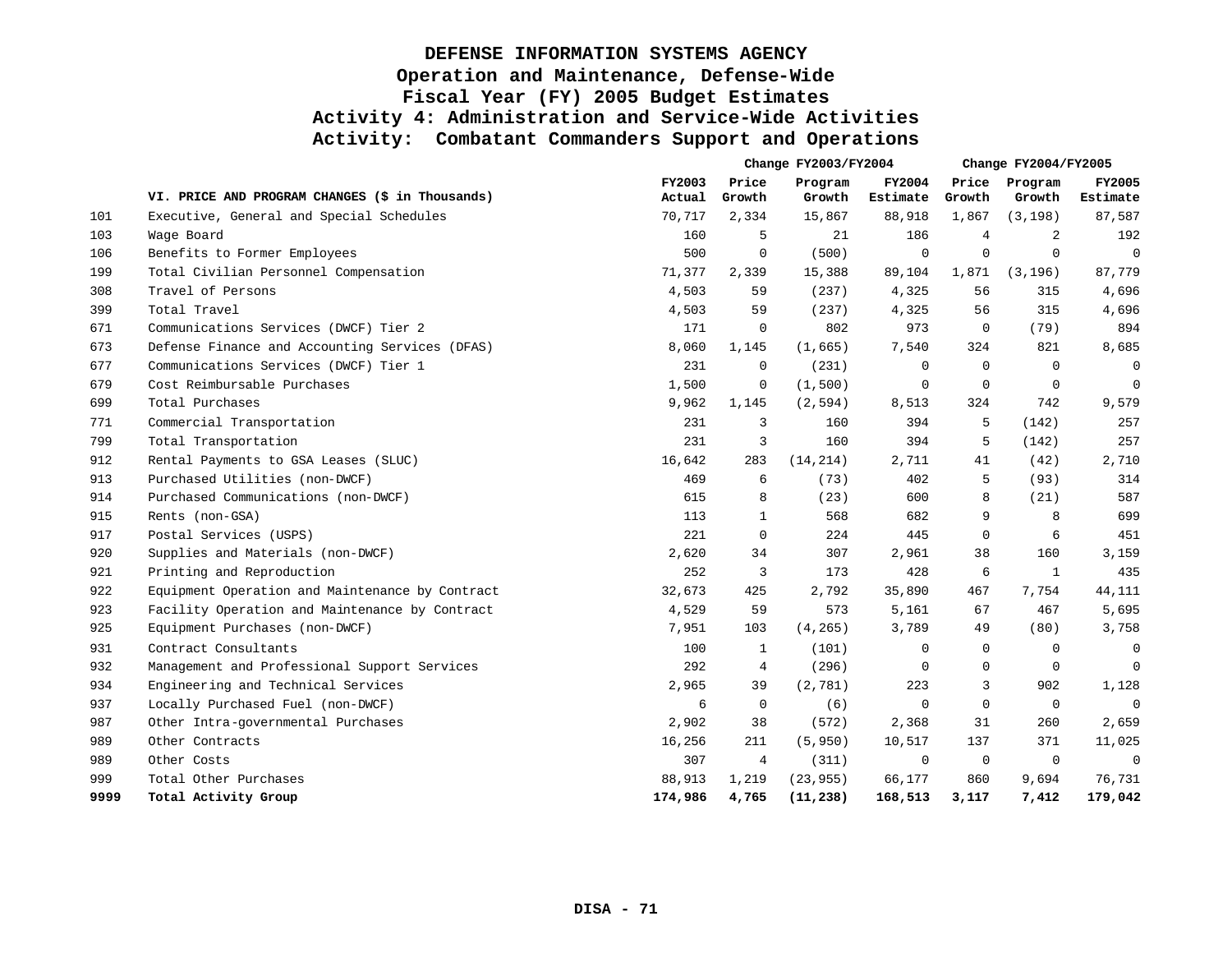#### **I. Description of Operations Financed:**

This Activity includes DISA's work in the areas of Joint Testing, Spectrum Management and General Engineering. The initiatives included are Common Operating Environment (COE); the Chief Technology Office (CTO); Defense Spectrum Office (DSO); and Joint Spectrum Center (JSC).

The Common Operating Environment(COE): COE provides the foundation infrastructure to allow for interoperability of command and control systems and related capabilities across the Department of Defense. The COE's Common Operational Picture is used to provide situational awareness to commanders at all echelons from tactical to strategic. Civilian personnel funding continues through FY 2009 to support COE customers as they transition to NCES. The COE is nearing the end of its life cycle and is thus in a sustainment mode. The Assistant Secretary of Defense, Network Information Integration (ASD-NII) Office has issued guidance to the military departments, services, and defense agencies requiring that they prepare plans to transition legacy IT systems, including those based upon the Common Operating Environment, to the Global Information Grid's joint, net-centric environment. As part of this transition, ASD-NII directed that DISA prepare an Analysis of Alternatives for Global Information Grid Enterprise Services (GIG ES). That analysis will be delivered in 2Q FY 2004. It is anticipated that one alternative will be chosen for implementation by the Net Centric Enterprise Services (NCES) program. COE's 125 customers are participating in the definition of requirements and analysis of alternatives for GIG ES. Their participation will ensure that the transition to a net-centric environment is fully coordinated with and supported by their current and future IT investments.

The Chief Technology Officer (CTO), as the primary senior technical advisor to the Director DISA, is responsible for ensuring the excellence and continued improvement of DISA supplied technology, recognizing opportunities to increase effectiveness, decrease cost, use existing capabilities for novel solutions, and to technologically position the agency to address unforeseen requirements. The purpose of these activities is to identify, create, and implement technology to provide Combatant Commanders, Joint and Combined Task Forces, Services, and DoD and non-DoD agencies with a proven, superior and adaptable command and control capability. The CTO is supported by interdisciplinary teams who identify, assess, evaluate, and demonstrate capabilities built from commercial and government off-the-shelf technologies, services, and products. The emphasis of these efforts is to identify cost-effective solutions for operational requirements using both mature and emerging technologies.

The Defense Spectrum Office's (DSO) mission is to provide integrated strategies, policies, processes and practices to achieve global spectrum access for national security obligations. DSO will primarily assist the Deputy Assistant Secretary of Defense for Spectrum, Space, Sensors and Command, Control and Communications with:

• Improving Electromagnetic (EM) spectrum management and Electromagnectic, Environmental Effects (E3) business processes by institutionalizing a uniform and standard common cost process that allows for queries on the transfer, sale or auction of federal spectrum; enhancing the current warfighter analysis requirements tool to allow for Combatant Commander contingency planning; updating spectrum supportability roles and responsibilities throughout the spectrum management community; and enhancing acquisition and requirements processes to assure spectrum access.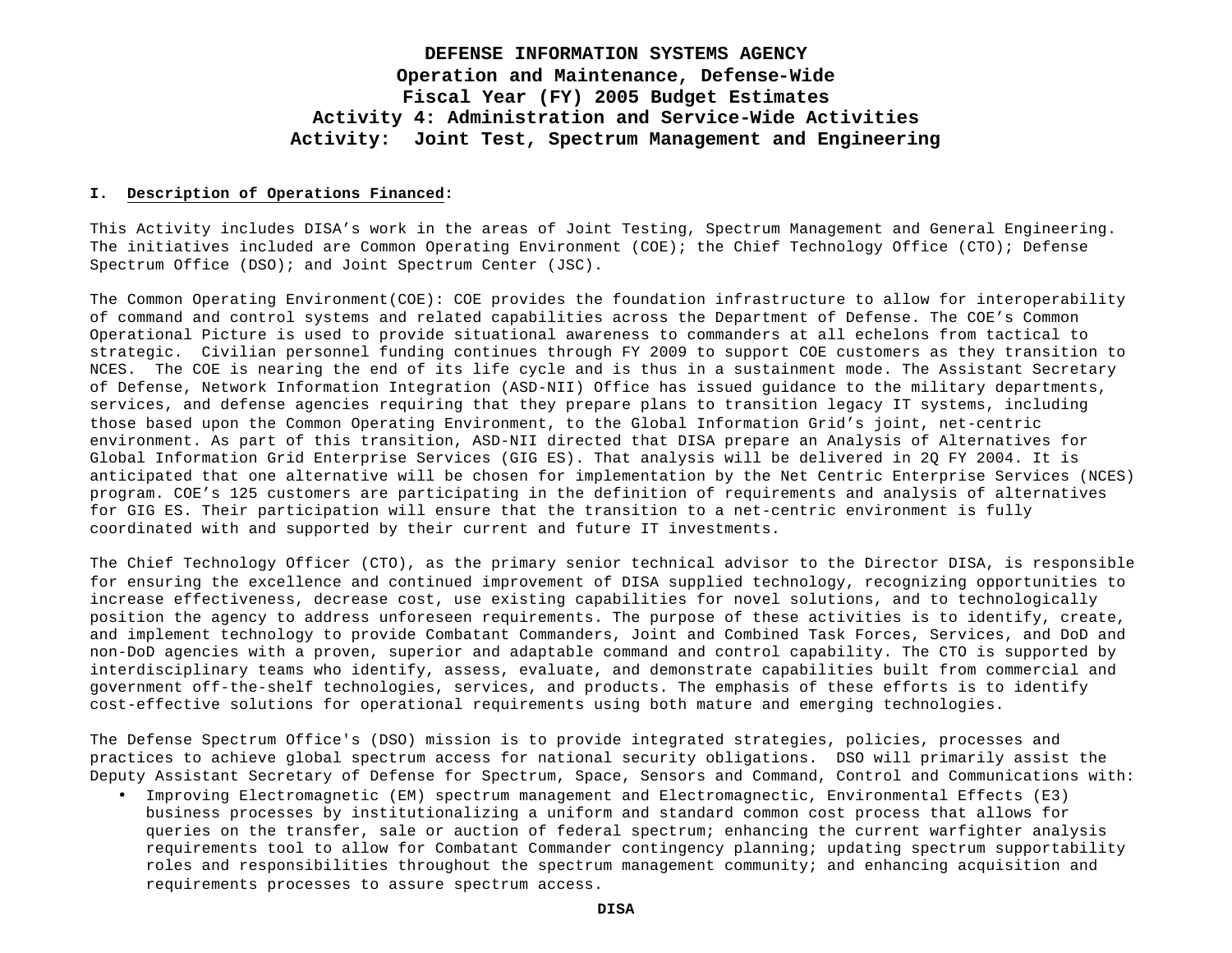#### **I. Description of Operations Financed: (continued)**

- Improving EM spectrum utilization through technological innovation by developing an emerging technology awareness program, and recommending policies and strategies that support the effective and efficient insertion of emerging technologies.
- Promoting EM spectrum and E3 awareness and education through outreach programs on spectrum-related developments among the various organizations performing, supporting or funding these developments.
- Advocating and defending DoD's EM spectrum needs in national and international EM spectrum forums by developing and executing realistic allocation/reallocation/ strategies; preparing DOD for the World Radio Communications (WRC)-2007 Conference; and integrating enabling technology issues in national and international policy development and execution.

The result of these efforts is more efficient and effective use of spectrum, which is a prerequisite to meeting the high bandwidth requirements supporting movement of imagery and intelligence as well as providing collaboration capabilities and shared situational awareness on the tactical battlefield.

The Joint Spectrum Center (JSC) ensures that DOD makes effective use of the electromagnetic spectrum in support of national security and military objectives. The JSC serves as the DOD technical center of excellence for electromagnetic spectrum matters and is tasked to ensure DOD systems and equipment function without suffering or causing unacceptable performance degradation due to E3 or inadequate spectrum planning. Without proper spectrum planning and E3 assessments, weapons systems can be designed utilizing portions of the electromagnetic spectrum that are not designated for military use. This can lead to unintended interference between that system and a commercial system licensed to use the same frequency which could result in operational constraints, or expensive redesign of the weapon system. Joint and coalition forces have increased the need for E3 analyses to ensure the safety of personnel and equipment, and the reliability of ordnance.

#### **II. Force Structure Summary:**

In FY 2004, NCES will begin the transition of COE capabilities to a joint, net-centric environment as part of NCES Increment 1. Beginning in FY 2007 and continuing through FY 2009, COE efforts will be limited to providing transition support to the 125 Programs of record which are the COE's customer base. During the transition to a net-centric environment, COE customer requirements for COE sustainment services, including mission critical operational support, will continue. These requirements include cross-program, inter-service/inter-agency support for resolution of critical engineering issues, information assurance vulnerability analysis (IAVA), and computer incident emergency response. Other services provided by the project office include trouble shooting, integration and testing support, patch releases for critical software failures, information assurance/computer security integration support, software configuration management, and software asset distribution services.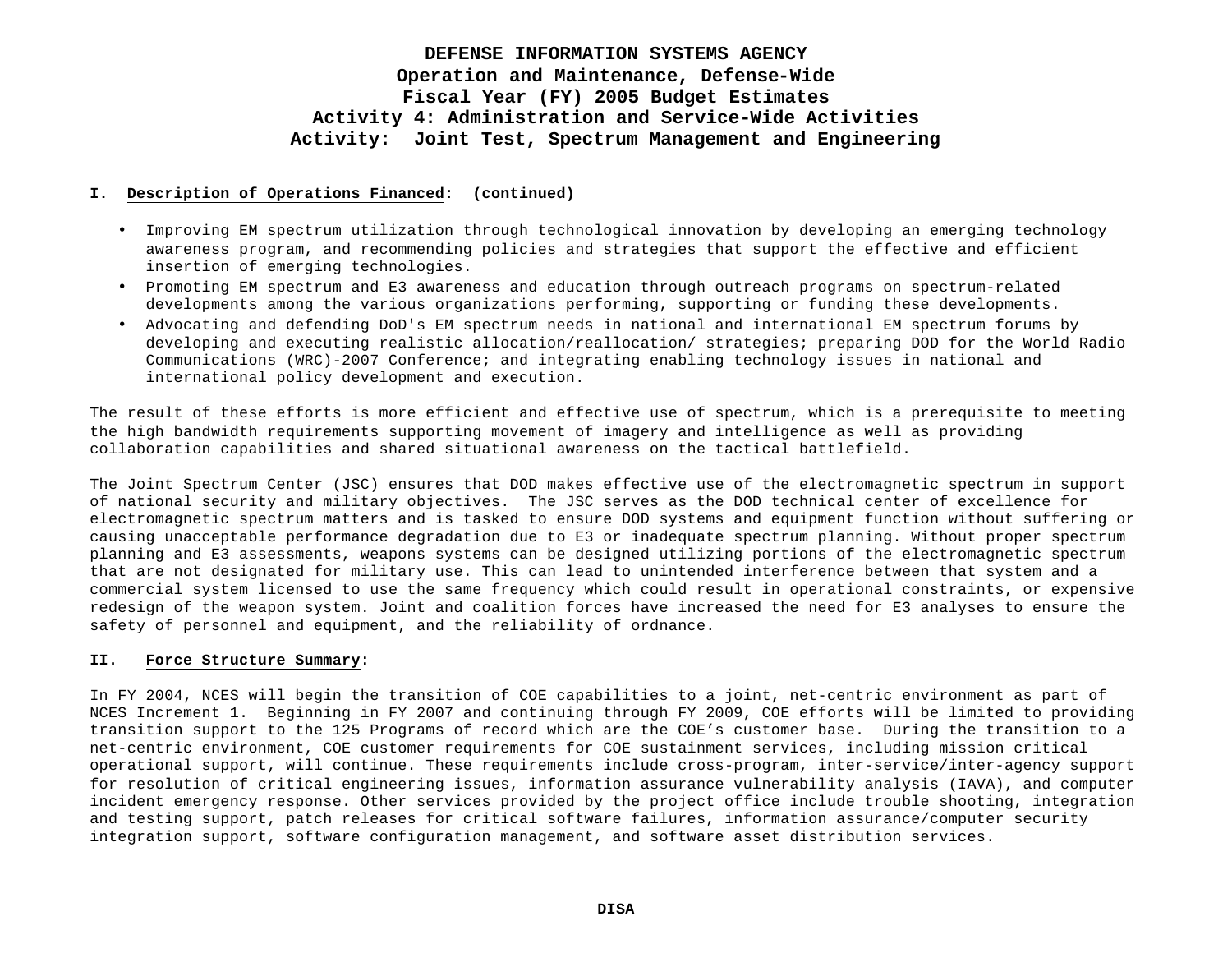#### **II. Force Structure Summary: (continued)**

The CTO's permanent staff is augmented by competitively selected high-performing members of the DISA technical staff serving six-month rotational assignments on the "D-Force." The CTO's permanent staff provides the leadership for cross-program, quick response projects to identify, assess, and evaluate emerging technologies. It also provides structured, on-the-job training to D-Force members. The CTO's staff and the D-Force form a flexible and agile interdisciplinary team which engages in quick response efforts to carry out the mission of the CTO. With support from the D-Force, the CTO's staff designs and engages in analytical studies of technologies. It also develops and demonstrates "proof of concept" prototypes using commercial and government off-the-shelf products and services in a fast-paced, quick response environment.

The DSO will investigate and exploit new methods of using and managing spectrum efficiently. To achieve this end, requires synergy among the players (DOD, FCC, Congress, Industry and Academia) and research and development of technologies, tools and policy to support efficient and unimpeded use of spectrum and mitigation of risks to warfighters. Shifting priorities, fluid market conditions, technological advances, the political climate, and national security issues all have a bearing on the DSO's ability to meet the Department's goals. The DSO will focus on:

- National Advanced Wireless System Decision. Provide DISA and DOD an analysis that includes validation of DOD requirements; an assessment of the business plan/consumer demand and willingness to pay for the services; plus a description of the use of existing and available spectrum for these services.
- Implementation of the approved DOD Electromagnetic Spectrum Management Strategic Plan which sets forth DOD's plan for the efficient use and management of spectrum through 2020.
- Warfighter Spectrum Requirements Analysis Tool II Follow-on effort includes: evolutionary changes based on requested improvements; expanded equipment section to include recent and projected programs and systems and continue to examine links to other service-developed systems.
- Spectrum Supportability Overhaul of the spectrum certification process. Adequate and coordinated DOD position preparation for WRC-2007.
- International Telecommunications Union (ITU) WRC-2007 and Beyond Coordinated DOD preparation; NII policy vs. nothing; adequate resources.
- National Spectrum Strategies Development/implementation of a DOD spectrum strategy and foundation for a national spectrum strategy.

JSC fulfills its mission by providing a myriad of products and services such as: operational support to the warfighter; electromagnetic spectrum information systems and analytical tools for DOD Components and Federal Agencies; and electromagnetic analyses and assessments for DOD Components, Federal Agencies and, when in the interest of national security, private industry. JSC utilizes operations and maintenance funds to populate and maintain extensive EM environmental and equipment characteristics databases, software programs and models. These databases and tools provide the technical foundation for all analysis performed by JSC and, for example,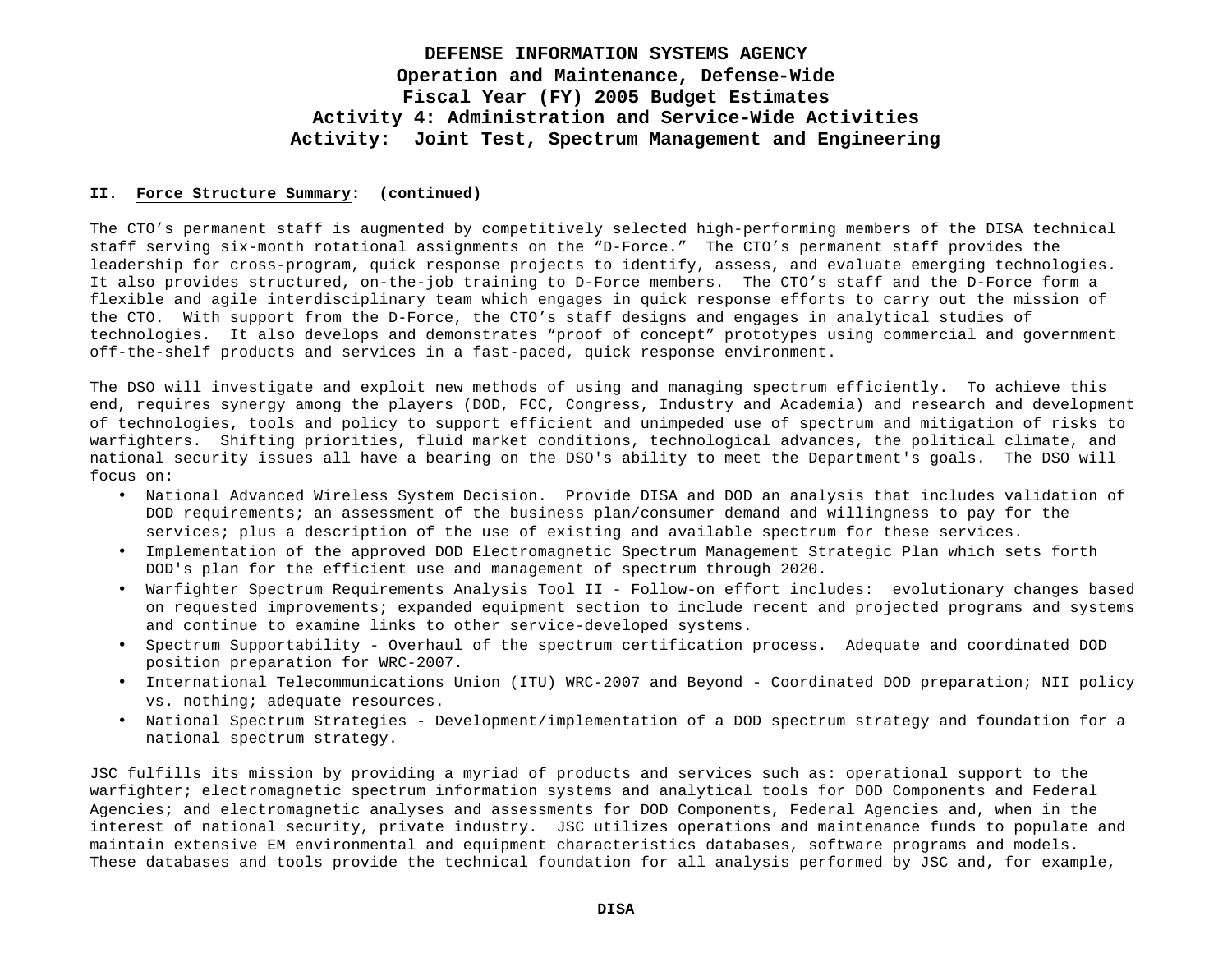#### **II. Force Structure Summary: (continued)**

track over 11 million frequency assignments, 17,000 ordnance platforms, and over 73,000 tactical equipment records. JSC also provides highly qualified frequency managers to deploy during contingencies in support of Combatant Commands and Joint Task Force Commanders. JSC deploys technical experts to analyze incidents of frequency interference (including Hazards of Electromagnetic Radiation to Ordnance (HERO), Fuels (HERF), and Personnel (HERP)), determine causes, and recommend methods of resolution.

#### **III. Financial Summary (\$ in Thousands):**

|    |                                 | FY 2003 | FY 2004                          | FY 2004 | FY 2004 FY 2005          |                          |
|----|---------------------------------|---------|----------------------------------|---------|--------------------------|--------------------------|
|    |                                 |         | President's Appropriated Revised |         |                          |                          |
| Α. | Subactivity Group:              | Actuals | Budget                           | Amount  |                          | <b>Estimate Estimate</b> |
|    | Common Operating Environment    | 24,296  | 18,795                           | 18,280  | 18,475                   | 13,477                   |
|    | Joint Spectrum Center           | 13,548  | 13,705                           | 13,640  | 13,414                   | 14,152                   |
|    | Defense Spectrum Office         | 12,531  | 9,409                            | 8,504   | 8,740                    | 10,215                   |
|    | Total                           | 50,375  | 41,909                           | 40,424  | 40,629                   | 37,844                   |
|    | Supplemental included in Total: | 24      |                                  |         | $\overline{\phantom{a}}$ |                          |

|                                                  | Change                   | Change          |
|--------------------------------------------------|--------------------------|-----------------|
|                                                  |                          | FY 2004/FY 2005 |
| . Reconciliation Summary:                        |                          |                 |
| 1. Baseline Funding                              | 41,909                   | 40,629          |
| a) Congressional Adjustments (Distributed)       | $\overline{\phantom{0}}$ |                 |
| b) Congressional Adjustments (Undistributed)     | $\overline{\phantom{m}}$ |                 |
| c) Congressional Adjustments (General Provision) | $-1.485$                 |                 |
| d) Congressional Earmark                         |                          |                 |
| 2. Appropriated Amount                           | 40,424                   |                 |
| 3. Approved Transfers                            | 205                      |                 |
| 4. Price Change                                  |                          | 637             |
| 5. Program Changes                               |                          | $-3.422$        |
| 6. Current Estimates                             | 40,629                   | 37,844          |
|                                                  |                          | FY 2004/FY 2004 |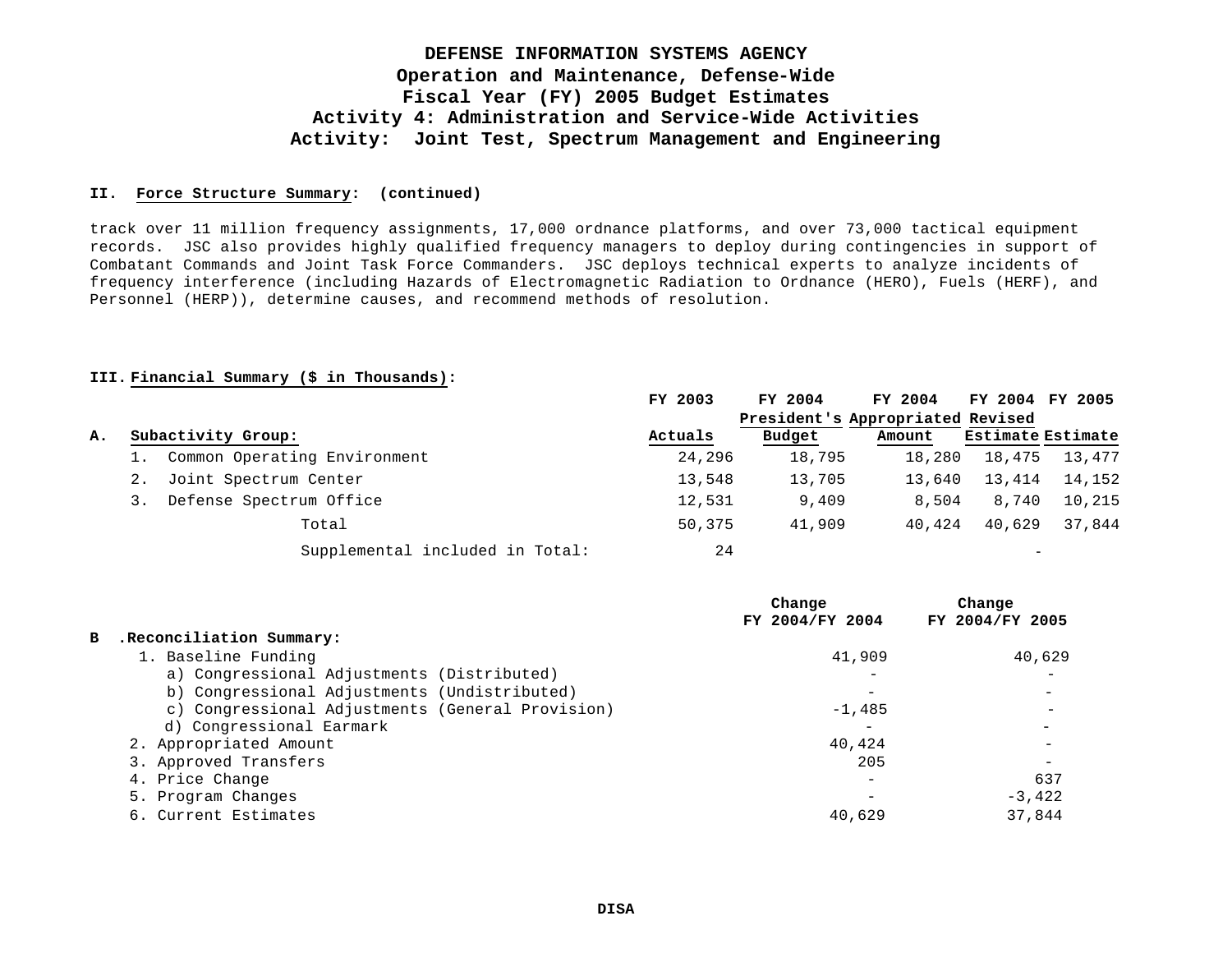| C. Reconciliation of Increases and Decreases:                     | (Dollars in Thousands) |
|-------------------------------------------------------------------|------------------------|
|                                                                   | Totals                 |
|                                                                   |                        |
| FY 2004 President's Budget                                        | 41,909                 |
| 1. Congressional adjustments                                      |                        |
| a. Distributed Adjustments                                        |                        |
| b. Undistributed Adjustments                                      |                        |
| c. General Provisions                                             | $-1,485$               |
| 1) Sec. 8094 Prorate Prof Svcs                                    | $-445$                 |
| 2) Sec. 8101 Cost Growth IT                                       | $-840$                 |
| 3) Sec. 8126 Prorate Mgmt Efficiencies                            | $-200$                 |
| d. Earmarks                                                       |                        |
| FY 2004 Appropriated Amount                                       | 40,424                 |
| 2. Emergency Supplemental                                         |                        |
| 3. Fact-of-Life Changes                                           | 205                    |
| a. Functional Transfers                                           |                        |
| 1) Transfers In                                                   |                        |
| a) Civilian Pay alignment to actual manpower distribution.        | 205                    |
| Baseline Funding                                                  | 40,629                 |
| 4. Reprogrammings (requiring 1415 Actions)                        |                        |
| Revised FY 2004 Estimate                                          | 40,629                 |
| 5. Less: Emergency Supplemental Funding                           |                        |
| Normalized Current Estimate for FY 2004                           | 40,629                 |
| 6. Price Change                                                   | 637                    |
| 7. Functional Transfers                                           |                        |
| 8. Other Transfers (non-Functional Transfers)                     |                        |
| 9. Program Increases                                              | 1,884                  |
| Annualization of New FY 2004 Program                              |                        |
| One-Time FY 2005 Costs                                            |                        |
| Program Growth in FY 2005                                         |                        |
| 1) Contract support for increasing DSO/JSC requirements.          | 1,884                  |
| 10. Program Decreases                                             | $-5,306$               |
| a. One-Time FY 2005 Costs                                         |                        |
| b. Program Decreases in FY 2005                                   |                        |
| 1) Joint Test and Eng. - Sustainment of COE capabilities to NCES. | $-5,306$               |
| FY 2005 Budget Request                                            | 37,844                 |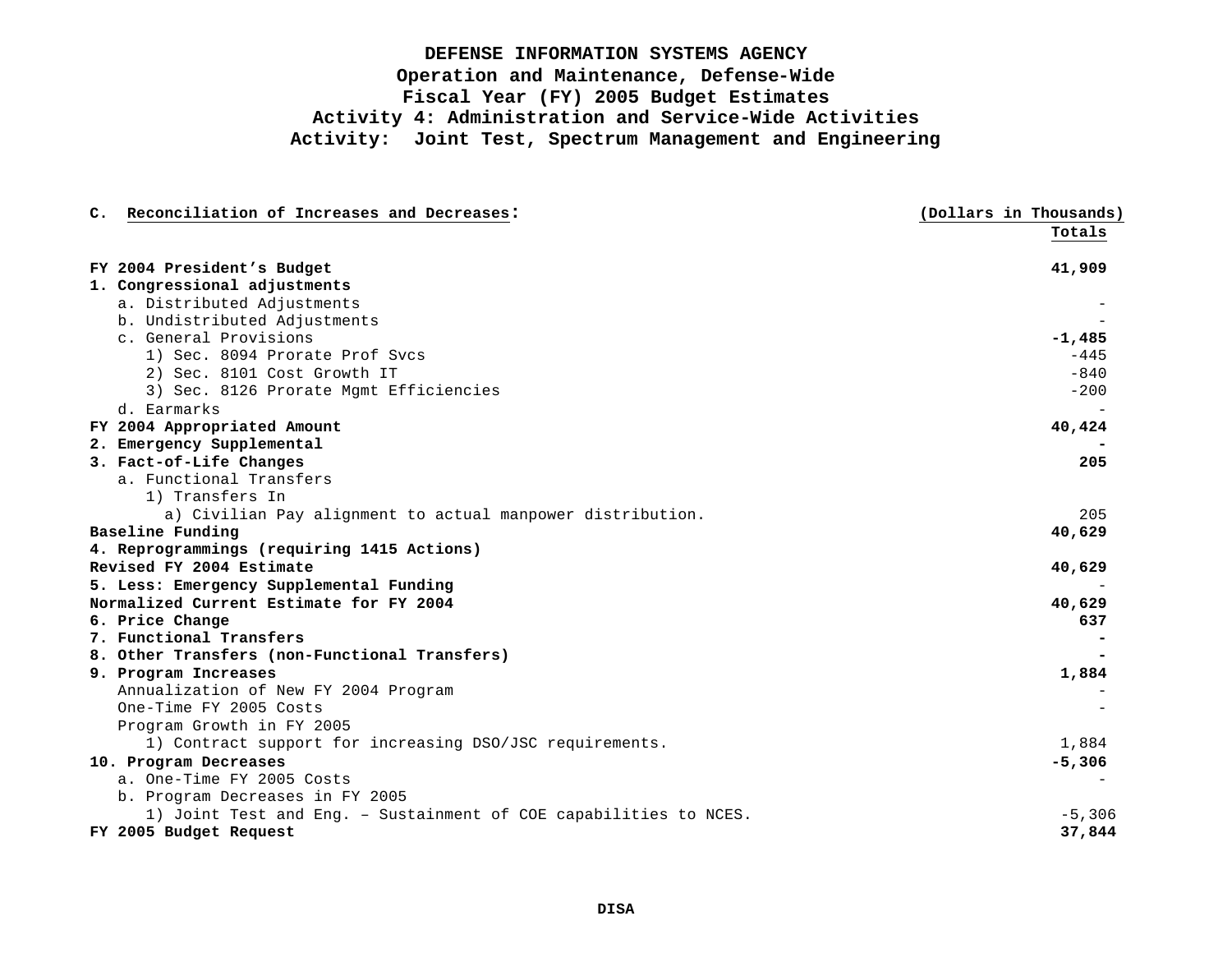#### **IV. Performance Criteria and Evaluation Summary:**

COE's metrics include:

- Information Assurance Vulnerability Alerts (IAVA) are responded to on-time. (95%)
- Software Trouble Reports are responded to at negotiated service levels (as measured by time to close tickets). (90%)

The CTO's efforts support DISA Strategic Goals through Strategic Goals 1 through 5.

- #1: "Provide infrastructure which meets Warfighter's requirements to support effective joint operations."
- #2: "Support easy sharing of high quality information to support DoD interoperability."
- #3: "Information resources are secure."
- #4: "Personnel are available, well qualified, and able to improve their professional skills."
- #5: "IT is used to maximum advantage at least cost to satisfy customers."

CTO's metrics include:

- Ten D-Force Members will complete their six-month rotational assignment including presentation / demonstration of their project to the DISA Vice Director. (100%)
- CTO Staff will complete technology assessments / demonstrations in accordance with the cost, schedule, and performance requirements as negotiated with the sponsor and/or customer. (90%)

DSO's goal is to develop and execute realistic allocation/reallocation strategies to ensure balanced utilization of spectrum among national security, public safety and national economic opportunities. Position DOD to respond to international spectrum management issues; propose actions necessary to enhance DOD's global access to the spectrum for current and future use. Leverage enabling technology to ensure spectrum management policies and procedures do not inhibit the use of emerging spectrum-dependent technologies having military value.

JSC's goal is to fulfill all requests to assist the Combatant Commanders and Joint Task Force Commanders on operational spectrum management matters during contingencies and operations, responding within 24 hours. The JSC's goal for spectrum management information systems and tools is to continue improving DoD frequency assignment and spectrum certification data quality (accuracy, completeness, and currency), data maintenance efficiency, and data accessibility each year. JSC is developing a Database Transformation Plan to migrate data to more efficient servers, expand data sources, improve customer access to information and to reduce out-year maintenance costs. Additionally, the Joint Staff has tasked JSC to develop documentation for a suite of tools to manage future spectrum issues as the DOD transforms.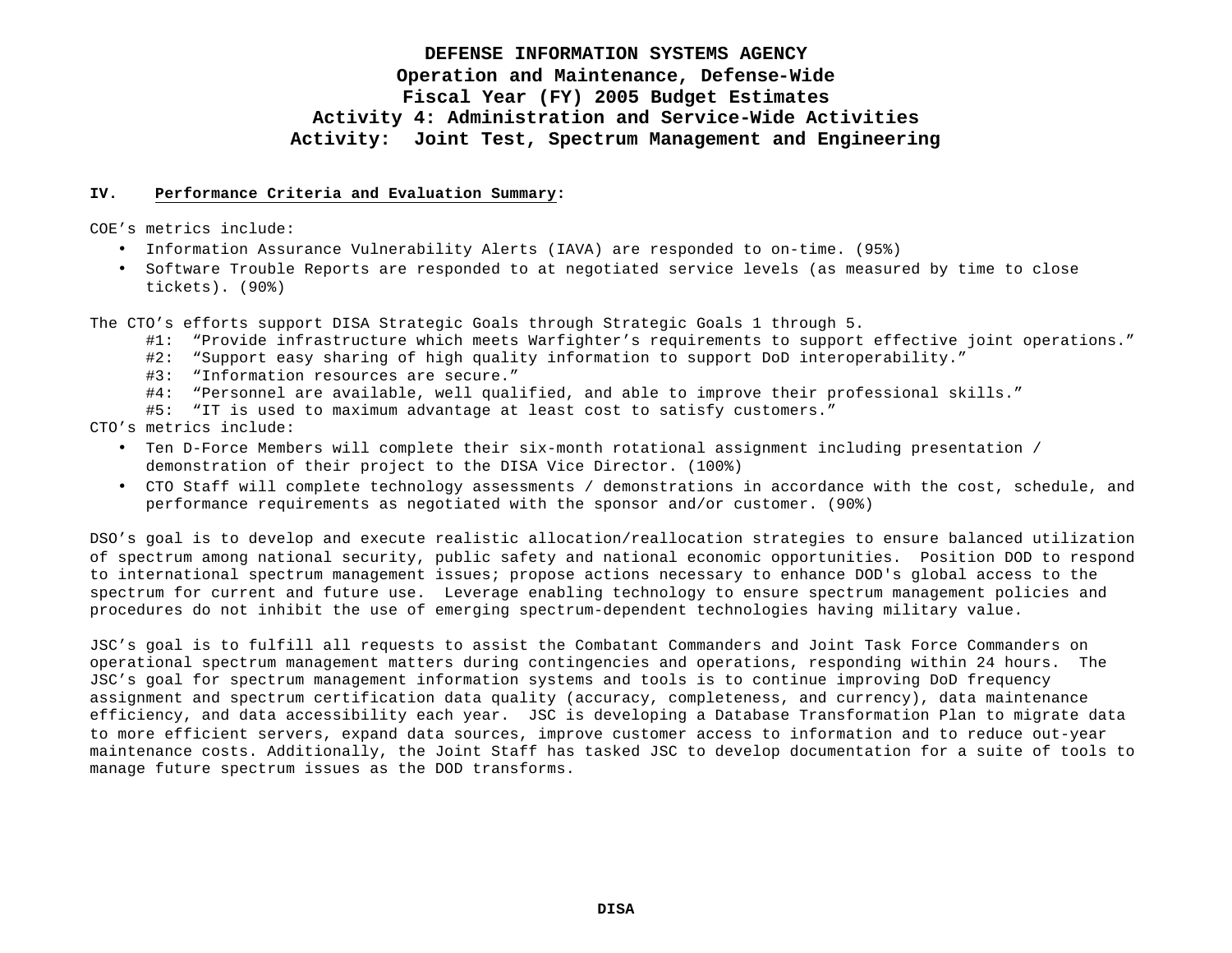|                             | (Actuals)   |             |             | Change      |
|-----------------------------|-------------|-------------|-------------|-------------|
|                             | FY 2003     | FY 2004     | FY 2005     | FY 04/FY 05 |
| Military End Strength Total | 25          | 22          | 22          | $\mathbf 0$ |
| Officer                     | 19          | 15          | 15          | 0           |
| Enlisted                    | 6           | 7           | 7           | $\mathbf 0$ |
| Civilian End Strength Total | 238         | 81          | 81          | $\mathbf 0$ |
| USDH                        | 238         | 73          | 73          | 0           |
| <b>FNDH</b>                 | $\mathbf 0$ | $\mathbf 0$ | $\mathbf 0$ | $\mathbf 0$ |
| FNIH                        | $\mathbf 0$ | $\mathbf 0$ | $\Omega$    | $\mathbf 0$ |
| Reimbursable                | $\mathbf 0$ | 8           | 8           | $\mathbf 0$ |
| Military Workyears Total    | 25          | 22          | 22          | $\mathbf 0$ |
| Officer                     | 19          | 15          | 15          | $\mathbf 0$ |
| Enlisted                    | 6           | 7           | 7           | $\mathbf 0$ |
| Civilian Workyears Total    | 197         | 79          | 79          | $\mathbf 0$ |
| USDH                        | 197         | 72          | 72          | 0           |
| <b>FNDH</b>                 | $\mathbf 0$ | $\mathbf 0$ | $\mathbf 0$ | $\mathbf 0$ |
| FNIH                        | $\mathbf 0$ | $\Omega$    | $\Omega$    | $\mathbf 0$ |
| Reimbursable                | 0           | 7           | 7           | $\mathbf 0$ |

**V. Personnel Summary:**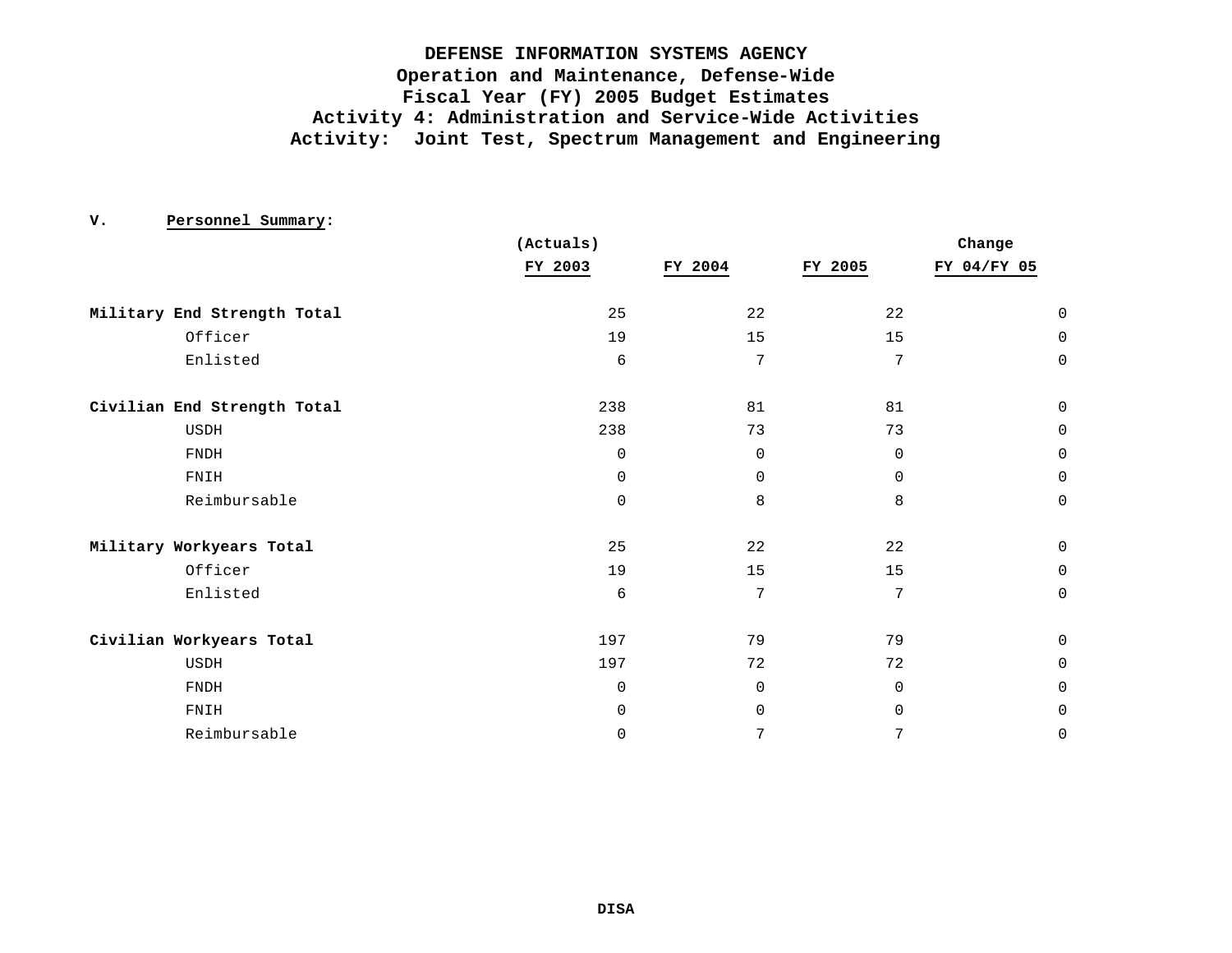|     |                                                            |               |          | Change FY2003/FY2004 |                                        |                | Change FY2004/FY2005 |                |
|-----|------------------------------------------------------------|---------------|----------|----------------------|----------------------------------------|----------------|----------------------|----------------|
|     |                                                            |               |          | FY2003 Price Program |                                        |                | FY2004 Price Program | <b>FY2005</b>  |
|     | VI. PRICE AND PROGRAM CHANGES (\$ in Thousands)            | Actual Growth |          |                      | Growth Estimate Growth Growth Estimate |                |                      |                |
|     | 101 Executive, General and Special Schedules               | 12,601        | 416      | (1, 032)             | 11,985                                 | 252            | 121                  | 12,358         |
|     | 103 Wage Board                                             | $\mathbf{1}$  | $\Omega$ | (1)                  | $\Omega$                               | $\Omega$       | $\Omega$             | $\Omega$       |
|     | 106 Benefits to Former Employees                           | 86            | 0        | (86)                 | $\mathbf 0$                            | $\overline{0}$ | $\mathbf 0$          | $\Omega$       |
|     | 199 Total Civilian Personnel Compensation                  | 12,688        | 416      | (1, 119)             | 11,985                                 | 252            | 121                  | 12,358         |
|     | 308 Travel of Persons                                      | 752           | 10       | (173)                | 589                                    | 8              | 19                   | 616            |
|     | 399 Total Travel                                           | 752           | 10       | (173)                | 589                                    | 8              | 19                   | 616            |
|     | 671 Communications Services (DWCF) Tier 2                  | 120           | $\Omega$ | 2                    | 122                                    | 0              | (17)                 | 105            |
|     | 673 Defense Finance and Accounting Services (DFAS)         | 338           | 48       | (46)                 | 340                                    | 15             | (6)                  | 349            |
|     | 677 Communications Services (DWCF) Tier 1                  | 23            | $\Omega$ | (23)                 | $\Omega$                               | $\Omega$       | $\Omega$             | $\overline{0}$ |
|     | 699 Total Purchases                                        | 481           | 48       | (67)                 | 462                                    | 15             | (23)                 | 454            |
| 771 | Commercial Transportation                                  | 3             | $\Omega$ | (3)                  | $\Omega$                               | $\Omega$       | $\Omega$             | $\Omega$       |
|     | 799 Total Transportation                                   | 3             | $\Omega$ | (3)                  | $\Omega$                               | 0              | $\Omega$             | $\Omega$       |
|     | 912 Rental Payments to GSA Leases (SLUC)                   | 0             | 0        | 2,106                | 2,106                                  | 32             | (65)                 | 2,073          |
|     | 913 Purchased Utilities (non-DWCF)                         | 2             | $\Omega$ | (2)                  | 0                                      | $\overline{0}$ | $\Omega$             | $\overline{0}$ |
|     | 914 Purchased Communications (non-DWCF)                    | 12            | $\Omega$ | 23                   | 35                                     | $\Omega$       | 16                   | 51             |
|     | 917 Postal Services (USPS)                                 | 16            | $\Omega$ | 1                    | 17                                     | $\Omega$       | 1                    | 18             |
| 920 | Supplies and Materials (non-DWCF)                          | 40            | 1        | 8                    | 49                                     | 1              | 13                   | 63             |
|     | 922 Equipment Operation and Maintenance by Contract 13,678 |               | 178      | (6, 787)             | 7,069                                  |                | 92 (5,325)           | 1,836          |
|     | 923 Facility Operation and Maintenance by Contract         | 26            | $\Omega$ | 847                  | 873                                    | 11             | 15                   | 899            |
| 925 | Equipment Purchases (non-DWCF)                             | 528           | 7        | 410                  | 945                                    | 12             | 28                   | 985            |
|     | 934 Engineering and Technical Services                     | 2,479         | 32       | (1, 851)             | 660                                    | 9              | 436                  | 1,105          |
| 987 | Other Intra-governmental Purchases                         | 1,053         | 14       | 643                  | 1,710                                  | 22             | 10                   | 1,742          |
|     | 989 Other Contracts                                        | 18,617        | 242      | (4, 730)             | 14,129                                 | 184            | 1,331                | 15,644         |
|     | 999 Total Other Purchases                                  | 36,451        |          | 474 (9,332)          | 27,593                                 |                | 363 (3,540)          | 24,416         |
|     | 9999 Total Activity Group                                  | 50,375        |          | 948 (10,694)         | 40,629                                 |                | 637 (3,422)          | 37,844         |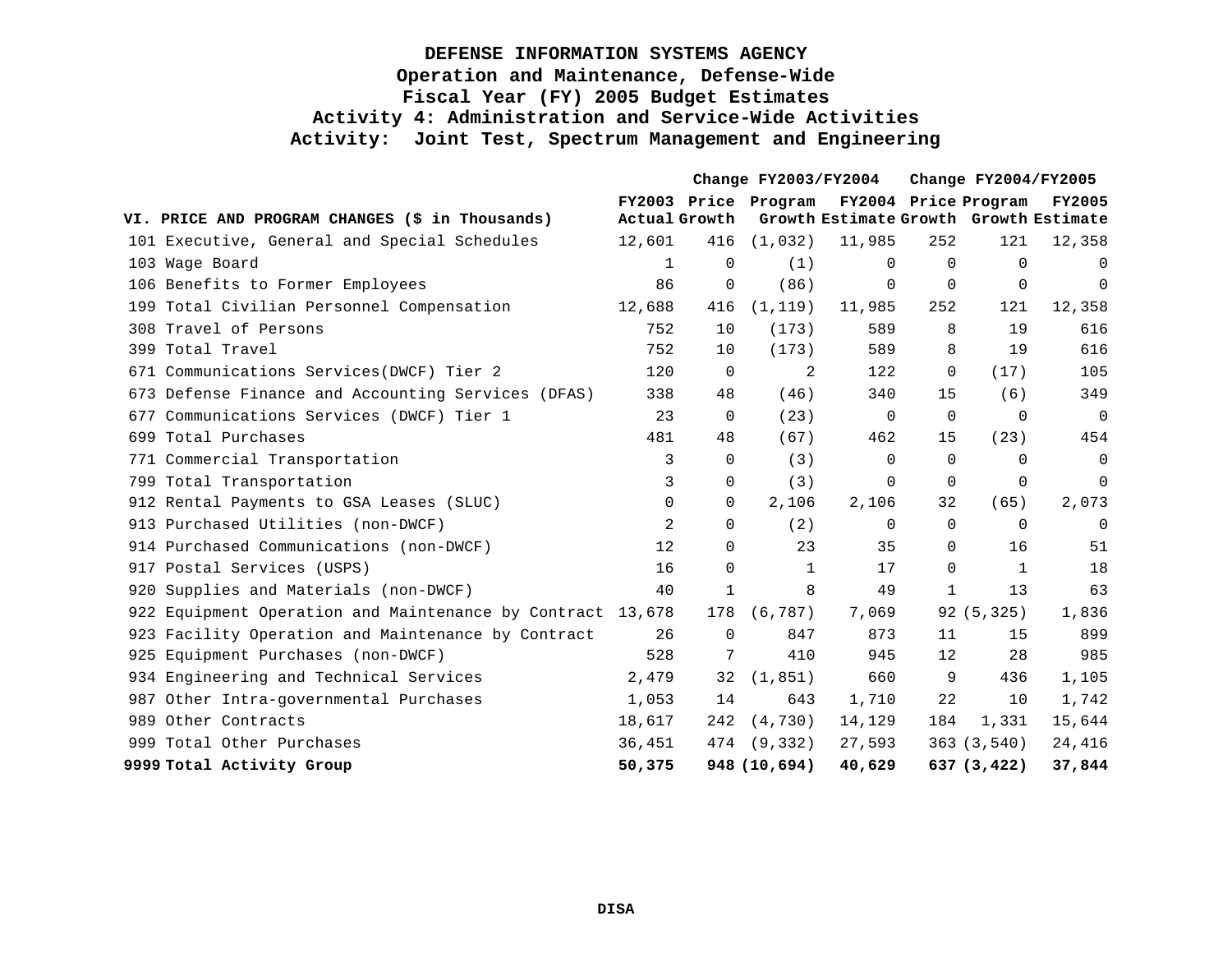#### **I. Description of Operations Financed:**

The Combat Support/Electronic Commerce Activity group consists of three subactivities: the Global Combat Support System (GCSS), the DISA Continuity of Operations and Test Facility (DCTF), and Electronic Commerce (EC).

Global Combat Support System: GCSS is an initiative that provides end-to-end information interoperability across and between combat support functions and command and control functions. GCSS, in conjunction with other Global Information Grid (GIG) elements including Global Command and Control System Global Command and Control System, Defense Information System Network, Defense Message System, Defense Enterprise Computing Centers – Detachments (DECC-D), and Combatant Commands/Service/Agencies information architectures, will provide the information technology capabilities required to move and sustain joint forces throughout the spectrum of military operations.

Per Chairman of the Joint Chiefs of Staff Instruction (CJCSI) 6723.01, within the GCSS Family of Systems (FOS), DISA is responsible for two main efforts. The first is System Architecture and Engineering for the GCSS FOS and the second is for development, integration, fielding, and operation and maintenance of Global Combat Support System (Combatant Commands/Joint Task Force) (GCSS (CC/JTF)). GCSS (CC/JTF) provides Combat Support situational awareness to the joint warfighter by integrating CS information into the Command and Control (C2) environment and communications between the forward deployed elements and the sustaining bases, ultimately resulting in significant enhancement of combat support to the joint warfighter and increased access to information as well as the integration of information across combat support functional areas. GCSS (CC/JTF) is fielded as a GCCS mission application providing decision makers with combat support data, and command and control information on the same workstation. GCSS (CC/JTF) uses web-based technology to meet the Focused Logistics tenets of Joint Vision 2020 and implements the vision of Network Centric Warfare.

DISA Continuity of Operations and Test Facility: DCTF's mission is to provide a knowledgeable, responsive workforce with flexible enterprise, network, mainframe, and client- server environments to support DISA's transformation in net-centricity, Command and Control, Combat Support, and several Communities of Interest (COI).

EBusiness: DOD Directive 8190.2 states that the DOD Chief Information Officer (CIO) shall provide direction and oversight to the Department's Electronic Business/Electronic Commerce (EB/EC) effort. Working under the DOD CIO's direction and oversight, DISA's eBusiness efforts support, facilitate and accelerate the application of paperless electronic business practices and associated information technologies to improve and enhance DOD's business processes. Initial efforts focused on implementing eBusiness applications to support the paperless contracting life cycle, including developing an infrastructure and architecture to support electronic business. The ebusiness vision is to develop, implement and sustain common enterprise-wide solutions that support strategic information exchange in the DOD marketplace.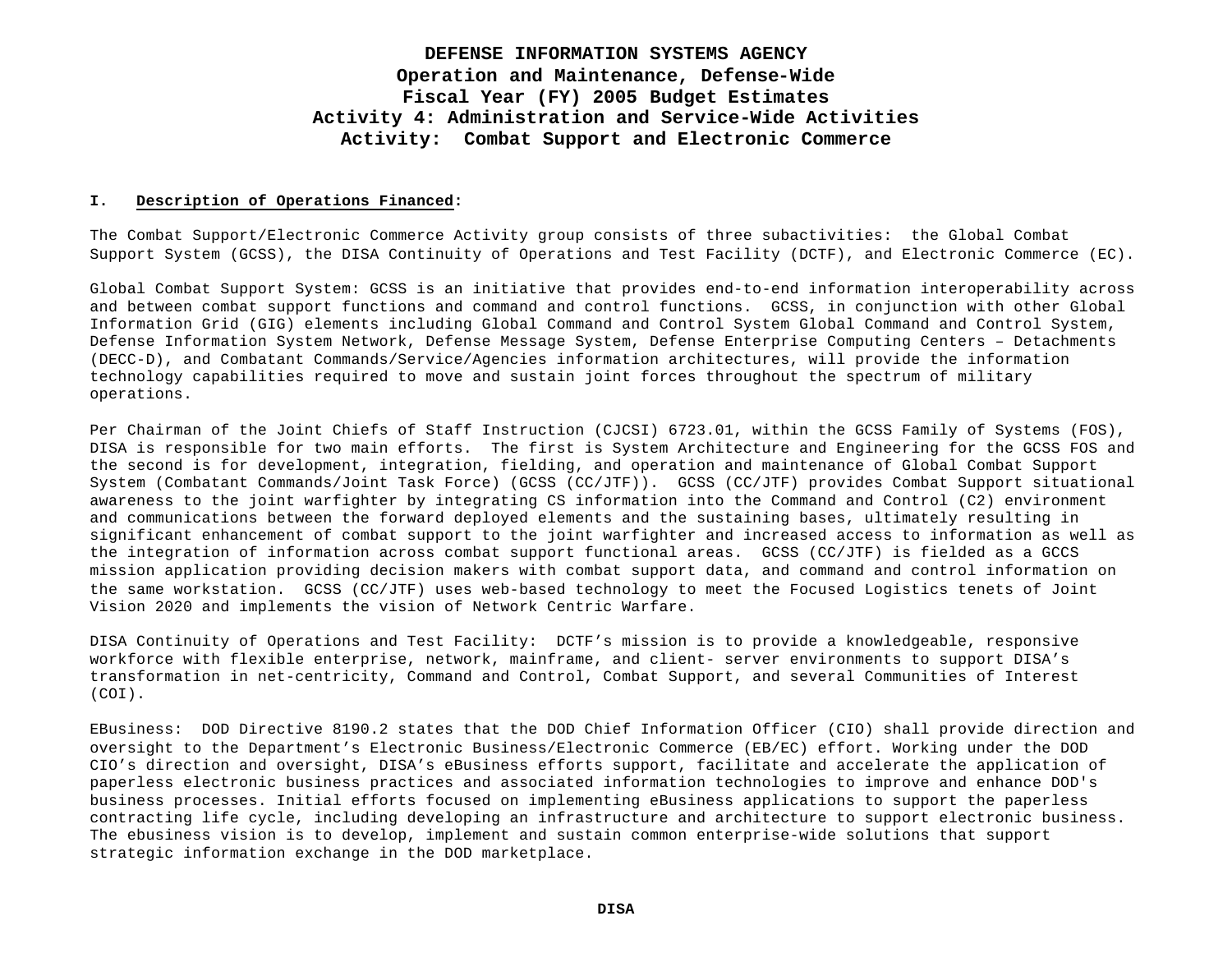#### **I. Description of Operations Financed: (continued)**

EBusiness delivers applications which provide users the capabilities to reengineer their business processes, making them more efficient, less paper intensive and allowing functional business owners to migrate from manual processes to more efficient eBusiness solutions. The DOD is constantly pursuing ways to improve and increase the use of eBusiness practices and processes throughout the Department in order to work more effectively and efficiently in meeting its operational mission requirements.

#### **II. Force Structure Summary:**

In FY 2005, GCSS (CC/JTF) will use O&M funding to maintain and support fielded capabilities at the Combatant Commands and supporting Component Headquarters. This includes providing system upgrades and rapid fixes to the Combatant Commands in support of current operations, e.g Operation Enduring Freedom and the Global War on Terrorism. In addition, O&M funding will be used for helpdesk and problem resolution support, remote system administration, hardware and software licenses and maintenance. O&M funding will also provide onsite functional and technical support to assist users with new capability increments provided by GCSS (CC/JTF) and to support exercises and demonstrations as directed by the Joint Staff. DCTF leverages IT resources and workforce capabilities to perform security, stress and integration testing of DoD software systems; and to verify compliance of C2 systems and prototypes with DoD/DISA standards; to provide a continuity of operations, back-up, and recovery capability.

As part of a restructuring of eBusiness that began in FY 2004 and continues in FY 2005, procurement resources have been realigned to O&M to support the sustainment of eBusiness applications. eBusiness has several operational applications/infrastructures supporting the paperless contracting life cycle, including:

- Electronic Document Access (EDA), a web-based application providing on-line access of post award contractual documents, payment vouchers, and government bills of lading
- Central Contractor Registration (CCR), a web-based system that is the primary repository for vendor data required in order for vendors to conduct business with the DOD. CCR has become part of the Federal eGovernment integrated acquisition environment initiative for deployment across the Federal Government under the business partner network umbrella.
- Wide Area Work Flow (WAWF)–Receipts and Acceptance, allows vendors to create electronic invoices and receiving reports. WAWF creates a virtual folder that enables the vendor, the receiver, and the bill payer to work together to ensure prompt payment of vendor invoices.
- Defense Electronic Business Exchange (DEBX), an infrastructure provides translation and transportation of transaction sets among legacy and new systems that need to interface with each other, enabling interoperability among these systems; combines gateway and network entry point functions into a single environment; and provides an enhanced audit trail of transactions to ensure end-to-end reliability and audibility.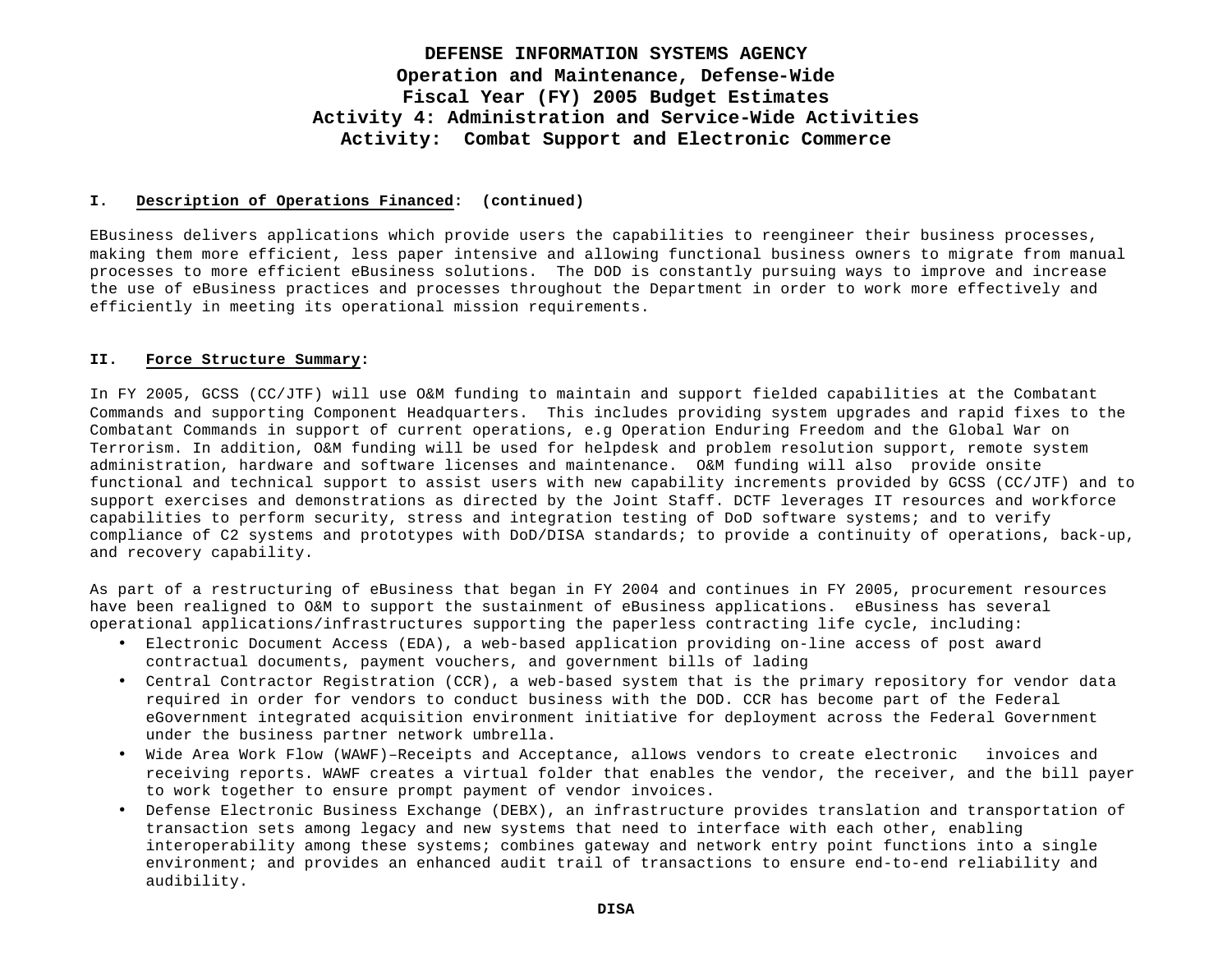#### **II. Force Structure Summary: (continued)**

• Federal Technical Data Solutions (FedTeDS) part of the Federal eGovernment Integrated Acquisition Environment initiative for the Federal Government that allows authorized users to access sensitive procurement information. FedTeDS provides continued operational maintenance/updates/support of FedTeDS database, FedTeDS.gov homepage, web

registration and search pages, FedTeDS tools dissemination methods, configuration management, customer relations, etc. for vendor/Government use.

|    | III. Financial Summary (\$in Thousands): |        |         | FY 2004     | FY 2004      | FY 2004  |          |
|----|------------------------------------------|--------|---------|-------------|--------------|----------|----------|
|    |                                          |        | FY 2003 | President's | Appropriated | Revised  | FY 2005  |
| А. | Subactivity Group:                       |        | Actuals | Budget      | Amount       | Estimate | Estimate |
|    | GCSS                                     |        | 13,670  | 11,629      | 10,818       | 10,970   | 12,295   |
|    | DCTF-COOP                                |        | 12,198  | 11,611      | 11,080       | 12,483   | 13,852   |
|    | Electronic Commerce                      |        | 14,631  | 14,082      | 14,080       | 13,784   | 18,824   |
|    |                                          | Total: | 40,499  | 37,322      | 35,978       | 37,237   | 44,971   |

|  |                                                  | Change<br>FY 2004/FY 2004 | Change<br>FY 2004/FY 2005 |
|--|--------------------------------------------------|---------------------------|---------------------------|
|  | B. Reconciliation Summary:                       |                           |                           |
|  | Baseline Funding                                 | 37,322                    | 37,237                    |
|  | a) Congressional Adjustments (Distributed)       | $-500$                    |                           |
|  | b) Congressional Adjustments (Undistributed)     |                           |                           |
|  | c) Congressional Adjustments (General Provision) | $-844$                    |                           |
|  | d) Congressional Earmark                         | $\qquad \qquad -$         |                           |
|  | 2. Appropriated Amount                           | 35,978                    |                           |
|  | 3. Approved Transfers                            | 1,259                     | 4,588                     |
|  | 4. Price Change                                  |                           | 617                       |
|  | 5. Program Changes                               |                           | 2,529                     |
|  | 6. Current Estimates                             | 37,237                    | 44.971                    |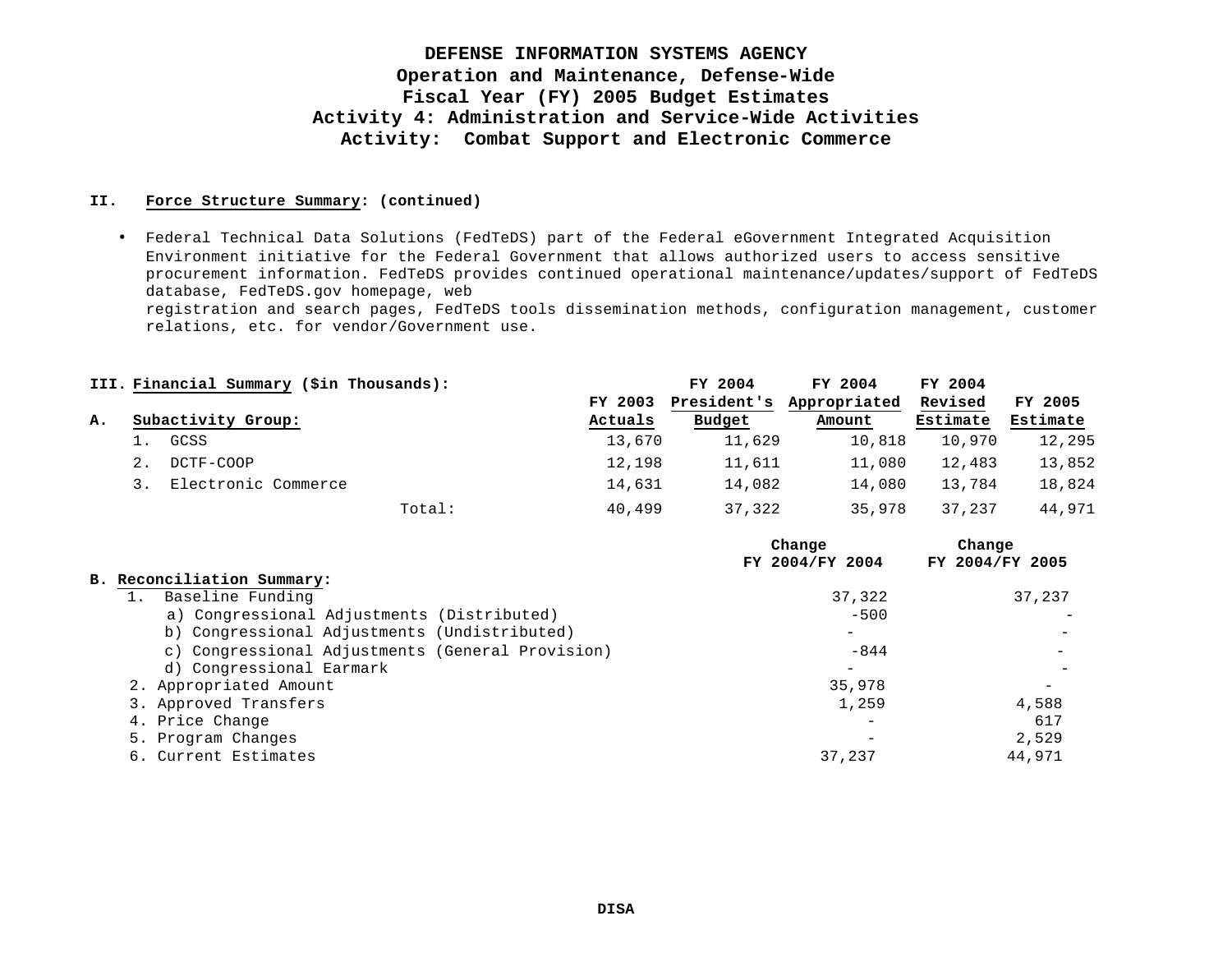| $\mathbf{c}$ . | Reconciliation of Increases and Decreases:                                     | (Dollars in Thousands) |
|----------------|--------------------------------------------------------------------------------|------------------------|
|                | FY 2004 President's Budget                                                     | 37,322                 |
|                | 1. Congressional adjustments                                                   | $-1,344$               |
|                | a. Distributed Adjustments                                                     |                        |
|                | 1) Excessive Growth                                                            | $-500$                 |
|                | b. Undistributed Adjustments                                                   |                        |
|                | c. General Provisions                                                          |                        |
|                | 1) Sec. 8094 Prorate Prof Svcs                                                 |                        |
|                | 2) Sec. 8101 Cost Growth IT                                                    | $-750$                 |
|                | 3) Sec. 8126 Prorate Mgmt Efficiencies                                         | $-94$                  |
|                | d. Earmarks                                                                    |                        |
|                | FY 2004 Appropriated Amount                                                    | 35,978                 |
|                | 2. Emergency Supplemental                                                      |                        |
|                | a. Emergency Supplemental Funding Carryover                                    |                        |
|                | b. FY 2004 Emergency Supplemental App. Act (P.L.108-106)                       |                        |
|                | 3. Fact-of-Life Changes                                                        | 1,259                  |
|                | a. Functional Transfers (internal)                                             |                        |
|                | 1) Transfers In                                                                |                        |
|                | a)Civilian Pay alignment to actual manpower dist                               | 1,259                  |
|                | Baseline Funding                                                               | 37,237                 |
|                | 4. Reprogrammings (requiring 1415 Actions)                                     |                        |
|                | Revised FY 2004 Estimate                                                       | 37,237                 |
|                | 5. Less: Emergency Supplemental Funding                                        |                        |
|                | Normalized Current Estimate for FY 2004                                        | 37,237                 |
|                | 6. Price Change                                                                | 617                    |
|                | 7. Functional Transfers                                                        |                        |
|                | 8. Other Transfers (non-Functional Transfers)                                  | 4,588                  |
|                | a. Transfers In                                                                |                        |
|                | 1) EBusiness - Transfer of PROC to implement eGov initiatives.                 | 4,588                  |
|                | b. Transfers Out                                                               |                        |
|                | 9. Program Increases                                                           | 2,529                  |
|                | a. Annualization of New FY 2004 Program                                        |                        |
|                | b. One-Time FY 2005 Costs                                                      |                        |
|                | DCTF - Reflects increased costs for utilities<br>c. Program Growth in FY 2005: |                        |
|                | and facility operations; and required system S/W upgrades.                     | 2,529                  |
|                | 10. Program Decreases                                                          |                        |
|                | a. One-Time FY 2005 Costs                                                      |                        |
|                | b. Program Decreases in FY 2005                                                |                        |
|                | FY 2005 Budget Request                                                         | 44,971                 |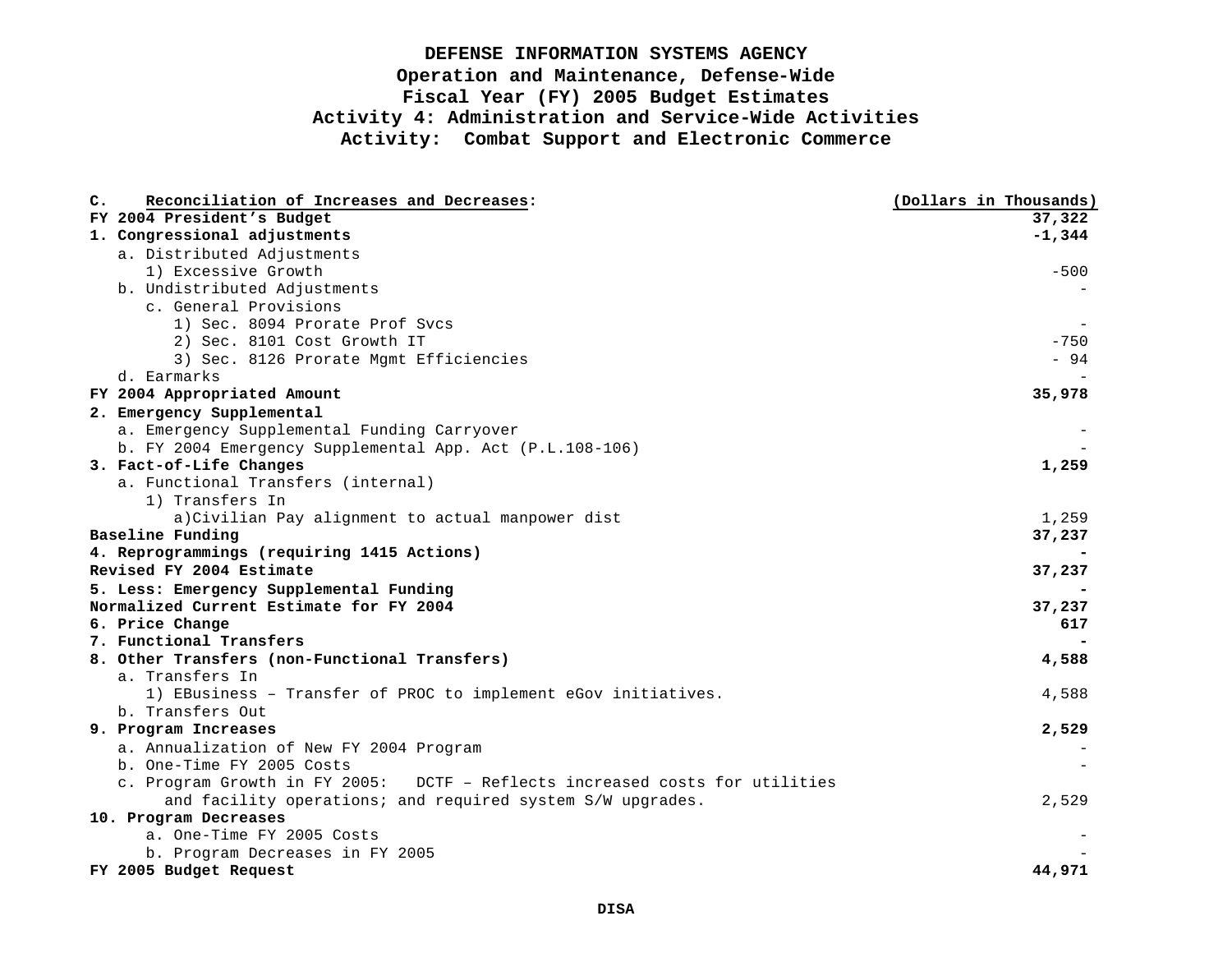#### **IV. Performance Criteria and Evaluation Summary:**

During FY 2005, in accordance with DISA's performance contract, GCSS (CC/JTF) will field capabilities that implement Joint Staff validated, approved and prioritized functional requirements contained in the GCSS (CC/JTF) Phase 6 Requirements Identification Document and translated into technical solutions with approved cost/schedule/performance parameters. In addition, GCSS (CC/JTF) will undertake development, integration, testing and fielding of capabilities within an approved capability increment plan. New capabilities include decision support tools and integration of additional data sources and federated applications.

In FY 2005, the Component Acquisition Executive/Milestone Decision Authority will provide GCSS (CC/JTF) with a Milestone B/C Decision for Phase 6 and provide fielding decisions per capability increment. Capability increments will be fielded to existing fielded sites to include CENTCOM, the NMCC, EUCOM, SOCOM, SOUTHCOM, PACOM, STRATCOM, TRANSCOM, NORTHCOM and JFCOM. GCSS (CC/JTF) Phase 6 capability increments will provide users with enhanced capability by providing access to additional combat support data sources and federated applications. Single Sign On capability will enable ubiquitous access by users to GCSS (CC/JTF). This in turn minimizes time spent by users accessing disparate data sources by reducing the number of interfaces required to complete day to day operations and/or support current operations. GCSS (CC/JTF) accomplishes this through a Netcentric vision, by providing integrated mechanisms (e.g. GCSS Portal and single sign on) for accessing combat support data.

The DCTF reports the numbers of segment test successes and failures. Failure information is provided to the engineers who then make the decision whether or not to waive a segment. Metrics are also collected on the number of tests performed and the time it takes to perform each test. Program Manager customer satisfaction is measured by increases/decreases in DCTF capability and/or capacity, which is more finite and less subjective. The DCTF will continue its mission of providing mainframe and mid-tier COOP support to Computing Services into FY 05 (and beyond if required). The DCTF will exercise this capability to mitigate disasters and quickly recover to insure effective continuation of DFAS, DLA, etc., essential functions, production and services.

In supporting the pre-production/development phase of DIA programs and DoD Communities of Interest (COIs), the DCTF configures, performs, and reports results of tests and evaluations to the cognizant PM and system engineer. The DCTF captures the number of test failures and this is provided to the engineers who make the decision to field an application. Metrics are also collected on the number of tests performed and the time it takes to perform each test. The DCTF measures increases/decreases in throughput to assess capacity and/or capability.

Electronic Business/Electronic Commerce performance will be measured by 1) the progression transitioning from paper to paperless (i.e. how much paper bought, numbers of printers, percentage of payments paid electronically, etc.); 2) how Electronic Business/Electronic Commerce (EB/EC) impacts established business processes (i.e., measures of lead time for business processes, reduction in cycle time, response time for user requests, cost reduction in personnel, number and percentage of manual transactions in all functional business areas, etc.);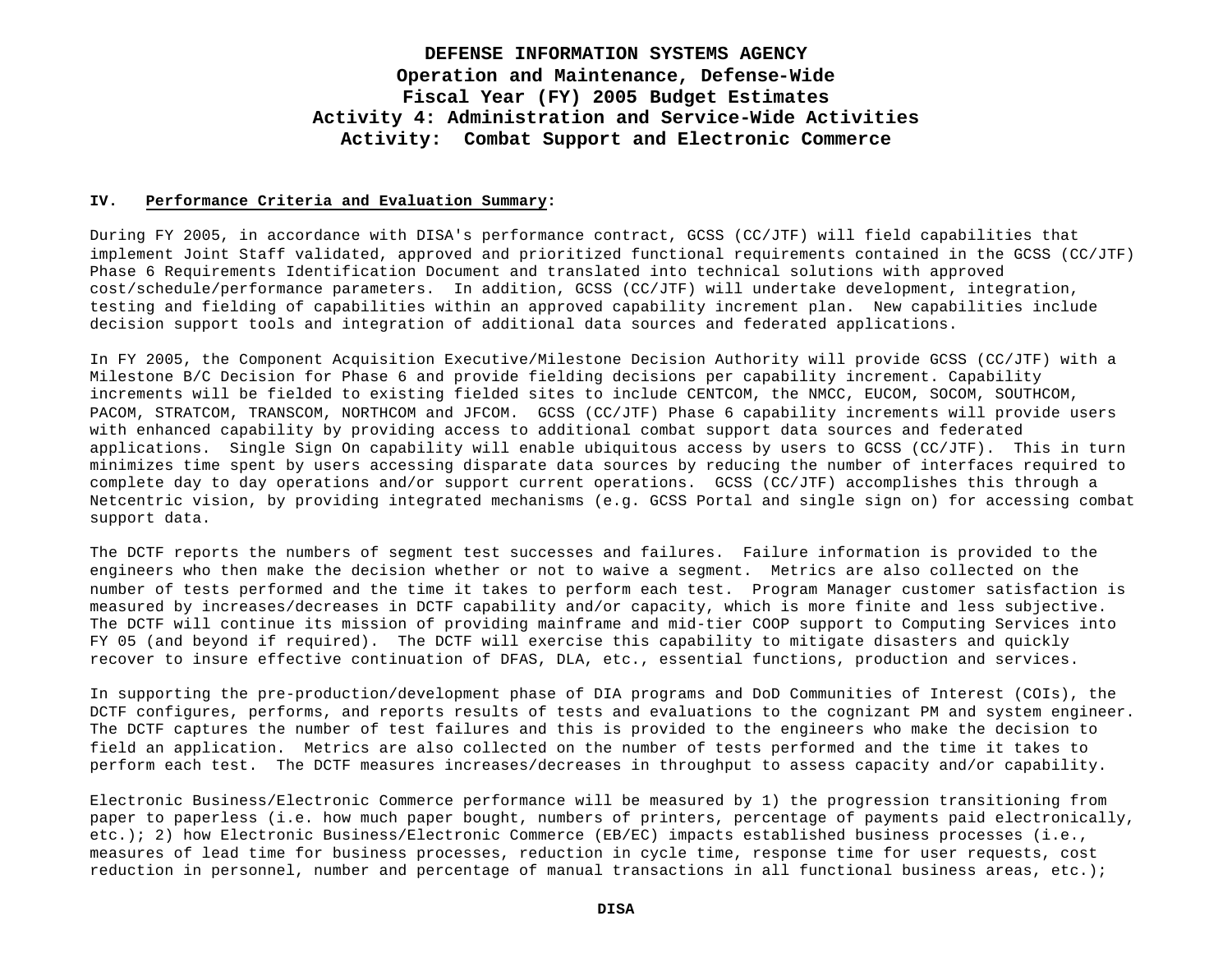#### **IV. Performance Criteria and Evaluation Summary: (continued)**

3) how we use new EB/EC enabling technologies and infrastructures (i.e., utilize ROI-like metrics as a measurement guide, DEBX number of transactions and purchase amounts, capacity, availability, speed of service and reliability of EB/EC infrastructure, percentage of business conducted by non CCR contractors, number of vendors accessing EDA, number of systems using PKI, etc.); and 4) use customer-driven performance measures, such as surveys.

|                             | Actuals      |             |             | Change      |
|-----------------------------|--------------|-------------|-------------|-------------|
| Personnel Summary:<br>v.    | FY 2003      | FY 2004     | FY 2005     | FY 04/FY 05 |
| Military End Strength Total | 9            | 16          | 16          | $\mathbf 0$ |
| Officer                     | 8            | 16          | 16          | $\mathbf 0$ |
| Enlisted                    | $\mathbf{1}$ | $\mathbf 0$ | $\mathbf 0$ | $\mathbf 0$ |
| Civilian End Strength Total | 200          | 152         | 152         | $\mathbf 0$ |
| <b>USDH</b>                 | 200          | 152         | 152         | $\mathbf 0$ |
| FNDH                        | $\mathbf 0$  | $\mathbf 0$ | $\Omega$    | $\mathbf 0$ |
| FNIH                        | $\mathbf 0$  | $\Omega$    | $\Omega$    | $\mathbf 0$ |
| Reimbursable                | $\mathbf 0$  | $\Omega$    | $\mathbf 0$ | $\mathbf 0$ |
| Military Workyears Total    | 9            | 16          | 16          | $\Omega$    |
| Officer                     | 8            | 16          | 16          | 0           |
| Enlisted                    | $\mathbf{1}$ | $\Omega$    | $\mathbf 0$ | $\Omega$    |
| Civilian Workyears Total    | 195          | 147         | 147         | $\mathbf 0$ |
| <b>USDH</b>                 | 195          | 147         | 147         | $\mathbf 0$ |
| <b>FNDH</b>                 | $\mathbf 0$  | $\mathbf 0$ | $\mathbf 0$ | $\mathbf 0$ |
| FNIH                        | $\mathbf 0$  | $\mathbf 0$ | $\mathbf 0$ | $\mathbf 0$ |
| Reimbursable                | $\mathbf 0$  | 0           | $\mathbf 0$ | $\mathbf 0$ |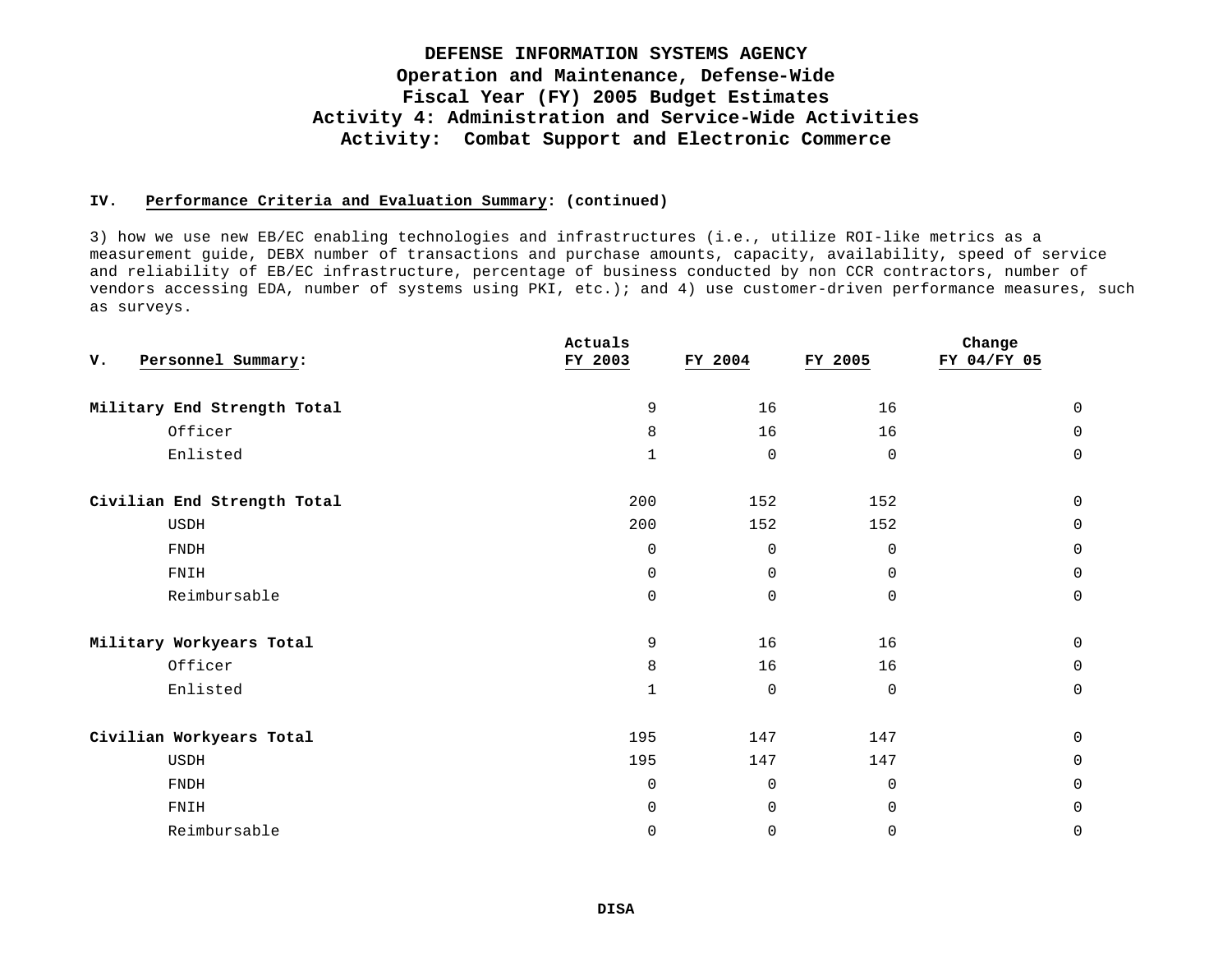|      |                                                    |                  | Change FY2003/FY2004 |                   | Change FY2004/FY2005      |                 |                   |                           |
|------|----------------------------------------------------|------------------|----------------------|-------------------|---------------------------|-----------------|-------------------|---------------------------|
|      | VI. PRICE AND PROGRAM CHANGES (\$ in Thousands)    | FY2003<br>Actual | Price<br>Growth      | Program<br>Growth | <b>FY2004</b><br>Estimate | Price<br>Growth | Program<br>Growth | <b>FY2005</b><br>Estimate |
| 101  | Executive, General and Special Schedules           | 14,906           | 492                  | 1,302             | 16,700                    | 351             | 167               | 17,218                    |
| 103  | Wage Board                                         | 52               | 2                    | (54)              | $\Omega$                  | $\Omega$        | $\Omega$          | $\mathbf 0$               |
| 106  | Benefits to Former Employees                       | 103              | $\mathbf 0$          | (103)             | $\Omega$                  | $\Omega$        | $\mathbf 0$       | $\mathbf 0$               |
| 199  | Total Civilian Personnel Compensation              | 15,061           | 494                  | 1,145             | 16,700                    | 351             | 167               | 17,218                    |
| 308  | Travel of Persons                                  | 351              | 5                    | 9                 | 365                       | 5               | 34                | 404                       |
| 399  | Total Travel                                       | 351              | 5                    | 9                 | 365                       | 5               | 34                | 404                       |
| 671  | Communications Services (DWCF) Tier 2              | 30               | $\mathbf 0$          | 0                 | 30                        | 0               | (2)               | 28                        |
| 677  | Communications Services (DWCF) Tier 1              | 257              | $\Omega$             | (257)             | $\Omega$                  | $\Omega$        | $\Omega$          | $\Omega$                  |
| 699  | Total Purchases                                    | 287              | $\Omega$             | (257)             | 30                        | 0               | (2)               | 28                        |
| 771  | Commercial Transportation                          | 1                | $\Omega$             | (1)               | $\Omega$                  | $\Omega$        | $\Omega$          | $\mathbf 0$               |
| 799  | Total Transportation                               | $\mathbf{1}$     | $\Omega$             | (1)               | $\Omega$                  | $\Omega$        | $\Omega$          | $\Omega$                  |
| 912  | Rental Payments to GSA Leases (SLUC)               | 1                | $\Omega$             | (1)               | $\Omega$                  | $\Omega$        | $\Omega$          | $\mathbf 0$               |
| 913  | Purchased Utilities (non-DWCF)                     | 505              | 7                    | (11)              | 501                       | 7               | (68)              | 440                       |
| 914  | Purchased Communications (non-DWCF)                | 266              | 3                    | (259)             | 10                        | $\Omega$        | (10)              | $\Omega$                  |
| 920  | Supplies and Materials (non-DWCF)                  | 138              | 2                    | (12)              | 128                       | 2               | 125               | 255                       |
| 922  | Equipment Operation and Maintenance by<br>Contract | 18,937           | 246                  | (2, 895)          | 16,288                    | 212             | 6,359             | 22,859                    |
|      | Facility Operation and Maintenance by              |                  |                      |                   |                           |                 |                   |                           |
| 923  | Contract                                           | 2,657            | 35                   | (1, 173)          | 1,519                     | 20              | 172               | 1,711                     |
| 925  | Equipment Purchases (non-DWCF)                     | 1,538            | 20                   | (531)             | 1,027                     | 13              | (3)               | 1,037                     |
| 931  | Contract Consultants                               | 8                | $\Omega$             | (8)               | 0                         | $\mathbf 0$     | $\Omega$          | $\mathbf 0$               |
| 932  | Management and Professional Support<br>Services    | 13               | $\Omega$             | 166               | 179                       | 2               | (3)               | 178                       |
| 934  | Engineering and Technical Services                 | 226              | 3                    | (229)             | $\Omega$                  | $\Omega$        | $\Omega$          | $\mathbf 0$               |
| 987  | Other Intra-governmental Purchases                 | 446              | 6                    | (199)             | 253                       | 3               | 4                 | 260                       |
| 989  | Other Contracts                                    | 64               | $\mathbf{1}$         | 172               | 237                       | 3               | 341               | 581                       |
| 999  | Total Other Purchases                              | 24,799           | 323                  | (4,980)           | 20,142                    | 262             | 6,917             | 27,321                    |
| 9999 | Total Activity Group                               | 40,499           | 822                  | (4,084)           | 37,237                    | 617             | 7,117             | 44,971                    |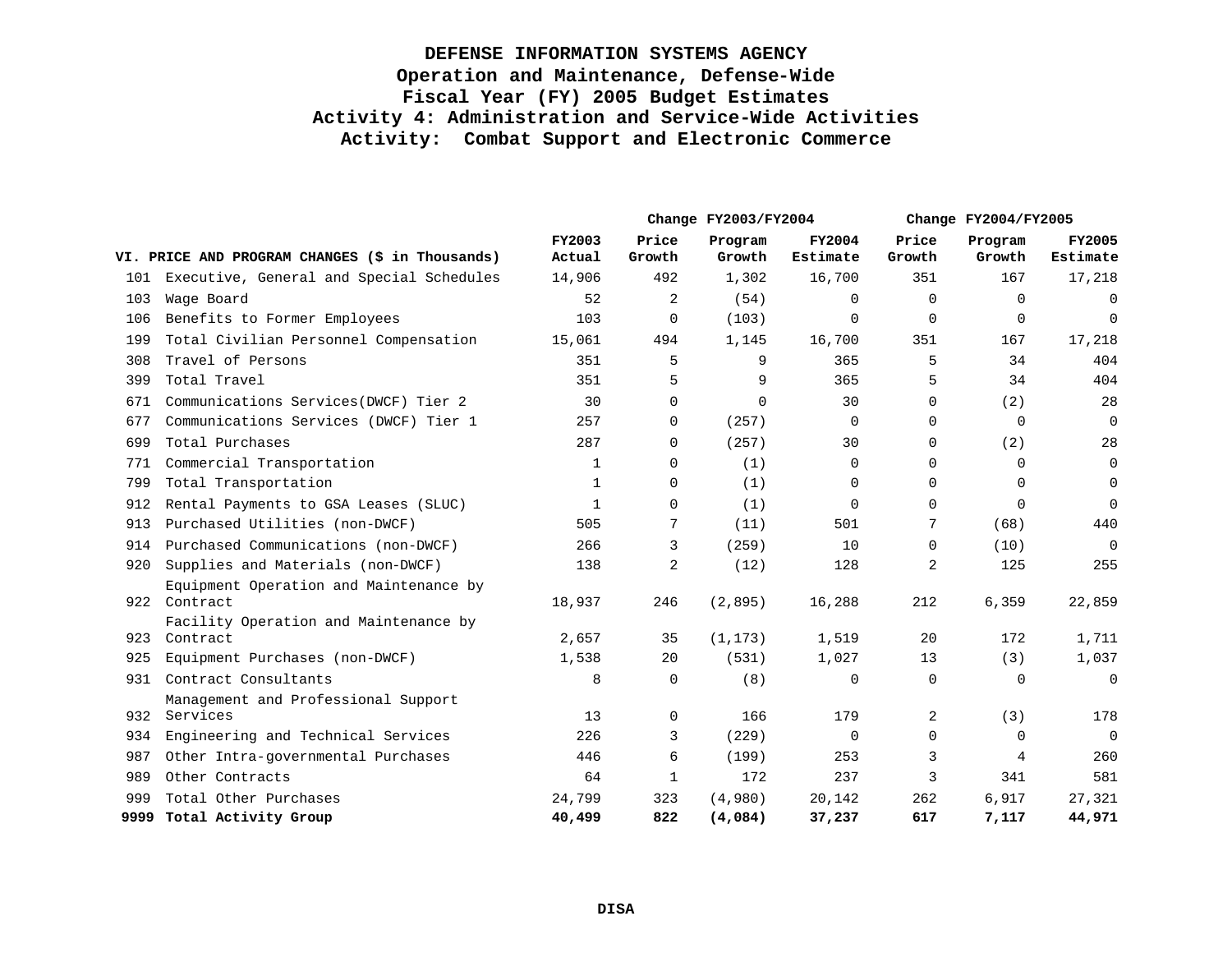#### **I. Description of Operations Financed:**

The DOD Information Services Activity Group supports DISA by providing oversight, policy, and customer service for information systems in order to respond quickly and effectively to changes in technology, environment, and requirements. The subactivity group, Information Technology (IT) Services, has four goals that principally support the overall DISA goal of high quality information sharing and interoperability within DOD: (1) ensuring there is a common infrastructure and mechanism for electronically and readily distributing information assets to DOD users; (2) providing customer support to the worldwide Defense Information Systems Network (DISANet) as an integral part of the DISA information systems (DISA-IS), including data, video, and voice; (3) developing and implementing IT policy; and (4) creating the environment for agency transformation.

The Chief Information Officer (CIO) directs IT policy development and promulgation in DISA and provides Agency oversight for IT systems. The CIO leads the Agency in developing enterprise architecture and internal IT Enterprise applications; conducting IT capital investment planning, maintaining records management, and reviewing information assurance to include the accreditation of DISA information systems. CIO is also responsible for leading, advising, and facilitating the transformation of DISA into a knowledge-enabled, process-oriented, and customer-focused organization.

Knowledge Management (KM) is both a DISA transformation initiative and a Government-wide initiative related to the management of human capital. The President's Management Agenda in FY 2002 required organizations to "…adopt information technology systems to capture some of the knowledge and skills of retiring employees." KM is a DISA transformation initiative that will help generate, capture, integrate, and disseminate information and knowledge that is relevant to DISA's mission. The DISA KM Program is supported by a formal management structure and a set of interrelated initiatives that are supported by senior leadership and are being actively pursued.

DISA IT Services include technical engineering, software applications support, network monitoring and management, and infrastructure support for the DII Asset Distribution System (DADS), Joint Defense Information Infrastructure Control System-Deployed (JDIICS-D), and Enterprise Software Licensing.

DADS is a web based software distribution architecture that provides a common infrastructure and mechanism for electronically and readily distributing Global Information Grid information assets to DoD users. DADS provides global access to the Common Operating Environment, Global Command and Control System, Army Common Operating Environment, Air Force Common Operating Environment, Composite Health Care System, and Information Security software releases. DADS is used at over 60 sites worldwide.

The JDIICS-D project provides a network management capability for deployed Defense Information System Network (DISN), including network monitoring, management, and trouble ticketing for the DISN Deployed Block and supports the Combatant Commanders Joint Task Force and Component Commanders in deliberate/crisis action planning and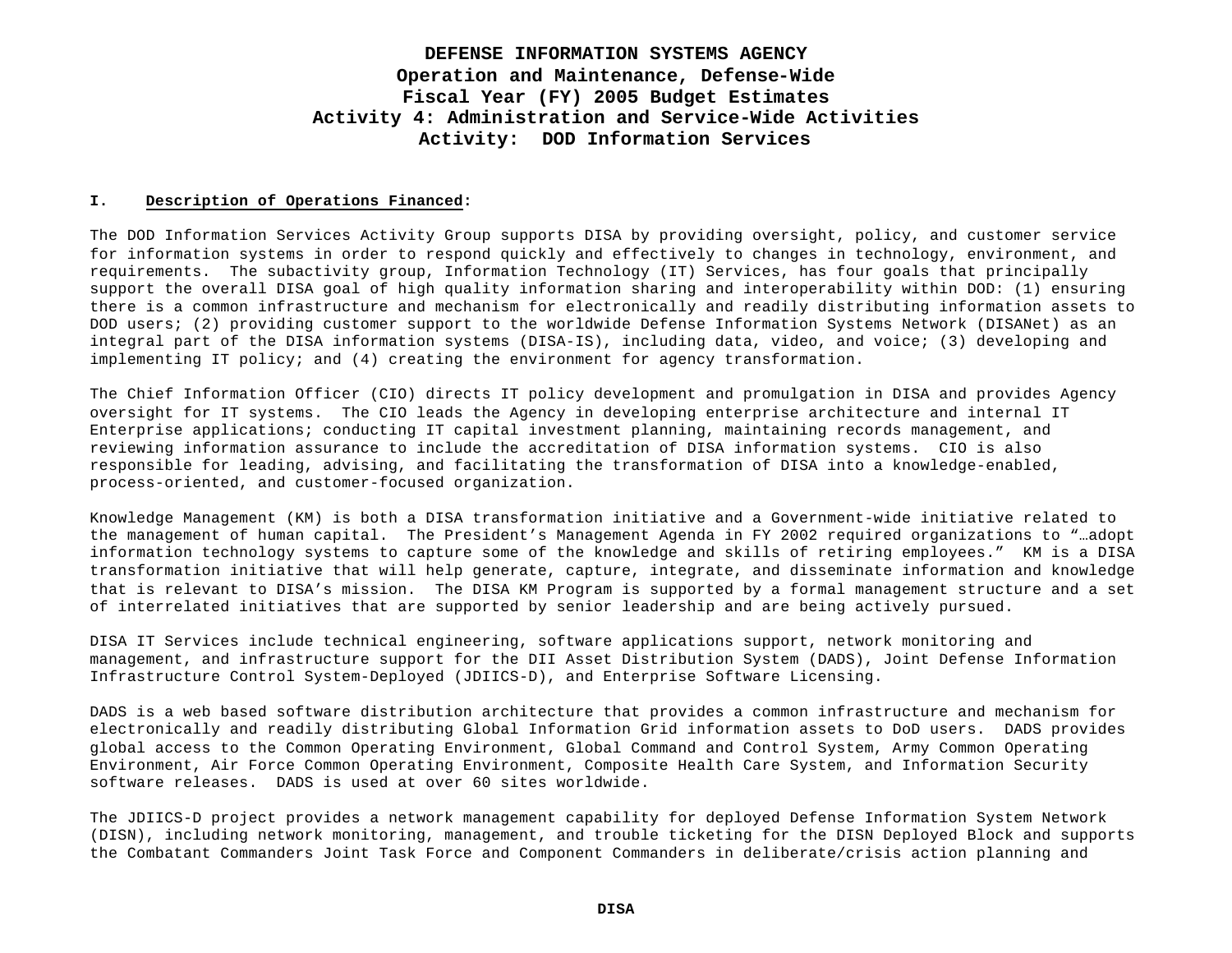#### **I. Description of Operations Financed: (continued)**

contingency exercise execution. JDIICS-D is an integrated suite of state-of-the-art COTS software and COTS tools. A total of 41 JDIICS-D systems are fielded and under the jurisdiction of the Combatant Commanders.

Enterprise Software Licensing includes a large, multi-user license for Oracle database software. Effort includes requirements determination, contract award, contract administration, software distribution, maintenance of data on software license usage, and inventory of all associated software.

#### **II. Force Structure Summary:**

The CIO operates and maintains DISA's Information Systems Center, including automated information networks, message centers, voice (telephone) systems, video teleconferencing systems, and other DISA information support centers. Funds provide operational network support in both the classified and unclassified environments for over 8,000 DISA employees and contractors in 35 locations worldwide (8 National Capital Region (NCR), 15 Continental United States, and 12 Outside the Continental United States). This entails all aspects of planning, procuring, systems integration, installation, and operation and maintenance of the local area networks in support of DISA internal/external customers including OSD and the Joint Staff.

In FY 2004, KM Phase 1 and Phase 2 efforts will be maintained while moving to Phase 3. Phase 3 KM efforts will include assessing the impact of events, developing additional operational capabilities, and migration of portal prototype to production operation on both the unclassified and classified environments. The funds will provide for internal/external lessons learned, decision support/problem solving, operational architecture development, cost/risk analysis, surveying customer/user/employee satisfaction, functional performance metrics, and business process reengineering.

Accomplishments for all years include continued efforts for the highest level of operational support for DISA information systems. Accomplishments for FY 2004 and outyears will include continued, high-level, operational support for DISA's information systems; continued work on enclave security implementation and management; completion of Windows 2000 migration in FY 2004; continued work on Information Assurance Vulnerability Alert compliance; continued research and advisory services; continued version upgrades of DISA's Management Information System; Windows/Exchange 2003 in FY 2005; Enterprise Data and Global Exchange (EDGE) User interface upgrades in FY 2005 and FY 2008-2009; EDGE user functions developed in FY 2005-2006 and FY 2008-2009; EDGE Integration, program and customer perspectives in FY 2006-2007 and FY 2009-2010; EDGE measures of performance in FY 2007-2008; EDGE Hardware/software: full-scale deployment in FY 2004-2005, classified environment in FY 2005, and SCI environment in FY 2007-2008; continuous EDGE Help Desk; KM communications/outreach/culture beginning in FY 2005; and KM Framework beginning in FY 2005.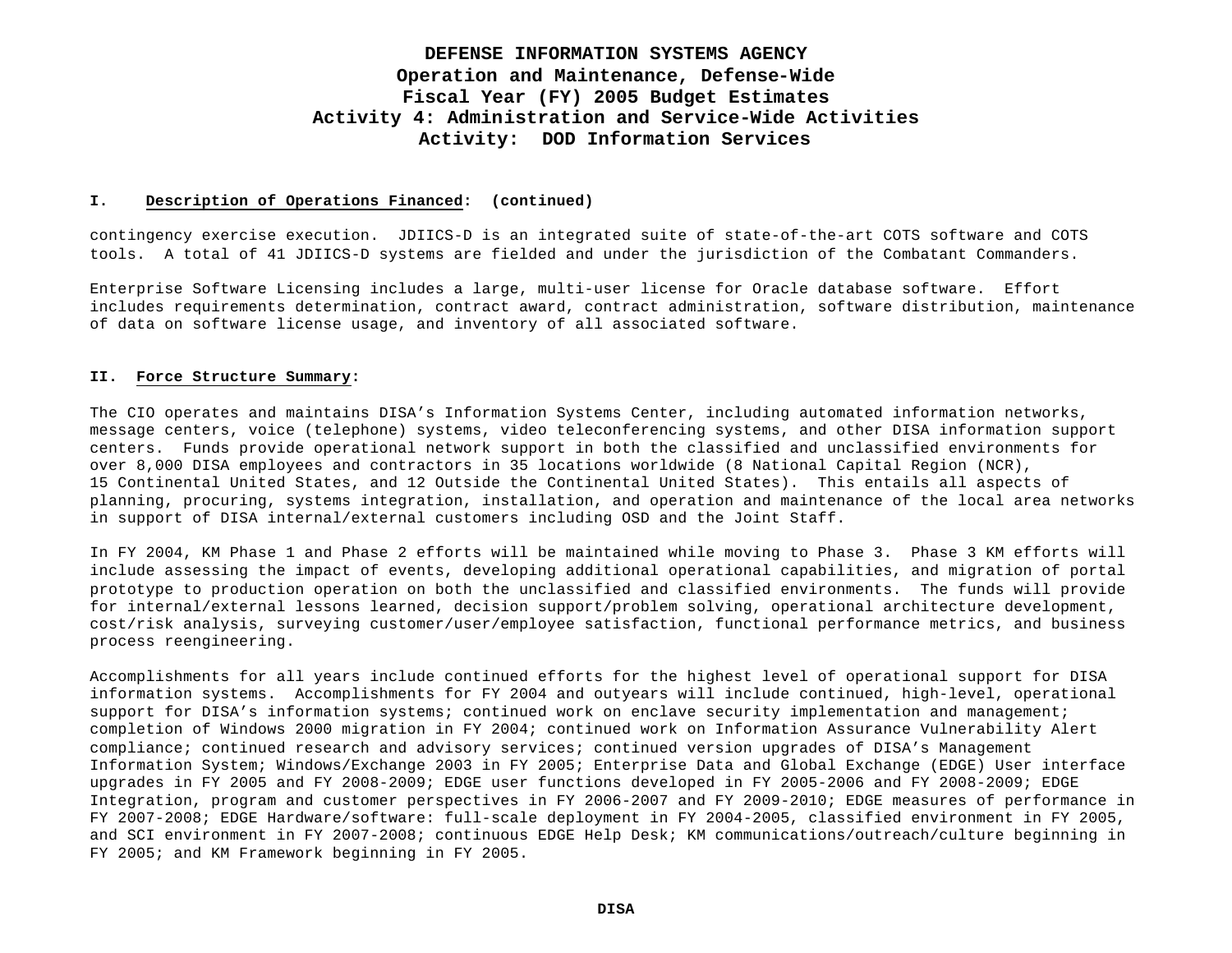### **III. Financial Summary (\$ in Thousands):**

|    |                          |         | FY 2004 | FY 2004                                  | FY 2004       |          |
|----|--------------------------|---------|---------|------------------------------------------|---------------|----------|
| А. |                          |         |         | FY 2003 President's Appropriated Revised |               | FY 2005  |
|    | Subactivity Group:       | Actuals | Budget  | Amount                                   | Estimate      | Estimate |
|    | DOD Information Services | 58,652  | 52,567  |                                          | 50,988 51,355 | 53,006   |

|                                                            | Change          | Change          |
|------------------------------------------------------------|-----------------|-----------------|
|                                                            | FY 2004/FY 2004 | FY 2004/FY 2005 |
| Reconciliation Summary:<br>в.                              |                 |                 |
| 1. Baseline Funding                                        | 52,567          | 51,355          |
| Congressional Adjustments (Distributed)<br>a)              | $-500$          |                 |
| Congressional Adjustments (Undistributed)<br>b)            |                 |                 |
| Congressional Adjustments (General Provision)<br>$\circ$ ) | $-1.079$        |                 |
| Congressional Earmark<br>d)                                |                 |                 |
| 2. Appropriated Amount                                     | 50,988          |                 |
| 3. Approved Transfers                                      | 367             | 808             |
| 4. Price Change                                            |                 | 843             |
| 5. Program Changes                                         |                 |                 |
| 6. Current Estimates                                       | 51,355          | 53,006          |
|                                                            |                 |                 |

| c. | Reconciliation of Increases and Decreases: |  | (Dollars in Thousands) |
|----|--------------------------------------------|--|------------------------|
|    |                                            |  | Totals                 |
|    | FY 2004 President's Budget                 |  | 52,567                 |
|    | 1. Congressional adjustments               |  | 1,579                  |
|    | a. Distributed Adjustments                 |  |                        |
|    | 1) Excessive Growth                        |  | $-500$                 |
|    | b. Undistributed Adjustments               |  |                        |
|    | c. General Provisions                      |  |                        |
|    | 1) Sec. 8094 Prorate Prof Svcs             |  |                        |
|    | 2) Sec. 8101 Cost Growth IT                |  | $-1,000$               |
|    | 3) Sec. 8126 Prorate Mgmt Efficiencies     |  | $-79$                  |
|    | Earmarks<br>d.                             |  |                        |
|    |                                            |  |                        |

**FY 2004 Appropriated Amount 50,988**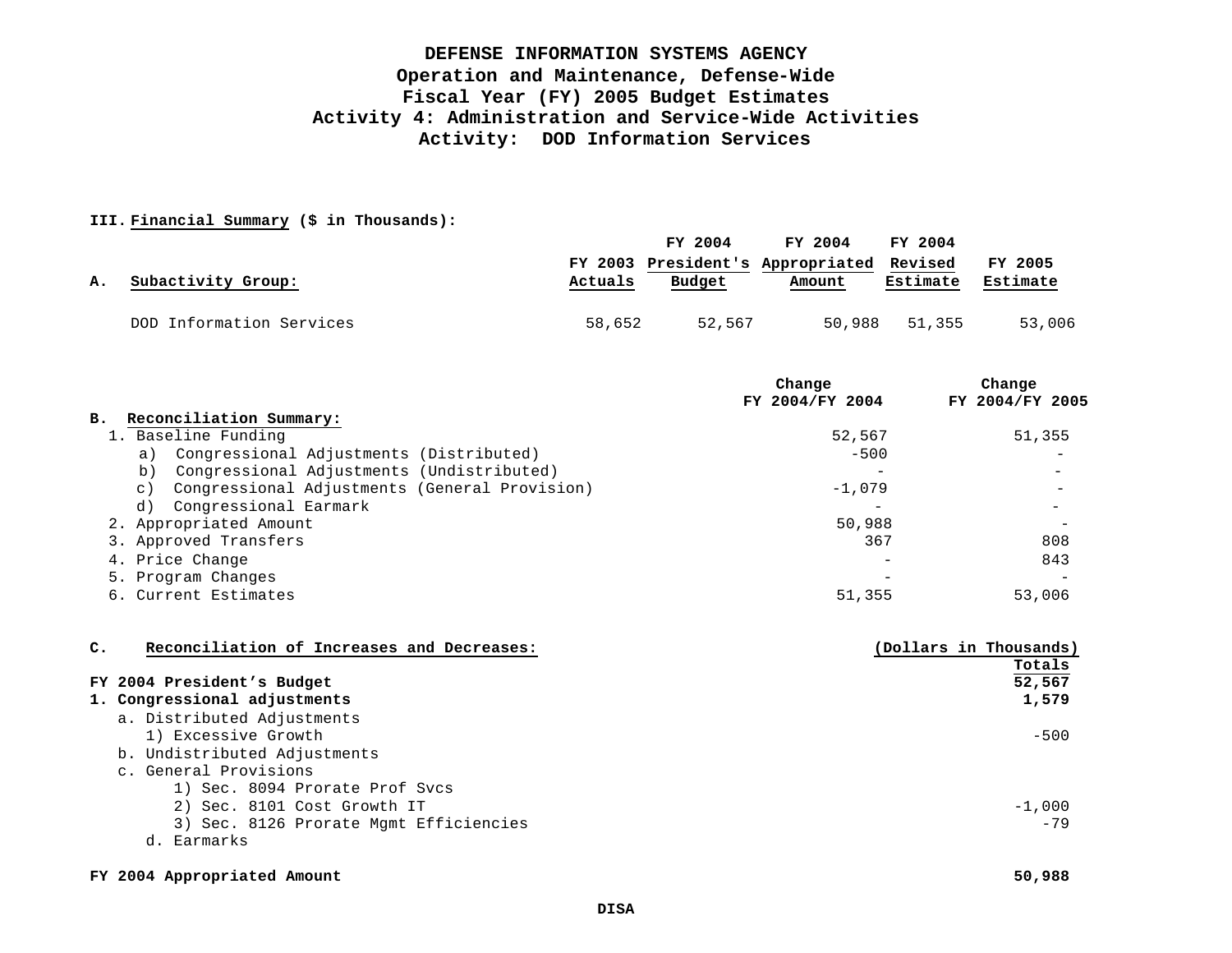| $\mathbf{c}$ . | Reconciliation of Increases and Decreases: (continued)   | (Dollars in Thousands) |
|----------------|----------------------------------------------------------|------------------------|
|                |                                                          | Totals                 |
|                | 2. Emergency Supplemental                                |                        |
|                | a. Emergency Supplemental Funding Carryover              |                        |
|                | b. FY 2004 Emergency Supplemental App. Act (P.L.108-106) |                        |
|                | 3. Fact-of-Life Changes                                  | 367                    |
|                | a. Functional Transfers (internal)                       |                        |
|                | 1) Transfers In                                          |                        |
|                | a) Civilian Pay alignment to actual manpower dist        | 367                    |
|                | Baseline Funding                                         | 51,355                 |
|                | 4. Reprogrammings (requiring 1415 Actions)               |                        |
|                | Revised FY 2004 Estimate                                 | 51,355                 |
|                | 5. Less: Emergency Supplemental Funding                  |                        |
|                | Normalized Current Estimate for FY 2004                  | 51,355                 |
|                | 6. Price Change                                          | 808                    |
|                | 7. Functional Transfers                                  |                        |
|                | 8. Other Transfers (non-Functional Transfers)            |                        |
|                | 9. Program Increases                                     | 843                    |
|                | a. Annualization of New FY 2004 Program                  |                        |
|                | b. One-Time FY 2005 Costs                                |                        |
|                | c. Program Growth in FY 2005                             |                        |
|                | 1) Program increase for DISANet infrastructure.          | 843                    |
|                | 10. Program Decreases                                    |                        |
|                | FY 2005 Budget Request                                   | 53,006                 |

#### **IV. Performance Criteria and Evaluation Summary:**

Chief Information Officer: Performance criteria following is linked to Strategic Goal 1: To provide flexible, reliable, affordable, integrated information infrastructure required by the Warfighter and others to achieve highest levels of effectiveness in joint and combined operations.

**DISA Internal Network Systems Support:** Includes Network Operations System Administration and Customer Support Services, Mail Messaging (Network Mail Services, Message Center, Worldwide On-Line System Replacement, Defense Message System, Communications Connectivity for DISANet and NCR Telephone Systems and Services, DISANet Control Center, and Systems Integration.

Technical support services are measured by: (1) customer satisfaction surveys and (2) trouble ticket closure statistics and percent of trouble reports resolved on the spot during initial customer calls. Performance areas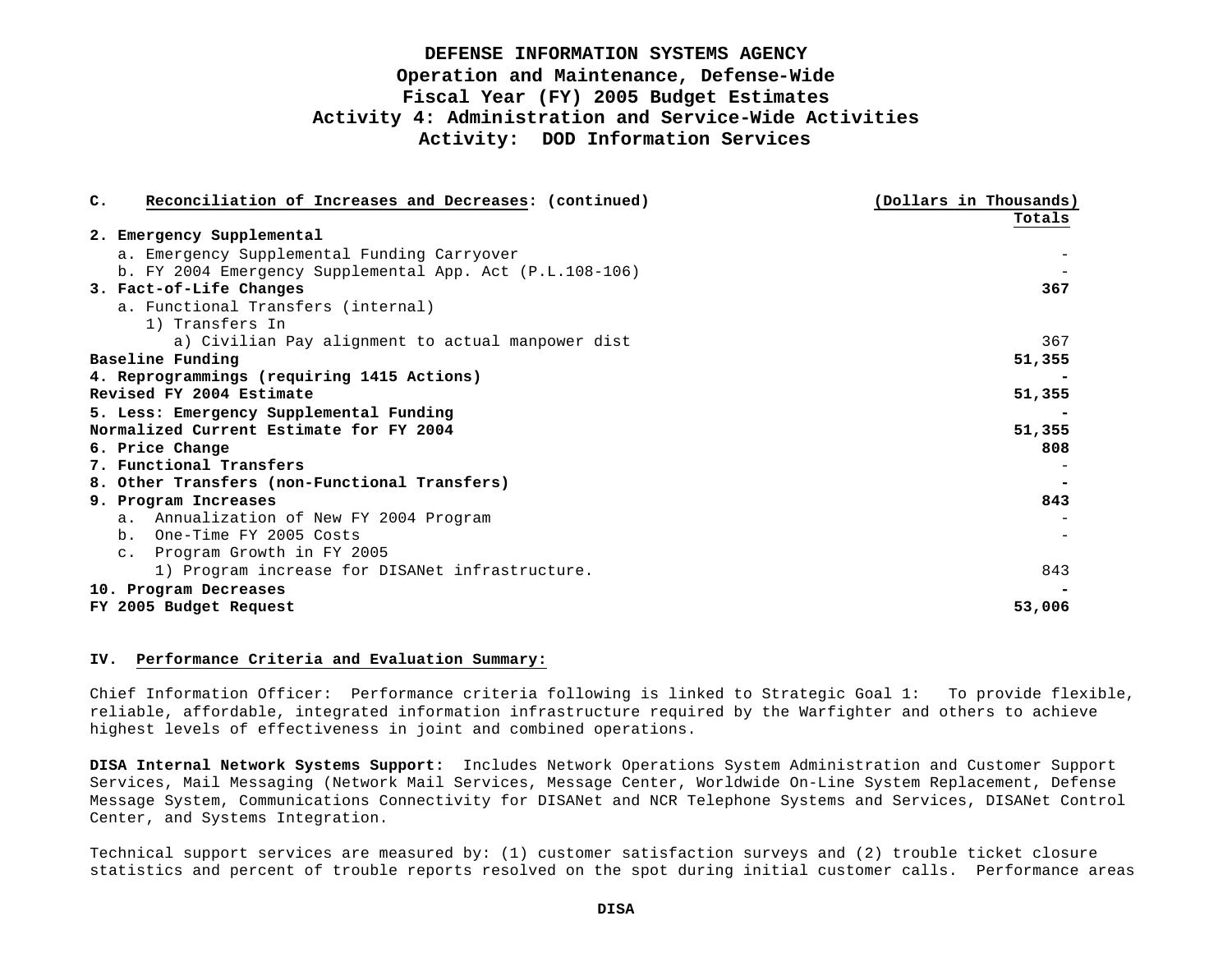#### **IV. Performance Criteria and Evaluation Summary: (continued)**

are Helpdesk Support, Desktop Services, Network Access, Network Applications, and WEB Services. Customer satisfaction surveys indicated a 90% rating for Good or Excellent technician knowledge, 95% rating for Good or Excellent technician courtesy, 91% rating for service done in a timely fashion, and 89% Good or Excellent overall service experience.

DISANet performance is measured by automated systems, which compute system reliability and availability.

| Target                               | Results |       |
|--------------------------------------|---------|-------|
| Network availability and reliability | 99%     | 97.5% |
| WEB site availability                | 99%     | 99%   |
| Key applications availability        | 95%     | 95%   |
| NCR e-mail response time             | 98%     | 100%  |
| WAN e-mail response time             | 90%     | 85%   |

**EDGE Knowledge Management Portal:** The EDGE is a web-based tool designed to make it easier for DISA personnel to find the information they need to do their jobs and to simplify the tasks performed in the course of their official duties. In the future, the EDGE will serve as the single point of access to all information related to the DISA enterprise by providing an underlying infrastructure and set of processes that facilitate the integration of information and knowledge.

EDGE Malfunction Report – Percentage of EDGE malfunctions per number of EDGE Users. Measures are compiled from users contacting the EDGE Help Desk. The goal is based upon a 97% efficiency rating during non-release periods – meaning the number of malfunctions per month will be equal to 3% of all EDGE users. New releases caused the two spikes in activity. There are more measures planned, but data has not been collected due to the early phase of the project. Examples of additional measures follow: Percentage of Requirements Completed by Category; Count of the number of hits per portlet per unit time; and Number of active discussion forums per unit time.

**Asset and Network Management**: DADS is engineered to operate with an initial download success rate of 95%, an acceptable rate based on operational experience which indicates that 1 in 20 downloads will fail. Releases will be developed and deployed throughout each fiscal year based on customer requirements. The DADS program plans to release new versions of the system during June and October of each fiscal year. Level Three help desk issues will be addressed within one working day.

JDIICS-D will deliver 1 release per year. This release is based upon the need to synchronize JDIICS-D maintenance with the Joint Network Management System program.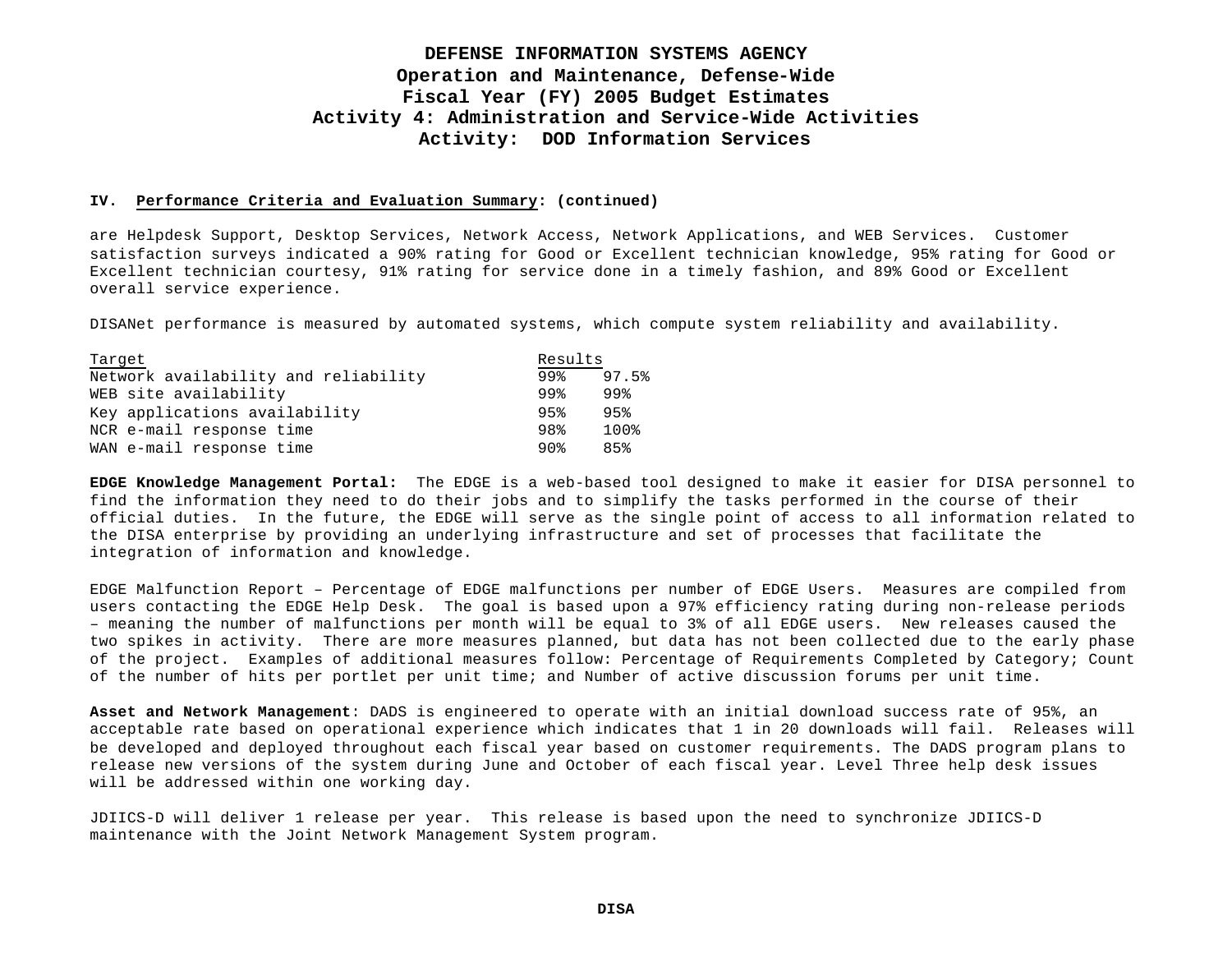### **DEFENSE INFORMATION SYSTEMS AGENCY Operation and Maintenance, Defense-Wide Fiscal Year (FY) 2005 Budget Estimates Activity 4: Administration and Service-Wide Activities Activity: DOD Information Services**

### **IV. Performance Criteria and Evaluation Summary: (continued)**

**Enterprise Software Licensing:** Agency responsibility consists of determining requirements, developing an interagency support agreement with the Integrated Computer Assisted Software Engineering Special Program Office at Maxwell AFB, and Military Interdepartmental Purchase Request the funds for contract payment to them.

### **V. Personnel Summary:**

|              | (Actuals)   |                  |             | Change              |
|--------------|-------------|------------------|-------------|---------------------|
|              | FY 2003     | FY 2004          | FY 2005     | FY 04/FY 05         |
|              | 16          | $17$             | $17$        | $\mathbf 0$         |
|              |             |                  |             |                     |
| Officer      | $\,8\,$     | 9                | 9           | $\mathsf{O}$        |
| Enlisted     | $\,8\,$     | $\,8\,$          | $\,8\,$     | $\mathsf{O}\xspace$ |
|              |             |                  |             |                     |
|              | 185         | 178              | 178         | $\mathsf{O}$        |
| USDH         | 172         | 161              | 161         | $\mathsf{O}\xspace$ |
| ${\tt FNDH}$ | $\mathbf 0$ | $\boldsymbol{0}$ | $\mathbf 0$ | $\mathsf{O}$        |
| ${\tt FNIH}$ | $\mathbf 0$ | $\mathsf 0$      | $\mathsf 0$ | $\mathsf{O}\xspace$ |
| Reimbursable | $13$        | $17\,$           | $17\,$      | $\mathsf{O}$        |
|              | 16          | $17$             | $17\,$      | $\mathsf{O}$        |
| Officer      | $\,8\,$     | 9                | 9           | $\mathsf{O}\xspace$ |
| Enlisted     | 8           | 8                | 8           | $\mathsf 0$         |
|              | 205         | 171              | 171         | $\mathsf{O}$        |
| USDH         | 193         | 156              | 156         | $\mathsf{O}\xspace$ |
| ${\tt FNDH}$ | $\mathsf 0$ | 0                | 0           | $\mathsf 0$         |
| ${\tt FNIH}$ | $\mathbf 0$ | $\mathbf 0$      | $\mathbf 0$ | $\mathsf 0$         |
| Reimbursable | $1\,2$      | $15$             | $15\,$      | $\mathsf 0$         |
|              |             |                  |             |                     |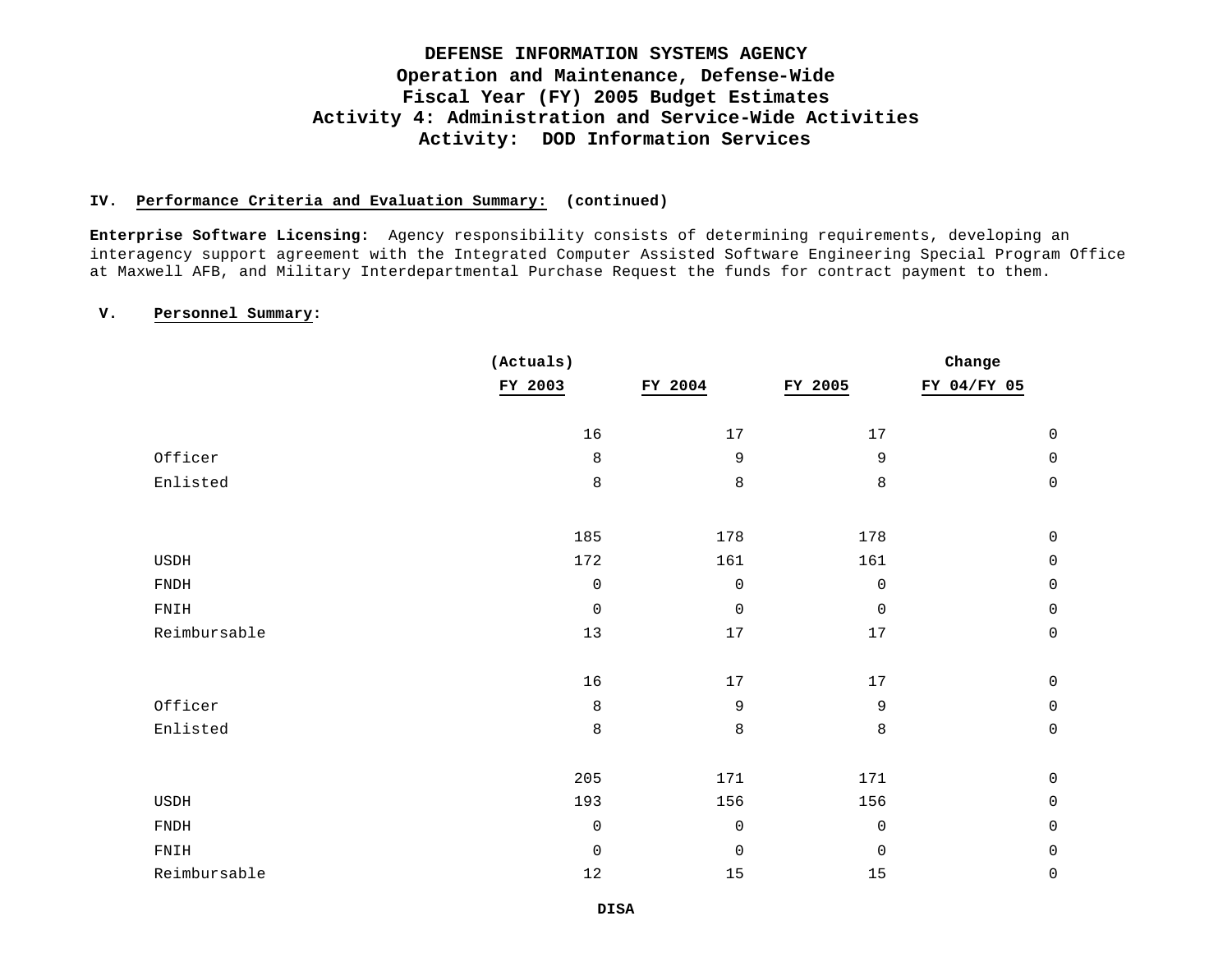# **DEFENSE INFORMATION SYSTEMS AGENCY Operation and Maintenance, Defense-Wide Fiscal Year (FY) 2005 Budget Estimates Activity 4: Administration and Service-Wide Activities Activity: DOD Information Services**

|     |                                                            | Change $FY2003/FY2004$  |              |               |                                               | Change FY2004/FY2005 |                      |               |  |
|-----|------------------------------------------------------------|-------------------------|--------------|---------------|-----------------------------------------------|----------------------|----------------------|---------------|--|
|     | VI. PRICE AND PROGRAM CHANGES (\$ in Thousands)            | <b>FY2003</b><br>Actual |              | Price Program | Growth Growth Estimate Growth Growth Estimate |                      | FY2004 Price Program | <b>FY2005</b> |  |
|     | 101 Executive, General and Special Schedules               | 17,439                  | 575          | 1,062         | 19,076                                        | 401                  | 180                  | 19,657        |  |
| 103 | Wage Board                                                 | 67                      | 2            | 528           | 597                                           | 13                   | 16                   | 626           |  |
| 106 | Benefits to Former Employees                               | 139                     | $\mathbf 0$  | (139)         | $\mathbf 0$                                   | $\mathbf 0$          | $\mathbf 0$          | $\mathbf 0$   |  |
| 199 | Total Civilian Personnel Compensation                      | 17,645                  | 577          | 1,451         | 19,673                                        | 413                  | 197                  | 20,283        |  |
| 308 | Travel of Persons                                          | 85                      | 1            | 97            | 183                                           | 2                    | (2)                  | 183           |  |
| 399 | Total Travel                                               | 85                      | $\mathbf{1}$ | 97            | 183                                           | $\overline{2}$       | (2)                  | 183           |  |
| 671 | Communications Services(DWCF) Tier 2                       | 1,899                   | 0            | (237)         | 1,662                                         | 0                    | (266)                | 1,396         |  |
| 699 | Total Purchases                                            | 1,899                   | $\Omega$     | (237)         | 1,662                                         | 0                    | (266)                | 1,396         |  |
|     | 912 Rental Payments to GSA Leases (SLUC)                   | 17                      | 0            | 2,198         | 2,215                                         | 33                   | (108)                | 2,140         |  |
|     | 914 Purchased Communications (non-DWCF)                    | 2,322                   | 30           | 1,031         | 3,383                                         | 44                   | (60)                 | 3,367         |  |
| 920 | Supplies and Materials (non-DWCF)                          | 452                     | 6            | (129)         | 329                                           | 4                    | 35                   | 368           |  |
|     | 921 Printing and Reproduction                              | 18                      | 0            | (18)          | 0                                             | 0                    | 0                    | $\Omega$      |  |
|     | 922 Equipment Operation and Maintenance by Contract 22,541 |                         |              | 293 (5,483)   | 17,351                                        | 226                  | 407                  | 17,984        |  |
| 923 | Facility Operation and Maintenance by Contract             | 140                     | 2            | (142)         | $\mathbf 0$                                   | $\Omega$             | 0                    | $\mathbf{0}$  |  |
| 925 | Equipment Purchases (non-DWCF)                             | 7,138                   |              | 93 (3,920)    | 3,311                                         | 43                   | 678                  | 4,032         |  |
| 931 | Contract Consultants                                       | 107                     | 1            | (79)          | 29                                            | $\Omega$             | (0)                  | 29            |  |
| 987 | Other Intra-governmental Purchases                         | 3,513                   |              | 46 (3,358)    | 201                                           | 3                    | (3)                  | 201           |  |
| 989 | Other Contracts                                            | 2,775                   | 36           | 207           | 3,018                                         | 39                   | (34)                 | 3,023         |  |
| 999 | Total Other Purchases                                      | 39,023                  |              | 507(9,693)    | 29,837                                        | 392                  | 915                  | 31,144        |  |
|     | 9999 Total Activity Group                                  | 58,652                  |              | 1,085(8,382)  | 51,355                                        | 808                  | 843                  | 53,006        |  |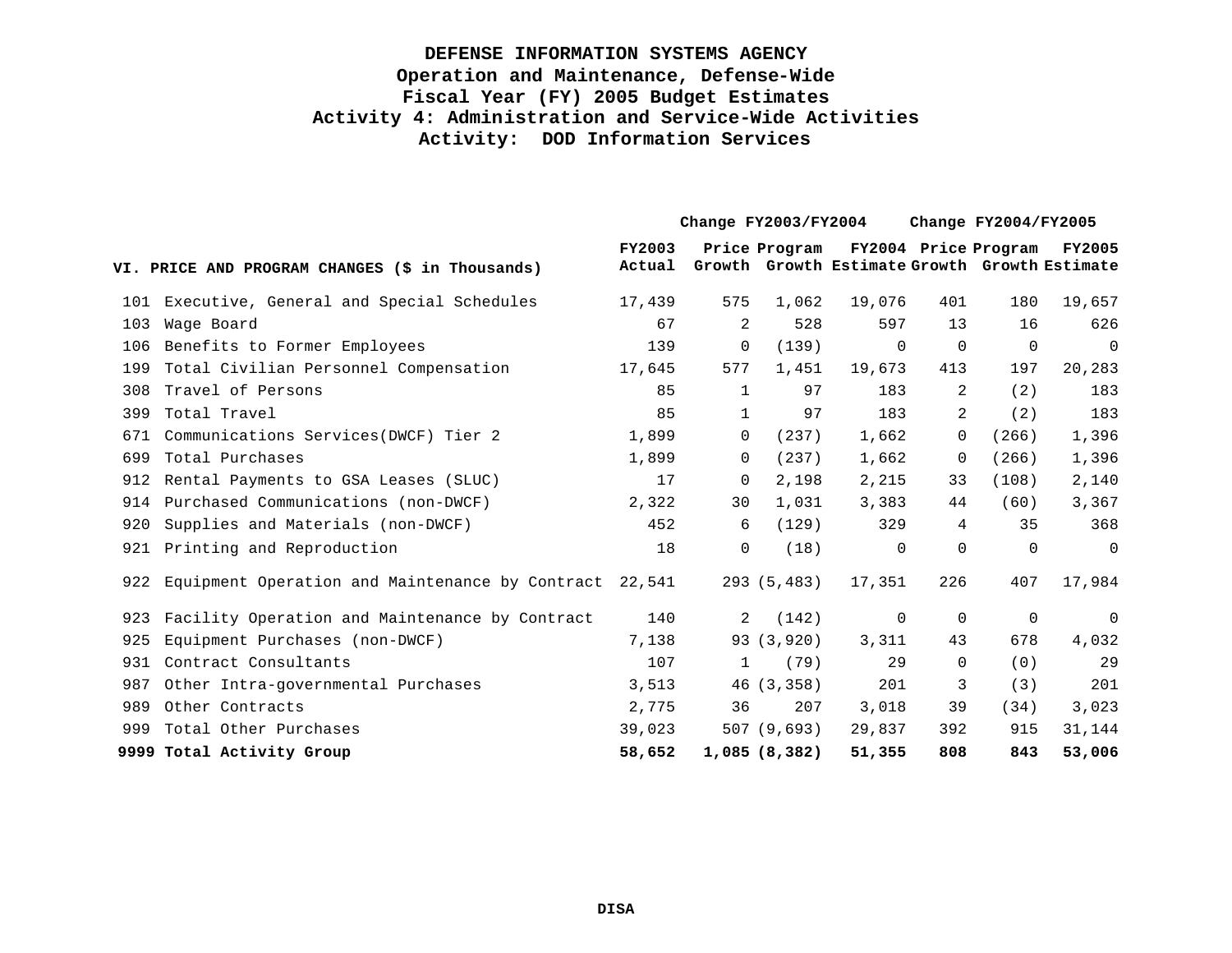#### **I. Description of Operations Financed:**

DODD 5100.73, Major Department of Defense Headquarters Activities, 13 May 1999, designates Defense Information Systems Agency (DISA) as a Defense-Wide Management Headquarters Activity. Management Headquarters is responsible for overseeing, directing, and controlling DISA activities. DISA activities include both those funded with appropriated funds and Defense Working Capital Funds (DWCF). The Management Headquarters staff provides the leadership for implementing DISA's Transformation Roadmap, provides Agency-wide policy guidance; reviews and evaluates overall program performance; allocates and distributes Agency resources, and conducts mid and long-range planning, programming, and budgeting. Inasmuch as Agency Management deals with planning (both strategic and operational), overseeing, controlling, and directing DISA activities, Management Headquarters outputs and products primarily consist of policies, guidelines, and procedures in support of information technology (IT) related products and services, such as long haul communications, command and control and combat support systems, computing services, and other warfighter capabilities delivered through the wide variety of major system acquisitions for which the Agency is responsible. The activities include technical and administrative support essential to the operation of DISA. Additionally, Management Headquarters accounts for Agency-wide congressionally mandated functions, such as the Equal Employment Opportunity Office and the Inspector General.

#### **II. Force Structure Summary:**

Supporting outputs and products include: performance budgets that document the annual outputs and long-term outcomes of the work DISA performs with the resources it receives; the Agency Balanced Scorecard (BSC) that establishes corporate-level performance metrics and a management framework to help DISA managers balance investment priorities against risk over time; the DISA Strategic Plan that provides the framework for DISA organizations to develop their appropriate level goals, objectives, and performance measures to ensure the link with overall Agency goals and objectives and unity of purpose; the DISA 500 Day Action Plan that highlights the highest priorities of DISA's customers to ensure that DISA provides Combatant Commanders, Services, Agencies, the Joint Staff, OSD, and others with world-class information products and services; and annual Program Plans and In-Process Reviews that assist DISA leaders in ensuring good stewardship of the resources DISA receives.

Customers that benefit from the above outputs include not only internal DISA managers and staff, but also external customers and their staffs, such as OSD (NII, PA&E, Acquisition, Technology and Logistics (AT&L), Comptroller), the Commander in Chief, the Joint Staff, the Combatant Commanders, commanders of Joint Task Forces, the military departments, the DOD Inspector General, other Defense agencies, the General Accounting Office, the Office of Management and Budget, other federal agencies outside the DOD, and Congressional Committees and their staffs.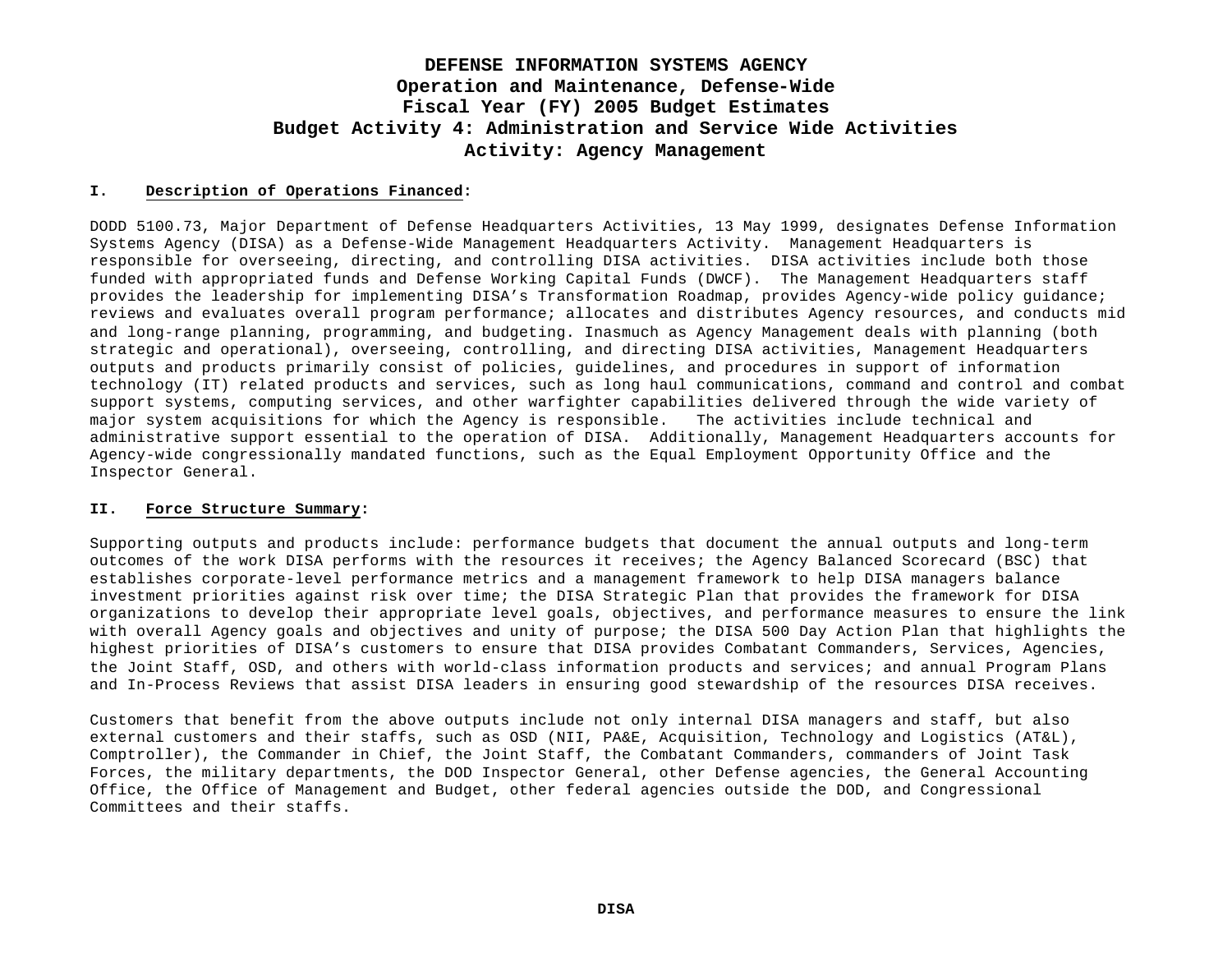#### **II. Force Structure Summary: (continued)**

During FY 2005, Operation and Maintenance funds provide for civilian salaries and the operating costs associated with Headquarters Management and administrative services to include transformation activities identified to and by OSD. Included are funds for the mandated repayment of Agency disability compensation costs assigned to the Agency by the Department of Labor as well as funds for direct administration support such as general office supplies, equipment, and equipment maintenance as they relate to the Director, DISA. FY 2005 initiatives include Internet access to IT research notes and strategic reports on enterprise network strategies, information security strategies, and IT industry trends and strategic direction.

#### **III. Financial Summary (\$ in Thousands):**

| A. Subactivity Group:                                      | FY 2003<br>Actuals | FY 2004<br>President's Appropriated Revised FY 2005<br>Budget | FY 2004<br>Amount        | FY 2004<br><b>Estimate Estimate</b> |        |
|------------------------------------------------------------|--------------------|---------------------------------------------------------------|--------------------------|-------------------------------------|--------|
| Agency Management                                          | 27,911             | 26,755                                                        | 26,738                   | 24,169                              | 24,966 |
|                                                            |                    | Change                                                        | FY 2004/FY 2004          | Change<br>FY 2004/FY 2005           |        |
| B. Reconciliation Summary:                                 |                    |                                                               |                          |                                     |        |
| 1. Baseline Funding                                        |                    |                                                               | 26,755                   |                                     | 24,169 |
| a) Congressional Adjustments (Distributed)                 |                    |                                                               |                          |                                     | -      |
| b) Congressional Adjustments (Undistributed)               |                    |                                                               | $\overline{\phantom{a}}$ |                                     |        |
| Congressional Adjustments (General Provision)<br>$\circ$ ) |                    |                                                               | $-17$                    |                                     |        |
| d) Congressional Earmark                                   |                    |                                                               |                          |                                     |        |
| 2. Appropriated Amount                                     |                    |                                                               | 26,738                   |                                     |        |
| 3. Approved Transfers                                      |                    |                                                               | $-2,569$                 |                                     |        |
| Price Change<br>4.                                         |                    |                                                               |                          |                                     | 449    |
| 5. Program Changes                                         |                    |                                                               |                          |                                     | 347    |

6. Current Estimates 24,169 24,965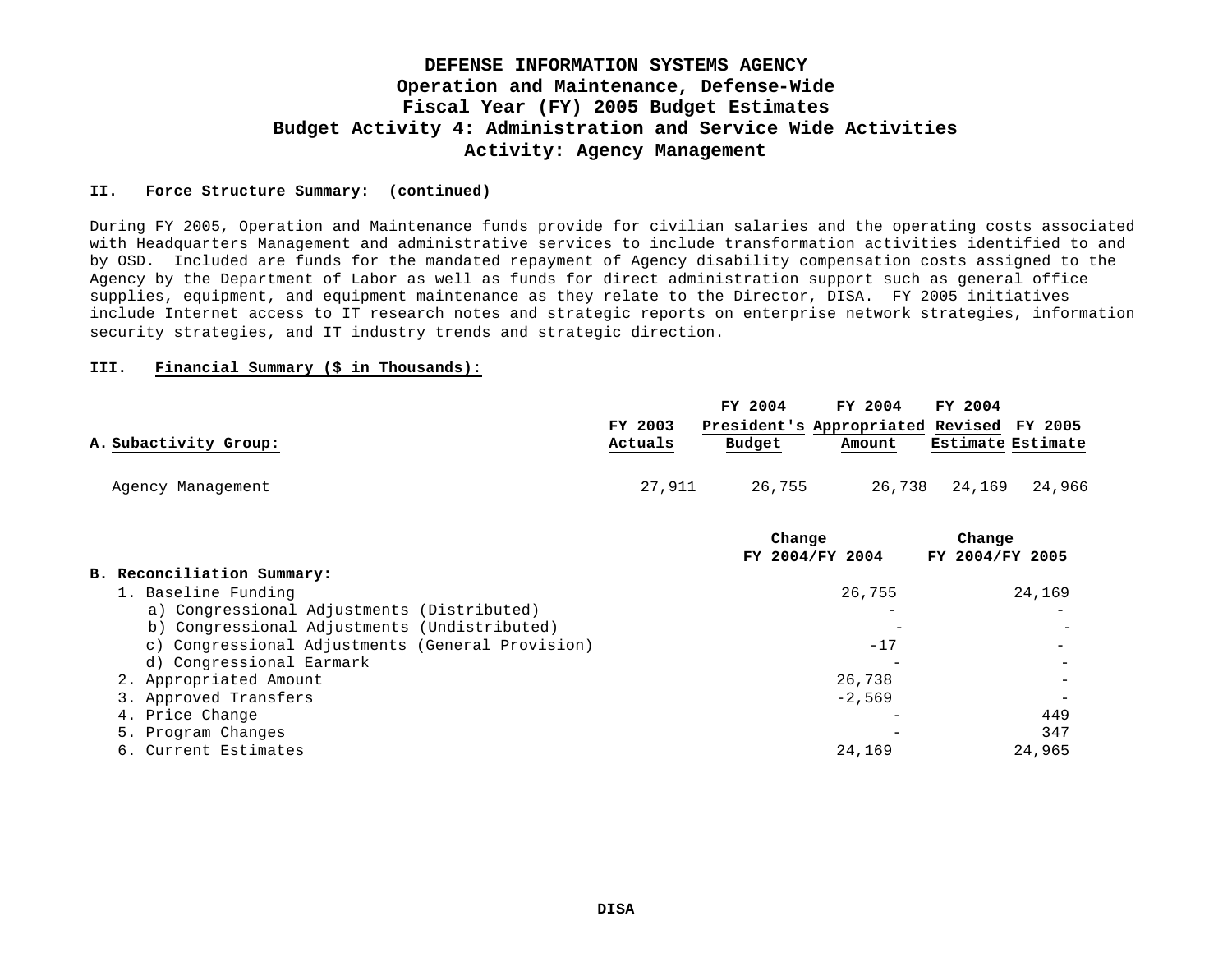| C. Reconciliation of Increases and Decreases:                      | (Dollars in Thousands) |
|--------------------------------------------------------------------|------------------------|
|                                                                    | Totals                 |
| FY 2004 President's Budget                                         | 26,755                 |
| 1. Congressional adjustments                                       | $-17$                  |
| a. Distributed Adjustments                                         |                        |
| b. Undistributed Adjustments                                       |                        |
| c. General Provisions                                              |                        |
| 1) Sec. 8094 Prorate Prof Sycs                                     |                        |
| 2) Sec. 8101 Cost Growth IT                                        |                        |
| 3) Sec. 8126 Prorate Mgmt Efficiencies                             | $-17$                  |
| d. Earmarks                                                        |                        |
| FY 2004 Appropriated Amount                                        | 26,738                 |
| 2. Emergency Supplemental                                          |                        |
| a. FY 2004 Emergency Supplemental App. Act (P.L.108-106)           |                        |
| 3. Fact-of-Life Changes                                            | 2,569                  |
| a. Functional Transfers (internal)                                 |                        |
| 1) Transfers In                                                    |                        |
| 2) Transfers Out                                                   |                        |
| a) Civilian Pay alignment to actual manpower distribution.         | $-2,569$               |
| Baseline Funding                                                   | 24,169                 |
| 4. Reprogramming (requiring 1415 Actions)                          |                        |
| Revised FY 2004 Estimate                                           | 24,169                 |
| 5. Less: Emergency Supplemental Funding                            |                        |
| Normalized Current Estimate for FY 2004                            | 24,169                 |
| 6. Price Change                                                    | 449                    |
| 7. Functional Transfers                                            |                        |
| 8. Other Transfers (non-Functional Transfers)                      |                        |
| 9. Program Increases                                               |                        |
| a) Annualization of New FY 2004 Program                            | 347                    |
| b) One-Time FY 2005 Costs                                          |                        |
| c) Program Growth in FY 2005                                       |                        |
| 1) Civilian Pay increased to reflect more accurate cost projection |                        |
| based on actual expenditure history.                               | 347                    |
| 10. Program Decreases                                              |                        |
| a. One-Time FY 2005 Costs                                          |                        |
| b. Program Decreases in FY 2005                                    |                        |
| FY 2005 Budget Request                                             | 24,965                 |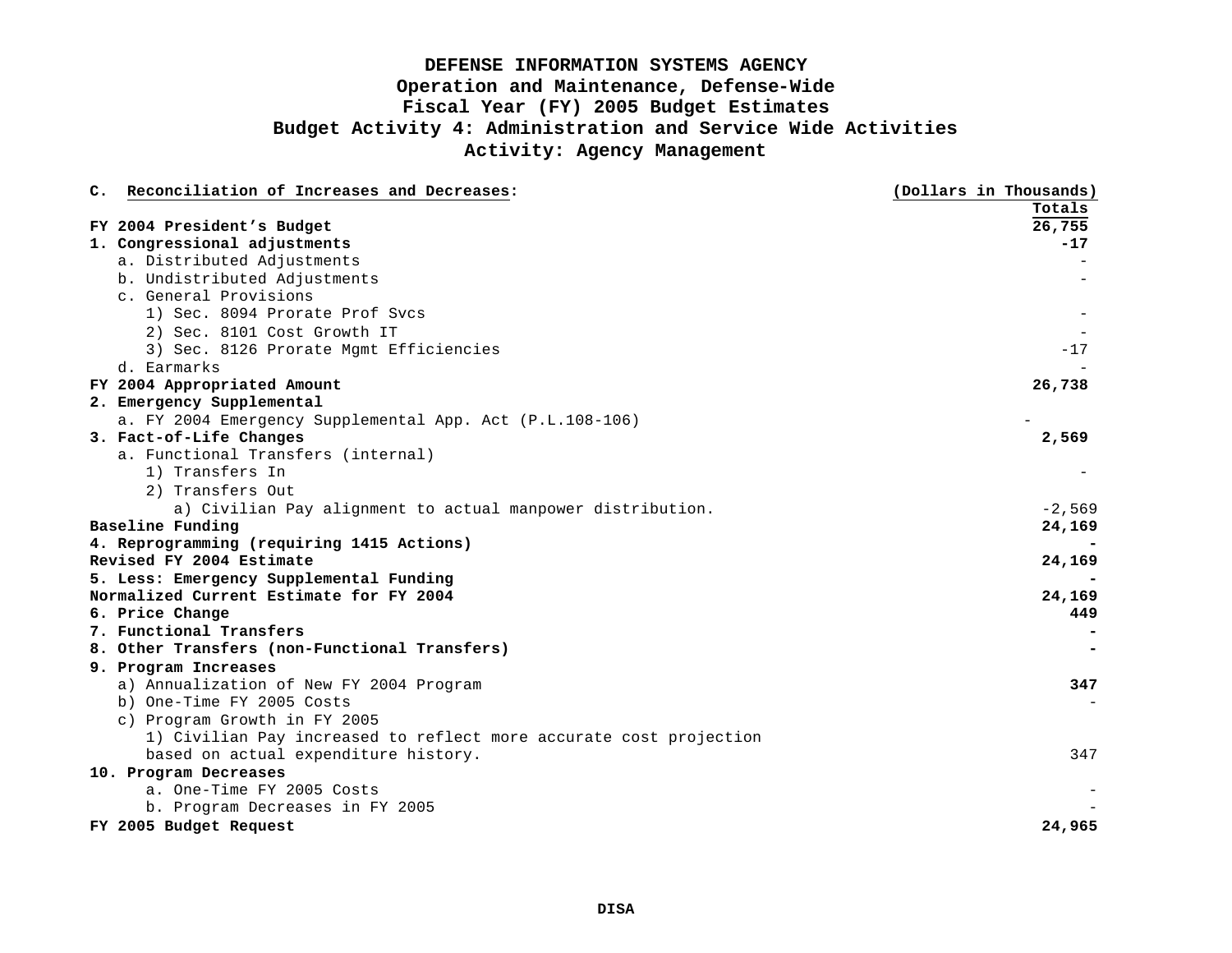#### **IV. Performance Criteria and Evaluation Summary:**

DISA is the central manager of the Global Information Grid (GIG) and is responsible for planning, developing, and supporting C4I for the President, Vice President, Secretary of Defense and the Chairman of the Joint Chiefs of Staff under all conditions of peace and war. In FY 2005, Agency Management support to DISA is accomplished for less than 2 percent of total DISA TOA (1.6% of \$1.547 billion). This minimal funding level supports 187 direct civilian work years and 52 military in FY 2005 as Headquarters manpower meets the statutory requirements levied on the Agency, meets increased oversight reporting requirements, and oversees, directs, and controls activities related to the accomplishment of the DISA mission. Also, given the responsibilities DISA has in overseeing a \$3.4 billion Defense Working Capital Fund operation, Agency governance represents less than 1% of the total resources managed.

Examples of management procedures in place to evaluate the overall performance of the organization include:

1. Annual Management Control Certification. In keeping with the Federal Managers' Financial Integrity Act, and as required by OSD, basic Management Controls are incorporated into the strategies, plans, guidance, and procedures that govern agency programs and operations. The evaluation of the adequacy of DISA management controls requires an agency-wide effort. An annual statement of assurance is prepared that includes material weakness statements, if any.

2. Triannual Reviews of commitment and obligation transactions are held to determine the accuracy and the status of such accounting transactions as required by DOD Financial Management Regulations. In addition, DISA staff conducts monthly reviews of their financials to include the identification of requisitions/authorization documents with undelivered balances.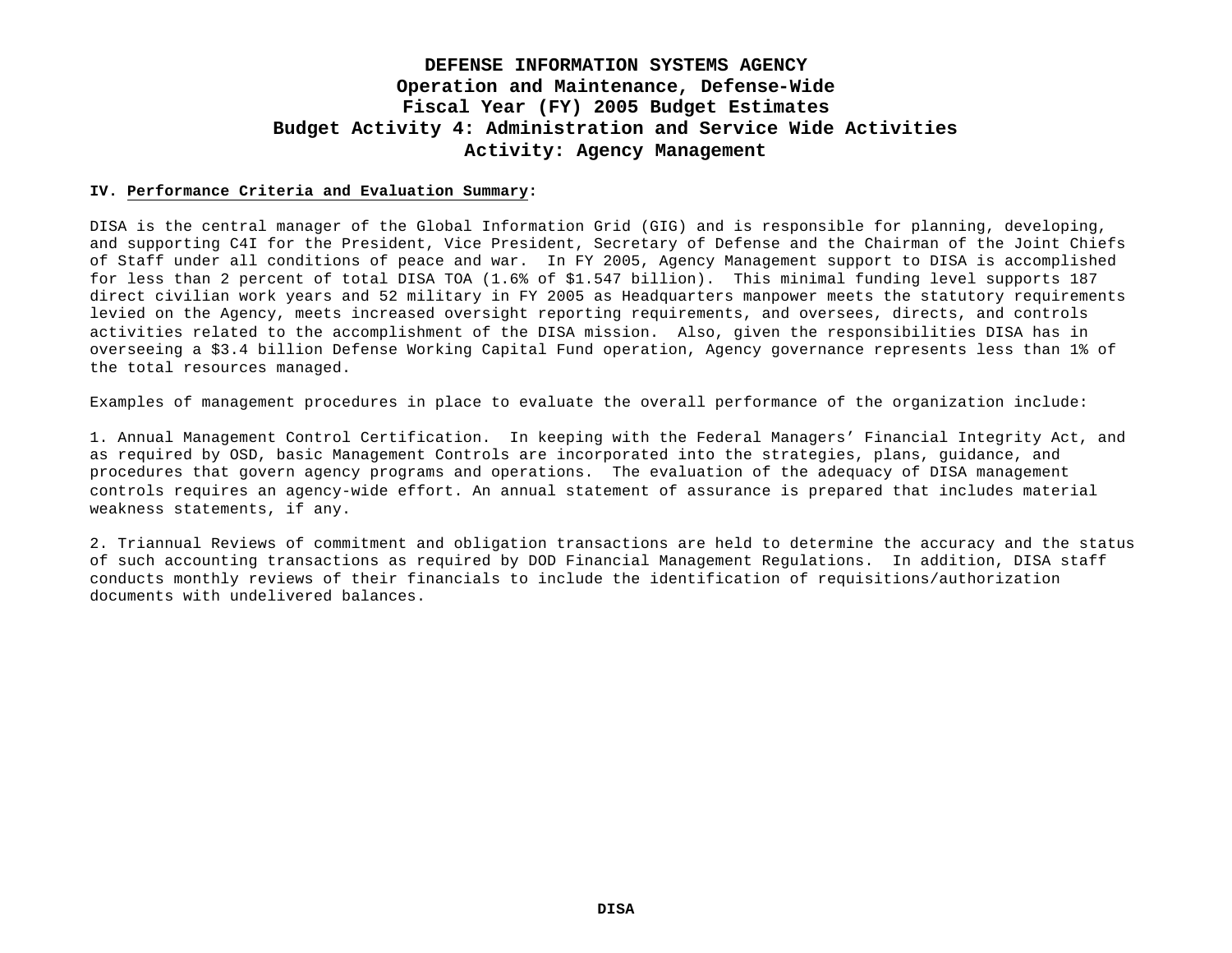### **V. Personnel Summary:**

|                             | (Actuals)   |             | Change      |             |  |  |
|-----------------------------|-------------|-------------|-------------|-------------|--|--|
|                             | FY 2003     | FY 2004     | FY 2005     | FY 04/FY 05 |  |  |
| Military End Strength Total | 40          | 52          | 52          | $\mathbf 0$ |  |  |
| Officer                     | 28          | 37          | 37          | $\Omega$    |  |  |
| Enlisted                    | 12          | 15          | 15          | $\mathbf 0$ |  |  |
| Civilian End Strength Total | 218         | 194         | 194         | $\mathbf 0$ |  |  |
| <b>USDH</b>                 | 218         | 194         | 194         | $\mathbf 0$ |  |  |
| FNDH                        | $\Omega$    | $\mathbf 0$ | $\mathbf 0$ | $\mathbf 0$ |  |  |
| FNIH                        | $\Omega$    | 0           | $\mathbf 0$ | $\Omega$    |  |  |
| Reimbursable                | $\Omega$    | $\mathbf 0$ | $\Omega$    | $\mathbf 0$ |  |  |
| Military Workyears Total    | 40          | 52          | 52          | $\Omega$    |  |  |
| Officer                     | 28          | 37          | 37          | $\mathbf 0$ |  |  |
| Enlisted                    | 12          | 15          | 15          | $\mathbf 0$ |  |  |
| Civilian Workyears Total    | 222         | 187         | 187         | $\mathbf 0$ |  |  |
| <b>USDH</b>                 | 222         | 187         | 187         | $\mathbf 0$ |  |  |
| FNDH                        | $\mathbf 0$ | 0           | $\mathbf 0$ | $\mathbf 0$ |  |  |
| FNIH                        | $\Omega$    | 0           | $\mathbf 0$ | $\Omega$    |  |  |
| Reimbursable                | $\Omega$    | 0           | 0           | $\mathbf 0$ |  |  |